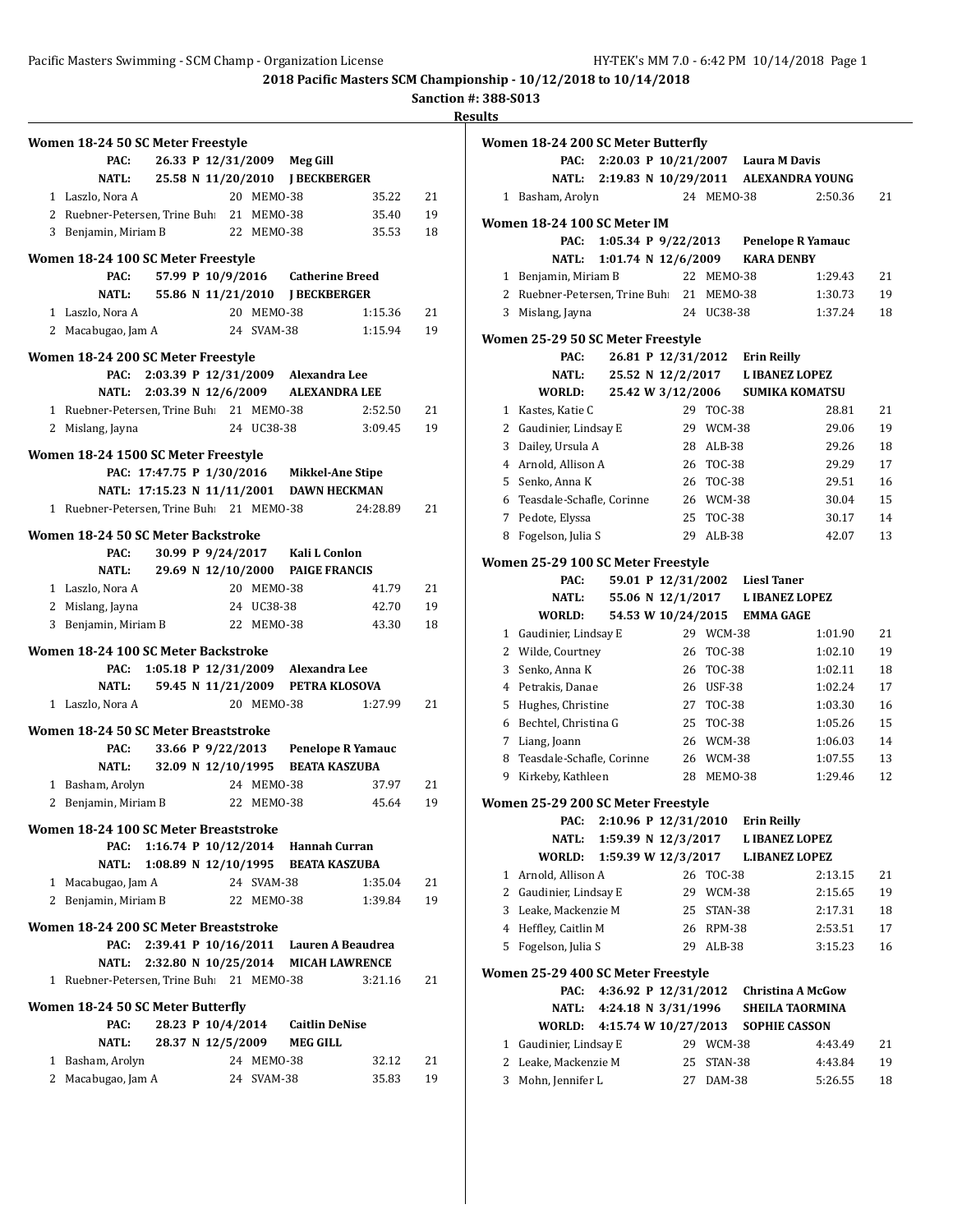#### **Sanction #: 388-S013**

**Women 25-29 800 SC Meter Freestyle PAC: 9:55.68 P 12/31/1986 Marguerite Meyer NATL: 8:51.18 N 3/31/1996 SHEILA TAORMINA WORLD: 8:51.18 W 3/31/1996 SHEILA TAORMINA** 1 Gaudinier, Lindsay E 29 WCM-38 9:49.09P 21 2 Mohn, Jennifer L 27 DAM-38 11:13.63 19 3 Peter, Hannah 29 MEMO-38 12:39.15 18 **Women 25-29 800 SC Meter Freestyle PAC: 9:55.68 P 12/31/1986 Marguerite Meyer NATL: 8:51.18 N 3/31/1996 SHEILA TAORMINA WORLD: 8:51.18 W 3/31/1996 SHEILA TAORMINA** 1 Leake, Mackenzie M 25 STAN-38 9:41.68P **Women 25-29 1500 SC Meter Freestyle PAC: 17:19.93 P 1/28/2017 Allison A Arnold NATL: 16:36.07 N 3/31/1996 SHEILA TAORMINA WORLD: 16:36.07 W 3/31/1996 SHEILA TAORMINA** 1 Leake, Mackenzie M 25 STAN-38 18:20.88 21 2 Te, Paula 29 MEMO-38 25:25.11 19 **Women 25-29 50 SC Meter Backstroke PAC: 31.56 P 9/22/2013 Dana J Kirk NATL: 28.92 N 3/3/2012 DIANA MACMANUS WORLD: 27.88 W 6/14/2015 YURIE OGA** 1 Senko, Anna K 26 TOC-38 31.48P 21 2 Dailey, Ursula A 28 ALB-38 33.41 19 3 Pedote, Elyssa 25 TOC-38 33.73 18 4 Heffley, Caitlin M 26 RPM-38 40.29 17 5 Peter, Hannah 29 MEMO-38 43.88 16 **Women 25-29 100 SC Meter Backstroke PAC: 1:03.93 P 12/2/2012 Fiona O'Donnell-M NATL: 1:02.89 N 11/15/2014 ERIN CAMPBELL WORLD: 1:00.63 W 5/10/2015 YURIE OGA** 1 Senko, Anna K 26 TOC-38 1:07.21 21 2 Bechtel, Christina G 25 TOC-38 1:10.66 19 3 Dailey, Ursula A 28 ALB-38 1:11.25 18 4 Liang, Joann 26 WCM-38 1:14.03 17 5 Deer, LillyBelle K 25 DAM-38 1:18.89 16 6 Mohn, Jennifer L 27 DAM-38 1:22.19 15 7 Peter, Hannah 29 MEMO-38 1:32.11 14 8 Kirkeby, Kathleen 28 MEMO-38 1:48.52 13 **Women 25-29 200 SC Meter Backstroke PAC: 2:30.60 P 10/11/2013 Alexandra Lee NATL: 2:14.77 N 11/17/2001 LIA OBERSTAR WORLD: 2:12.84 W 11/20/2005 KANA OHASHI** 1 Leake, Mackenzie M 25 STAN-38 2:32.27 21 2 Mohn, Jennifer L 27 DAM-38 2:50.90 19 **Women 25-29 50 SC Meter Breaststroke PAC: 34.58 P 12/31/2012 Katy Houston NATL: 31.87 N 11/21/2010 MEGAN JENDRICK WORLD: 30.50 W 6/8/2014 PETRA CHOCOVA** 1 Hughes, Christine 27 TOC-38 38.96 21 2 Senko, Anna K 26 TOC-38 39.12 19 3 Weber, Rachel A 27 RHAC-38 39.41 18 4 Dailey, Ursula A 28 ALB-38 42.89 17

| <b>Results</b> |                                                               |  |                      |                        |                                     |                                              |          |
|----------------|---------------------------------------------------------------|--|----------------------|------------------------|-------------------------------------|----------------------------------------------|----------|
|                | 5 Kirkeby, Kathleen                                           |  |                      | 28 MEM0-38             |                                     | 51.06                                        | 16       |
|                | Women 25-29 100 SC Meter Breaststroke                         |  |                      |                        |                                     |                                              |          |
|                | PAC:                                                          |  |                      |                        | 1:14.32 P 12/31/2003 Katy Houston   |                                              |          |
|                |                                                               |  |                      |                        |                                     | NATL: 1:10.04 N 4/15/2012 MEGAN JENDRICK     |          |
|                | WORLD: 1:06.83 W 6/7/2014 PETRA CHOCOVA                       |  |                      |                        |                                     |                                              |          |
|                | 1 Teasdale-Schafle, Corinne 26 WCM-38                         |  |                      |                        |                                     | 1:25.47                                      | 21       |
|                | 2 Weber, Rachel A                                             |  |                      | 27 RHAC-38             |                                     | 1:25.78                                      | 19       |
|                | 3 Mohn, Jennifer L                                            |  |                      | 27 DAM-38              |                                     | 1:35.64                                      | 18       |
|                | Women 25-29 200 SC Meter Breaststroke                         |  |                      |                        |                                     |                                              |          |
|                | PAC:                                                          |  |                      |                        | 2:44.19 P 12/31/2003 Helen Salcedo  |                                              |          |
|                |                                                               |  |                      |                        |                                     | NATL: 2:29.80 N 4/14/2012 MEGAN JENDRICK     |          |
|                | WORLD: 2:29.80 W 4/14/2012 MEGAN JENDRICK                     |  |                      |                        |                                     |                                              |          |
|                | 1 Arnold, Allison A                                           |  |                      | 26 TOC-38              |                                     | 2:46.75                                      | 21       |
|                | 2 Leake, Mackenzie M 25 STAN-38                               |  |                      |                        |                                     | 2:59.46                                      | 19       |
|                | 3 Weber, Rachel A                                             |  |                      |                        | 27 RHAC-38                          | 3:08.74                                      | 18       |
|                | Women 25-29 50 SC Meter Butterfly                             |  |                      |                        |                                     |                                              |          |
|                | PAC:                                                          |  |                      |                        | 28.71 P 12/31/2010 Erin Reilly      |                                              |          |
|                | NATL:                                                         |  |                      |                        |                                     | 26.31 N 10/11/2015 CLAIRE DONAHUE            |          |
|                | <b>WORLD:</b>                                                 |  |                      |                        |                                     | 26.14 W 1/19/2018 ELINORE DE JONG            |          |
|                | 1 Bechtel, Christina G                                        |  |                      | 25 TOC-38              |                                     | 30.43                                        | 21       |
|                | 2 Petrakis, Kristina                                          |  |                      | 29 USF-38              |                                     | 31.76                                        | 19       |
|                | 3 Hughes, Christine                                           |  |                      | 27 TOC-38              |                                     | 33.24                                        | 18       |
|                | 4 Deer, LillyBelle K                                          |  |                      | 25 DAM-38              |                                     | 34.45                                        | 17       |
|                | 5 Peter, Hannah                                               |  | 29 MEMO-38           |                        |                                     | 41.47                                        | 16       |
|                | 6 Kirkeby, Kathleen                                           |  | 28 MEMO-38           |                        |                                     | 46.75                                        | 15       |
|                | Women 25-29 100 SC Meter Butterfly                            |  |                      |                        |                                     |                                              |          |
|                | PAC:                                                          |  |                      |                        | 1:04.03 P 12/31/2010 Erin Reilly    |                                              |          |
|                | NATL:                                                         |  |                      |                        |                                     | 58.11 N 12/12/2015 CLAIRE DONAHUE            |          |
|                | WORLD:<br>1 Leake, Mackenzie M                                |  | 25 STAN-38           |                        |                                     | 58.11 W 12/12/2015 CLAIRE DONAHUE<br>1:11.85 |          |
|                |                                                               |  |                      |                        |                                     |                                              |          |
|                | Women 25-29 100 SC Meter Butterfly                            |  |                      |                        |                                     |                                              |          |
|                | PAC:                                                          |  |                      |                        | 1:04.03 P 12/31/2010 Erin Reilly    |                                              |          |
|                | <b>NATL:</b>                                                  |  |                      |                        |                                     | 58.11 N 12/12/2015 CLAIRE DONAHUE            |          |
|                | WORLD: 58.11 W 12/12/2015 CLAIRE DONAHUE<br>1 Kastes, Katie C |  |                      | 29 TOC-38              |                                     | 1:06.56                                      | 21       |
|                |                                                               |  |                      | 28 ALB-38              |                                     | 1:07.61                                      | 19       |
| 2              | Dailey, Ursula A<br>3 Senko, Anna K                           |  |                      |                        |                                     |                                              |          |
|                | 4 Arnold, Allison A                                           |  |                      | 26 TOC-38<br>26 TOC-38 |                                     | 1:08.92<br>1:10.23                           | 18<br>17 |
|                | 5 Gaudinier, Lindsay E                                        |  |                      | 29 WCM-38              |                                     | 1:11.36                                      | 16       |
|                | 6 Pedote, Elyssa                                              |  |                      | 25 TOC-38              |                                     | 1:11.41                                      | 15       |
|                | 7 Heffley, Caitlin M                                          |  |                      | 26 RPM-38              |                                     | 1:34.17                                      | 14       |
|                |                                                               |  |                      |                        |                                     |                                              |          |
|                | Women 25-29 200 SC Meter Butterfly<br>PAC:                    |  |                      |                        | 2:19.51 P 10/12/2014 Katie C Kastes |                                              |          |
|                | NATL:                                                         |  |                      |                        |                                     | 2:17.83 N 10/10/2015 CLAIRE DONAHUE          |          |
|                | WORLD: 2:09.64 W 5/8/2010                                     |  |                      |                        |                                     | YUKO NAKANISHI                               |          |
|                | 1 Leake, Mackenzie M                                          |  |                      | 25 STAN-38             |                                     | 2:32.30                                      | 21       |
|                | 2 Gaudinier, Lindsay E                                        |  |                      | 29 WCM-38              |                                     | 2:41.29                                      | 19       |
|                | Women 25-29 100 SC Meter IM                                   |  |                      |                        |                                     |                                              |          |
|                | PAC:                                                          |  | 1:06.99 P 12/31/2004 |                        | <b>Allison Wagner</b>               |                                              |          |
|                | <b>NATL:</b>                                                  |  | 1:03.41 N 1/23/2011  |                        |                                     | <b>MEGAN JENDRICK</b>                        |          |
|                | WORLD:                                                        |  | 1:02.29 W 6/8/2014   |                        |                                     | PETRA CHOCOVA                                |          |
|                | 1 Kastes, Katie C                                             |  |                      | 29 TOC-38              |                                     | 1:10.22                                      | 21       |
|                | 2 Arnold, Allison A                                           |  |                      | 26 TOC-38              |                                     | 1:11.28                                      | 19       |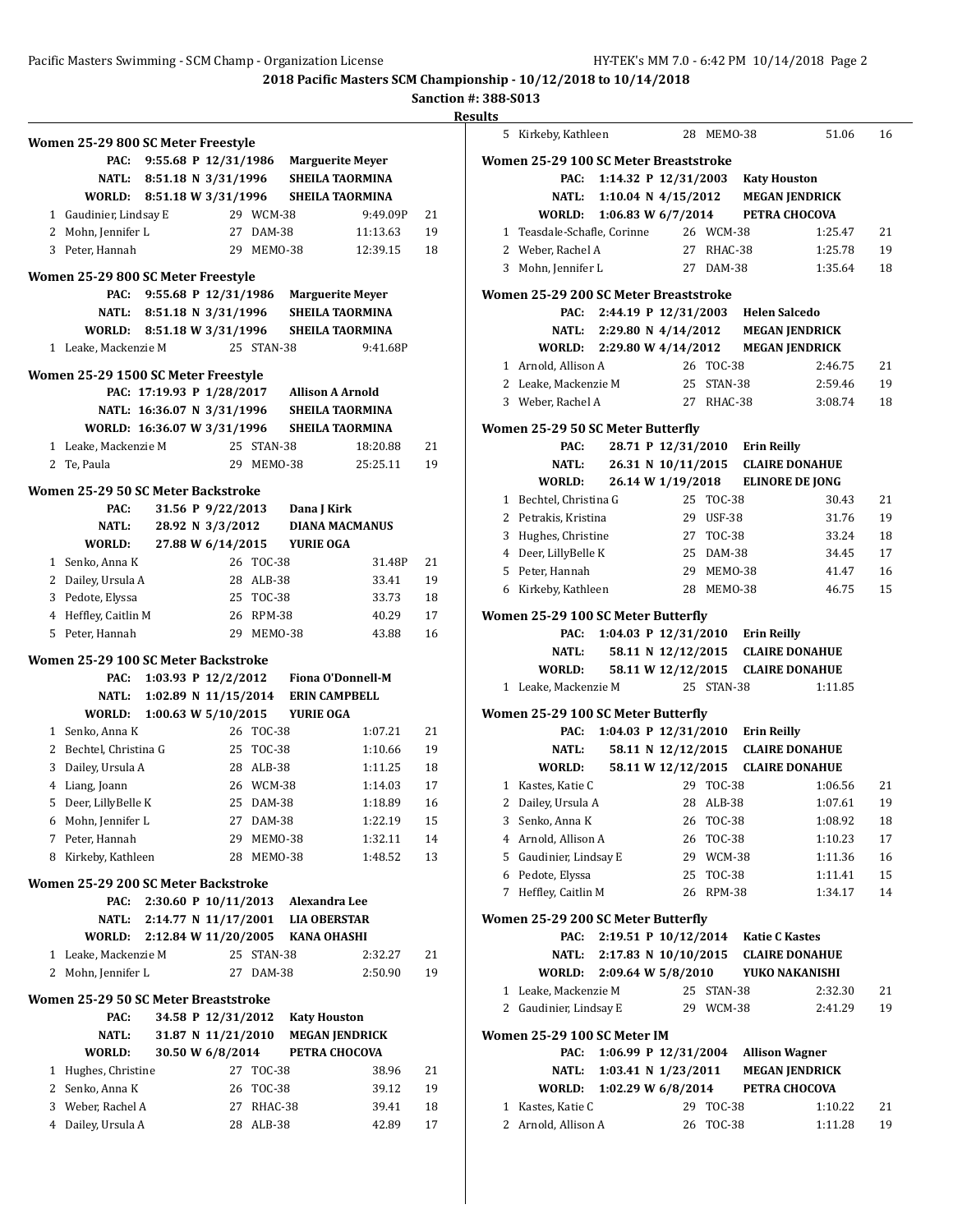#### Pacific Masters Swimming - SCM Champ - Organization License HY-TEK's MM 7.0 - 6:42 PM 10/14/2018 Page 3

**2018 Pacific Masters SCM Championship - 10/12/2018 to 10/14/2018**

|  |  |  | nction #: 388-S013 |
|--|--|--|--------------------|
|--|--|--|--------------------|

|              |                                                     |                         |                         |                                         | Sanction #: 38 |                |
|--------------|-----------------------------------------------------|-------------------------|-------------------------|-----------------------------------------|----------------|----------------|
|              |                                                     |                         |                         |                                         |                | <b>Results</b> |
|              | (Women 25-29 100 SC Meter IM)<br>3 Dailey, Ursula A |                         | 28 ALB-38               | 1:16.34                                 | 18             | Wo             |
|              |                                                     |                         |                         |                                         |                |                |
|              | 4 Weber, Rachel A<br>5 Heffley, Caitlin M           |                         | 27 RHAC-38<br>26 RPM-38 | 1:18.64                                 | 17             |                |
|              |                                                     |                         |                         | 1:27.14                                 | 16             |                |
|              | Women 25-29 200 SC Meter IM                         |                         |                         |                                         |                |                |
|              | PAC:                                                |                         |                         | 2:26.38 P 10/13/2013 Lauren A Beaudrea  |                |                |
|              | NATL:                                               |                         |                         | 2:21.79 N 12/12/1998 WENKE HANSEN       |                | <b>Wo</b>      |
|              | WORLD:                                              |                         |                         | 2:17.17 W 4/23/2006 HITOMI MATSUDA      |                |                |
|              | 1 Leake, Mackenzie M                                |                         | 25 STAN-38              | 2:32.35                                 | 21             |                |
|              | 2 Deer, LillyBelle K                                |                         | 25 DAM-38               | 2:48.85                                 | 19             |                |
|              | 3 Weber, Rachel A                                   |                         | 27 RHAC-38              | 2:48.98                                 | 18             |                |
|              | 4 Kirkeby, Kathleen                                 |                         | 28 MEMO-38              | 3:38.12                                 | 17             |                |
|              |                                                     |                         |                         |                                         |                | Wo             |
|              | Women 25-29 400 SC Meter IM<br>PAC:                 |                         |                         | 5:24.56 P 12/31/2003 Helen Salcedo      |                |                |
|              |                                                     |                         |                         |                                         |                |                |
|              |                                                     |                         |                         | NATL: 5:02.54 N 12/13/1998 WENKE HANSEN |                |                |
|              |                                                     |                         |                         | WORLD: 4:44.98 W 9/27/2015 K.BARANOWSKA |                |                |
|              | 1 Mohn, Jennifer L                                  |                         | 27 DAM-38               | 6:19.31                                 | 21             |                |
|              | 2 Te, Paula                                         |                         | 29 MEMO-38              | 7:46.31                                 | 19             |                |
|              | Women 30-34 50 SC Meter Freestyle                   |                         |                         |                                         |                |                |
|              | PAC:                                                |                         |                         | 25.98 P 12/31/2004 Katrina Radke        |                | Wo             |
|              | NATL:                                               |                         |                         | 25.69 N 11/10/2012 ERIKA ERNDL          |                |                |
|              | WORLD:                                              |                         |                         | 25.17 W 11/29/2014 S.KNIAGININA         |                |                |
|              | 1 McGraw, Kathleen E                                |                         | 32 TOC-38               | 28.71                                   | 21             |                |
|              | 2 Horn, Annie                                       |                         | 31 AAM-38               | 33.93                                   | 19             |                |
|              | 3 Danna, Nicole D                                   |                         | 31 MEM0-38              | 37.51                                   | 18             |                |
|              | 4 Cohen, Rivkah                                     |                         | 30 MEMO-38              | 38.48                                   | 17             |                |
|              | Women 30-34 100 SC Meter Freestyle                  |                         |                         |                                         |                |                |
|              | PAC:                                                |                         |                         | 57.46 P 12/31/2003 Katrina Radke        |                |                |
|              | NATL:                                               |                         |                         | 54.75 N 10/13/2012 ERIKA ERNDL          |                |                |
|              | WORLD:                                              |                         |                         | 54.75 W 10/13/2012 ERIKA ERNDL          |                | Wo             |
|              | 1 Hernandez, Sarah                                  |                         | 34 DAM-38               | 58.88                                   | 21             |                |
|              | 2 Condon, Laura M                                   |                         | 32 MEM0-38              | 1:04.30                                 | 19             |                |
|              | 3 McQuade, Stephanie M                              |                         | 31 MAM-38               | 1:08.63                                 | 18             |                |
|              | 4 Carter, Lauren M                                  |                         | 30 BC-38                | 1:15.43                                 | 17             |                |
|              | 5 Danna, Nicole D                                   |                         | 31 MEM0-38              | 1:27.13                                 | 16             |                |
|              | 6 Cohen, Rivkah                                     |                         | 30 MEMO-38              | 1:28.93                                 | 15             |                |
|              |                                                     |                         |                         |                                         |                | Wo             |
|              | Women 30-34 200 SC Meter Freestyle                  |                         |                         |                                         |                |                |
|              | PAC:                                                | $2:06.24$ P $12/7/2014$ |                         | <b>Jennifer D Radeck</b>                |                |                |
|              | NATL:                                               |                         |                         | 2:04.64 N 12/15/1996 K PIPES-NEILSEN    |                |                |
|              | WORLD:                                              | 2:02.03 W 10/27/2017    |                         | <b>SOPHIE CASSON</b>                    |                |                |
|              | 1 McQuade, Stephanie M                              |                         | 31 MAM-38               | 2:28.67                                 | 21             |                |
|              | Women 30-34 800 SC Meter Freestyle                  |                         |                         |                                         |                |                |
|              | PAC:                                                | 9:27.20 P $10/12/2014$  |                         | Jennifer D Radeck                       |                |                |
|              | <b>NATL:</b>                                        | 8:38.58 N 12/4/2011     |                         | <b>DAWN HECKMAN</b>                     |                |                |
|              | WORLD:                                              | 8:38.58 W 12/4/2011     |                         | <b>DAWN HECKMAN</b>                     |                |                |
| $\mathbf{1}$ | McQuade, Stephanie M                                |                         | 31 MAM-38               | 10:36.94                                | 21             |                |
|              | 2 Danna, Nicole D                                   | 31                      | MEMO-38                 | 14:06.15                                | 19             |                |
|              | 3 Cohen, Rivkah                                     |                         | 30 MEMO-38              | 14:23.75                                | 18             | Wo             |
|              | 4 Kinder, Meghan                                    |                         | 33 MEMO-38              | 15:36.17                                | 17             |                |
|              | 5 Vernon, Rachel V                                  | 32                      | MEMO-38                 | 16:07.92                                | 16             |                |
|              |                                                     |                         |                         |                                         |                |                |

| 11.S           |                                            |                                   |                                          |               |           |                                              |          |
|----------------|--------------------------------------------|-----------------------------------|------------------------------------------|---------------|-----------|----------------------------------------------|----------|
|                | Women 30-34 1500 SC Meter Freestyle        |                                   |                                          |               |           |                                              |          |
|                |                                            |                                   |                                          |               |           | PAC: 17:44.19 P 12/31/2004 Alison H Zamanian |          |
|                |                                            |                                   |                                          |               |           | NATL: 16:26.93 N 12/2/2011 DAWN HECKMAN      |          |
|                |                                            |                                   |                                          |               |           | WORLD: 16:26.93 W 12/2/2011 DAWN HECKMAN     |          |
| 1              | Chaiyasane, Koung                          |                                   |                                          | 34 MEMO-38    |           | 30:27.25                                     | 21       |
|                |                                            |                                   |                                          |               |           |                                              |          |
|                | Women 30-34 50 SC Meter Backstroke<br>PAC: |                                   |                                          |               |           | 30.66 P 10/9/2016 Sarah M Hernandez          |          |
|                | <b>NATL:</b>                               |                                   |                                          |               |           | 27.61 N 11/21/2009 NORIKO INADA              |          |
|                | WORLD:                                     |                                   |                                          |               |           | 27.43 W 4/19/2009 MAI NAKAMURA               |          |
|                | 1 Hernandez, Sarah                         |                                   |                                          | 34 DAM-38     |           | 30.58P                                       | 21       |
|                | 2 Cohen. Rivkah                            |                                   |                                          | 30 MEMO-38    |           | 47.34                                        | 19       |
|                |                                            |                                   |                                          |               |           |                                              |          |
|                | Women 30-34 100 SC Meter Backstroke        |                                   |                                          |               |           |                                              |          |
|                | PAC:                                       |                                   |                                          |               |           | 1:05.26 P 10/12/2014 Sarah M Hernandez       |          |
|                | NATL:                                      |                                   |                                          |               |           | 59.53 N 11/22/2009 NORIKO INADA              |          |
|                | WORLD:                                     | 1:00.90 W 3/7/2010                |                                          |               |           | KANA YAMAGUCHI                               |          |
|                | 1 Hernandez, Sarah                         |                                   |                                          | 34 DAM-38     |           | 1:08.94                                      | 21       |
|                | 2 Condon, Laura M                          |                                   |                                          | 32 MEM0-38    |           | 1:13.26                                      | 19       |
|                | 3 Houston, Katy                            |                                   |                                          | 31 TOC-38     |           | 1:15.40                                      | 18       |
|                | 4 Chaiyasane, Koung                        |                                   |                                          | 34 MEM0-38    |           | 1:59.12                                      | 17       |
|                | Women 30-34 50 SC Meter Breaststroke       |                                   |                                          |               |           |                                              |          |
|                | PAC:                                       |                                   | 34.57 P 9/27/2015 Carly Geehr            |               |           |                                              |          |
|                | NATL:                                      |                                   |                                          |               |           | 32.17 N 12/4/2011 HANNAH CALDAS              |          |
|                | WORLD:                                     |                                   |                                          |               |           | 31.35 W 11/29/2015 NICOLE HEIDEMANN          |          |
|                | 1 Hernandez, Sarah                         |                                   |                                          | 34 DAM-38     |           | 34.94                                        | 21       |
|                | 2 Houston, Katy                            |                                   |                                          | 31 TOC-38     |           | 37.37                                        | 19       |
|                | 3 Kinder, Meghan                           |                                   |                                          | 33 MEMO-38    |           | 46.78                                        | 18       |
|                | 4 Encina, Emily                            |                                   |                                          | 33 MEMO-38    |           | 46.85                                        | 17       |
|                | 5 Chaiyasane, Koung                        |                                   |                                          | 34 MEMO-38    |           | 53.90                                        | 16       |
|                | Women 30-34 100 SC Meter Breaststroke      |                                   |                                          |               |           |                                              |          |
|                | PAC:                                       | 1:21.73 P 12/31/2005 Gina Pietras |                                          |               |           |                                              |          |
|                |                                            |                                   |                                          |               |           | NATL: 1:10.00 N 12/10/2000 WENKE HANSEN      |          |
|                | <b>WORLD:</b>                              |                                   |                                          |               |           | 1:06.98 W 4/17/2010 HITOMI MATSUDA           |          |
|                | 1 Kinder, Meghan                           |                                   |                                          | 33 MEMO-38    |           | 1:42.38                                      | 21       |
|                | 2 Encina, Emily                            |                                   |                                          | 33 MEM0-38    |           | 1:42.95                                      | 19       |
| 3              | Chaiyasane, Koung                          |                                   |                                          | 34 MEM0-38    |           | 1:56.60                                      | 18       |
|                |                                            |                                   |                                          |               |           |                                              |          |
|                | Women 30-34 50 SC Meter Butterfly          |                                   |                                          |               |           |                                              |          |
|                | PAC:                                       |                                   | 28.05 P 12/31/2004<br>27.89 N 12/10/2011 |               |           | Katrina Radke                                |          |
|                | NATL:                                      |                                   | 27.08 W 1/10/2016                        |               |           | <b>NORIKO INADA</b>                          |          |
| $\mathbf{1}$   | WORLD:<br>Hernandez, Sarah                 |                                   |                                          | 34 DAM-38     | YUKA KATO |                                              | 21       |
| $\overline{2}$ | Condon, Laura M                            |                                   | 32                                       | MEMO-38       |           | 29.30                                        |          |
|                | 3 Carter, Lauren M                         |                                   | 30                                       | <b>BC-38</b>  |           | 32.73<br>37.28                               | 19<br>18 |
|                | 4 Kinder, Meghan                           |                                   | 33                                       | MEMO-38       |           | 43.77                                        | 17       |
| 5              | Danna, Nicole D                            |                                   | 31                                       | MEMO-38       |           | 46.21                                        | 16       |
| 6              | Cohen, Rivkah                              |                                   | 30                                       | MEMO-38       |           | 46.60                                        | 15       |
| 7              | Chaiyasane, Koung                          |                                   | 34                                       | MEMO-38       |           | 1:01.09                                      | 14       |
|                |                                            |                                   |                                          |               |           |                                              |          |
|                | Women 30-34 100 SC Meter Butterfly         |                                   |                                          |               |           |                                              |          |
|                | PAC:                                       | 1:03.21 P 12/31/2003              |                                          |               |           | Katrina Radke                                |          |
|                | NATL:                                      | 1:00.34 N 10/13/2012              |                                          |               |           | ERIKA ERNDL                                  |          |
|                | WORLD:                                     |                                   |                                          |               |           | 59.82 W 11/20/2016 ANNA POLIAKOVA            |          |
| 1              | Hernandez, Sarah                           |                                   |                                          | 34 DAM-38     |           | 1:04.53                                      | 21       |
| 2              | McGraw, Kathleen E                         |                                   | 32                                       | <b>TOC-38</b> |           | 1:13.06                                      | 19       |
| 3              | McQuade, Stephanie M                       |                                   | 31                                       | <b>MAM-38</b> |           | 1:25.94                                      | 18       |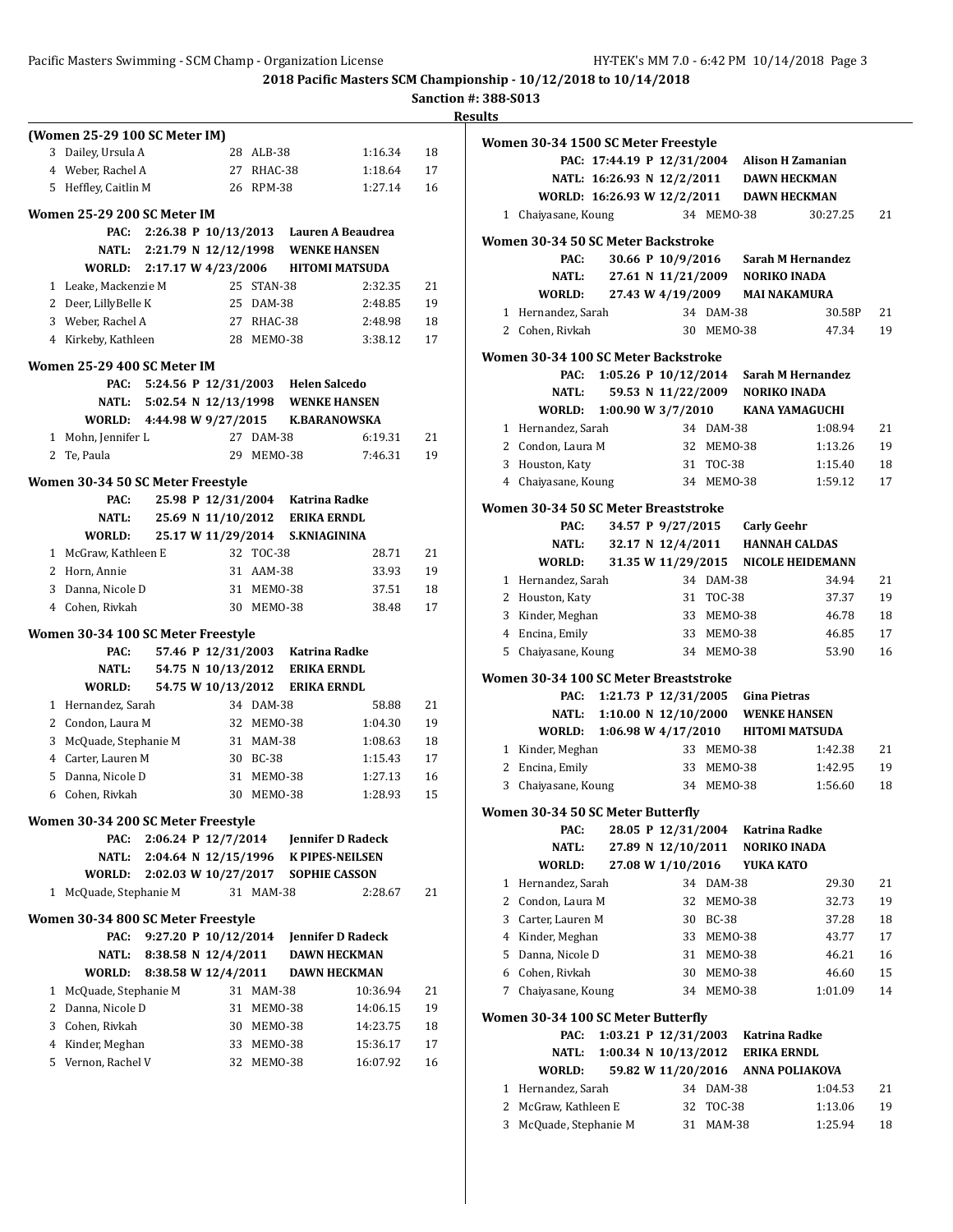**Sanction #: 388-S013**

|   | Women 30-34 100 SC Meter IM        |                      |                   |            |                                            |          |    |
|---|------------------------------------|----------------------|-------------------|------------|--------------------------------------------|----------|----|
|   | PAC:                               |                      |                   |            | 1:07.78 P 10/4/2014 Sarah M Hernandez      |          |    |
|   | NATL:                              | 1:02.52 N 10/13/2012 |                   |            | <b>ERIKA ERNDL</b>                         |          |    |
|   | WORLD:                             |                      |                   |            | 1:02.52 W 10/13/2012 ERIKA ERNDL           |          |    |
|   | 1 Hernandez, Sarah                 |                      |                   | 34 DAM-38  |                                            | 1:06.85P | 21 |
|   | 2 McGraw, Kathleen E               |                      |                   | 32 TOC-38  |                                            | 1:11.99  | 19 |
|   | 3 Horn, Annie                      |                      |                   | 31 AAM-38  |                                            | 1:33.50  | 18 |
|   | 4 Cohen, Rivkah                    |                      |                   | 30 MEMO-38 |                                            | 1:40.65  | 17 |
|   |                                    |                      |                   |            |                                            |          |    |
|   | Women 30-34 400 SC Meter IM        |                      |                   |            |                                            |          |    |
|   | PAC:                               |                      |                   |            | 5:15.90 P 12/31/2003 Jody Smith            |          |    |
|   |                                    |                      |                   |            | NATL: 4:53.85 N 12/15/1996 K PIPES-NEILSEN |          |    |
|   | WORLD: 4:45.07 W 4/17/2010         |                      |                   |            | <b>HITOMI MATSUDA</b>                      |          |    |
| 1 | Chaiyasane, Koung                  |                      |                   | 34 MEM0-38 |                                            | 8:38.40  | 21 |
|   | Women 35-39 50 SC Meter Freestyle  |                      |                   |            |                                            |          |    |
|   | PAC:                               |                      |                   |            | 26.49 P 12/7/2014 Ericka L Richards        |          |    |
|   | <b>NATL:</b>                       |                      | 25.10 N 12/3/2006 |            | <b>DARA TORRES</b>                         |          |    |
|   | WORLD:                             |                      | 25.10 W 12/3/2006 |            | <b>DARA TORRES</b>                         |          |    |
| 1 | Reilly, Marley O                   |                      |                   | 36 MEMO-38 |                                            | 33.00    | 21 |
| 2 | Flecker, Donita L                  |                      |                   | 36 SMAC-38 |                                            | 34.44    | 19 |
| 3 | Schley, Kelly                      |                      |                   | 39 MEMO-38 |                                            | 36.53    | 18 |
|   | 4 Klensch, Sabine A                |                      |                   | 38 ALB-38  |                                            | 39.94    | 17 |
|   | 5 Moreno, Allison                  |                      |                   | 38 TEME-38 |                                            | 41.38    | 16 |
| 6 | Ramirez, Millie                    |                      |                   | 37 MEM0-38 |                                            | 44.58    | 15 |
|   |                                    |                      |                   |            |                                            |          |    |
|   | Women 35-39 100 SC Meter Freestyle |                      |                   |            |                                            |          |    |
|   | PAC:                               |                      | 58.44 P 12/7/2014 |            | Ericka L Richards                          |          |    |
|   | <b>NATL:</b>                       |                      | 54.95 N 12/3/2006 |            | <b>DARA TORRES</b>                         |          |    |
|   | WORLD:                             |                      | 54.95 W 12/3/2006 |            | <b>DARA TORRES</b>                         |          |    |
|   | 1 Lawrence, Laura A                |                      |                   | 38 WCM-38  |                                            | 1:03.77  | 21 |
|   | 2 Stretch, Sarah K                 |                      |                   | 39 MEMO-38 |                                            | 1:11.27  | 19 |
| 3 | Nehrebecki, Helene                 |                      |                   | 38 DAM-38  |                                            | 1:11.70  | 18 |
| 4 | Reilly, Marley O                   |                      |                   | 36 MEMO-38 |                                            | 1:14.40  | 17 |
| 5 | Sroka, Nicole                      |                      |                   | 35 MEM0-38 |                                            | 1:15.75  | 16 |
|   | 6 Flecker, Donita L                |                      |                   | 36 SMAC-38 |                                            | 1:18.40  | 15 |
|   | 7 Schley, Kelly                    |                      |                   | 39 MEM0-38 |                                            | 1:21.32  | 14 |
| 8 | Klensch, Sabine A                  |                      |                   | 38 ALB-38  |                                            | 1:28.76  | 13 |
| 9 | Al Hashal, Jumana                  |                      | 36                | USF-38     |                                            | 2:42.76  | 12 |
|   | Women 35-39 200 SC Meter Freestyle |                      |                   |            |                                            |          |    |
|   | PAC:                               |                      |                   |            | 2:06.86 P 12/31/1999 Jill S Hernandez      |          |    |
|   | NATL:                              |                      |                   |            | 2:03.56 N 12/14/1997 K PIPES-NEILSEN       |          |    |
|   | WORLD:                             | 2:03.12 W 3/25/2012  |                   |            | <b>HITOMI MATSUDA</b>                      |          |    |
| 1 | Lawrence, Laura A                  |                      |                   | 38 WCM-38  |                                            | 2:20.44  | 21 |
| 2 | Reilly, Marley O                   |                      | 36                | MEMO-38    |                                            | 2:54.23  | 19 |
| 3 | Flecker, Donita L                  |                      |                   | 36 SMAC-38 |                                            | 2:58.05  | 18 |
|   | 4 Klensch, Sabine A                |                      |                   | 38 ALB-38  |                                            | 3:11.43  | 17 |
|   |                                    |                      |                   |            |                                            |          |    |
|   | Women 35-39 400 SC Meter Freestyle |                      |                   |            |                                            |          |    |
|   | PAC:                               |                      |                   |            | 4:26.57 P 12/31/1999 Jill S Hernandez      |          |    |
|   | NATL:                              |                      |                   |            | 4:22.56 N 12/12/1999 K PIPES-NEILSEN       |          |    |
|   | WORLD:                             | 4:22.56 W 12/12/1999 |                   |            | <b>K.PIPES-NEILSEN</b>                     |          |    |
|   | 1 Coggshall, Kathleen T            |                      |                   | 36 UC38-38 |                                            | 5:31.76  | 21 |
| 2 | Sitzmann, Amy K                    |                      | 38                | TVM-38     |                                            | 5:46.46  | 19 |
| 3 | Abbott, Bridget                    |                      |                   | 37 WCM-38  |                                            | 6:52.01  | 18 |
|   |                                    |                      |                   |            |                                            |          |    |

|     | Women 35-39 800 SC Meter Freestyle  |                                  |                      |            |                                                          |    |
|-----|-------------------------------------|----------------------------------|----------------------|------------|----------------------------------------------------------|----|
|     | PAC:                                | 8:57.60 P 9/27/2015              |                      |            | Heidi S George                                           |    |
|     | <b>NATL:</b>                        | 8:57.60 N 9/27/2015 HEIDI GEORGE |                      |            |                                                          |    |
|     |                                     |                                  |                      |            | WORLD: 8:57.28 W 10/8/2010 KIRSTEN CAMERON               |    |
| 1   | Sitzmann, Amy K                     |                                  |                      | 38 TVM-38  | 11:34.65                                                 | 21 |
|     | 2 Nehrebecki, Helene                |                                  |                      | 38 DAM-38  | 11:59.07                                                 | 19 |
|     | 3 Doyle, Nia B                      |                                  |                      | 37 MEM0-38 | 12:36.17                                                 | 18 |
|     | 4 Flynn, Elizabeth A                |                                  |                      | 39 MEM0-38 | 12:43.01                                                 | 17 |
|     | 5 Limon, Rachel P                   |                                  |                      | 38 CSTS-38 | 13:05.37                                                 | 16 |
|     | 6 Ramirez, Millie                   |                                  |                      | 37 MEM0-38 | 16:53.20                                                 | 15 |
|     | Women 35-39 1500 SC Meter Freestyle |                                  |                      |            |                                                          |    |
|     |                                     | PAC: 16:52.94 P 9/27/2015        |                      |            | Heidi S George                                           |    |
|     |                                     | NATL: 16:52.94 N 9/27/2015       |                      |            | HEIDI GEORGE                                             |    |
|     | WORLD: 16:52.94 W 9/27/2015         |                                  |                      |            | <b>HEIDI GEORGE</b>                                      |    |
| 1   | Reilly, Marley O                    |                                  |                      | 36 MEM0-38 | 24:21.17                                                 | 21 |
| 2   | Doyle, Nia B                        |                                  |                      | 37 MEM0-38 | 24:28.59                                                 | 19 |
| 3   | Flynn, Elizabeth A                  |                                  |                      | 39 MEMO-38 | 24:34.47                                                 | 18 |
|     | 4 Limon, Rachel P                   |                                  |                      | 38 CSTS-38 | 24:40.68                                                 | 17 |
|     | 5 Williams, Leah E                  |                                  |                      | 37 MEM0-38 | 29:18.55                                                 | 16 |
|     | Women 35-39 50 SC Meter Backstroke  |                                  |                      |            |                                                          |    |
|     | PAC:                                |                                  |                      |            | 32.02 P 10/12/2014 Ericka L Richards                     |    |
|     | NATL:                               |                                  |                      |            | 27.63 N 11/13/2016 NORIKO INADA                          |    |
|     | WORLD:                              |                                  |                      |            | 27.63 W 11/13/2016 NORIKO INADA                          |    |
| 1   | Tiernan, Heather                    |                                  |                      | 35 WCM-38  | 36.80                                                    | 21 |
|     | 2 Bunker, Alison                    |                                  |                      | 36 TEME-38 | 39.02                                                    | 19 |
| 3   | Flecker, Donita L                   |                                  |                      | 36 SMAC-38 | 41.63                                                    | 18 |
|     | 4 Klensch, Sabine A                 |                                  |                      | 38 ALB-38  | 48.83                                                    | 17 |
|     | Women 35-39 100 SC Meter Backstroke |                                  |                      |            |                                                          |    |
|     | PAC:                                |                                  |                      |            | 1:09.60 P 12/31/2006 Alison H Zamanian                   |    |
|     | NATL:<br><b>WORLD:</b>              |                                  |                      |            | 1:00.43 N 11/19/2017 NORIKO INADA<br><b>NORIKO INADA</b> |    |
|     | 1 Tiernan, Heather                  |                                  | 1:00.43 W 11/19/2017 | 35 WCM-38  | 1:19.73                                                  | 21 |
|     | 2 Rueda, Marcela                    |                                  |                      | 36 SRM-38  | 1:22.18                                                  | 19 |
| 3   | Stewart, Katrina                    |                                  |                      | 39 TVM-38  | 1:28.99                                                  | 18 |
|     | 4 Flecker, Donita L                 |                                  |                      | 36 SMAC-38 | 1:31.55                                                  | 17 |
| 5   | Klensch, Sabine A                   |                                  |                      | 38 ALB-38  | 1:39.28                                                  | 16 |
| 6   | Toth, Kelly M                       |                                  |                      | 39 CSTS-38 | 1:45.83                                                  | 15 |
|     | 7 Williams, Leah E                  |                                  |                      | 37 MEMO-38 | 2:00.27                                                  | 14 |
|     | --- Hu, Jing                        |                                  | 37                   | CSTS-38    | DQ                                                       |    |
| --- | Hieb-Stock, Lisa M                  |                                  | 38                   | TCAM-38    | DQ                                                       |    |
|     | Women 35-39 200 SC Meter Backstroke |                                  |                      |            |                                                          |    |
|     | PAC:                                |                                  | 2:29.14 P 12/31/2006 |            | <b>Alison H Zamanian</b>                                 |    |
|     | NATL:                               | 2:14.10 N 12/14/1997             |                      |            | <b>K PIPES-NEILSEN</b>                                   |    |
|     | WORLD:                              |                                  | 2:13.37 W 11/16/2013 |            | <b>KANA OHASHI</b>                                       |    |
| 1   | Tiernan, Heather                    |                                  | 35                   | WCM-38     | 2:48.76                                                  | 21 |
| 2   | Rueda, Marcela                      |                                  |                      | 36 SRM-38  | 2:55.92                                                  | 19 |
| 3   | Sitzmann, Amy K                     |                                  |                      | 38 TVM-38  | 3:11.69                                                  | 18 |
| 4   | Flynn, Elizabeth A                  |                                  |                      | 39 MEM0-38 | 3:12.58                                                  | 17 |
| 5   | Hieb-Stock, Lisa M                  |                                  | 38                   | TCAM-38    | 3:22.21                                                  | 16 |
| 6   | Flecker, Donita L                   |                                  | 36                   | SMAC-38    | 3:23.25                                                  | 15 |
|     |                                     |                                  |                      |            |                                                          |    |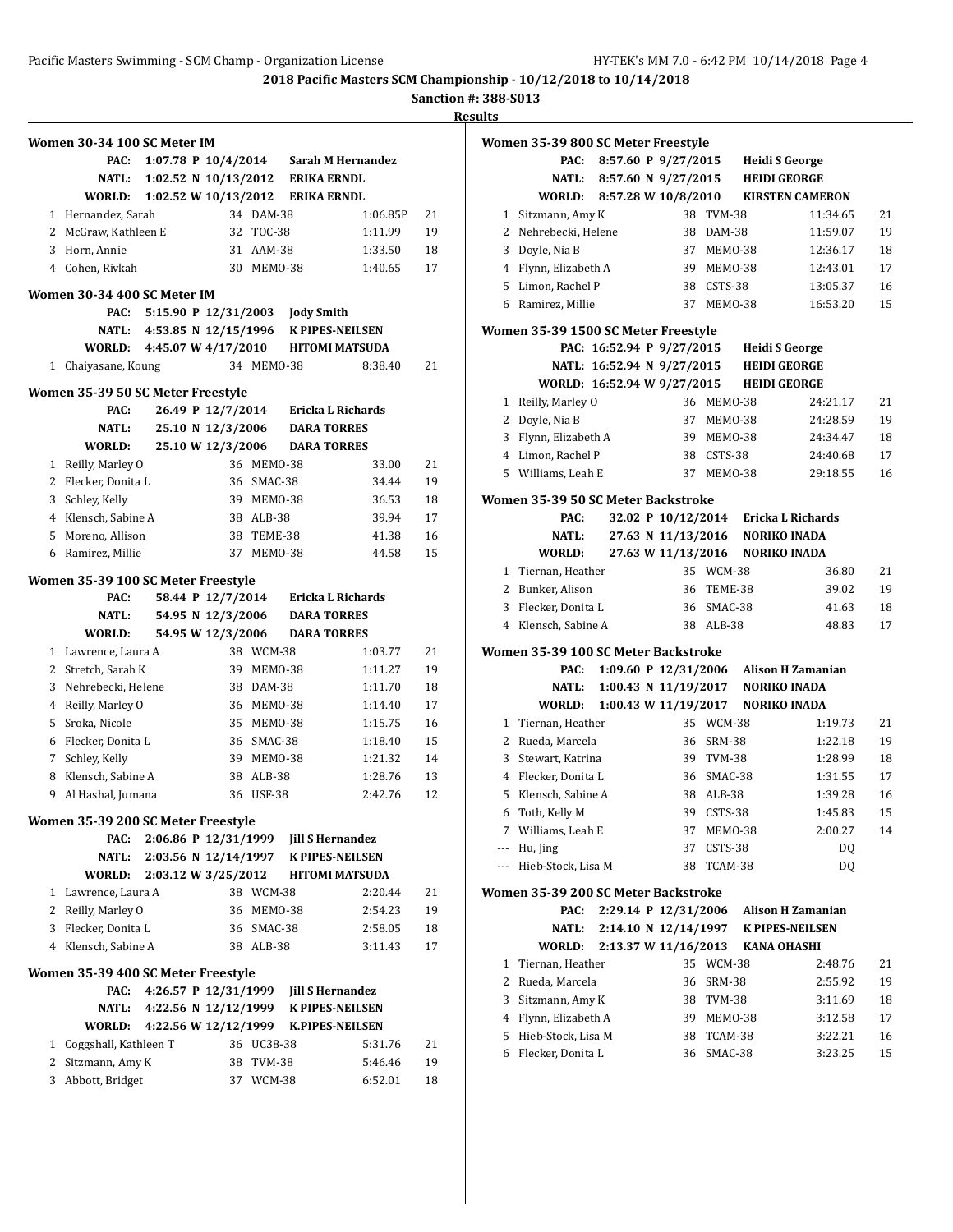|             |                                           |                        |                    |                        |                                       |                         | Sanc     |
|-------------|-------------------------------------------|------------------------|--------------------|------------------------|---------------------------------------|-------------------------|----------|
|             | Women 35-39 50 SC Meter Breaststroke      |                        |                    |                        |                                       |                         |          |
|             | PAC:                                      |                        | 32.48 P 10/10/2015 |                        | <b>Katie Glenn</b>                    |                         |          |
|             | NATL:                                     |                        | 32.48 N 10/10/2015 |                        | <b>KATIE GLENN</b>                    |                         |          |
|             | WORLD:                                    |                        | 31.87 W 3/25/2012  |                        |                                       | <b>HITOMI MATSUDA</b>   |          |
|             | 1 Rueda, Marcela                          |                        |                    | 36 SRM-38              |                                       | 41.30                   | 21       |
|             | 2 Stewart, Katrina                        |                        |                    | 39 TVM-38              |                                       | 42.04                   | 19       |
|             | 3 Reilly, Marley O                        |                        |                    | 36 MEMO-38             |                                       | 42.32                   | 18       |
|             | 4 Nehrebecki, Helene                      |                        |                    | 38 DAM-38              |                                       | 42.53                   | 17       |
|             | 5 Limon, Rachel P                         |                        |                    | 38 CSTS-38             |                                       | 47.33                   | 16       |
|             | 6 Klensch, Sabine A                       |                        |                    | 38 ALB-38              |                                       | 47.88                   | 15       |
| $7^{\circ}$ | Hieb-Stock, Lisa M                        |                        |                    | 38 TCAM-38             |                                       | 51.17                   | 14       |
|             | 8 Williams, Leah E                        |                        |                    | 37 MEMO-38             |                                       | 52.40                   | 13       |
|             | 9 Ramirez, Millie                         |                        |                    | 37 MEMO-38             |                                       | 56.18                   | 12       |
|             | 10 Al Hashal, Jumana                      |                        |                    | 36 USF-38              |                                       | 1:21.12                 | 11       |
|             | Women 35-39 100 SC Meter Breaststroke     |                        |                    |                        |                                       |                         |          |
|             | PAC:                                      | 1:10.59 P $10/10/2015$ |                    |                        | <b>Katie Glenn</b>                    |                         |          |
|             | <b>NATL:</b>                              | 1:09.41 N $12/6/2014$  |                    |                        |                                       | <b>CYNTHIA LEWIS</b>    |          |
|             | WORLD:                                    | 1:09.20 W 4/29/2012    |                    |                        |                                       | <b>HITOMI MATSUDA</b>   |          |
|             | 1 Rueda, Marcela                          |                        |                    | 36 SRM-38              |                                       | 1:26.39                 | 21       |
|             | 2 Stewart, Katrina                        |                        |                    | 39 TVM-38              |                                       | 1:29.33                 | 19       |
|             | 3 Reilly, Marley O                        |                        |                    | 36 MEMO-38             |                                       | 1:36.00                 | 18       |
|             | 4 Limon, Rachel P                         |                        |                    | 38 CSTS-38             |                                       | 1:42.47                 | 17       |
|             | 5 Al Hashal, Jumana                       |                        |                    | 36 USF-38              |                                       | 3:18.11                 | 16       |
|             | Women 35-39 200 SC Meter Breaststroke     |                        |                    |                        |                                       |                         |          |
|             | PAC:                                      | 2:37.13 P 10/10/2015   |                    |                        | Katie Glenn                           |                         |          |
|             | NATL:                                     | 2:33.73 N 11/23/2014   |                    |                        |                                       | <b>CYNTHIA LEWIS</b>    |          |
|             | WORLD:                                    | 2:30.63 W 3/10/2012    |                    |                        |                                       | <b>HITOMI MATSUDA</b>   |          |
|             | 1 Rueda, Marcela                          |                        |                    | 36 SRM-38              |                                       | 3:06.75                 | 21       |
|             | 2 Stewart, Katrina                        |                        |                    | 39 TVM-38              |                                       | 3:15.06                 | 19       |
|             | 3 Flynn, Elizabeth A                      |                        |                    | 39 MEM0-38             |                                       | 3:22.20                 | 18       |
|             | 4 Hieb-Stock, Lisa M                      |                        |                    | 38 TCAM-38             |                                       | 3:56.77                 | 17       |
|             | Women 35-39 50 SC Meter Butterfly<br>PAC: |                        | 29.77 P 12/7/2004  |                        |                                       | Ericka L Richards       |          |
|             |                                           |                        |                    |                        |                                       |                         |          |
|             | <b>NATL:</b>                              |                        | 27.45 N 11/1/2015  |                        | <b>NORIKO INADA</b>                   |                         |          |
|             | <b>WORLD:</b>                             |                        | 27.45 W 11/1/2015  |                        | <b>NORIKO INADA</b>                   |                         |          |
|             | 1 Doyle, Nia B                            |                        | 37                 | MEMO-38                |                                       | 38.54                   | 21       |
|             | 2 Stretch, Sarah K                        |                        |                    | 39 MEMO-38             |                                       | 38.70                   | 19       |
|             | 3 McCullough, Juliette B                  |                        |                    | 37 RHMS-38             |                                       | 41.23                   | 18       |
|             | 4 Schley, Kelly                           |                        |                    | 39 MEMO-38             |                                       | 41.87                   | 17       |
|             | 5 Hieb-Stock, Lisa M                      |                        |                    | 38 TCAM-38             |                                       | 44.24                   | 16       |
|             | 6 Hu, Jing                                |                        | 37                 | CSTS-38                |                                       | 50.60                   | 15       |
|             | Women 35-39 100 SC Meter Butterfly        |                        |                    |                        |                                       |                         |          |
|             |                                           |                        |                    |                        |                                       | <b>Jill S Hernandez</b> |          |
|             | PAC:                                      | 1:05.83 P 12/31/1999   |                    |                        |                                       |                         |          |
|             | NATL:                                     | 1:03.29 N 12/14/1997   |                    |                        | <b>K PIPES-NEILSEN</b>                |                         |          |
|             | WORLD:                                    | 1:01.88 W 5/4/2014     |                    |                        |                                       | <b>HITOMI MATSUDA</b>   |          |
|             | 1 Lawrence, Laura A                       |                        |                    | 38 WCM-38              |                                       | 1:12.14                 | 21       |
|             | 2 Hieb-Stock, Lisa M                      |                        |                    | 38 TCAM-38             |                                       | 1:42.79                 | 19       |
|             | Women 35-39 200 SC Meter Butterfly        |                        |                    |                        |                                       |                         |          |
|             | PAC:                                      |                        |                    |                        | 2:25.06 P 12/31/1997 Jill S Hernandez |                         |          |
|             | NATL:                                     | 2:18.41 N 12/14/1997   |                    |                        |                                       | <b>K PIPES-NEILSEN</b>  |          |
|             | WORLD:                                    | 2:16.67 W 8/25/2012    |                    |                        |                                       | <b>HITOMI MATSUDA</b>   |          |
|             | 1 Lawrence, Laura A                       |                        |                    | 38 WCM-38              |                                       | 2:45.77                 | 21       |
| 3           | 2 Tiernan, Heather<br>Nehrebecki, Helene  |                        |                    | 35 WCM-38<br>38 DAM-38 |                                       | 2:59.88<br>3:06.95      | 19<br>18 |

| 4     | Flynn, Elizabeth A                 |  | 39                              | MEMO-38       |                                                                | 3:48.18 | 17 |
|-------|------------------------------------|--|---------------------------------|---------------|----------------------------------------------------------------|---------|----|
|       | Women 35-39 100 SC Meter IM        |  |                                 |               |                                                                |         |    |
|       | PAC:                               |  |                                 |               | 1:06.34 P 10/10/2015 Katie Glenn                               |         |    |
|       | NATL:                              |  | 1:04.61 N 11/22/2009            |               | <b>SHERI HART</b>                                              |         |    |
|       | WORLD:                             |  | 1:03.17 W 3/10/2012             |               | <b>HITOMI MATSUDA</b>                                          |         |    |
|       | 1 Lawrence, Laura A                |  |                                 | 38 WCM-38     |                                                                | 1:13.81 | 21 |
| 2     | Tiernan, Heather                   |  | 35                              | WCM-38        |                                                                | 1:18.21 | 19 |
| 3     | Rueda, Marcela                     |  | 36                              | SRM-38        |                                                                | 1:18.97 | 18 |
| 4     | Stewart, Katrina                   |  | 39                              | <b>TVM-38</b> |                                                                | 1:24.08 | 17 |
| 5     | Schley, Kelly                      |  | 39                              | MEMO-38       |                                                                | 1:32.64 | 16 |
|       | 6 Flecker, Donita L                |  |                                 | 36 SMAC-38    |                                                                | 1:32.98 | 15 |
| 7     | Hanrahan, Hannah                   |  | 36                              | TEME-38       |                                                                | 1:45.41 | 14 |
| 8     | Ramirez, Millie                    |  | 37                              | MEMO-38       |                                                                | 1:58.29 | 13 |
|       | Women 35-39 200 SC Meter IM        |  |                                 |               |                                                                |         |    |
|       | PAC:                               |  |                                 |               | 2:25.39 P 12/31/1997 Jill S Hernandez                          |         |    |
|       | NATL:                              |  | $2:19.08 \text{ N } 12/10/2000$ |               | <b>K PIPES-NEILSEN</b>                                         |         |    |
|       | WORLD:                             |  | 2:17.69 W 11/18/2012            |               | <b>HITOMI MATSUDA</b>                                          |         |    |
|       | 1 Lawrence, Laura A                |  |                                 | 38 WCM-38     |                                                                | 2:37.76 | 21 |
| 2     | Tiernan, Heather                   |  | 35                              | WCM-38        |                                                                | 2:50.41 | 19 |
| 3     | Rueda, Marcela                     |  | 36                              | SRM-38        |                                                                | 2:55.79 | 18 |
|       | 4 Stretch, Sarah K                 |  |                                 | 39 MEM0-38    |                                                                | 3:10.15 | 17 |
| 5     | Limon, Rachel P                    |  |                                 | 38 CSTS-38    |                                                                | 3:29.86 | 16 |
| 6     | McCullough, Juliette B             |  | 37                              | RHMS-38       |                                                                | 3:37.14 | 15 |
|       |                                    |  |                                 |               |                                                                |         |    |
|       | Women 35-39 400 SC Meter IM        |  |                                 |               |                                                                |         |    |
|       | PAC:                               |  |                                 |               | 5:10.43 P 12/31/1999 Jill S Hernandez                          |         |    |
|       | NATL:<br>WORLD:                    |  | 4:52.85 W 12/14/1997            |               | 4:52.85 N 12/14/1997 K PIPES-NEILSEN<br><b>K.PIPES-NEILSEN</b> |         |    |
|       | 1 Tiernan, Heather                 |  |                                 | 35 WCM-38     |                                                                | 6:00.11 | 21 |
|       | 2 Nehrebecki, Helene               |  |                                 | 38 DAM-38     |                                                                | 6:32.57 | 19 |
|       | 3 Flynn, Elizabeth A               |  | 39                              | MEMO-38       |                                                                | 6:56.75 | 18 |
| $---$ | Lawrence, Laura A                  |  |                                 | 38 WCM-38     |                                                                | DQ      |    |
|       |                                    |  |                                 |               |                                                                |         |    |
|       | Women 40-44 50 SC Meter Freestyle  |  |                                 |               |                                                                |         |    |
|       | PAC:                               |  | 27.54 P 12/31/2000              |               | <b>Jill S Hernandez</b>                                        |         |    |
|       | <b>NATL:</b>                       |  | 26.02 N 12/14/2014              |               | <b>ERIKA BRAUN</b>                                             |         |    |
|       | WORLD:                             |  | 26.02 W 12/14/2014              |               | <b>ERIKA BRAUN</b>                                             |         |    |
| 1     | Keeler, Susan E                    |  | 40                              | STAN-38       |                                                                | 30.25   | 21 |
| 2     | Smith, Jeanette M                  |  | 44                              | UCSF-38       |                                                                | 31.96   | 19 |
| 3     | Ongerth, Ann Michelle              |  |                                 | 44 WCM-38     |                                                                | 35.04   | 18 |
|       | 4 Darling, Colleen M               |  | 44                              | WCM-38        |                                                                | 35.40   | 17 |
| 5     | Lindahl, Sarah                     |  | 42                              | MEMO-38       |                                                                | 38.14   | 16 |
|       | Women 40-44 50 SC Meter Freestyle  |  |                                 |               |                                                                |         |    |
|       | PAC:                               |  | 27.54 P 12/31/2000              |               | <b>Jill S Hernandez</b>                                        |         |    |
|       | NATL:                              |  | 26.02 N 12/14/2014              |               | <b>ERIKA BRAUN</b>                                             |         |    |
|       | WORLD:                             |  | 26.02 W 12/14/2014              |               | <b>ERIKA BRAUN</b>                                             |         |    |
| 1     | Clarke, Sunne A                    |  |                                 | 44 MEMO-38    |                                                                | 37.80   |    |
|       | Women 40-44 100 SC Meter Freestyle |  |                                 |               |                                                                |         |    |
|       | PAC:                               |  | 58.81 P 12/31/2000              |               | <b>Jill S Hernandez</b>                                        |         |    |
|       | NATL:                              |  | 57.08 N 12/14/2014              |               | <b>ERIKA BRAUN</b>                                             |         |    |
|       | WORLD:                             |  | 57.08 W 12/14/2014              |               | <b>ERIKA BRAUN</b>                                             |         |    |
|       | 1 Keeler, Susan E                  |  |                                 | 40 STAN-38    |                                                                | 1:07.09 | 21 |
| 2     | Maidenberg, Eve G                  |  | 42                              | MAM-38        |                                                                | 1:07.93 | 19 |
| 3     | Nonaka, Marissa G                  |  | 40                              | WCM-38        |                                                                | 1:14.24 | 18 |
| 4     | Belluomini, Melanie C              |  | 41                              | DAM-38        |                                                                | 1:16.34 | 17 |
| 5     | Darling, Colleen M                 |  |                                 | 44 WCM-38     |                                                                | 1:21.25 | 16 |
|       |                                    |  |                                 |               |                                                                |         |    |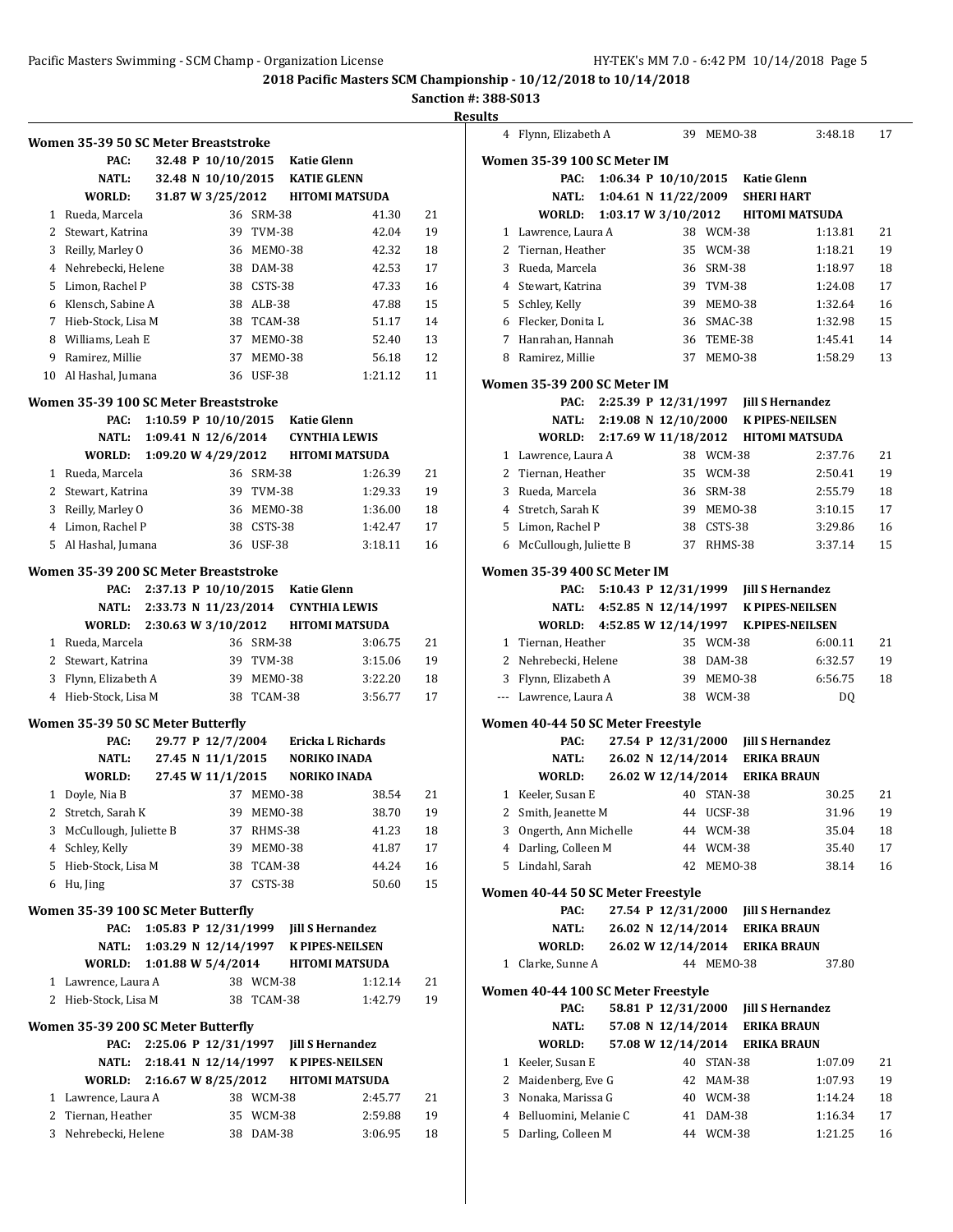### Pacific Masters Swimming - SCM Champ - Organization License HY-TEK's MM 7.0 - 6:42 PM 10/14/2018 Page 6

**2018 Pacific Masters SCM Championship - 10/12/2018 to 10/14/2018**

|                                      |                             |                    |                                             |                                            | <b>Sanction #: 388</b> | Results   |
|--------------------------------------|-----------------------------|--------------------|---------------------------------------------|--------------------------------------------|------------------------|-----------|
| (Women 40-44 100 SC Meter Freestyle) |                             |                    |                                             |                                            |                        | Wo        |
| 6 Ongerth, Ann Michelle              |                             | 44 WCM-38          |                                             | 1:22.61                                    | 15                     |           |
| 7 Lindahl, Sarah                     |                             |                    | 42 MEMO-38                                  | 1:26.25                                    | 14                     |           |
| 8 Kesterson, Jennifer                |                             |                    | 40 TCAM-38                                  | 1:33.40                                    | 13                     |           |
| Women 40-44 200 SC Meter Freestyle   |                             |                    |                                             |                                            |                        |           |
| PAC:                                 |                             |                    | 2:06.81 P 12/31/2000 Jill S Hernandez       |                                            |                        | <b>Wo</b> |
|                                      |                             |                    | NATL: 2:05.26 N 12/14/2003 K PIPES-NEILSEN  |                                            |                        |           |
|                                      |                             |                    | WORLD: 2:05.26 W 12/14/2003 K.PIPES-NEILSEN |                                            |                        |           |
| 1 Maidenberg, Eve G                  |                             | 42 MAM-38          |                                             | 2:23.92                                    | 21                     |           |
| 2 Smith, Jeanette M                  |                             | 44 UCSF-38         |                                             | 2:35.97                                    | 19                     |           |
| Women 40-44 400 SC Meter Freestyle   |                             |                    |                                             |                                            |                        |           |
| PAC:                                 |                             |                    | 4:22.78 P 12/2/2017 Heidi S George          |                                            |                        | <b>Wo</b> |
|                                      |                             |                    | NATL: 4:21.75 N 12/14/2003 K PIPES-NEILSEN  |                                            |                        |           |
|                                      |                             |                    | WORLD: 4:21.75 W 12/14/2003 K.PIPES-NEILSEN |                                            |                        |           |
| 1 Maidenberg, Eve G                  |                             | 42 MAM-38          |                                             | 5:06.73                                    |                        |           |
| Women 40-44 400 SC Meter Freestyle   |                             |                    |                                             |                                            |                        |           |
|                                      |                             |                    | PAC: 4:22.78 P 12/2/2017 Heidi S George     |                                            |                        | <b>Wo</b> |
|                                      |                             |                    | NATL: 4:21.75 N 12/14/2003 K PIPES-NEILSEN  |                                            |                        |           |
|                                      |                             |                    | WORLD: 4:21.75 W 12/14/2003 K.PIPES-NEILSEN |                                            |                        |           |
| 1 Maidenberg, Eve G                  |                             | 42 MAM-38          |                                             | 5:01.03                                    | 21                     |           |
| 2 Keeler, Susan E                    |                             |                    | 40 STAN-38                                  | 5:01.21                                    | 19                     |           |
|                                      |                             |                    |                                             |                                            |                        |           |
| Women 40-44 800 SC Meter Freestyle   |                             |                    |                                             |                                            |                        |           |
|                                      |                             |                    | PAC: 8:55.95 P 12/3/2017 Heidi S George     |                                            |                        | Wo        |
|                                      |                             |                    | NATL: 8:55.95 N 12/3/2017 HEIDI GEORGE      |                                            |                        |           |
|                                      |                             |                    |                                             | WORLD: 8:55.34 W 1/24/2016 KIRSTEN CAMERON |                        |           |
| 1 Maidenberg, Eve G                  |                             | 42 MAM-38          |                                             | 10:34.14                                   |                        |           |
| Women 40-44 800 SC Meter Freestyle   |                             |                    |                                             |                                            |                        |           |
| PAC:                                 |                             |                    | 8:55.95 P 12/3/2017 Heidi S George          |                                            |                        | <b>Wo</b> |
|                                      |                             |                    | NATL: 8:55.95 N 12/3/2017 HEIDI GEORGE      |                                            |                        |           |
|                                      |                             |                    |                                             | WORLD: 8:55.34 W 1/24/2016 KIRSTEN CAMERON |                        |           |
| 1 Keeler, Susan E                    |                             | 40 STAN-38         |                                             | 10:19.61                                   | 21                     |           |
| 2 Maidenberg, Eve G                  |                             | 42 MAM-38          |                                             | 10:25.83                                   | 19                     |           |
| 3 Agocs, Melissa                     |                             |                    | 42 MEM0-38                                  | 18:03.54                                   | 18                     |           |
| Women 40-44 1500 SC Meter Freestyle  |                             |                    |                                             |                                            |                        |           |
|                                      |                             |                    | PAC: 16:50.92 P 12/1/2017 Heidi S George    |                                            |                        |           |
|                                      | NATL: 16:50.92 N 12/1/2017  |                    | <b>HEIDI GEORGE</b>                         |                                            |                        |           |
|                                      | WORLD: 16:50.92 W 12/1/2017 |                    | <b>HEIDI GEORGE</b>                         |                                            |                        |           |
| 1 Maidenberg, Eve G                  |                             | 42 MAM-38          |                                             | 20:00.83                                   | 21                     | Wo        |
| 2 Readal, Stacy L                    |                             | 41                 | MEMO-38                                     | 22:25.61                                   | 19                     |           |
| 3 Ashenfelter, Gillian               |                             | 42 UCSF-38         |                                             | 24:52.67                                   | 18                     |           |
| 4 Maze, Ghislaine                    |                             | 44 USF-38          |                                             | 25:39.42                                   | 17                     |           |
| 5 Lindahl, Sarah                     |                             | 42                 | MEMO-38                                     | 29:38.70                                   | 16                     |           |
| Women 40-44 50 SC Meter Backstroke   |                             |                    |                                             |                                            |                        |           |
| PAC:                                 |                             | 30.72 P 12/31/2009 | <b>Jody Smith</b>                           |                                            |                        |           |
| NATL:                                |                             | 30.02 N 10/14/2012 | <b>SHERI HART</b>                           |                                            |                        |           |
| WORLD:                               |                             | 28.86 W 1/14/2017  |                                             | R.JOHANNA LUOTO                            |                        |           |
| 1 Smith, Jeanette M                  |                             | 44 UCSF-38         |                                             | 40.88                                      | 21                     |           |
| 2 Darling, Colleen M                 |                             | 44 WCM-38          |                                             | 40.97                                      | 19                     | Wo        |
| 3 Clarke, Sunne A                    |                             |                    | 44 MEMO-38                                  | 44.66                                      | 18                     |           |
|                                      |                             |                    |                                             |                                            |                        |           |

|              | Women 40-44 100 SC Meter Backstroke         |                           |                                              |            |                                           |                                            |    |
|--------------|---------------------------------------------|---------------------------|----------------------------------------------|------------|-------------------------------------------|--------------------------------------------|----|
|              | PAC:                                        |                           |                                              |            | 1:05.91 P 12/31/2009 Jody Smith           |                                            |    |
|              | <b>NATL:</b>                                |                           |                                              |            | 1:03.48 N 10/29/2011 SHERI HART           |                                            |    |
|              | WORLD: 1:03.22 W 3/24/2018                  |                           |                                              |            | <b>RAAKEL LUOTO</b>                       |                                            |    |
| ---          | Kesterson, Jennifer                         |                           |                                              | 40 TCAM-38 |                                           | DQ                                         |    |
|              | Women 40-44 200 SC Meter Backstroke         |                           |                                              |            |                                           |                                            |    |
|              | PAC:                                        | 2:19.06 P 12/31/2009      |                                              |            |                                           |                                            |    |
|              |                                             | NATL: 2:19.06 N 12/4/2009 |                                              |            | <b>Jody Smith</b>                         |                                            |    |
|              | WORLD: 2:17.28 W 5/27/2018                  |                           |                                              |            | <b>JODY SMITH</b>                         | <b>KANA MORIHISA</b>                       |    |
|              | 1 Keeler, Susan E                           |                           |                                              | 40 STAN-38 |                                           | 2:54.22                                    | 21 |
|              |                                             |                           |                                              |            |                                           |                                            |    |
|              | Women 40-44 50 SC Meter Breaststroke        |                           |                                              |            |                                           |                                            |    |
|              | PAC:                                        |                           |                                              |            | 34.79 P 9/25/2017 Katie Glenn             | 32.29 N 11/22/2009 S VON DER LIPPE         |    |
|              | <b>NATL:</b>                                |                           |                                              |            |                                           |                                            |    |
|              | WORLD:                                      |                           | 32.20 W 8/5/2012                             |            | <b>LINLEY FRAME</b>                       |                                            |    |
| $\mathbf{1}$ | Clarke, Sunne A                             |                           |                                              | 44 MEM0-38 |                                           | 48.15                                      | 21 |
|              | Women 40-44 100 SC Meter Breaststroke       |                           |                                              |            |                                           |                                            |    |
|              | PAC:                                        |                           |                                              |            | 1:19.61 P 12/31/2009 Debbie M Santos      |                                            |    |
|              |                                             |                           |                                              |            | NATL: 1:09.95 N 12/5/2015 CYNTHIA LEWIS   |                                            |    |
|              | <b>WORLD:</b>                               |                           |                                              |            | 1:09.95 W 12/5/2015 CYNTHIA LEWIS         |                                            |    |
|              | 1 Clarke, Sunne A                           |                           |                                              | 44 MEMO-38 |                                           | 1:48.29                                    | 21 |
|              | 2 Agocs, Melissa                            |                           |                                              | 42 MEMO-38 |                                           | 1:58.97                                    | 19 |
|              | 3 Kesterson, Jennifer                       |                           |                                              | 40 TCAM-38 |                                           | 2:01.28                                    | 18 |
|              | Women 40-44 200 SC Meter Breaststroke       |                           |                                              |            |                                           |                                            |    |
|              |                                             |                           |                                              |            | PAC: 2:52.36 P 12/31/2009 Debbie M Santos |                                            |    |
|              |                                             |                           |                                              |            |                                           | NATL: 2:32.37 N 11/16/2008 S VON DER LIPPE |    |
|              | WORLD: 2:32.37 W 11/16/2008 S.VON DER LIPPE |                           |                                              |            |                                           |                                            |    |
|              | 1 Clarke, Sunne A                           |                           |                                              | 44 MEM0-38 |                                           | 3:58.79                                    | 21 |
|              |                                             |                           |                                              |            |                                           |                                            |    |
|              | Women 40-44 50 SC Meter Butterfly<br>PAC:   |                           |                                              |            | 29.86 P 12/31/2009 Jody Smith             |                                            |    |
|              | NATL:                                       | 28.19 N 3/16/2013         |                                              |            | <b>ERIKA BRAUN</b>                        |                                            |    |
|              | <b>WORLD:</b>                               |                           | 28.19 W 3/16/2013                            |            | <b>ERIKA BRAUN</b>                        |                                            |    |
|              | 1 Belluomini, Melanie C                     |                           |                                              | 41 DAM-38  |                                           | 35.01                                      | 21 |
|              | 2 Darling, Colleen M                        |                           |                                              | 44 WCM-38  |                                           | 40.36                                      | 19 |
|              | 3 Ongerth, Ann Michelle                     |                           |                                              | 44 WCM-38  |                                           | 42.23                                      | 18 |
|              | 4 Burns, Jennifer                           |                           |                                              | 43 UCSF-38 |                                           | 42.89                                      | 17 |
|              | 5 Clarke, Sunne A                           |                           |                                              | 44 MEMO-38 |                                           | 42.99                                      | 16 |
|              | 6 Lindahl, Sarah                            |                           |                                              | 42 MEMO-38 |                                           | 46.12                                      | 15 |
|              |                                             |                           |                                              |            |                                           |                                            |    |
|              | Women 40-44 100 SC Meter Butterfly          |                           |                                              |            |                                           |                                            |    |
|              | PAC:<br><b>NATL:</b>                        |                           | 1:06.86 P 12/31/1993<br>1:01.70 N 11/21/2009 |            | Laura B Val                               | <b>S VON DER LIPPE</b>                     |    |
|              | <b>WORLD:</b>                               |                           |                                              |            |                                           | 1:01.70 W 11/21/2009 S.VON DER LIPPE       |    |
| $\mathbf 1$  | Nonaka, Marissa G                           |                           |                                              | 40 WCM-38  |                                           | 1:22.53                                    | 21 |
|              | 2 Maidenberg, Eve G                         |                           | 42                                           | MAM-38     |                                           | 1:23.90                                    | 19 |
| 3            | Smith, Jeanette M                           |                           |                                              | 44 UCSF-38 |                                           | 1:25.83                                    | 18 |
|              | 4 Darling, Colleen M                        |                           |                                              | 44 WCM-38  |                                           | 1:30.44                                    | 17 |
|              | 5 Ongerth, Ann Michelle                     |                           |                                              |            |                                           |                                            | 16 |
|              |                                             |                           |                                              | 44 WCM-38  |                                           | 1:37.89                                    |    |
|              | Women 40-44 200 SC Meter Butterfly          |                           |                                              |            |                                           |                                            |    |
|              | PAC:                                        | 2:29.19 P 12/31/1993      |                                              |            | Laura B Val                               |                                            |    |
|              | NATL:                                       | 2:20.66 N 11/19/2006      |                                              |            |                                           | <b>S VON DER LIPPE</b>                     |    |
|              | WORLD:                                      | 2:20.66 W 11/19/2006      |                                              |            |                                           | <b>S.VON DER LIPPE</b>                     |    |
| 1            | Nonaka, Marissa G                           |                           |                                              | 40 WCM-38  |                                           | 3:17.35                                    | 21 |
| 2            | Ongerth, Ann Michelle                       |                           |                                              | 44 WCM-38  |                                           | 3:43.05                                    | 19 |
| 3            | Lindahl, Sarah                              |                           | 42                                           | MEMO-38    |                                           | 4:40.35                                    | 18 |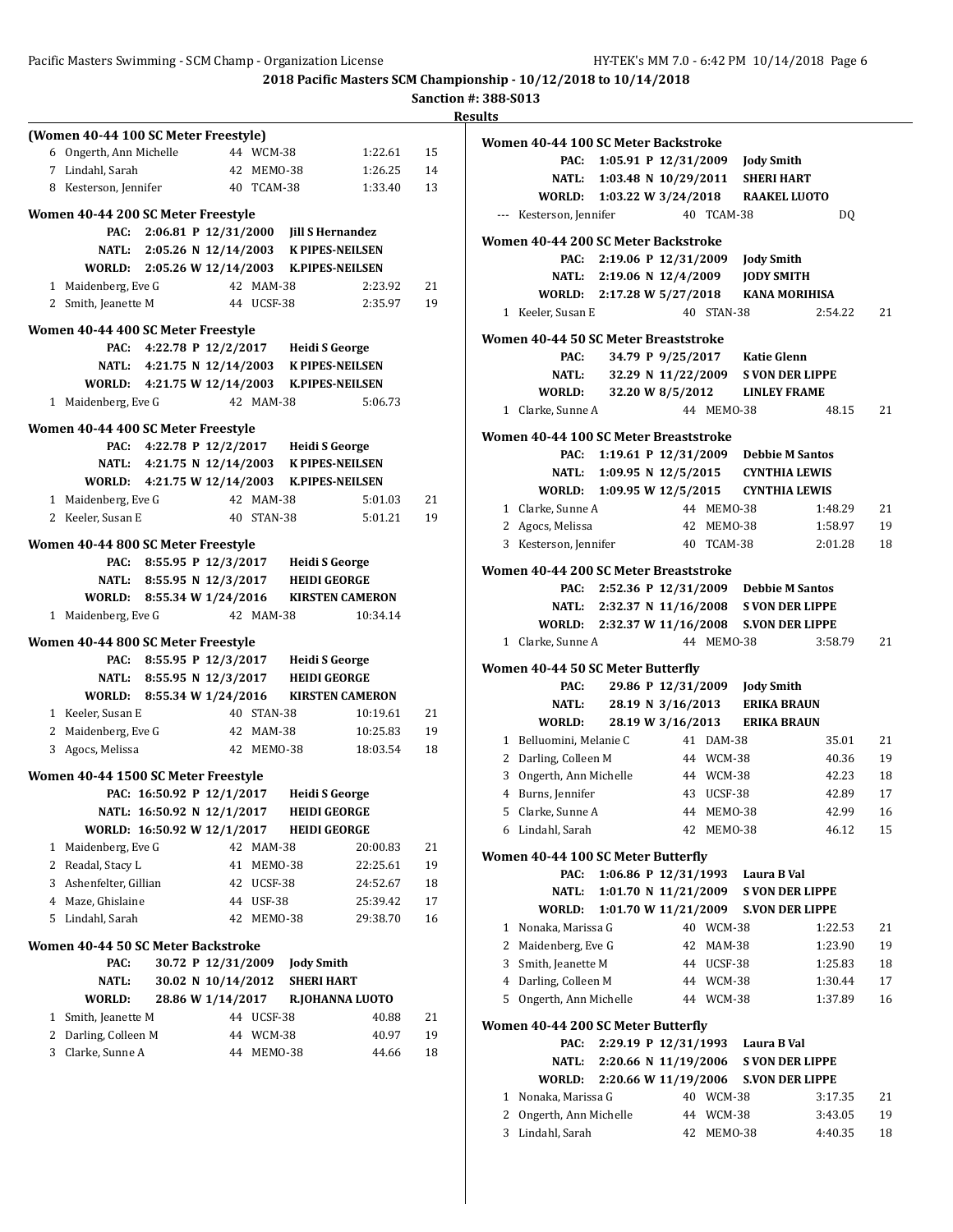**Sanction #: 388-S013**

| Women 40-44 100 SC Meter IM<br>PAC:<br>1:08.91 P $12/31/2004$<br><b>Jill S Hernandez</b><br>1:04.19 N $10/10/2015$<br><b>NATL:</b><br><b>LISA BLACKBURN</b><br>1:04.19 W 10/10/2015<br>WORLD:<br><b>LISA BLACKBURN</b><br>1 Keeler, Susan E<br>40 STAN-38<br>1:16.94<br>2 Maidenberg, Eve G<br>1:22.91<br>42 MAM-38<br>3 Smith, Jeanette M<br>1:26.24<br>44 UCSF-38<br>4 Nonaka, Marissa G<br>1:27.30<br>40 WCM-38<br>5 Darling, Colleen M<br>44 WCM-38<br>1:29.25<br>6 Hansel, Neila<br>1:32.43<br>42 WCM-38<br>7 Ongerth, Ann Michelle<br>44 WCM-38<br>1:34.58<br>8 Clarke, Sunne A<br>44 MEMO-38<br>1:36.02<br>9 Burns, Jennifer<br>43 UCSF-38<br>1:41.05<br>Women 40-44 200 SC Meter IM<br>PAC:<br>2:22.51 P 12/31/2000<br><b>Jill S Hernandez</b><br>2:19.21 N 12/2/2007<br><b>S VON DER LIPPE</b><br><b>NATL:</b><br>2:19.21 W 12/2/2007<br><b>S.VON DER LIPPE</b><br>WORLD:<br>1 Keeler, Susan E<br>40 STAN-38<br>2:45.18<br>2 Nonaka, Marissa G<br>40 WCM-38<br>3:09.52<br>3 Ongerth, Ann Michelle<br>44 WCM-38<br>3:28.71<br>4 Agocs, Melissa<br>42 MEMO-38<br>4:13.73<br>Women 40-44 400 SC Meter IM<br>PAC:<br>5:02.17 P 12/31/2000<br><b>Jill S Hernandez</b><br><b>NATL:</b><br>$5:00.82$ N $11/24/2002$<br><b>K PIPES-NEILSEN</b><br>5:00.82 W 11/24/2002<br>WORLD:<br><b>K.PIPES-NEILSEN</b><br>1 Nonaka, Marissa G<br>40 WCM-38<br>6:30.36<br>2<br>Readal, Stacy L<br>41 MEMO-38<br>6:41.46<br>Belluomini, Melanie C<br>6:51.73<br>3<br>41 DAM-38<br>Women 45-49 50 SC Meter Freestyle<br>28.58 P 12/31/2000<br>PAC:<br>Laura B Val<br><b>NATL:</b><br>26.59 N 12/8/2013<br><b>FALL WILLEBOORDSE</b><br>26.37 W 5/18/2013<br>WORLD:<br><b>M.THERESE FUZZATI</b><br>1 Rublein, Susanne P<br>48 MAM-38<br>30.67<br>2 Voight, Tina M<br>49 MEMO-38<br>35.82<br>3 Getz, Jessica R<br>45 ALB-38<br>44.77<br>46 ALB-38<br>4 Long, Rebecca J<br>45.80<br>Women 45-49 50 SC Meter Freestyle<br>28.58 P 12/31/2000 Laura B Val<br>PAC:<br>26.59 N 12/8/2013<br><b>NATL:</b><br><b>FALL WILLEBOORDSE</b><br>26.37 W 5/18/2013<br>WORLD:<br><b>M.THERESE FUZZATI</b><br>1 Zamanian, Alison H<br>48 WCM-38<br>29.61<br>2 Lowe, Tonia<br>47 ALB-38<br>41.78<br>Women 45-49 100 SC Meter Freestyle<br>PAC:<br>1:02.00 P $12/31/1998$<br>Laura B Val<br><b>NATL:</b><br>58.21 N 11/5/2017<br><b>ERIKA BRAUN</b><br>58.21 W 11/5/2017<br>WORLD:<br><b>ERIKA BRAUN</b><br>1 Lowe, Tonia<br>47 ALB-38<br>1:26.73<br>Women 45-49 100 SC Meter Freestyle<br>PAC:<br>1:02.00 P $12/31/1998$<br>Laura B Val<br><b>NATL:</b><br>58.21 N 11/5/2017<br><b>ERIKA BRAUN</b><br>58.21 W 11/5/2017<br>WORLD:<br><b>ERIKA BRAUN</b><br>1 Lowe, Tonia<br>47 ALB-38<br>1:16.57<br>2 Voight, Tina M<br>49 MEMO-38<br>1:21.20 |  |  |  |  |    |
|-------------------------------------------------------------------------------------------------------------------------------------------------------------------------------------------------------------------------------------------------------------------------------------------------------------------------------------------------------------------------------------------------------------------------------------------------------------------------------------------------------------------------------------------------------------------------------------------------------------------------------------------------------------------------------------------------------------------------------------------------------------------------------------------------------------------------------------------------------------------------------------------------------------------------------------------------------------------------------------------------------------------------------------------------------------------------------------------------------------------------------------------------------------------------------------------------------------------------------------------------------------------------------------------------------------------------------------------------------------------------------------------------------------------------------------------------------------------------------------------------------------------------------------------------------------------------------------------------------------------------------------------------------------------------------------------------------------------------------------------------------------------------------------------------------------------------------------------------------------------------------------------------------------------------------------------------------------------------------------------------------------------------------------------------------------------------------------------------------------------------------------------------------------------------------------------------------------------------------------------------------------------------------------------------------------------------------------------------------------------------------------------------------------------------------------------------------------------------------------------------------------------------------------------------------------------------------------------------------------------------------------------------------------------------------------------------------------|--|--|--|--|----|
|                                                                                                                                                                                                                                                                                                                                                                                                                                                                                                                                                                                                                                                                                                                                                                                                                                                                                                                                                                                                                                                                                                                                                                                                                                                                                                                                                                                                                                                                                                                                                                                                                                                                                                                                                                                                                                                                                                                                                                                                                                                                                                                                                                                                                                                                                                                                                                                                                                                                                                                                                                                                                                                                                                             |  |  |  |  |    |
|                                                                                                                                                                                                                                                                                                                                                                                                                                                                                                                                                                                                                                                                                                                                                                                                                                                                                                                                                                                                                                                                                                                                                                                                                                                                                                                                                                                                                                                                                                                                                                                                                                                                                                                                                                                                                                                                                                                                                                                                                                                                                                                                                                                                                                                                                                                                                                                                                                                                                                                                                                                                                                                                                                             |  |  |  |  |    |
|                                                                                                                                                                                                                                                                                                                                                                                                                                                                                                                                                                                                                                                                                                                                                                                                                                                                                                                                                                                                                                                                                                                                                                                                                                                                                                                                                                                                                                                                                                                                                                                                                                                                                                                                                                                                                                                                                                                                                                                                                                                                                                                                                                                                                                                                                                                                                                                                                                                                                                                                                                                                                                                                                                             |  |  |  |  |    |
|                                                                                                                                                                                                                                                                                                                                                                                                                                                                                                                                                                                                                                                                                                                                                                                                                                                                                                                                                                                                                                                                                                                                                                                                                                                                                                                                                                                                                                                                                                                                                                                                                                                                                                                                                                                                                                                                                                                                                                                                                                                                                                                                                                                                                                                                                                                                                                                                                                                                                                                                                                                                                                                                                                             |  |  |  |  |    |
|                                                                                                                                                                                                                                                                                                                                                                                                                                                                                                                                                                                                                                                                                                                                                                                                                                                                                                                                                                                                                                                                                                                                                                                                                                                                                                                                                                                                                                                                                                                                                                                                                                                                                                                                                                                                                                                                                                                                                                                                                                                                                                                                                                                                                                                                                                                                                                                                                                                                                                                                                                                                                                                                                                             |  |  |  |  | 21 |
|                                                                                                                                                                                                                                                                                                                                                                                                                                                                                                                                                                                                                                                                                                                                                                                                                                                                                                                                                                                                                                                                                                                                                                                                                                                                                                                                                                                                                                                                                                                                                                                                                                                                                                                                                                                                                                                                                                                                                                                                                                                                                                                                                                                                                                                                                                                                                                                                                                                                                                                                                                                                                                                                                                             |  |  |  |  | 19 |
|                                                                                                                                                                                                                                                                                                                                                                                                                                                                                                                                                                                                                                                                                                                                                                                                                                                                                                                                                                                                                                                                                                                                                                                                                                                                                                                                                                                                                                                                                                                                                                                                                                                                                                                                                                                                                                                                                                                                                                                                                                                                                                                                                                                                                                                                                                                                                                                                                                                                                                                                                                                                                                                                                                             |  |  |  |  | 18 |
|                                                                                                                                                                                                                                                                                                                                                                                                                                                                                                                                                                                                                                                                                                                                                                                                                                                                                                                                                                                                                                                                                                                                                                                                                                                                                                                                                                                                                                                                                                                                                                                                                                                                                                                                                                                                                                                                                                                                                                                                                                                                                                                                                                                                                                                                                                                                                                                                                                                                                                                                                                                                                                                                                                             |  |  |  |  | 17 |
|                                                                                                                                                                                                                                                                                                                                                                                                                                                                                                                                                                                                                                                                                                                                                                                                                                                                                                                                                                                                                                                                                                                                                                                                                                                                                                                                                                                                                                                                                                                                                                                                                                                                                                                                                                                                                                                                                                                                                                                                                                                                                                                                                                                                                                                                                                                                                                                                                                                                                                                                                                                                                                                                                                             |  |  |  |  | 16 |
|                                                                                                                                                                                                                                                                                                                                                                                                                                                                                                                                                                                                                                                                                                                                                                                                                                                                                                                                                                                                                                                                                                                                                                                                                                                                                                                                                                                                                                                                                                                                                                                                                                                                                                                                                                                                                                                                                                                                                                                                                                                                                                                                                                                                                                                                                                                                                                                                                                                                                                                                                                                                                                                                                                             |  |  |  |  | 15 |
|                                                                                                                                                                                                                                                                                                                                                                                                                                                                                                                                                                                                                                                                                                                                                                                                                                                                                                                                                                                                                                                                                                                                                                                                                                                                                                                                                                                                                                                                                                                                                                                                                                                                                                                                                                                                                                                                                                                                                                                                                                                                                                                                                                                                                                                                                                                                                                                                                                                                                                                                                                                                                                                                                                             |  |  |  |  | 14 |
|                                                                                                                                                                                                                                                                                                                                                                                                                                                                                                                                                                                                                                                                                                                                                                                                                                                                                                                                                                                                                                                                                                                                                                                                                                                                                                                                                                                                                                                                                                                                                                                                                                                                                                                                                                                                                                                                                                                                                                                                                                                                                                                                                                                                                                                                                                                                                                                                                                                                                                                                                                                                                                                                                                             |  |  |  |  | 13 |
|                                                                                                                                                                                                                                                                                                                                                                                                                                                                                                                                                                                                                                                                                                                                                                                                                                                                                                                                                                                                                                                                                                                                                                                                                                                                                                                                                                                                                                                                                                                                                                                                                                                                                                                                                                                                                                                                                                                                                                                                                                                                                                                                                                                                                                                                                                                                                                                                                                                                                                                                                                                                                                                                                                             |  |  |  |  | 12 |
|                                                                                                                                                                                                                                                                                                                                                                                                                                                                                                                                                                                                                                                                                                                                                                                                                                                                                                                                                                                                                                                                                                                                                                                                                                                                                                                                                                                                                                                                                                                                                                                                                                                                                                                                                                                                                                                                                                                                                                                                                                                                                                                                                                                                                                                                                                                                                                                                                                                                                                                                                                                                                                                                                                             |  |  |  |  |    |
|                                                                                                                                                                                                                                                                                                                                                                                                                                                                                                                                                                                                                                                                                                                                                                                                                                                                                                                                                                                                                                                                                                                                                                                                                                                                                                                                                                                                                                                                                                                                                                                                                                                                                                                                                                                                                                                                                                                                                                                                                                                                                                                                                                                                                                                                                                                                                                                                                                                                                                                                                                                                                                                                                                             |  |  |  |  |    |
|                                                                                                                                                                                                                                                                                                                                                                                                                                                                                                                                                                                                                                                                                                                                                                                                                                                                                                                                                                                                                                                                                                                                                                                                                                                                                                                                                                                                                                                                                                                                                                                                                                                                                                                                                                                                                                                                                                                                                                                                                                                                                                                                                                                                                                                                                                                                                                                                                                                                                                                                                                                                                                                                                                             |  |  |  |  |    |
|                                                                                                                                                                                                                                                                                                                                                                                                                                                                                                                                                                                                                                                                                                                                                                                                                                                                                                                                                                                                                                                                                                                                                                                                                                                                                                                                                                                                                                                                                                                                                                                                                                                                                                                                                                                                                                                                                                                                                                                                                                                                                                                                                                                                                                                                                                                                                                                                                                                                                                                                                                                                                                                                                                             |  |  |  |  |    |
|                                                                                                                                                                                                                                                                                                                                                                                                                                                                                                                                                                                                                                                                                                                                                                                                                                                                                                                                                                                                                                                                                                                                                                                                                                                                                                                                                                                                                                                                                                                                                                                                                                                                                                                                                                                                                                                                                                                                                                                                                                                                                                                                                                                                                                                                                                                                                                                                                                                                                                                                                                                                                                                                                                             |  |  |  |  |    |
|                                                                                                                                                                                                                                                                                                                                                                                                                                                                                                                                                                                                                                                                                                                                                                                                                                                                                                                                                                                                                                                                                                                                                                                                                                                                                                                                                                                                                                                                                                                                                                                                                                                                                                                                                                                                                                                                                                                                                                                                                                                                                                                                                                                                                                                                                                                                                                                                                                                                                                                                                                                                                                                                                                             |  |  |  |  | 21 |
|                                                                                                                                                                                                                                                                                                                                                                                                                                                                                                                                                                                                                                                                                                                                                                                                                                                                                                                                                                                                                                                                                                                                                                                                                                                                                                                                                                                                                                                                                                                                                                                                                                                                                                                                                                                                                                                                                                                                                                                                                                                                                                                                                                                                                                                                                                                                                                                                                                                                                                                                                                                                                                                                                                             |  |  |  |  | 19 |
|                                                                                                                                                                                                                                                                                                                                                                                                                                                                                                                                                                                                                                                                                                                                                                                                                                                                                                                                                                                                                                                                                                                                                                                                                                                                                                                                                                                                                                                                                                                                                                                                                                                                                                                                                                                                                                                                                                                                                                                                                                                                                                                                                                                                                                                                                                                                                                                                                                                                                                                                                                                                                                                                                                             |  |  |  |  | 18 |
|                                                                                                                                                                                                                                                                                                                                                                                                                                                                                                                                                                                                                                                                                                                                                                                                                                                                                                                                                                                                                                                                                                                                                                                                                                                                                                                                                                                                                                                                                                                                                                                                                                                                                                                                                                                                                                                                                                                                                                                                                                                                                                                                                                                                                                                                                                                                                                                                                                                                                                                                                                                                                                                                                                             |  |  |  |  | 17 |
|                                                                                                                                                                                                                                                                                                                                                                                                                                                                                                                                                                                                                                                                                                                                                                                                                                                                                                                                                                                                                                                                                                                                                                                                                                                                                                                                                                                                                                                                                                                                                                                                                                                                                                                                                                                                                                                                                                                                                                                                                                                                                                                                                                                                                                                                                                                                                                                                                                                                                                                                                                                                                                                                                                             |  |  |  |  |    |
|                                                                                                                                                                                                                                                                                                                                                                                                                                                                                                                                                                                                                                                                                                                                                                                                                                                                                                                                                                                                                                                                                                                                                                                                                                                                                                                                                                                                                                                                                                                                                                                                                                                                                                                                                                                                                                                                                                                                                                                                                                                                                                                                                                                                                                                                                                                                                                                                                                                                                                                                                                                                                                                                                                             |  |  |  |  |    |
|                                                                                                                                                                                                                                                                                                                                                                                                                                                                                                                                                                                                                                                                                                                                                                                                                                                                                                                                                                                                                                                                                                                                                                                                                                                                                                                                                                                                                                                                                                                                                                                                                                                                                                                                                                                                                                                                                                                                                                                                                                                                                                                                                                                                                                                                                                                                                                                                                                                                                                                                                                                                                                                                                                             |  |  |  |  |    |
|                                                                                                                                                                                                                                                                                                                                                                                                                                                                                                                                                                                                                                                                                                                                                                                                                                                                                                                                                                                                                                                                                                                                                                                                                                                                                                                                                                                                                                                                                                                                                                                                                                                                                                                                                                                                                                                                                                                                                                                                                                                                                                                                                                                                                                                                                                                                                                                                                                                                                                                                                                                                                                                                                                             |  |  |  |  |    |
|                                                                                                                                                                                                                                                                                                                                                                                                                                                                                                                                                                                                                                                                                                                                                                                                                                                                                                                                                                                                                                                                                                                                                                                                                                                                                                                                                                                                                                                                                                                                                                                                                                                                                                                                                                                                                                                                                                                                                                                                                                                                                                                                                                                                                                                                                                                                                                                                                                                                                                                                                                                                                                                                                                             |  |  |  |  | 21 |
|                                                                                                                                                                                                                                                                                                                                                                                                                                                                                                                                                                                                                                                                                                                                                                                                                                                                                                                                                                                                                                                                                                                                                                                                                                                                                                                                                                                                                                                                                                                                                                                                                                                                                                                                                                                                                                                                                                                                                                                                                                                                                                                                                                                                                                                                                                                                                                                                                                                                                                                                                                                                                                                                                                             |  |  |  |  | 19 |
|                                                                                                                                                                                                                                                                                                                                                                                                                                                                                                                                                                                                                                                                                                                                                                                                                                                                                                                                                                                                                                                                                                                                                                                                                                                                                                                                                                                                                                                                                                                                                                                                                                                                                                                                                                                                                                                                                                                                                                                                                                                                                                                                                                                                                                                                                                                                                                                                                                                                                                                                                                                                                                                                                                             |  |  |  |  | 18 |
|                                                                                                                                                                                                                                                                                                                                                                                                                                                                                                                                                                                                                                                                                                                                                                                                                                                                                                                                                                                                                                                                                                                                                                                                                                                                                                                                                                                                                                                                                                                                                                                                                                                                                                                                                                                                                                                                                                                                                                                                                                                                                                                                                                                                                                                                                                                                                                                                                                                                                                                                                                                                                                                                                                             |  |  |  |  |    |
|                                                                                                                                                                                                                                                                                                                                                                                                                                                                                                                                                                                                                                                                                                                                                                                                                                                                                                                                                                                                                                                                                                                                                                                                                                                                                                                                                                                                                                                                                                                                                                                                                                                                                                                                                                                                                                                                                                                                                                                                                                                                                                                                                                                                                                                                                                                                                                                                                                                                                                                                                                                                                                                                                                             |  |  |  |  |    |
|                                                                                                                                                                                                                                                                                                                                                                                                                                                                                                                                                                                                                                                                                                                                                                                                                                                                                                                                                                                                                                                                                                                                                                                                                                                                                                                                                                                                                                                                                                                                                                                                                                                                                                                                                                                                                                                                                                                                                                                                                                                                                                                                                                                                                                                                                                                                                                                                                                                                                                                                                                                                                                                                                                             |  |  |  |  |    |
|                                                                                                                                                                                                                                                                                                                                                                                                                                                                                                                                                                                                                                                                                                                                                                                                                                                                                                                                                                                                                                                                                                                                                                                                                                                                                                                                                                                                                                                                                                                                                                                                                                                                                                                                                                                                                                                                                                                                                                                                                                                                                                                                                                                                                                                                                                                                                                                                                                                                                                                                                                                                                                                                                                             |  |  |  |  |    |
|                                                                                                                                                                                                                                                                                                                                                                                                                                                                                                                                                                                                                                                                                                                                                                                                                                                                                                                                                                                                                                                                                                                                                                                                                                                                                                                                                                                                                                                                                                                                                                                                                                                                                                                                                                                                                                                                                                                                                                                                                                                                                                                                                                                                                                                                                                                                                                                                                                                                                                                                                                                                                                                                                                             |  |  |  |  |    |
|                                                                                                                                                                                                                                                                                                                                                                                                                                                                                                                                                                                                                                                                                                                                                                                                                                                                                                                                                                                                                                                                                                                                                                                                                                                                                                                                                                                                                                                                                                                                                                                                                                                                                                                                                                                                                                                                                                                                                                                                                                                                                                                                                                                                                                                                                                                                                                                                                                                                                                                                                                                                                                                                                                             |  |  |  |  | 21 |
|                                                                                                                                                                                                                                                                                                                                                                                                                                                                                                                                                                                                                                                                                                                                                                                                                                                                                                                                                                                                                                                                                                                                                                                                                                                                                                                                                                                                                                                                                                                                                                                                                                                                                                                                                                                                                                                                                                                                                                                                                                                                                                                                                                                                                                                                                                                                                                                                                                                                                                                                                                                                                                                                                                             |  |  |  |  | 19 |
|                                                                                                                                                                                                                                                                                                                                                                                                                                                                                                                                                                                                                                                                                                                                                                                                                                                                                                                                                                                                                                                                                                                                                                                                                                                                                                                                                                                                                                                                                                                                                                                                                                                                                                                                                                                                                                                                                                                                                                                                                                                                                                                                                                                                                                                                                                                                                                                                                                                                                                                                                                                                                                                                                                             |  |  |  |  | 18 |
|                                                                                                                                                                                                                                                                                                                                                                                                                                                                                                                                                                                                                                                                                                                                                                                                                                                                                                                                                                                                                                                                                                                                                                                                                                                                                                                                                                                                                                                                                                                                                                                                                                                                                                                                                                                                                                                                                                                                                                                                                                                                                                                                                                                                                                                                                                                                                                                                                                                                                                                                                                                                                                                                                                             |  |  |  |  | 17 |
|                                                                                                                                                                                                                                                                                                                                                                                                                                                                                                                                                                                                                                                                                                                                                                                                                                                                                                                                                                                                                                                                                                                                                                                                                                                                                                                                                                                                                                                                                                                                                                                                                                                                                                                                                                                                                                                                                                                                                                                                                                                                                                                                                                                                                                                                                                                                                                                                                                                                                                                                                                                                                                                                                                             |  |  |  |  |    |
|                                                                                                                                                                                                                                                                                                                                                                                                                                                                                                                                                                                                                                                                                                                                                                                                                                                                                                                                                                                                                                                                                                                                                                                                                                                                                                                                                                                                                                                                                                                                                                                                                                                                                                                                                                                                                                                                                                                                                                                                                                                                                                                                                                                                                                                                                                                                                                                                                                                                                                                                                                                                                                                                                                             |  |  |  |  |    |
|                                                                                                                                                                                                                                                                                                                                                                                                                                                                                                                                                                                                                                                                                                                                                                                                                                                                                                                                                                                                                                                                                                                                                                                                                                                                                                                                                                                                                                                                                                                                                                                                                                                                                                                                                                                                                                                                                                                                                                                                                                                                                                                                                                                                                                                                                                                                                                                                                                                                                                                                                                                                                                                                                                             |  |  |  |  |    |
|                                                                                                                                                                                                                                                                                                                                                                                                                                                                                                                                                                                                                                                                                                                                                                                                                                                                                                                                                                                                                                                                                                                                                                                                                                                                                                                                                                                                                                                                                                                                                                                                                                                                                                                                                                                                                                                                                                                                                                                                                                                                                                                                                                                                                                                                                                                                                                                                                                                                                                                                                                                                                                                                                                             |  |  |  |  |    |
|                                                                                                                                                                                                                                                                                                                                                                                                                                                                                                                                                                                                                                                                                                                                                                                                                                                                                                                                                                                                                                                                                                                                                                                                                                                                                                                                                                                                                                                                                                                                                                                                                                                                                                                                                                                                                                                                                                                                                                                                                                                                                                                                                                                                                                                                                                                                                                                                                                                                                                                                                                                                                                                                                                             |  |  |  |  |    |
|                                                                                                                                                                                                                                                                                                                                                                                                                                                                                                                                                                                                                                                                                                                                                                                                                                                                                                                                                                                                                                                                                                                                                                                                                                                                                                                                                                                                                                                                                                                                                                                                                                                                                                                                                                                                                                                                                                                                                                                                                                                                                                                                                                                                                                                                                                                                                                                                                                                                                                                                                                                                                                                                                                             |  |  |  |  |    |
|                                                                                                                                                                                                                                                                                                                                                                                                                                                                                                                                                                                                                                                                                                                                                                                                                                                                                                                                                                                                                                                                                                                                                                                                                                                                                                                                                                                                                                                                                                                                                                                                                                                                                                                                                                                                                                                                                                                                                                                                                                                                                                                                                                                                                                                                                                                                                                                                                                                                                                                                                                                                                                                                                                             |  |  |  |  |    |
|                                                                                                                                                                                                                                                                                                                                                                                                                                                                                                                                                                                                                                                                                                                                                                                                                                                                                                                                                                                                                                                                                                                                                                                                                                                                                                                                                                                                                                                                                                                                                                                                                                                                                                                                                                                                                                                                                                                                                                                                                                                                                                                                                                                                                                                                                                                                                                                                                                                                                                                                                                                                                                                                                                             |  |  |  |  |    |
|                                                                                                                                                                                                                                                                                                                                                                                                                                                                                                                                                                                                                                                                                                                                                                                                                                                                                                                                                                                                                                                                                                                                                                                                                                                                                                                                                                                                                                                                                                                                                                                                                                                                                                                                                                                                                                                                                                                                                                                                                                                                                                                                                                                                                                                                                                                                                                                                                                                                                                                                                                                                                                                                                                             |  |  |  |  |    |
|                                                                                                                                                                                                                                                                                                                                                                                                                                                                                                                                                                                                                                                                                                                                                                                                                                                                                                                                                                                                                                                                                                                                                                                                                                                                                                                                                                                                                                                                                                                                                                                                                                                                                                                                                                                                                                                                                                                                                                                                                                                                                                                                                                                                                                                                                                                                                                                                                                                                                                                                                                                                                                                                                                             |  |  |  |  |    |
|                                                                                                                                                                                                                                                                                                                                                                                                                                                                                                                                                                                                                                                                                                                                                                                                                                                                                                                                                                                                                                                                                                                                                                                                                                                                                                                                                                                                                                                                                                                                                                                                                                                                                                                                                                                                                                                                                                                                                                                                                                                                                                                                                                                                                                                                                                                                                                                                                                                                                                                                                                                                                                                                                                             |  |  |  |  |    |
|                                                                                                                                                                                                                                                                                                                                                                                                                                                                                                                                                                                                                                                                                                                                                                                                                                                                                                                                                                                                                                                                                                                                                                                                                                                                                                                                                                                                                                                                                                                                                                                                                                                                                                                                                                                                                                                                                                                                                                                                                                                                                                                                                                                                                                                                                                                                                                                                                                                                                                                                                                                                                                                                                                             |  |  |  |  |    |
|                                                                                                                                                                                                                                                                                                                                                                                                                                                                                                                                                                                                                                                                                                                                                                                                                                                                                                                                                                                                                                                                                                                                                                                                                                                                                                                                                                                                                                                                                                                                                                                                                                                                                                                                                                                                                                                                                                                                                                                                                                                                                                                                                                                                                                                                                                                                                                                                                                                                                                                                                                                                                                                                                                             |  |  |  |  |    |
|                                                                                                                                                                                                                                                                                                                                                                                                                                                                                                                                                                                                                                                                                                                                                                                                                                                                                                                                                                                                                                                                                                                                                                                                                                                                                                                                                                                                                                                                                                                                                                                                                                                                                                                                                                                                                                                                                                                                                                                                                                                                                                                                                                                                                                                                                                                                                                                                                                                                                                                                                                                                                                                                                                             |  |  |  |  |    |
|                                                                                                                                                                                                                                                                                                                                                                                                                                                                                                                                                                                                                                                                                                                                                                                                                                                                                                                                                                                                                                                                                                                                                                                                                                                                                                                                                                                                                                                                                                                                                                                                                                                                                                                                                                                                                                                                                                                                                                                                                                                                                                                                                                                                                                                                                                                                                                                                                                                                                                                                                                                                                                                                                                             |  |  |  |  |    |
|                                                                                                                                                                                                                                                                                                                                                                                                                                                                                                                                                                                                                                                                                                                                                                                                                                                                                                                                                                                                                                                                                                                                                                                                                                                                                                                                                                                                                                                                                                                                                                                                                                                                                                                                                                                                                                                                                                                                                                                                                                                                                                                                                                                                                                                                                                                                                                                                                                                                                                                                                                                                                                                                                                             |  |  |  |  |    |
|                                                                                                                                                                                                                                                                                                                                                                                                                                                                                                                                                                                                                                                                                                                                                                                                                                                                                                                                                                                                                                                                                                                                                                                                                                                                                                                                                                                                                                                                                                                                                                                                                                                                                                                                                                                                                                                                                                                                                                                                                                                                                                                                                                                                                                                                                                                                                                                                                                                                                                                                                                                                                                                                                                             |  |  |  |  |    |
|                                                                                                                                                                                                                                                                                                                                                                                                                                                                                                                                                                                                                                                                                                                                                                                                                                                                                                                                                                                                                                                                                                                                                                                                                                                                                                                                                                                                                                                                                                                                                                                                                                                                                                                                                                                                                                                                                                                                                                                                                                                                                                                                                                                                                                                                                                                                                                                                                                                                                                                                                                                                                                                                                                             |  |  |  |  | 21 |
|                                                                                                                                                                                                                                                                                                                                                                                                                                                                                                                                                                                                                                                                                                                                                                                                                                                                                                                                                                                                                                                                                                                                                                                                                                                                                                                                                                                                                                                                                                                                                                                                                                                                                                                                                                                                                                                                                                                                                                                                                                                                                                                                                                                                                                                                                                                                                                                                                                                                                                                                                                                                                                                                                                             |  |  |  |  | 19 |
|                                                                                                                                                                                                                                                                                                                                                                                                                                                                                                                                                                                                                                                                                                                                                                                                                                                                                                                                                                                                                                                                                                                                                                                                                                                                                                                                                                                                                                                                                                                                                                                                                                                                                                                                                                                                                                                                                                                                                                                                                                                                                                                                                                                                                                                                                                                                                                                                                                                                                                                                                                                                                                                                                                             |  |  |  |  |    |

| Results |                                            |                                           |  |            |            |                                             |    |
|---------|--------------------------------------------|-------------------------------------------|--|------------|------------|---------------------------------------------|----|
|         | 3 Walker, Malinda M                        |                                           |  | 49 UCSF-38 |            | 1:27.09                                     | 18 |
|         | 4 Getz, Jessica R                          |                                           |  | 45 ALB-38  |            | 1:38.23                                     | 17 |
|         | Women 45-49 200 SC Meter Freestyle         |                                           |  |            |            |                                             |    |
|         |                                            |                                           |  |            |            | PAC: 2:10.91 P 12/31/2003 Suzanne M Heim-Bo |    |
|         |                                            | NATL: 2:05.94 N 12/2/2007 K PIPES-NEILSEN |  |            |            |                                             |    |
|         | WORLD: 2:05.94 W 12/2/2007 K.PIPES-NEILSEN |                                           |  |            |            |                                             |    |
|         | 1 Lowe, Tonia                              |                                           |  | 47 ALB-38  |            | 2:58.24                                     |    |
|         | Women 45-49 200 SC Meter Freestyle         |                                           |  |            |            |                                             |    |
|         |                                            |                                           |  |            |            | PAC: 2:10.91 P 12/31/2003 Suzanne M Heim-Bo |    |
|         |                                            | NATL: 2:05.94 N 12/2/2007 K PIPES-NEILSEN |  |            |            |                                             |    |
|         | WORLD: 2:05.94 W 12/2/2007                 |                                           |  |            |            | <b>K.PIPES-NEILSEN</b>                      |    |
|         | 1 Zamanian, Alison H                       |                                           |  | 48 WCM-38  |            | 2:15.68                                     | 21 |
|         | 2 Lowe, Tonia                              |                                           |  | 47 ALB-38  |            | 2:45.23                                     | 19 |
|         | 3 Voight, Tina M                           |                                           |  | 49 MEMO-38 |            | 3:02.48                                     | 18 |
|         | 4 Walker, Malinda M                        |                                           |  | 49 UCSF-38 |            | 3:09.09                                     | 17 |
|         | 5 Philpott, Patti H                        |                                           |  |            | 48 TCAM-38 | 3:13.38                                     | 16 |
|         | 6 Long, Rebecca J                          |                                           |  | 46 ALB-38  |            | 3:44.79                                     | 15 |
|         | 7 Espinosa, Rebecca                        |                                           |  |            | 48 MEMO-38 | 4:08.02                                     | 14 |
|         | Women 45-49 400 SC Meter Freestyle         |                                           |  |            |            |                                             |    |
|         |                                            |                                           |  |            |            | PAC: 4:30.98 P 12/31/2003 Suzanne M Heim-Bo |    |
|         |                                            | NATL: 4:25.34 N 5/16/2009 K PIPES-NEILSEN |  |            |            |                                             |    |
|         | WORLD: 4:25.34 W 5/16/2009                 |                                           |  |            |            | <b>K.PIPES-NEILSEN</b>                      |    |
|         | 1 Chung, Heejay A                          |                                           |  | 47 UCSF-38 |            | 6:45.29                                     | 21 |
|         | Women 45-49 400 SC Meter Freestyle         |                                           |  |            |            |                                             |    |
|         |                                            |                                           |  |            |            | PAC: 4:30.98 P 12/31/2003 Suzanne M Heim-Bo |    |
|         |                                            | NATL: 4:25.34 N 5/16/2009 K PIPES-NEILSEN |  |            |            |                                             |    |
|         | WORLD: 4:25.34 W 5/16/2009 K.PIPES-NEILSEN |                                           |  |            |            |                                             |    |
|         | 1 Lowe, Tonia                              |                                           |  | 47 ALB-38  |            | 6:01.64                                     |    |
|         | Women 45-49 800 SC Meter Freestyle         |                                           |  |            |            |                                             |    |
|         |                                            |                                           |  |            |            | PAC: 9:21.83 P 10/9/2016 Alison H Zamanian  |    |
|         |                                            | NATL: 9:11.37 N 5/15/2009 K PIPES-NEILSEN |  |            |            |                                             |    |
|         | WORLD: 9:11.37 W 5/15/2009                 |                                           |  |            |            | <b>K.PIPES-NEILSEN</b>                      |    |
|         | 1 Lowe, Tonia                              |                                           |  | 47 ALB-38  |            | 12:01.35                                    | 21 |
|         | 2 Walker, Malinda M                        |                                           |  | 49 UCSF-38 |            | 13:51.71                                    | 19 |
|         | 3 Chung, Heejay A                          |                                           |  | 47 UCSF-38 |            | 14:01.55                                    | 18 |
|         | 4 Choury, Alicia                           |                                           |  |            | 46 MEMO-38 | 14:47.32                                    | 17 |
|         | 5 Espinosa, Rebecca                        |                                           |  | 48 MEMO-38 |            | 17:44.05                                    | 16 |
|         | Women 45-49 800 SC Meter Freestyle         |                                           |  |            |            |                                             |    |
|         |                                            | PAC: 9:21.83 P 10/9/2016                  |  |            |            | Alison H Zamanian                           |    |
|         |                                            | NATL: 9:11.37 N 5/15/2009                 |  |            |            | <b>K PIPES-NEILSEN</b>                      |    |
|         | WORLD: 9:11.37 W 5/15/2009                 |                                           |  |            |            | <b>K.PIPES-NEILSEN</b>                      |    |
|         | 1 Lowe, Tonia                              |                                           |  | 47 ALB-38  |            | 12:08.95                                    |    |
|         | Women 45-49 1000 SC Meter Freestyle        |                                           |  |            |            |                                             |    |
|         | 1 Lowe, Tonia                              |                                           |  | 47 ALB-38  |            | 15:13.50                                    |    |
|         | Women 45-49 1500 SC Meter Freestyle        |                                           |  |            |            |                                             |    |
|         |                                            | PAC: 17:22.01 P 1/24/2015                 |  |            |            | <b>Alison H Zamanian</b>                    |    |
|         |                                            | NATL: 17:22.01 N 1/24/2015                |  |            |            | <b>ALISON ZAMANIAN</b>                      |    |
|         |                                            |                                           |  |            |            | WORLD: 17:22.01 W 1/24/2015 ALISON ZAMANIAN |    |
|         | 1 Lowe, Tonia                              |                                           |  | 47 ALB-38  |            | 22:50.43                                    | 21 |
|         | 2 Moll, Jessica E                          |                                           |  | 46 MEM0-38 |            | 23:39.75                                    | 19 |
|         | 3 de la Torre, Yasuko                      |                                           |  | 48 MEMO-38 |            | 23:45.91                                    | 18 |
|         |                                            |                                           |  |            |            |                                             |    |
|         | 4 Stynes, Kelly H                          |                                           |  | 47 WCM-38  |            | 25:15.72                                    | 17 |
|         | 5 Chung, Heejay A                          |                                           |  | 47 UCSF-38 |            | 26:18.02                                    | 16 |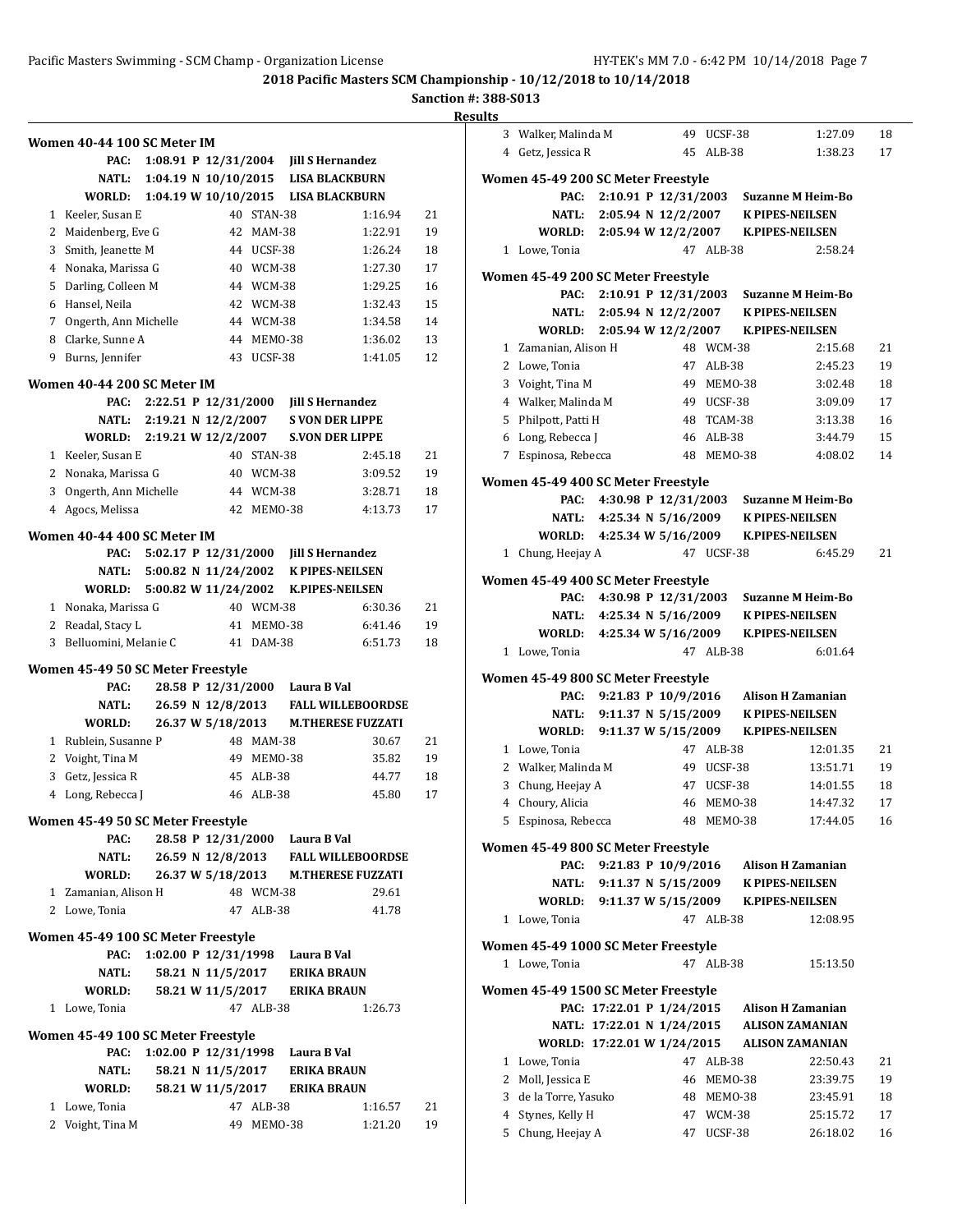**Sanction #: 388-S013**

|                                       |                  |                                 | <b>2018 Pacific Masters SCM Championship</b> |          | Sanction #: 388 |                |
|---------------------------------------|------------------|---------------------------------|----------------------------------------------|----------|-----------------|----------------|
|                                       |                  |                                 |                                              |          |                 | <b>Results</b> |
| (Women 45-49 1500 SC Meter Freestyle) |                  |                                 |                                              |          |                 | Wo:            |
| 6 Espinosa, Rebecca                   |                  |                                 | 48 MEMO-38                                   | 32:31.99 | 15              |                |
| Women 45-49 50 SC Meter Backstroke    |                  |                                 |                                              |          |                 |                |
| PAC:                                  |                  |                                 | 32.67 P 12/31/1999 Laura B Val               |          |                 |                |
| NATL:                                 |                  |                                 | 30.58 N 12/2/2007 K PIPES-NEILSEN            |          |                 |                |
| WORLD:                                |                  |                                 | 30.25 W 4/26/2014 CINDY MABEE                |          |                 |                |
| 1 Choury, Alicia                      |                  | 46 MEMO-38                      |                                              | 45.89    | 21              | Wo:            |
| 2 Long, Rebecca J                     |                  | 46 ALB-38                       |                                              | 49.72    | 19              |                |
| 3 Walker, Malinda M                   |                  | 49 UCSF-38                      |                                              | 52.70    | 18              |                |
| 4 Getz, Jessica R                     |                  | 45 ALB-38                       |                                              | 55.22    | 17              |                |
| Women 45-49 100 SC Meter Backstroke   |                  |                                 |                                              |          |                 |                |
|                                       |                  |                                 | PAC: 1:10.17 P 10/18/2009 Lisa A Ward        |          |                 |                |
| NATL:                                 |                  |                                 | 1:04.79 N 5/16/2009 K PIPES-NEILSEN          |          |                 |                |
|                                       |                  |                                 | WORLD: 1:04.46 W 2/27/2009 K.PIPES-NEILSEN   |          |                 |                |
| 1 Choury, Alicia                      |                  | 46 MEMO-38                      |                                              | 1:45.07  | 21              |                |
| 2 Walker, Malinda M                   |                  | 49 UCSF-38                      |                                              | 1:48.90  | 19              |                |
|                                       |                  |                                 |                                              |          |                 |                |
| Women 45-49 200 SC Meter Backstroke   |                  |                                 |                                              |          |                 | Wo:            |
|                                       |                  |                                 | PAC: 2:28.11 P 12/31/2009 Lisa A Ward        |          |                 |                |
|                                       |                  |                                 | NATL: 2:18.95 N 5/15/2009 K PIPES-NEILSEN    |          |                 |                |
|                                       |                  |                                 | WORLD: 2:18.15 W 2/26/2009 K.PIPES-NEILSEN   |          |                 |                |
| 1 Zamanian, Alison H                  |                  | 48 WCM-38                       |                                              | 2:33.01  | 21              |                |
| --- Chung, Heejay A                   |                  | 47 UCSF-38                      |                                              | DQ       |                 |                |
| Women 45-49 50 SC Meter Breaststroke  |                  |                                 |                                              |          |                 | Wo:            |
| PAC:                                  |                  |                                 | 37.32 P 12/31/2004 Leianne S Critten         |          |                 |                |
| NATL:                                 |                  | 33.82 N 10/10/2010              | <b>S VON DER LIPPE</b>                       |          |                 |                |
| WORLD:                                |                  |                                 | 33.01 W 7/16/2017 LINLEY FRAME               |          |                 |                |
| 1 Voight, Tina M                      |                  | 49 MEMO-38                      |                                              | 46.03    | 21              |                |
| 2 Getz, Jessica R                     |                  | 45 ALB-38                       |                                              | 57.90    | 19              |                |
| Women 45-49 100 SC Meter Breaststroke |                  |                                 |                                              |          |                 |                |
| PAC:                                  |                  |                                 | 1:20.45 P 10/18/2009 Lisa A Ward             |          |                 | Wo:            |
|                                       |                  |                                 | NATL: 1:12.93 N 3/26/2017 LISA BLACKBURN     |          |                 |                |
| WORLD:                                |                  |                                 | 1:10.63 W 7/16/2017 LINLEY FRAME             |          |                 |                |
| 1 Voight, Tina M                      |                  | 49 MEMO-38                      |                                              | 1:43.29  | 21              |                |
| 2<br>Choury, Alicia                   |                  | 46 MEMO-38                      |                                              | 1:54.01  | 19              |                |
| 3 Getz, Jessica R                     |                  | 45 ALB-38                       |                                              | 2:09.85  | 18              |                |
|                                       |                  |                                 |                                              |          |                 | Wo:            |
| Women 45-49 200 SC Meter Breaststroke |                  |                                 |                                              |          |                 |                |
| PAC:                                  |                  |                                 | 2:51.75 P 10/18/2009 Lisa A Ward             |          |                 |                |
| NATL:                                 |                  | $2:38.00 \text{ N } 11/21/2010$ | <b>S VON DER LIPPE</b>                       |          |                 |                |
| WORLD:                                |                  | 2:38.00 W 11/21/2010            | <b>S.VON DER LIPPE</b>                       |          |                 |                |
| 1 Zamanian, Alison H                  |                  | 48 WCM-38                       |                                              | 3:00.58  | 21              |                |
| Women 45-49 50 SC Meter Butterfly     |                  |                                 |                                              |          |                 |                |
| PAC:                                  |                  | 30.78 P 12/31/2010              | <b>Laureen K Welting</b>                     |          |                 |                |
| NATL:                                 | 28.60 N 4/2/2017 |                                 | <b>ERIKA BRAUN</b>                           |          |                 |                |
| WORLD:                                |                  |                                 | 28.53 W 10/15/2017 YURIKO IKEDA              |          |                 |                |
| 1 Walker, Malinda M                   |                  | 49 UCSF-38                      |                                              | 45.74    | 21              |                |
| 2 Espinosa, Rebecca                   |                  | 48 MEMO-38                      |                                              | 1:01.97  | 19              |                |
|                                       |                  |                                 |                                              |          |                 |                |
| Women 45-49 100 SC Meter Butterfly    |                  |                                 |                                              |          |                 | 1              |
| PAC:                                  |                  |                                 | 1:08.10 P 12/31/1999 Laura B Val             |          |                 | 1              |
| NATL:                                 |                  | 1:03.47 N 11/20/2010            | <b>S VON DER LIPPE</b>                       |          |                 |                |
| WORLD:                                |                  | 1:03.47 W 11/20/2010            | <b>S.VON DER LIPPE</b>                       |          |                 |                |
| 1 Zamanian, Alison H                  |                  | 48 WCM-38                       |                                              | 1:10.37  | 21              |                |
|                                       |                  |                                 |                                              |          |                 |                |
|                                       |                  |                                 |                                              |          |                 |                |

|                | Women 45-49 200 SC Meter Butterfly         |                     |                                        |                   |                                             |                                      |    |
|----------------|--------------------------------------------|---------------------|----------------------------------------|-------------------|---------------------------------------------|--------------------------------------|----|
|                | PAC:                                       |                     |                                        |                   | 2:30.21 P 9/25/2017 Alison H Zamanian       |                                      |    |
|                |                                            |                     |                                        |                   | NATL: 2:23.18 N 12/13/2009 K PIPES-NEILSEN  |                                      |    |
|                |                                            |                     |                                        |                   | WORLD: 2:23.18 W 12/13/2009 K.PIPES-NEILSEN |                                      |    |
|                | 1 Philpott, Patti H                        |                     |                                        | 48 TCAM-38        |                                             | 3:57.64                              | 21 |
|                | 2 Chung, Heejay A                          |                     |                                        | 47 UCSF-38        |                                             | 4:35.38                              | 19 |
|                | Women 45-49 100 SC Meter IM                |                     |                                        |                   |                                             |                                      |    |
|                | PAC:                                       |                     |                                        |                   | 1:10.77 P 10/18/2009 Lisa A Ward            |                                      |    |
|                |                                            |                     |                                        |                   | NATL: 1:05.75 N 12/12/2009 K PIPES-NEILSEN  |                                      |    |
|                | WORLD: 1:05.61 W 2/26/2009                 |                     |                                        |                   | <b>K.PIPES-NEILSEN</b>                      |                                      |    |
|                | 1 Rublein, Susanne P                       |                     |                                        | 48 MAM-38         |                                             | 1:16.86                              | 21 |
|                | 2 Voight, Tina M                           |                     |                                        | 49 MEMO-38        |                                             | 1:33.39                              | 19 |
|                | 3 Philpott, Patti H                        |                     |                                        | 48 TCAM-38        |                                             | 1:45.13                              | 18 |
|                | 4 Choury, Alicia                           |                     |                                        | 46 MEM0-38        |                                             | 1:46.65                              | 17 |
|                | 5 Long, Rebecca J                          |                     |                                        | 46 ALB-38         |                                             | 1:54.72                              | 16 |
|                | 6 Getz, Jessica R                          |                     |                                        | 45 ALB-38         |                                             | 2:01.53                              | 15 |
|                | Women 45-49 200 SC Meter IM                |                     |                                        |                   |                                             |                                      |    |
|                |                                            |                     |                                        |                   | 2:31.27 P 12/31/2009 Lisa A Ward            |                                      |    |
|                | PAC:                                       |                     |                                        |                   | NATL: 2:21.55 N 5/17/2009 K PIPES-NEILSEN   |                                      |    |
|                | WORLD: 2:21.55 W 5/17/2009 K.PIPES-NEILSEN |                     |                                        |                   |                                             |                                      |    |
|                | 1 Philpott, Patti H                        |                     |                                        | 48 TCAM-38        |                                             | 3:48.66                              | 21 |
| 2              | Chung, Heejay A                            |                     | 47                                     | UCSF-38           |                                             | 3:50.94                              | 19 |
|                |                                            |                     |                                        |                   |                                             |                                      |    |
|                | Women 45-49 400 SC Meter IM                |                     |                                        |                   |                                             |                                      |    |
|                | PAC:                                       |                     |                                        |                   | 5:20.17 P 10/9/2016 Alison H Zamanian       |                                      |    |
|                | NATL:                                      |                     |                                        |                   | 5:05.04 N 12/12/2009 K PIPES-NEILSEN        |                                      |    |
|                | WORLD:                                     | 5:00.29 W 2/27/2009 |                                        |                   | <b>K.PIPES-NEILSEN</b>                      |                                      |    |
|                | 1 de la Torre, Yasuko                      |                     |                                        | 48 MEMO-38        |                                             | 6:36.58                              | 21 |
|                | 2 Moll, Jessica E                          |                     |                                        | 46 MEM0-38        |                                             | 7:07.45                              | 19 |
| 3              | Chung, Heejay A                            |                     |                                        | 47 UCSF-38        |                                             | 7:54.76                              | 18 |
|                | Women 50-54 50 SC Meter Freestyle          |                     |                                        |                   |                                             |                                      |    |
|                | PAC:                                       |                     |                                        |                   |                                             | 28.11 P 12/31/2009 Suzanne M Heim-Bo |    |
|                | <b>NATL:</b>                               |                     |                                        |                   | 27.67 N 3/15/2014 SUE WALSH                 |                                      |    |
|                | WORLD:                                     |                     |                                        |                   |                                             | 26.27 W 3/27/2015 M.THERESE FUZZATI  |    |
| $\mathbf{1}$   | Gregory, Ellen D                           |                     |                                        | 54 RPM-38         |                                             | 38.67                                |    |
|                |                                            |                     |                                        |                   |                                             |                                      |    |
|                | Women 50-54 50 SC Meter Freestyle          |                     |                                        |                   |                                             |                                      |    |
|                | PAC:<br>NATL:                              |                     | 28.11 P 12/31/2009                     |                   |                                             | <b>Suzanne M Heim-Bo</b>             |    |
|                | WORLD:                                     |                     | 27.67 N 3/15/2014<br>26.27 W 3/27/2015 |                   | <b>SUE WALSH</b>                            |                                      |    |
| 1              | Asch, Jill M                               |                     | 52                                     |                   |                                             | <b>M.THERESE FUZZATI</b><br>29.42    | 21 |
| $\overline{c}$ | Welting, Laureen K                         |                     | 53                                     | OREG-37<br>TOC-38 |                                             | 30.61                                | 19 |
| 3              | Boone, Danielle                            |                     | 53                                     | WCM-38            |                                             | 31.48                                | 18 |
| $\overline{4}$ | Zuppan-Hood, Patricia J                    |                     | 54                                     | WCM-38            |                                             | 32.65                                | 17 |
| 5              | Houts, Jennifer                            |                     | 53                                     | RHMS-38           |                                             | 32.70                                | 16 |
| 6              | Burger, Clare P                            |                     | 51                                     | MEMO-38           |                                             | 34.15                                | 15 |
| 7              | Cannon, Lindsey A                          |                     | 52                                     | WCM-38            |                                             | 35.99                                | 14 |
| 8              | Harris, Karen C                            |                     | 52                                     | <b>RPM-38</b>     |                                             | 36.11                                | 13 |
| 9              | Yavuzer, Berrin                            |                     | 51                                     | ALB-38            |                                             | 38.46                                | 12 |
| 10             | Chachkin, Myra                             |                     | 50                                     | MAM-38            |                                             | 44.96                                | 11 |
| 11             | Pritchard, Sarah                           |                     | 52                                     | ALB-38            |                                             | 49.36                                | 10 |
|                |                                            |                     |                                        |                   |                                             |                                      |    |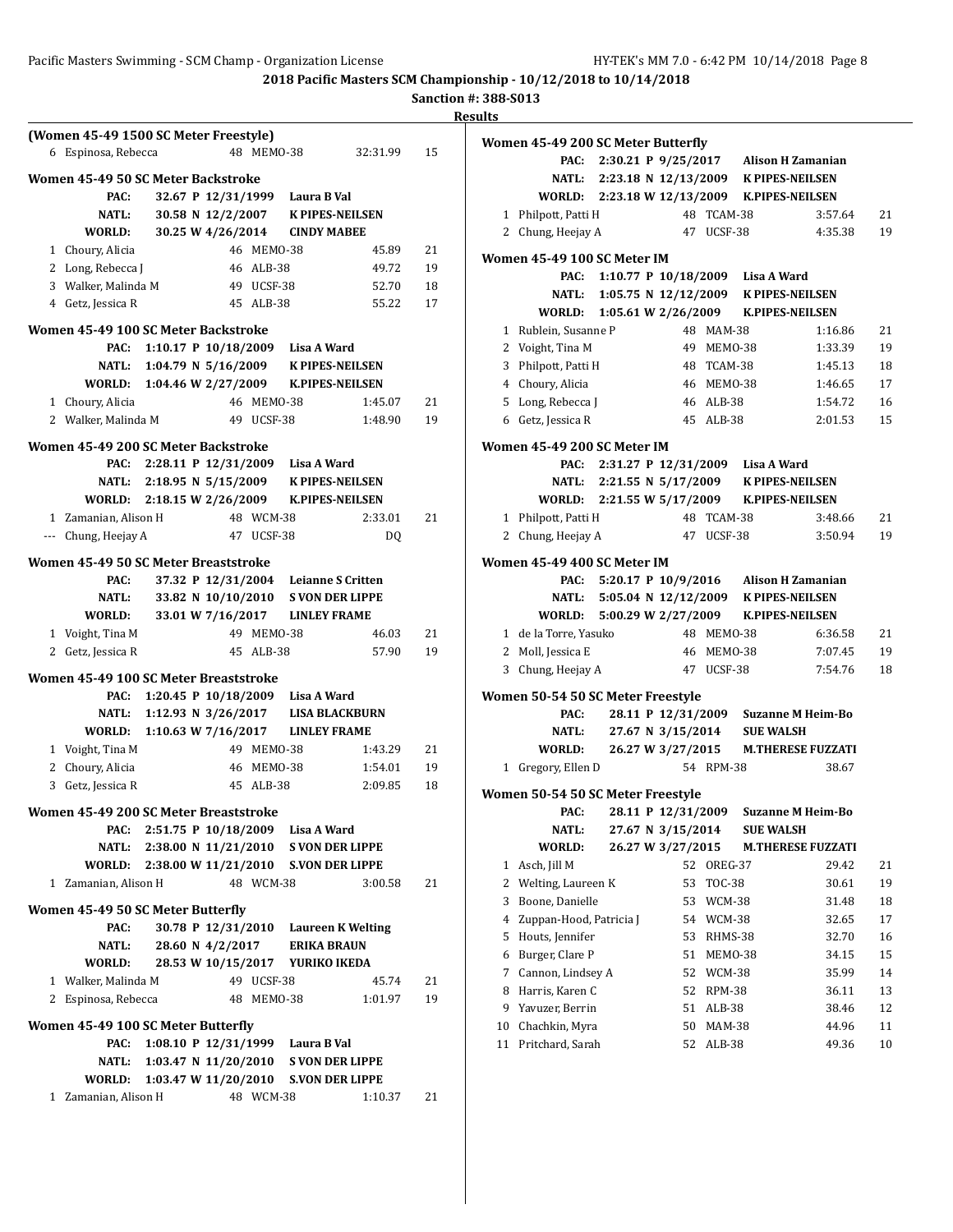**Sanction #: 388-S013**

|              | Women 50-54 100 SC Meter Freestyle |                           |                                  |            |             |                                          |    |
|--------------|------------------------------------|---------------------------|----------------------------------|------------|-------------|------------------------------------------|----|
|              | PAC:                               |                           | 1:01.49 P 12/31/2001 Laura B Val |            |             |                                          |    |
|              | NATL:                              |                           | 1:01.41 N $9/27/2014$            |            |             | <b>ELLEN REYNOLDS</b>                    |    |
|              | WORLD:                             |                           | 58.60 W 1/25/2015                |            |             | <b>M.THERESE FUZZATI</b>                 |    |
|              | 1 Worthman, Catha A                |                           |                                  | 50 MEMO-38 |             | 1:14.11                                  |    |
| 2            | Gregory, Ellen D                   |                           |                                  | 54 RPM-38  |             | 1:20.50                                  |    |
|              | Women 50-54 100 SC Meter Freestyle |                           |                                  |            |             |                                          |    |
|              | PAC:                               |                           | 1:01.49 P 12/31/2001             |            | Laura B Val |                                          |    |
|              | <b>NATL:</b>                       |                           | 1:01.41 N 9/27/2014              |            |             | <b>ELLEN REYNOLDS</b>                    |    |
|              | WORLD:                             |                           |                                  |            |             | 58.60 W 1/25/2015 M.THERESE FUZZATI      |    |
| $\mathbf{1}$ | Asch, Jill M                       |                           |                                  | 52 OREG-37 |             | 1:05.20                                  | 21 |
| 2            | Welting, Laureen K                 |                           |                                  | 53 TOC-38  |             | 1:07.89                                  | 19 |
| 3            | Boone, Danielle                    |                           |                                  | 53 WCM-38  |             | 1:11.78                                  | 18 |
|              | 4 Zuppan-Hood, Patricia J          |                           |                                  | 54 WCM-38  |             | 1:13.69                                  | 17 |
|              | 5 Cavalli, Christina               |                           |                                  | 50 MEMO-38 |             | 1:22.16                                  | 16 |
|              | 6 Cannon, Lindsey A                |                           |                                  | 52 WCM-38  |             | 1:22.42                                  | 15 |
|              | 7 Yavuzer, Berrin                  |                           |                                  | 51 ALB-38  |             | 1:26.42                                  | 14 |
| 8            | Hoite, Johanna                     |                           |                                  | 52 ALB-38  |             | 1:39.44                                  | 13 |
|              | 9 Chachkin, Myra                   |                           |                                  | 50 MAM-38  |             | 1:46.04                                  | 12 |
|              | 10 Pritchard, Sarah                |                           |                                  | 52 ALB-38  |             | 1:54.78                                  | 11 |
|              | Women 50-54 200 SC Meter Freestyle |                           |                                  |            |             |                                          |    |
|              | PAC:                               |                           |                                  |            |             | 2:10.72 P 12/31/2009 Suzanne M Heim-Bo   |    |
|              | NATL:                              | 2:10.72 N 12/6/2009       |                                  |            |             | <b>SHEIM-BOWEN</b>                       |    |
|              | WORLD:                             | 2:10.72 W 12/6/2009       |                                  |            |             | <b>S.HEIM-BOWEN</b>                      |    |
|              | 1 Boone, Danielle                  |                           |                                  | 53 WCM-38  |             | 2:36.49                                  | 21 |
|              | 2 Couch, Stephanie D               |                           |                                  | 54 MELO-38 |             | 2:38.77                                  | 19 |
|              | 3 Gregory, Ellen D                 |                           |                                  | 54 RPM-38  |             | 2:39.32                                  | 18 |
|              | 4 Burger, Clare P                  |                           |                                  | 51 MEMO-38 |             | 2:43.46                                  | 17 |
|              | 5 Harris, Karen C                  |                           |                                  | 52 RPM-38  |             | 2:56.01                                  | 16 |
|              | 6 Field, Lessly W                  |                           |                                  | 50 ALB-38  |             | 3:03.64                                  | 15 |
|              | 7 O'Keefe, Kimberley F             |                           |                                  | 53 MEM0-38 |             | 3:46.91                                  | 14 |
|              | 8 Chachkin, Myra                   |                           |                                  | 50 MAM-38  |             | 3:55.64                                  | 13 |
|              | Women 50-54 200 SC Meter Freestyle |                           |                                  |            |             |                                          |    |
|              | PAC:                               |                           |                                  |            |             | 2:10.72 P 12/31/2009 Suzanne M Heim-Bo   |    |
|              | <b>NATL:</b>                       | 2:10.72 N 12/6/2009       |                                  |            |             | <b>SHEIM-BOWEN</b>                       |    |
|              | WORLD: 2:10.72 W 12/6/2009         |                           |                                  |            |             | <b>S.HEIM-BOWEN</b>                      |    |
| $\mathbf{1}$ | Gregory, Ellen D                   |                           |                                  | 54 RPM-38  |             | 2:45.42                                  |    |
|              | 2 Phalen, Jennifer R               |                           |                                  | 54 DAM-38  |             | 3:03.19                                  |    |
|              | Women 50-54 400 SC Meter Freestyle |                           |                                  |            |             |                                          |    |
|              | PAC:                               |                           |                                  |            |             | 4:35.54 P 12/31/2009 Suzanne M Heim-Bo   |    |
|              |                                    | NATL: 4:35.54 N 12/5/2009 |                                  |            |             | <b>S HEIM-BOWEN</b>                      |    |
|              |                                    |                           |                                  |            |             | WORLD: 4:34.81 W 1/29/2011 LYNN MARSHALL |    |
|              | 1 Gregory, Ellen D                 |                           |                                  | 54 RPM-38  |             | 5:36.49                                  |    |
| $\mathbf{2}$ | Phalen, Jennifer R                 |                           |                                  | 54 DAM-38  |             | 6:14.33                                  |    |
|              | Women 50-54 400 SC Meter Freestyle |                           |                                  |            |             |                                          |    |
|              | PAC:                               |                           |                                  |            |             | 4:35.54 P 12/31/2009 Suzanne M Heim-Bo   |    |
|              |                                    | NATL: 4:35.54 N 12/5/2009 |                                  |            |             | <b>SHEIM-BOWEN</b>                       |    |
|              |                                    |                           |                                  |            |             | WORLD: 4:34.81 W 1/29/2011 LYNN MARSHALL |    |
|              | 1 Boone, Danielle                  |                           |                                  | 53 WCM-38  |             | 5:26.77                                  | 21 |
| 2            | Gregory, Ellen D                   |                           |                                  | 54 RPM-38  |             | 5:34.26                                  | 19 |
|              | 3 Field, Lessly W                  |                           |                                  | 50 ALB-38  |             | 6:41.96                                  | 18 |

|   | Women 50-54 800 SC Meter Freestyle                        |                            |                                |            |                                              |    |
|---|-----------------------------------------------------------|----------------------------|--------------------------------|------------|----------------------------------------------|----|
|   | PAC:                                                      |                            |                                |            | 9:29.62 P 12/31/2009 Suzanne M Heim-Bo       |    |
|   | <b>NATL:</b>                                              | 9:29.62 N 12/4/2009        |                                |            | <b>SHEIM-BOWEN</b>                           |    |
|   | WORLD: 9:23.45 W 1/9/2011                                 |                            |                                |            | <b>LYNN MARSHALL</b>                         |    |
|   | 1 Couch, Stephanie D                                      |                            |                                | 54 MELO-38 | 10:59.54                                     | 21 |
|   | 2 Gregory, Ellen D                                        |                            |                                | 54 RPM-38  | 11:13.62                                     | 19 |
| 3 | Shu, Vicki                                                |                            |                                | 50 MEMO-38 | 11:39.48                                     | 18 |
|   | 4 Burger, Clare P                                         |                            |                                | 51 MEM0-38 | 11:56.19                                     | 17 |
|   | 5 Worthman, Catha A                                       |                            |                                | 50 MEMO-38 | 12:19.60                                     | 16 |
|   | 6 O'Keefe, Kimberley F                                    |                            |                                | 53 MEM0-38 | 15:02.68                                     | 15 |
|   | Women 50-54 800 SC Meter Freestyle                        |                            |                                |            |                                              |    |
|   | PAC:                                                      | 9:29.62 P 12/31/2009       |                                |            | <b>Suzanne M Heim-Bo</b>                     |    |
|   | NATL:                                                     | 9:29.62 N 12/4/2009        |                                |            | <b>SHEIM-BOWEN</b>                           |    |
|   |                                                           |                            |                                |            | WORLD: 9:23.45 W 1/9/2011 LYNN MARSHALL      |    |
|   | 1 Gregory, Ellen D                                        |                            |                                | 54 RPM-38  | 11:25.58                                     |    |
|   | 2 Phalen, Jennifer R                                      |                            |                                | 54 DAM-38  | 12:33.41                                     |    |
|   |                                                           |                            |                                |            |                                              |    |
|   | Women 50-54 1000 SC Meter Freestyle<br>1 Gregory, Ellen D |                            |                                | 54 RPM-38  | 14:31.12                                     |    |
|   | Women 50-54 1500 SC Meter Freestyle                       |                            |                                |            |                                              |    |
|   |                                                           |                            |                                |            | PAC: 17:51.33 P 12/31/2009 Suzanne M Heim-Bo |    |
|   |                                                           | NATL: 17:51.33 N 12/4/2009 |                                |            | <b>SHEIM-BOWEN</b>                           |    |
|   | WORLD: 17:49.23 W 3/2/2013                                |                            |                                |            | LYNN MARSHALL                                |    |
|   |                                                           |                            |                                | 50 SRM-38  |                                              | 21 |
|   | 1 Jones, Sara H                                           |                            |                                |            | 21:00.05                                     |    |
|   | 2 Gregory, Ellen D                                        |                            |                                | 54 RPM-38  | 22:15.60                                     | 19 |
|   | 3 Shu, Vicki                                              |                            |                                | 50 MEMO-38 | 22:29.76                                     | 18 |
|   | 4 Phalen, Jennifer R                                      |                            |                                | 54 DAM-38  | 23:32.17                                     | 17 |
|   | 5 Gray, Kara L                                            |                            |                                | 53 WCM-38  | 23:33.99                                     | 16 |
|   | 6 Santos, Debbie M                                        |                            |                                | 50 WCM-38  | 24:17.74                                     | 15 |
|   | 7 Boeger, Kari L                                          |                            |                                | 52 MEM0-38 | 30:17.77                                     | 14 |
|   | 8 Utu, Robyn                                              |                            |                                | 54 LBG-33  | 38:51.89                                     | 13 |
|   | Women 50-54 50 SC Meter Backstroke                        |                            |                                |            |                                              |    |
|   | PAC:                                                      |                            | 32.72 P 12/31/2005 Laura B Val |            |                                              |    |
|   | NATL:                                                     |                            |                                |            | 30.27 N 12/13/2015 LESLIE LIVINGSTON         |    |
|   | WORLD:                                                    |                            |                                |            | 30.27 W 12/13/2015 LESLIE LIVINGSTON         |    |
|   | 1 Ward, Lisa A                                            |                            |                                | 54 WCM-38  | 34.23                                        | 21 |
|   | 2 Asch, Jill M                                            |                            |                                | 52 OREG-37 | 35.06                                        | 19 |
|   | 3 Welting, Laureen K                                      |                            |                                | 53 TOC-38  | 35.69                                        | 18 |
| 4 | Houts, Jennifer                                           |                            | 53                             | RHMS-38    | 41.58                                        | 17 |
| 5 | Conner, Mary M                                            |                            | 52                             | WCM-38     | 42.26                                        | 16 |
| 6 | Harris, Karen C                                           |                            | 52                             | RPM-38     | 46.82                                        | 15 |
| 7 | Laszlo, Zsuzsanna                                         |                            | 50                             | MEMO-38    | 54.19                                        | 14 |
|   | Women 50-54 100 SC Meter Backstroke                       |                            |                                |            |                                              |    |
|   | PAC:                                                      |                            | 1:12.19 P 10/18/2009           |            | <b>Bonnie M Bilich</b>                       |    |
|   | <b>NATL:</b>                                              |                            | 1:05.89 N 3/8/2014             |            | <b>ELLEN REYNOLDS</b>                        |    |
|   | WORLD:                                                    |                            | 1:05.89 W 3/8/2014             |            | <b>ELLEN REYMOLDS</b>                        |    |
| 1 | Ward, Lisa A                                              |                            |                                | 54 WCM-38  | 1:13.38                                      | 21 |
| 2 | Couch, Stephanie D                                        |                            | 54                             | MELO-38    | 1:24.52                                      | 19 |
| 3 | Worthman, Catha A                                         |                            | 50                             | MEMO-38    | 1:29.90                                      | 18 |
|   | 4 Cavalli, Christina                                      |                            | 50                             | MEMO-38    | 1:34.84                                      | 17 |
| 5 | Laszlo, Zsuzsanna                                         |                            | 50                             | MEMO-38    | 2:02.95                                      | 16 |
| 6 | Asta, Lisa M                                              |                            | 53                             | WCM-38     | 2:08.86                                      | 15 |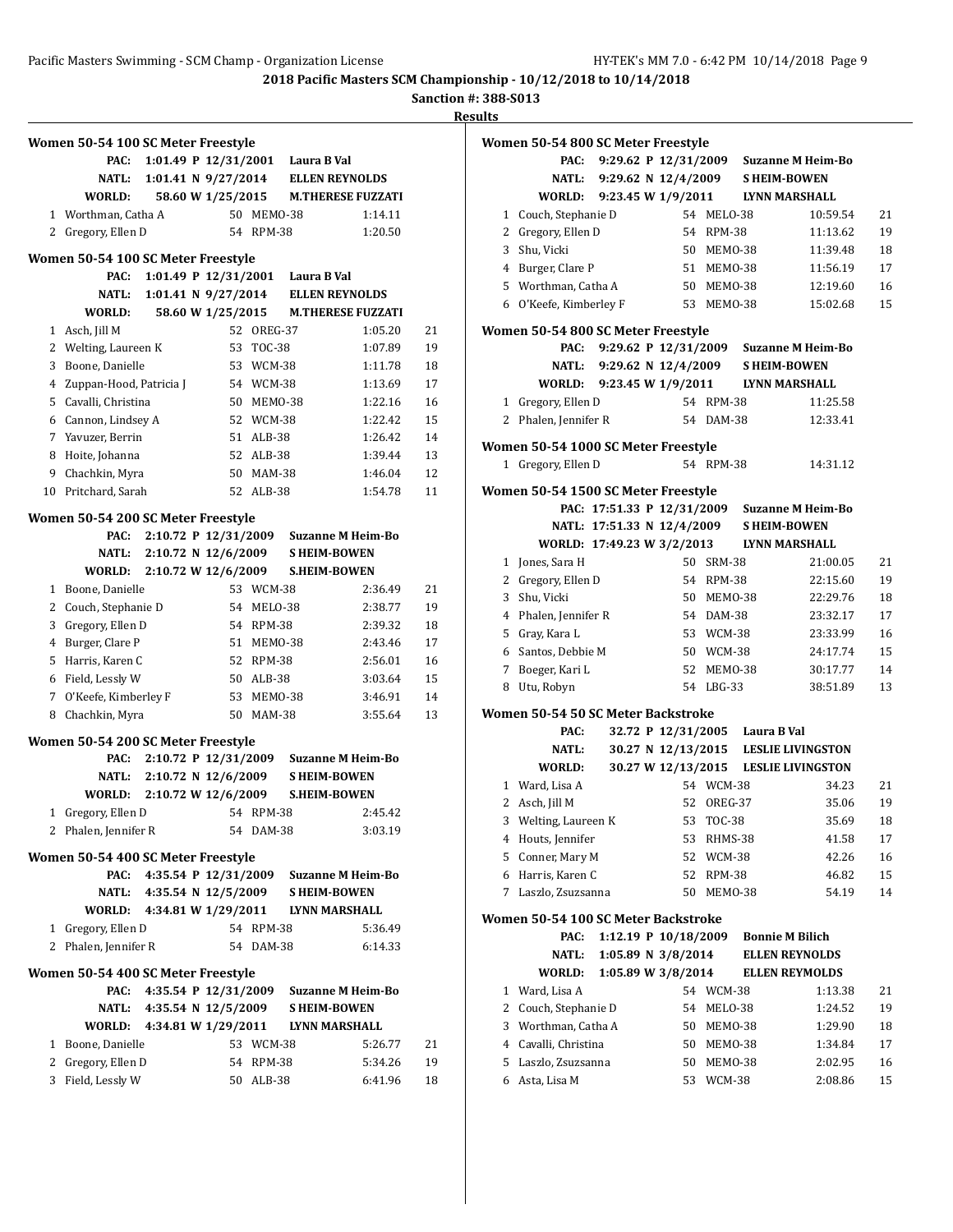**Sanction #: 388-S013**

|              | Women 50-54 200 SC Meter Backstroke          |                           |                       |               |                        |                          |    |
|--------------|----------------------------------------------|---------------------------|-----------------------|---------------|------------------------|--------------------------|----|
|              | PAC:                                         | 2:35.02 P 12/31/2010      |                       |               | <b>Bonnie M Bilich</b> |                          |    |
|              | NATL:                                        | 2:22.37 N 3/8/2014        |                       |               |                        | <b>ELLEN REYNOLDS</b>    |    |
|              | WORLD:                                       | 2:22.37 W 3/8/2014        |                       |               |                        | <b>ELLEN REYNOLDS</b>    |    |
| 1            | Ward, Lisa A                                 |                           |                       | 54 WCM-38     |                        | 2:41.92                  | 21 |
| 2            | Couch, Stephanie D                           |                           | 54                    | MELO-38       |                        | 2:58.18                  | 19 |
| 3            | Burger, Clare P                              |                           | 51                    | MEMO-38       |                        | 3:17.36                  | 18 |
|              | 4 Laszlo, Zsuzsanna                          |                           | 50                    | MEMO-38       |                        | 4:19.98                  | 17 |
|              | 5 Asta, Lisa M                               |                           |                       | 53 WCM-38     |                        | 4:24.36                  | 16 |
|              | Women 50-54 50 SC Meter Breaststroke         |                           |                       |               |                        |                          |    |
|              | PAC:                                         |                           | 35.61 P 10/21/2007    |               | <b>Patty L Harris</b>  |                          |    |
|              | NATL:                                        |                           | 36.31 N 11/22/2015    |               |                        | <b>CAROLINE KRATTLI</b>  |    |
|              | WORLD:                                       |                           | 33.96 W 11/24/2012    |               | <b>MONICA CORO</b>     |                          |    |
| $\mathbf{1}$ | Asch, Jill M                                 |                           |                       | 52 OREG-37    |                        | 39.80                    | 21 |
| 2            | Welting, Laureen K                           |                           |                       | 53 TOC-38     |                        | 40.40                    | 19 |
| 3            | Worthman, Catha A                            |                           | 50                    | MEMO-38       |                        | 41.24                    | 18 |
| 4            | Santos, Debbie M                             |                           |                       | 50 WCM-38     |                        | 43.66                    | 17 |
| 5            | Gregory, Ellen D                             |                           |                       | 54 RPM-38     |                        | 44.69                    | 16 |
| 6            | Kelly Smethurst, Andrea E                    |                           |                       | 51 WCM-38     |                        | 46.19                    | 15 |
| 7            | Crow, Joan A                                 |                           |                       | 54 DAM-38     |                        | 47.05                    | 14 |
| 8            | Phalen, Jennifer R                           |                           |                       | 54 DAM-38     |                        | 47.09                    | 13 |
| 9            | Yavuzer, Berrin                              |                           |                       | 51 ALB-38     |                        | 48.86                    | 12 |
| 10           | Cavalli, Christina                           |                           |                       | 50 MEMO-38    |                        | 50.87                    | 11 |
| 11           | Zuppan-Hood, Patricia J                      |                           |                       | 54 WCM-38     |                        | 51.37                    | 10 |
| 12           | Hoite, Johanna                               |                           |                       | 52 ALB-38     |                        | 51.44                    | 9  |
| 13           | O'Keefe, Kimberley F                         |                           |                       | 53 MEMO-38    |                        | 56.82                    | 8  |
|              |                                              |                           |                       |               |                        |                          |    |
|              | Women 50-54 100 SC Meter Breaststroke        |                           |                       |               |                        |                          |    |
|              | PAC:                                         |                           | 1:22.47 P 10/18/2009  |               | Cokie Lepinski         |                          |    |
|              | NATL:                                        |                           | 1:19.23 N $5/18/2014$ |               | <b>CORRIN POPPS</b>    |                          |    |
|              | WORLD:                                       | 1:15.02 W 3/21/2015       |                       |               | <b>UTE HASSE</b>       |                          |    |
|              | 1 Ward, Lisa A                               |                           |                       | 54 WCM-38     |                        | 1:27.17                  | 21 |
| 2            | Worthman, Catha A                            |                           |                       | 50 MEMO-38    |                        | 1:30.20                  | 19 |
| 3            | Gregory, Ellen D                             |                           |                       | 54 RPM-38     |                        | 1:34.03                  | 18 |
| 4            | Phalen, Jennifer R                           |                           |                       | 54 DAM-38     |                        | 1:38.00                  | 17 |
| 5            | Kelly Smethurst, Andrea E                    |                           |                       | 51 WCM-38     |                        | 1:39.30                  | 16 |
| 6            | Santos, Debbie M                             |                           |                       | 50 WCM-38     |                        | 1:39.47                  | 15 |
| 7            | Yavuzer, Berrin                              |                           |                       | 51 ALB-38     |                        | 1:44.17                  | 14 |
|              | 8 Hoite, Johanna                             |                           |                       | 52 ALB-38     |                        | 1:58.86                  | 13 |
|              | 9 Asta, Lisa M                               |                           |                       | 53 WCM-38     |                        | 2:19.98                  | 12 |
|              | <b>Women 50-54 200 SC Meter Breaststroke</b> |                           |                       |               |                        |                          |    |
|              | PAC:                                         | 2:57.30 P 12/31/2009      |                       |               | Cokie Lepinski         |                          |    |
|              |                                              | NATL: 2:50.36 N 12/4/2016 |                       |               |                        | <b>ELLEN REYNOLDS</b>    |    |
|              | WORLD:                                       | 2:46.24 W 3/26/2017       |                       |               | <b>MARZENA KULIS</b>   |                          |    |
|              | 1 Ward, Lisa A                               |                           |                       | 54 WCM-38     |                        | 3:09.62                  | 21 |
| 2            | Gregory, Ellen D                             |                           |                       | 54 RPM-38     |                        | 3:29.12                  | 19 |
| 3            | Kelly Smethurst, Andrea E                    |                           |                       | 51 WCM-38     |                        | 3:38.34                  | 18 |
|              | 4 Field, Lessly W                            |                           |                       | 50 ALB-38     |                        | 3:46.50                  | 17 |
|              |                                              |                           |                       | 51 ALB-38     |                        | 3:47.81                  | 16 |
|              |                                              |                           |                       |               |                        |                          |    |
| 5            | Yavuzer, Berrin                              |                           |                       |               |                        |                          |    |
|              | Women 50-54 50 SC Meter Butterfly            |                           |                       |               |                        |                          |    |
|              | PAC:                                         |                           | 31.16 P 12/31/2001    |               | Laura B Val            |                          |    |
|              | NATL:                                        |                           | 29.25 N 3/16/2013     |               |                        | <b>LESLIE LIVINGSTON</b> |    |
|              | WORLD:                                       |                           | 29.25 W 3/16/2013     |               |                        | <b>LESLIE LIVINGSTON</b> |    |
| 1            | Asch, Jill M                                 |                           | 52                    | OREG-37       |                        | 32.86                    | 21 |
| 2            | Welting, Laureen K                           |                           | 53                    | <b>TOC-38</b> |                        | 33.02                    | 19 |

| 3  | Boone, Danielle                                   |                        | 53                     | WCM-38     |                                     | 35.18   | 18 |
|----|---------------------------------------------------|------------------------|------------------------|------------|-------------------------------------|---------|----|
| 4  | Worthman, Catha A                                 |                        | 50                     | MEMO-38    |                                     | 35.49   | 17 |
| 5. | Zuppan-Hood, Patricia J                           |                        |                        | 54 WCM-38  |                                     | 38.82   | 16 |
|    | 6 Cannon, Lindsey A                               |                        |                        | 52 WCM-38  |                                     | 39.75   | 15 |
|    | 7 O'Keefe, Kimberley F                            |                        |                        | 53 MEMO-38 |                                     | 53.42   | 14 |
|    | 8 Hoite, Johanna                                  |                        |                        | 52 ALB-38  |                                     | 55.91   | 13 |
|    |                                                   |                        |                        |            |                                     |         |    |
|    | Women 50-54 50 SC Meter Butterfly                 |                        |                        |            |                                     |         |    |
|    | PAC:                                              |                        | 31.16 P 12/31/2001     |            | Laura B Val                         |         |    |
|    | NATL:                                             |                        | 29.25 N 3/16/2013      |            | <b>LESLIE LIVINGSTON</b>            |         |    |
|    | WORLD:                                            |                        |                        |            | 29.25 W 3/16/2013 LESLIE LIVINGSTON |         |    |
| 1  | Ward, Lisa A                                      |                        |                        | 54 WCM-38  |                                     | 39.52   |    |
|    | 2 Phalen, Jennifer R                              |                        |                        | 54 DAM-38  |                                     | 51.33   |    |
|    | Women 50-54 100 SC Meter Butterfly                |                        |                        |            |                                     |         |    |
|    | PAC:                                              | 1:08.91 P $10/11/2013$ |                        |            | <b>Jill S Hernandez</b>             |         |    |
|    | NATL:                                             | 1:07.82 N 11/8/2014    |                        |            | <b>KARLYN PIPES</b>                 |         |    |
|    | WORLD:                                            | 1:06.88 W 4/3/2016     |                        |            | <b>DANIELA DE PONTI</b>             |         |    |
|    | 1 Welting, Laureen K                              |                        | 53                     | TOC-38     |                                     | 1:18.21 | 21 |
| 2  | Boone, Danielle                                   |                        | 53                     | WCM-38     |                                     | 1:21.66 | 19 |
| 3  | Shu, Vicki                                        |                        |                        | 50 MEMO-38 |                                     | 1:23.19 | 18 |
|    | 4 Conner, Mary M                                  |                        |                        | 52 WCM-38  |                                     | 1:27.09 | 17 |
| 5  | Couch, Stephanie D                                |                        |                        | 54 MELO-38 |                                     | 1:29.70 | 16 |
|    | 6 Cannon, Lindsey A                               |                        |                        | 52 WCM-38  |                                     | 1:38.13 | 15 |
|    | 7 Field, Lessly W                                 |                        |                        | 50 ALB-38  |                                     | 1:46.19 | 14 |
| 8  | Phalen, Jennifer R                                |                        |                        | 54 DAM-38  |                                     | 1:51.62 | 13 |
| 9  | Asta, Lisa M                                      |                        |                        | 53 WCM-38  |                                     | 2:26.69 | 12 |
|    |                                                   |                        |                        |            |                                     |         |    |
|    | Women 50-54 100 SC Meter Butterfly                |                        |                        |            |                                     |         |    |
|    |                                                   |                        |                        |            |                                     |         |    |
|    | PAC:                                              |                        | 1:08.91 P $10/11/2013$ |            | <b>Jill S Hernandez</b>             |         |    |
|    | NATL:                                             | 1:07.82 N 11/8/2014    |                        |            | <b>KARLYN PIPES</b>                 |         |    |
|    | <b>WORLD:</b>                                     | 1:06.88 W 4/3/2016     |                        |            | <b>DANIELA DE PONTI</b>             |         |    |
|    | 1 Ward, Lisa A                                    |                        |                        | 54 WCM-38  |                                     | 1:21.63 |    |
|    | Women 50-54 200 SC Meter Butterfly                |                        |                        |            |                                     |         |    |
|    | PAC:                                              |                        | 2:35.36 P 10/11/2013   |            | <b>Jill S Hernandez</b>             |         |    |
|    | NATL:                                             | 2:32.29 N 12/9/2012    |                        |            | <b>KARLYN PIPES</b>                 |         |    |
|    | WORLD:                                            | 2:28.08 W 5/8/2011     |                        |            | <b>LYNN MARSHALL</b>                |         |    |
| 1  | Shu, Vicki                                        |                        |                        | 50 MEMO-38 |                                     | 3:08.27 | 21 |
| 2  | Couch, Stephanie D                                |                        |                        | 54 MELO-38 |                                     | 3:14.39 | 19 |
| 3  | Burger, Clare P                                   |                        | 51                     | MEMO-38    |                                     | 3:46.09 | 18 |
|    | 4 Asta, Lisa M                                    |                        |                        | 53 WCM-38  |                                     | 5:06.08 | 17 |
|    | Women 50-54 100 SC Meter IM                       |                        |                        |            |                                     |         |    |
|    | PAC:                                              |                        | 1:13.92 P 12/31/2002   |            | Laura B Val                         |         |    |
|    | NATL:                                             |                        | 1:09.68 N $2/18/2012$  |            | <b>KARLYN PIPES</b>                 |         |    |
|    | <b>WORLD:</b>                                     |                        | 1:07.85 W 11/7/2015    |            | <b>ANETTE PHILIPSSON</b>            |         |    |
| 1  |                                                   |                        |                        | 53 RHMS-38 |                                     | 1:26.40 | 21 |
| 2  | Houts, Jennifer<br>Conner, Mary M                 |                        | 52                     | WCM-38     |                                     | 1:29.38 | 19 |
| 3  | Zuppan-Hood, Patricia J                           |                        | 54                     | WCM-38     |                                     | 1:32.45 | 18 |
| 4  | Cannon, Lindsey A                                 |                        | 52                     | WCM-38     |                                     | 1:32.89 | 17 |
| 5  | Harris, Karen C                                   |                        | 52                     | RPM-38     |                                     | 1:36.79 | 16 |
| 6  | Phalen, Jennifer R                                |                        | 54                     | DAM-38     |                                     | 1:36.83 | 15 |
| 7  | Field, Lessly W                                   |                        | 50                     | ALB-38     |                                     | 1:37.67 | 14 |
| 8  |                                                   |                        | 51                     | WCM-38     |                                     | 1:38.70 | 13 |
| 9  | Kelly Smethurst, Andrea E<br>O'Keefe, Kimberley F |                        | 53                     | MEMO-38    |                                     | 1:53.95 | 12 |
| 10 | Pritchard, Sarah                                  |                        | 52                     | ALB-38     |                                     | 2:09.21 | 11 |
| 11 | Asta, Lisa M                                      |                        | 53                     | WCM-38     |                                     | 2:10.53 | 10 |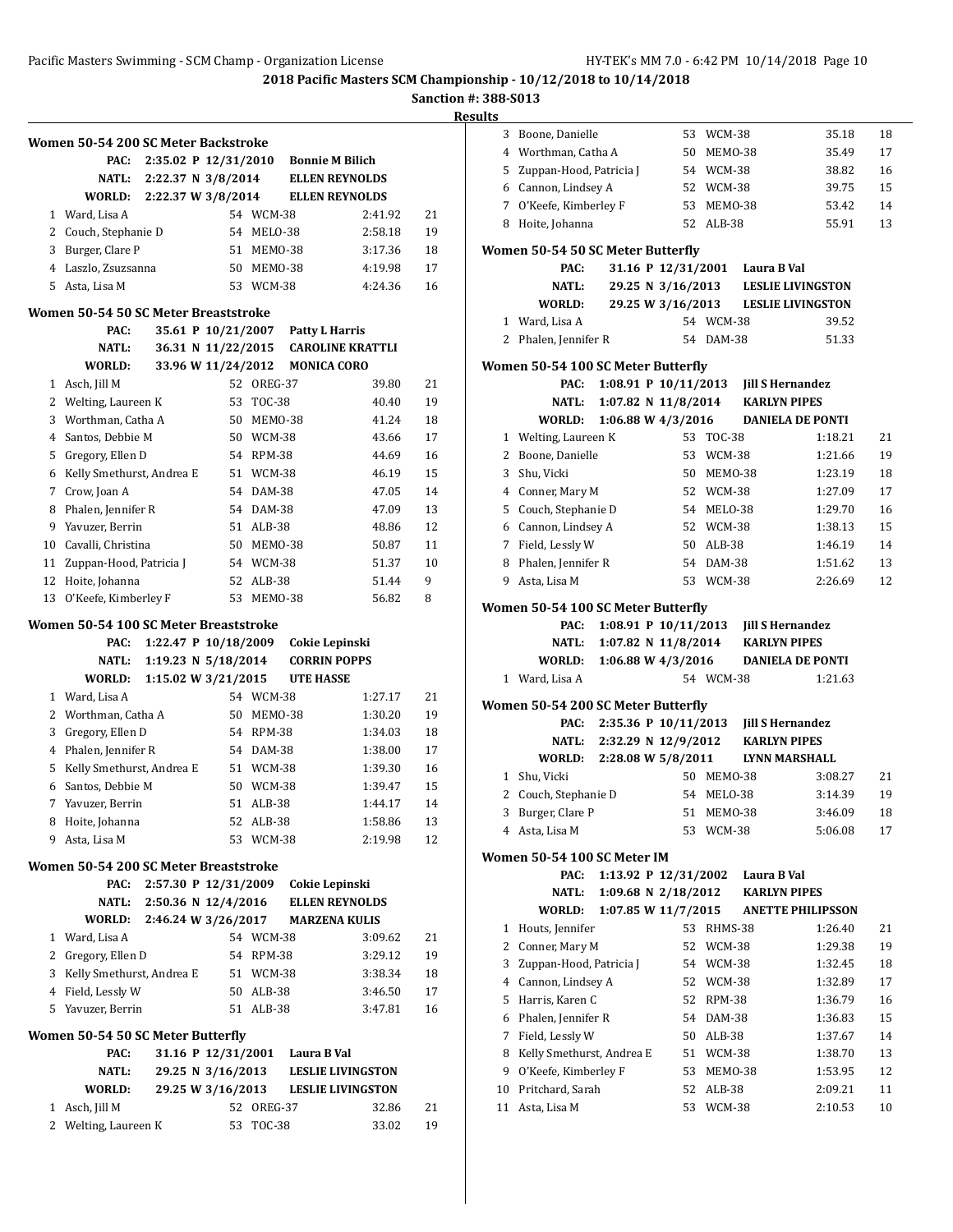**Sanction #: 388-S013**

**Results**

**Women 55-59 200 SC Meter Freestyle**

|   | Women 50-54 200 SC Meter IM        |                      |                       |            |                                       |         |    |
|---|------------------------------------|----------------------|-----------------------|------------|---------------------------------------|---------|----|
|   | PAC:                               |                      |                       |            | 2:31.96 P 10/11/2013 Jill S Hernandez |         |    |
|   | NATL:                              |                      | 2:28.64 N 9/28/2014   |            | <b>ELLEN REYNOLDS</b>                 |         |    |
|   | WORLD: 2:28.64 W 9/28/2014         |                      |                       |            | <b>ELLEN REYNOLDS</b>                 |         |    |
|   | 1 Ward, Lisa A                     |                      |                       | 54 WCM-38  |                                       | 2:41.40 | 21 |
|   | 2 Welting, Laureen K               |                      |                       | 53 TOC-38  |                                       | 2:52.30 | 19 |
| 3 | Couch, Stephanie D                 |                      |                       | 54 MELO-38 |                                       | 3:01.96 | 18 |
|   | 4 Burger, Clare P                  |                      |                       | 51 MEM0-38 |                                       | 3:11.65 | 17 |
|   | 5 Phalen, Jennifer R               |                      |                       | 54 DAM-38  |                                       | 3:25.51 | 16 |
|   | 6 O'Keefe, Kimberley F             |                      |                       | 53 MEM0-38 |                                       | 4:02.14 | 15 |
|   | Women 50-54 400 SC Meter IM        |                      |                       |            |                                       |         |    |
|   | PAC:                               |                      |                       |            | 5:36.28 P 12/31/2002 Laura B Val      |         |    |
|   | NATL:                              |                      | 5:10.96 N 9/26/2014   |            | <b>ELLEN REYNOLDS</b>                 |         |    |
|   | WORLD:                             |                      | 5:10.96 W 9/26/2014   |            | <b>ELLEN REYNOLDS</b>                 |         |    |
|   | 1 Ward, Lisa A                     |                      |                       | 54 WCM-38  |                                       | 5:53.85 | 21 |
|   |                                    |                      |                       |            |                                       |         |    |
|   | 2 Jones, Sara H                    |                      |                       | 50 SRM-38  |                                       | 5:56.94 | 19 |
|   | 3 Shu, Vicki                       |                      |                       | 50 MEMO-38 |                                       | 6:29.41 | 18 |
|   | Women 55-59 50 SC Meter Freestyle  |                      |                       |            |                                       |         |    |
|   | PAC:                               |                      |                       |            | 28.49 P 12/31/2009 Laura B Val        |         |    |
|   | NATL:                              |                      | 27.81 N 3/5/2016      |            | <b>LESLIE LIVINGSTON</b>              |         |    |
|   | WORLD:                             |                      | 27.81 W 3/5/2016      |            | <b>LESLIE LIVINGSTON</b>              |         |    |
|   | 1 Taylor, Catherine W              |                      |                       | 55 WCM-38  |                                       | 34.67   | 21 |
| 2 | Shepard, Emily P                   |                      |                       | 57 ALB-38  |                                       | 42.29   | 19 |
| 3 | Loyd, Susan M                      |                      |                       | 59 TCAM-38 |                                       | 47.81   | 18 |
|   |                                    |                      |                       |            |                                       |         |    |
|   | Women 55-59 50 SC Meter Freestyle  |                      |                       |            |                                       |         |    |
|   | PAC:                               |                      |                       |            | 28.49 P 12/31/2009 Laura B Val        |         |    |
|   | <b>NATL:</b>                       |                      | 27.81 N 3/5/2016      |            | <b>LESLIE LIVINGSTON</b>              |         |    |
|   | WORLD:                             |                      | 27.81 W 3/5/2016      |            | <b>LESLIE LIVINGSTON</b>              |         |    |
|   | 1 Focha, Teresa M                  |                      |                       | 57 MAAC-38 |                                       | 48.72   |    |
|   | 2 Shepard, Emily P                 |                      |                       | 57 ALB-38  |                                       | 48.77   |    |
|   | 3 Carroll, Leah A                  |                      |                       | 57 ALB-38  |                                       | 56.73   |    |
|   | Women 55-59 100 SC Meter Freestyle |                      |                       |            |                                       |         |    |
|   | PAC:                               |                      |                       |            | 1:01.33 P 12/31/2009 Laura B Val      |         |    |
|   | <b>NATL:</b>                       |                      | 1:00.61 N 1/20/2017   |            | <b>KARLYN PIPES</b>                   |         |    |
|   | WORLD:                             |                      | 1:00.61 W $1/20/2017$ |            | <b>KARLYN PIPES</b>                   |         |    |
|   | 1 Joyce, Martha O                  |                      |                       | 58 TAM-38  |                                       | 1:08.95 | 21 |
|   | 2 Loomis, Caroline                 |                      |                       | 55 DAM-38  |                                       | 1:13.30 | 19 |
| 3 | Krause, Kim J                      |                      |                       | 56 MEMO-38 |                                       | 1:26.37 | 18 |
| 4 | Shepard, Emily P                   |                      | 57                    | $ALB-38$   |                                       | 1:34.20 | 17 |
| 5 | Loyd, Susan M                      |                      | 59                    | TCAM-38    |                                       | 1:43.89 | 16 |
|   | 6 Bennett, Sue                     |                      | 56                    | MEMO-38    |                                       | 2:14.26 | 15 |
|   |                                    |                      |                       |            |                                       |         |    |
|   | Women 55-59 100 SC Meter Freestyle |                      |                       |            |                                       |         |    |
|   |                                    |                      |                       |            | Laura B Val                           |         |    |
|   | PAC:                               | 1:01.33 P 12/31/2009 |                       |            |                                       |         |    |
|   | <b>NATL:</b>                       |                      | 1:00.61 N 1/20/2017   |            | <b>KARLYN PIPES</b>                   |         |    |
|   | WORLD:                             |                      | 1:00.61 W 1/20/2017   |            | <b>KARLYN PIPES</b>                   |         |    |
| 1 | Russell, Jane E                    |                      |                       | 55 DAM-38  |                                       | 1:17.45 |    |
| 2 | Shepard, Emily P                   |                      | 57                    | ALB-38     |                                       | 1:43.52 |    |
| 3 | Focha, Teresa M                    |                      | 57                    | MAAC-38    |                                       | 1:44.92 |    |
| 4 | Carroll, Leah A                    |                      | 57                    | ALB-38     |                                       | 1:58.59 |    |
|   |                                    |                      |                       |            |                                       |         |    |

|   | PAC:                               |                        |                     |            | 2:14.45 P 12/31/2009 Laura B Val         |          |    |
|---|------------------------------------|------------------------|---------------------|------------|------------------------------------------|----------|----|
|   |                                    |                        |                     |            | NATL: 2:13.89 N 4/22/2017 KARLYN PIPES   |          |    |
|   | <b>WORLD:</b>                      | 2:13.58 W 2/28/2016    |                     |            | <b>LYNN MARSHALL</b>                     |          |    |
|   | 1 Russell, Jane E                  |                        |                     | 55 DAM-38  |                                          | 2:41.30  |    |
|   | 2 Shepard, Emily P                 |                        |                     | 57 ALB-38  |                                          | 3:32.55  |    |
|   | 3 Focha, Teresa M                  |                        |                     | 57 MAAC-38 |                                          | 3:41.62  |    |
|   | 4 Carroll, Leah A                  |                        |                     | 57 ALB-38  |                                          | 4:04.49  |    |
|   | Women 55-59 200 SC Meter Freestyle |                        |                     |            |                                          |          |    |
|   |                                    |                        |                     |            | PAC: 2:14.45 P 12/31/2009 Laura B Val    |          |    |
|   |                                    |                        |                     |            | NATL: 2:13.89 N 4/22/2017 KARLYN PIPES   |          |    |
|   |                                    |                        |                     |            | WORLD: 2:13.58 W 2/28/2016 LYNN MARSHALL |          |    |
|   | 1 Hernandez, Jill S                |                        |                     | 58 NSM-38  |                                          | 2:15.14  | 21 |
|   | 2 Taylor, Catherine W              |                        |                     | 55 WCM-38  |                                          | 2:49.60  | 19 |
|   | 3 Lewis, Laurie                    |                        |                     | 57 UCSF-38 |                                          | 2:58.60  | 18 |
|   | 4 Dibley, Allison M                |                        |                     | 56 WCM-38  |                                          | 3:18.66  | 17 |
|   | 5 Shepard, Emily P                 |                        |                     | 57 ALB-38  |                                          | 3:19.75  | 16 |
|   | 6 Carboni, Lisa                    |                        |                     | 57 MEM0-38 |                                          | 3:29.79  | 15 |
|   | 7 Loyd, Susan M                    |                        |                     | 59 TCAM-38 |                                          | 3:43.88  | 14 |
|   | Women 55-59 400 SC Meter Freestyle |                        |                     |            |                                          |          |    |
|   |                                    |                        |                     |            | PAC: 4:42.97 P 12/31/2009 Laura B Val    |          |    |
|   |                                    |                        |                     |            | NATL: 4:42.97 N 10/4/2009 LAURA VAL      |          |    |
|   |                                    |                        |                     |            | WORLD: 4:37.35 W 1/23/2016 LYNN MARSHALL |          |    |
|   | 1 Hernandez, Jill S                |                        |                     | 58 NSM-38  |                                          | 4:44.76  | 21 |
|   | 2 Russell, Jane E                  |                        |                     | 55 DAM-38  |                                          | 5:29.80  | 19 |
|   | 3 Lewis, Laurie                    |                        |                     | 57 UCSF-38 |                                          | 6:12.73  | 18 |
|   | 4 Dibley, Allison M                |                        |                     | 56 WCM-38  |                                          | 7:14.40  | 17 |
|   | 5 Focha, Teresa M                  |                        |                     | 57 MAAC-38 |                                          | 7:44.94  | 16 |
|   |                                    |                        |                     |            |                                          |          |    |
|   | Women 55-59 400 SC Meter Freestyle |                        |                     |            | PAC: 4:42.97 P 12/31/2009 Laura B Val    |          |    |
|   |                                    |                        |                     |            |                                          |          |    |
|   |                                    |                        |                     |            | NATL: 4:42.97 N 10/4/2009 LAURA VAL      |          |    |
|   |                                    |                        |                     |            | WORLD: 4:37.35 W 1/23/2016 LYNN MARSHALL |          |    |
|   | 1 Shepard, Emily P                 |                        |                     | 57 ALB-38  |                                          | 7:14.60  |    |
|   | 2 Focha, Teresa M                  |                        | 57                  | MAAC-38    |                                          | 7:38.20  |    |
|   | 3 Carroll, Leah A                  |                        |                     | 57 ALB-38  |                                          | 8:11.70  |    |
|   | Women 55-59 800 SC Meter Freestyle |                        |                     |            |                                          |          |    |
|   |                                    |                        |                     |            | PAC: 9:51.35 P 10/18/2009 Laura B Val    |          |    |
|   | <b>NATL:</b>                       | 9:51.35 N 10/17/2009   |                     |            | <b>LAURA VAL</b>                         |          |    |
|   | WORLD:                             |                        | 9:32.63 W 4/23/2017 |            | LYNN MARSHALL                            |          |    |
| 1 | Hernandez, Jill S                  |                        | 58                  | NSM-38     |                                          | 9:46.35P | 21 |
|   | 2 Lewis, Laurie                    |                        | 57                  | UCSF-38    |                                          | 12:47.27 | 19 |
|   | 3 Carboni, Lisa                    |                        | 57                  | MEMO-38    |                                          | 14:53.51 | 18 |
|   | 4 Focha, Teresa M                  |                        |                     | 57 MAAC-38 |                                          | 15:32.58 | 17 |
|   | 5 Carroll, Leah A                  |                        |                     | 57 ALB-38  |                                          | 16:27.52 | 16 |
|   | 6 Bennett, Sue                     |                        |                     | 56 MEMO-38 |                                          | 22:02.72 | 15 |
|   | Women 55-59 800 SC Meter Freestyle |                        |                     |            |                                          |          |    |
|   | PAC:                               |                        |                     |            | 9:51.35 P 10/18/2009 Laura B Val         |          |    |
|   | NATL:                              | 9:51.35 N $10/17/2009$ |                     |            | <b>LAURA VAL</b>                         |          |    |
|   | WORLD:                             | 9:32.63 W 4/23/2017    |                     |            | LYNN MARSHALL                            |          |    |
|   | 1 Walts, Merrie E                  |                        |                     | 58 SRM-38  |                                          | 11:04.29 |    |
|   | 2 Shepard, Emily P                 |                        | 57                  | ALB-38     |                                          | 14:31.26 |    |

#### **Women 55-59 1000 SC Meter Freestyle**

| 1 Shepard, Emily P | 57 ALB-38 | 18:11.98 |
|--------------------|-----------|----------|
|--------------------|-----------|----------|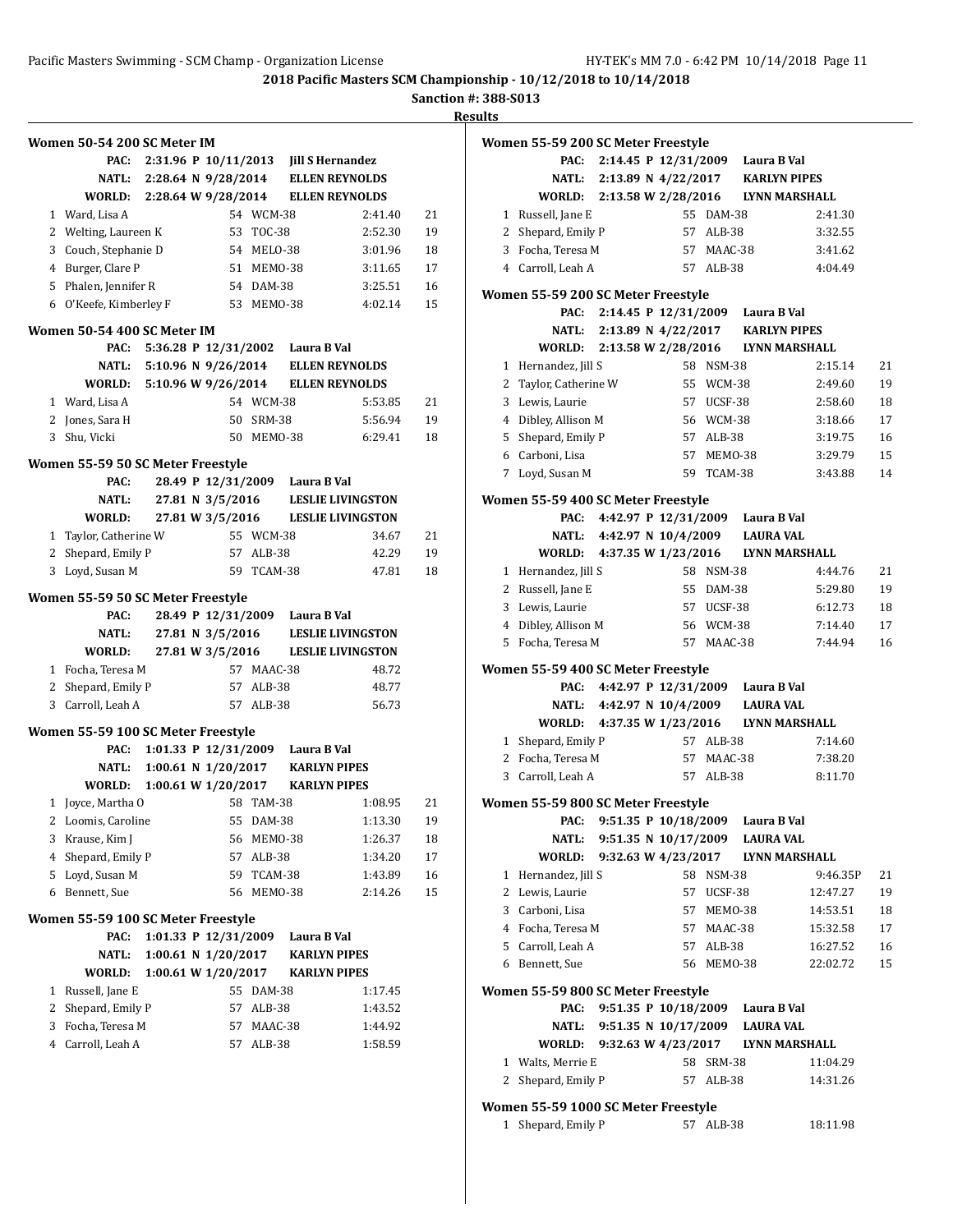**Sanction #: 388-S013**

|              | Women 55-59 1500 SC Meter Freestyle  |                            |                     |               |                                        |                          |    |
|--------------|--------------------------------------|----------------------------|---------------------|---------------|----------------------------------------|--------------------------|----|
|              |                                      |                            |                     |               | PAC: 18:43.73 P 12/31/2010 Laura B Val |                          |    |
|              |                                      | NATL: 18:43.73 N 1/16/2010 |                     |               | <b>LAURA VAL</b>                       |                          |    |
|              | WORLD: 18:01.79 W 4/23/2017          |                            |                     |               | <b>LYNN MARSHALL</b>                   |                          |    |
|              | 1 Walts, Merrie E                    |                            |                     | 58 SRM-38     |                                        | 20:50.32                 | 21 |
|              | 2 Lewis, Laurie                      |                            |                     | 57 UCSF-38    |                                        | 23:49.34                 | 19 |
|              | 3 Krause, Kim J                      |                            |                     | 56 MEM0-38    |                                        | 25:22.12                 | 18 |
|              | 4 Shepard, Emily P                   |                            |                     | 57 ALB-38     |                                        | 27:15.13                 | 17 |
|              | 5 Dibley, Allison M                  |                            |                     | 56 WCM-38     |                                        | 28:09.97                 | 16 |
|              | 6 Carboni, Lisa                      |                            |                     | 57 MEM0-38    |                                        | 28:40.49                 | 15 |
|              | 7 Flynn, Margaret                    |                            |                     | 55 MEMO-38    |                                        | 32:33.77                 | 14 |
| 8            | Bennett, Sue                         |                            |                     | 56 MEM0-38    |                                        | 42:11.04                 | 13 |
|              |                                      |                            |                     |               |                                        |                          |    |
|              | Women 55-59 50 SC Meter Backstroke   |                            |                     |               |                                        |                          |    |
|              | PAC:                                 |                            |                     |               | 32.62 P 12/31/2009 Laura B Val         |                          |    |
|              | NATL:                                |                            | 30.12 N 3/5/2016    |               |                                        | <b>LESLIE LIVINGSTON</b> |    |
|              | WORLD:                               |                            | 30.12 W 3/5/2016    |               |                                        | <b>LESLIE LIVINGSTON</b> |    |
| $\mathbf{1}$ | Focha, Teresa M                      |                            |                     | 57 MAAC-38    |                                        | 1:05.75                  |    |
|              | Women 55-59 50 SC Meter Backstroke   |                            |                     |               |                                        |                          |    |
|              | PAC:                                 |                            | 32.62 P 12/31/2009  |               | Laura B Val                            |                          |    |
|              | <b>NATL:</b>                         |                            | 30.12 N 3/5/2016    |               |                                        | <b>LESLIE LIVINGSTON</b> |    |
|              | WORLD:                               |                            | 30.12 W 3/5/2016    |               |                                        | <b>LESLIE LIVINGSTON</b> |    |
|              | 1 Walts, Merrie E                    |                            |                     | 58 SRM-38     |                                        | 35.44                    | 21 |
|              | 2 Russell, Jane E                    |                            |                     | 55 DAM-38     |                                        | 37.92                    | 19 |
|              | 3 Bennett, Sue                       |                            |                     | 56 MEMO-38    |                                        | 1:11.51                  | 18 |
|              |                                      |                            |                     |               |                                        |                          |    |
|              | Women 55-59 100 SC Meter Backstroke  |                            |                     |               |                                        |                          |    |
|              | PAC:                                 | 1:12.23 P $12/31/2008$     |                     |               | Laura B Val                            |                          |    |
|              | NATL:                                |                            | 1:08.33 N 1/20/2017 |               | <b>KARLYN PIPES</b>                    |                          |    |
|              | WORLD:                               | 1:08.33 W 1/20/2017        |                     |               | <b>KARLYN PIPES</b>                    |                          |    |
|              | 1 Hernandez, Jill S                  |                            |                     | 58 NSM-38     |                                        | 1:12.42                  | 21 |
|              | 2 Walts, Merrie E                    |                            |                     | 58 SRM-38     |                                        | 1:17.50                  | 19 |
| 3            | Shepard, Emily P                     |                            |                     | 57 ALB-38     |                                        | 1:52.52                  | 18 |
|              | 4 Carboni, Lisa                      |                            |                     | 57 MEM0-38    |                                        | 1:54.79                  | 17 |
|              | 5 Carroll, Leah A                    |                            |                     | 57 ALB-38     |                                        | 1:58.56                  | 16 |
| 6            | Loyd, Susan M                        |                            |                     | 59 TCAM-38    |                                        | 2:10.53                  | 15 |
| 7            | Bennett, Sue                         |                            |                     | 56 MEMO-38    |                                        | 2:31.66                  | 14 |
|              | Women 55-59 200 SC Meter Backstroke  |                            |                     |               |                                        |                          |    |
|              | PAC:                                 | 2:39.94 P 10/9/2016        |                     |               | <b>Bonnie M Bilich</b>                 |                          |    |
|              | <b>NATL:</b>                         | 2:29.22 N 1/22/2017        |                     |               | <b>KARLYN PIPES</b>                    |                          |    |
|              | WORLD:                               | 2:29.22 W 1/22/2017        |                     |               | <b>KARLYN PIPES</b>                    |                          |    |
| 1            | Hernandez, Jill S                    |                            | 58                  | <b>NSM-38</b> |                                        | 2:32.58P                 | 21 |
| 2            | Russell, Jane E                      |                            | 55                  | DAM-38        |                                        | 3:00.23                  | 19 |
| 3            | Carroll, Leah A                      |                            | 57                  | ALB-38        |                                        | 3:58.23                  | 18 |
|              | 4 Carboni, Lisa                      |                            | 57                  | MEMO-38       |                                        | 4:02.78                  | 17 |
| 5            | Focha, Teresa M                      |                            | 57                  | MAAC-38       |                                        | 4:23.71                  | 16 |
| 6            | Bennett, Sue                         |                            | 56                  | MEMO-38       |                                        | 6:12.30                  | 15 |
|              | Women 55-59 50 SC Meter Breaststroke |                            |                     |               |                                        |                          |    |
|              | PAC:                                 |                            | 40.27 P 12/31/2001  |               | <b>Carolyn Boak</b>                    |                          |    |
|              | <b>NATL:</b>                         |                            | 36.47 N 11/5/2017   |               |                                        | <b>CAROLINE KRATTLI</b>  |    |
|              | WORLD:                               |                            | 35.15 W 4/9/2017    |               | <b>MONICA CORO</b>                     |                          |    |
|              |                                      |                            |                     |               |                                        |                          |    |
| 1            | Walts, Merrie E                      |                            | 58                  | SRM-38        |                                        | 41.27                    | 21 |
| 2            | Joyce, Martha O                      |                            | 58                  | TAM-38        |                                        | 43.45                    | 19 |
| 3            | Loomis, Caroline                     |                            | 55                  | DAM-38        |                                        | 45.46                    | 18 |
| 4            | Taylor, Catherine W                  |                            | 55                  | WCM-38        |                                        | 45.53                    | 17 |
| 5            | Greene-Janse, Judith                 |                            | 58                  | $ALB-38$      |                                        | 1:09.83                  | 16 |

|   | Women 55-59 50 SC Meter Breaststroke       |  |                  |            |                                         |                                             |    |
|---|--------------------------------------------|--|------------------|------------|-----------------------------------------|---------------------------------------------|----|
|   | PAC:                                       |  |                  |            | 40.27 P 12/31/2001 Carolyn Boak         |                                             |    |
|   | <b>NATL:</b>                               |  |                  |            |                                         | 36.47 N 11/5/2017 CAROLINE KRATTLI          |    |
|   | <b>WORLD:</b>                              |  |                  |            | 35.15 W 4/9/2017 MONICA CORO            |                                             |    |
|   | 1 Focha, Teresa M                          |  |                  | 57 MAAC-38 |                                         | 1:15.03                                     |    |
|   | Women 55-59 100 SC Meter Breaststroke      |  |                  |            |                                         |                                             |    |
|   | PAC:                                       |  |                  |            |                                         |                                             |    |
|   |                                            |  |                  |            |                                         | NATL: 1:21.18 N 11/18/2017 CAROLINE KRATTLI |    |
|   | WORLD: 1:18.01 W 4/9/2017 MONICA CORO      |  |                  |            |                                         |                                             |    |
|   | 1 Walts, Merrie E                          |  |                  | 58 SRM-38  |                                         | 1:29.06P                                    | 21 |
|   | 2 Loomis, Caroline                         |  |                  | 55 DAM-38  |                                         | 1:35.98                                     | 19 |
|   | 3 Taylor, Catherine W                      |  |                  | 55 WCM-38  |                                         | 1:39.91                                     | 18 |
|   | 4 Carroll, Leah A                          |  |                  | 57 ALB-38  |                                         | 2:01.62                                     | 17 |
|   | 5 Dibley, Allison M                        |  |                  | 56 WCM-38  |                                         | 2:02.24                                     | 16 |
|   | Women 55-59 100 SC Meter Breaststroke      |  |                  |            |                                         |                                             |    |
|   |                                            |  |                  |            | PAC: 1:29.15 P 12/2/2017 Jana Matena    |                                             |    |
|   |                                            |  |                  |            |                                         | NATL: 1:21.18 N 11/18/2017 CAROLINE KRATTLI |    |
|   | WORLD: 1:18.01 W 4/9/2017 MONICA CORO      |  |                  |            |                                         |                                             |    |
|   | 1 Walts, Merrie E                          |  |                  | 58 SRM-38  |                                         | 41.21W                                      |    |
|   | Women 55-59 200 SC Meter Breaststroke      |  |                  |            |                                         |                                             |    |
|   |                                            |  |                  |            | PAC: 3:12.04 P 9/28/2014 Cokie Lepinski |                                             |    |
|   |                                            |  |                  |            | NATL: 3:01.40 N 11/20/2016 KIM CROUCH   |                                             |    |
|   | WORLD: 2:53.16 W 4/22/2017 MONICA CORO     |  |                  |            |                                         |                                             |    |
|   | 1 Russell, Jane E                          |  |                  | 55 DAM-38  |                                         | 3:26.93                                     | 21 |
|   | 2 Taylor, Catherine W                      |  |                  | 55 WCM-38  |                                         | 3:46.85                                     | 19 |
|   | 3 Carroll, Leah A                          |  |                  | 57 ALB-38  |                                         | 4:20.89                                     | 18 |
|   | Women 55-59 50 SC Meter Butterfly          |  |                  |            |                                         |                                             |    |
|   | PAC:                                       |  |                  |            | 31.13 P 10/18/2009 Laura B Val          |                                             |    |
|   |                                            |  |                  |            |                                         | NATL: 29.39 N 3/5/2016 LESLIE LIVINGSTON    |    |
|   |                                            |  |                  |            |                                         | WORLD: 29.39 W 3/5/2016 LESLIE LIVINGSTON   |    |
| 3 | Focha, Teresa M                            |  |                  | 57 MAAC-38 |                                         | 55.88                                       |    |
|   | Women 55-59 50 SC Meter Butterfly          |  |                  |            |                                         |                                             |    |
|   | PAC:                                       |  |                  |            | 31.13 P 10/18/2009 Laura B Val          |                                             |    |
|   | NATL:                                      |  |                  |            |                                         | 29.39 N 3/5/2016 LESLIE LIVINGSTON          |    |
|   | WORLD:                                     |  | 29.39 W 3/5/2016 |            |                                         | <b>LESLIE LIVINGSTON</b>                    |    |
|   | 1 Joyce, Martha O                          |  |                  | 58 TAM-38  |                                         | 35.41                                       | 21 |
|   | 2 Lewis, Laurie                            |  |                  | 57 UCSF-38 |                                         | 46.20                                       | 19 |
|   | 3 Krause, Kim J                            |  | 56               | MEMO-38    |                                         | 47.08                                       | 18 |
|   | 4 Loyd, Susan M                            |  |                  | 59 TCAM-38 |                                         | 53.74                                       | 17 |
|   |                                            |  |                  |            |                                         |                                             |    |
|   | Women 55-59 100 SC Meter Butterfly<br>PAC: |  |                  |            | 1:09.23 P 12/31/2009 Laura B Val        |                                             |    |
|   | NATL:                                      |  |                  |            | 1:08.15 N 1/21/2017 KARLYN PIPES        |                                             |    |
|   | WORLD:                                     |  |                  |            | 1:08.15 W 1/21/2017 KARLYN PIPES        |                                             |    |
|   | 1 Hernandez, Jill S                        |  |                  | 58 NSM-38  |                                         | 1:11.15                                     | 21 |
|   | 2 Russell, Jane E                          |  |                  | 55 DAM-38  |                                         | 1:19.89                                     | 19 |
|   | 3 Carroll, Leah A                          |  |                  | 57 ALB-38  |                                         | 1:52.36                                     | 18 |
|   | 4 Focha, Teresa M                          |  |                  | 57 MAAC-38 |                                         | 2:03.27                                     | 17 |
|   | 5 Carboni, Lisa                            |  |                  | 57 MEM0-38 |                                         | 2:27.12                                     | 16 |
|   |                                            |  |                  |            |                                         |                                             |    |
|   | Women 55-59 100 SC Meter Butterfly<br>PAC: |  |                  |            | 1:09.23 P 12/31/2009 Laura B Val        |                                             |    |
|   |                                            |  |                  |            | NATL: 1:08.15 N 1/21/2017 KARLYN PIPES  |                                             |    |
|   | WORLD: 1:08.15 W 1/21/2017 KARLYN PIPES    |  |                  |            |                                         |                                             |    |
|   | 2 Focha, Teresa M                          |  |                  | 57 MAAC-38 |                                         | 2:02.03                                     |    |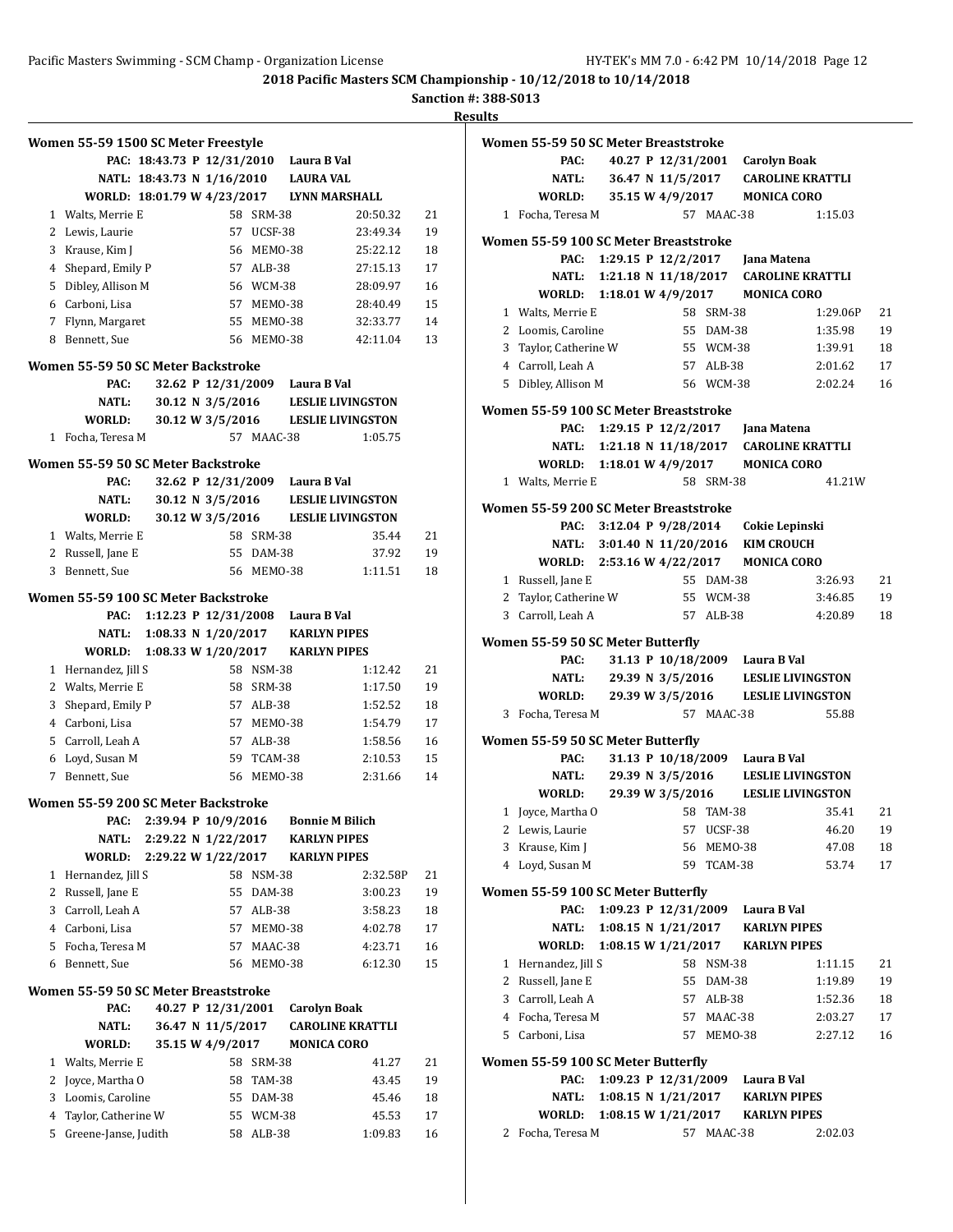|        | Women 55-59 200 SC Meter Butterfly  |                           |                       |                         |                                  |                |                      |
|--------|-------------------------------------|---------------------------|-----------------------|-------------------------|----------------------------------|----------------|----------------------|
|        | PAC:                                |                           | 2:31.13 P 12/31/2008  |                         | Laura B Val                      |                |                      |
|        |                                     | NATL: 2:31.13 N 9/14/2008 |                       |                         | <b>LAURA VAL</b>                 |                |                      |
|        | WORLD: 2:31.13 W 9/14/2008          |                           |                       |                         | <b>LAURA VAL</b>                 |                |                      |
|        | 1 Focha, Teresa M                   |                           |                       | 57 MAAC-38              |                                  | 4:22.29        | 21                   |
|        | Women 55-59 100 SC Meter IM         |                           |                       |                         |                                  |                |                      |
|        | PAC:                                |                           | 1:12.90 P 12/31/2009  |                         | Laura B Val                      |                |                      |
|        | <b>NATL:</b>                        |                           | 1:09.08 N $1/21/2017$ |                         | <b>KARLYN PIPES</b>              |                |                      |
|        | WORLD:                              |                           | 1:09.08 W 1/21/2017   |                         | <b>KARLYN PIPES</b>              |                |                      |
|        | 1 Walts, Merrie E                   |                           |                       | 58 SRM-38               |                                  | 1:18.25        | 21                   |
|        | 2 Lewis, Laurie                     |                           |                       | 57 UCSF-38              |                                  | 1:37.75        | 19                   |
|        | 3 Shepard, Emily P                  |                           |                       | 57 ALB-38               |                                  | 1:47.86        | 18                   |
|        | 4 Dibley, Allison M                 |                           |                       | 56 WCM-38               |                                  | 1:48.46        | 17                   |
|        | 5 Loyd, Susan M                     |                           |                       | 59 TCAM-38              |                                  | 2:00.42        | 16                   |
|        | 6 Focha, Teresa M                   |                           |                       | 57 MAAC-38              |                                  | 2:03.01        | 15                   |
|        | Women 55-59 200 SC Meter IM         |                           |                       |                         |                                  |                |                      |
|        | PAC:                                |                           |                       |                         | 2:36.98 P 12/31/2009 Laura B Val |                |                      |
|        |                                     | NATL: 2:34.05 N 4/27/2018 |                       |                         | <b>KARLYN PIPES</b>              |                |                      |
|        | WORLD:                              |                           | 2:31.06 W 1/28/2017   |                         | <b>KARLYN PIPES</b>              |                |                      |
|        | 1 Hernandez, Jill S                 |                           |                       | 58 NSM-38               |                                  | 2:33.57N       | 21                   |
|        | 2 Taylor, Catherine W               |                           |                       | 55 WCM-38               |                                  | 3:20.78        | 19                   |
|        | 3 Lewis, Laurie                     |                           |                       | 57 UCSF-38              |                                  | 3:31.46        | 18                   |
|        | 4 Dibley, Allison M                 |                           |                       | 56 WCM-38               |                                  | 4:03.99        | 17                   |
|        | 5 Carroll, Leah A                   |                           |                       | 57 ALB-38               |                                  | 4:07.33        | 16                   |
|        | 6 Focha, Teresa M                   |                           |                       | 57 MAAC-38              |                                  | 4:15.16        | 15                   |
|        |                                     |                           |                       |                         |                                  |                |                      |
|        | Women 55-59 400 SC Meter IM<br>PAC: |                           | 5:39.30 P 12/31/2009  |                         | Laura B Val                      |                |                      |
|        |                                     | NATL: 5:25.71 N 4/23/2017 |                       |                         | <b>KARLYN PIPES</b>              |                |                      |
|        | WORLD:                              |                           | 5:23.08 W 4/1/2016    |                         | <b>LYNN MARSHALL</b>             |                |                      |
|        | 1 Walts, Merrie E                   |                           |                       | 58 SRM-38               |                                  | 6:05.57        | 21                   |
|        | 2 Taylor, Catherine W               |                           |                       | 55 WCM-38               |                                  | 7:11.82        | 19                   |
|        | 3 Anderson, Meredith C              |                           |                       | 55 MEMO-38              |                                  | 7:22.05        | 18                   |
|        |                                     |                           |                       |                         |                                  |                |                      |
|        | Women 60-64 50 SC Meter Freestyle   |                           |                       |                         |                                  |                |                      |
|        | PAC:                                |                           | 29.23 P 12/6/2013     |                         | Laura B Val                      |                |                      |
|        | NATL:                               |                           | 29.23 N 12/7/2013     |                         | <b>LAURA VAL</b>                 |                |                      |
|        | WORLD: 28.50 W 5/26/2018            |                           |                       |                         | <b>JENNY WHITELEY</b>            |                |                      |
| 1<br>2 | Rafkin, Louise                      |                           |                       | 60 MEMO-38              |                                  | 34.47          | 21                   |
|        | Benjamin, Marcia S                  |                           |                       | 62 MEM0-38<br>62 DAM-38 |                                  | 35.75<br>37.35 | 19                   |
|        |                                     |                           |                       |                         |                                  |                |                      |
|        | 3 Sprouse, Cecily                   |                           |                       |                         |                                  |                | 18                   |
|        | 4 Singer, Molly                     |                           |                       | 64 MEMO-38              |                                  | 43.76          | 17                   |
|        | Women 60-64 100 SC Meter Freestyle  |                           |                       |                         |                                  |                |                      |
|        | PAC:                                |                           | 1:03.48 P 12/7/2014   |                         | Laura B Val                      |                |                      |
|        | NATL:                               |                           | 1:03.48 N $12/5/2014$ |                         | <b>LAURA VAL</b>                 |                |                      |
|        | WORLD:                              |                           | 1:03.48 W 12/5/2014   |                         | <b>LAURA VAL</b>                 |                |                      |
|        | 1 Neville, Cathy V                  |                           | 61                    | SDSM-44                 |                                  | 1:15.21        |                      |
|        | 2 Hayes-Rupp, Cynthia F             |                           |                       | 61 RHMS-38              |                                  | 1:24.38        |                      |
|        | 3 Thomas, Elaine S                  |                           |                       | 64 MVM-38               |                                  | 1:41.54        |                      |
|        | 4 Singer, Molly                     |                           |                       | 64 MEM0-38              |                                  | 1:43.18        |                      |
|        | Women 60-64 200 SC Meter Freestyle  |                           |                       |                         |                                  |                |                      |
|        | PAC:                                |                           | 2:20.16 P 12/4/2014   |                         | Laura B Val                      |                |                      |
|        | NATL:                               |                           | 2:20.16 N 12/4/2011   |                         | <b>LAURA VAL</b>                 |                | 21<br>19<br>18<br>17 |
|        | WORLD:<br>Neville, Cathy V          |                           | 2:20.16 W 12/4/2011   | SDSM-44                 | <b>LAURA VAL</b>                 |                |                      |

|   | 2 Boyer, Karen L                    |                             |                   | 62 PCCM-38 |                                       | 2:57.42  | 19 |
|---|-------------------------------------|-----------------------------|-------------------|------------|---------------------------------------|----------|----|
|   | 3 Thomas, Elaine S                  |                             |                   | 64 MVM-38  |                                       | 3:38.52  | 18 |
|   | Women 60-64 400 SC Meter Freestyle  |                             |                   |            |                                       |          |    |
|   | PAC:                                |                             |                   |            | 4:53.24 P 8/24/2013 Laura B Val       |          |    |
|   |                                     |                             |                   |            | NATL: 4:53.24 N 8/24/2013 LAURA VAL   |          |    |
|   |                                     |                             |                   |            | WORLD: 4:53.24 W 8/24/2013 LAURA VAL  |          |    |
|   | 1 O'Brien, Charlene A               |                             |                   | 62 WCM-38  |                                       | 5:21.15  | 21 |
|   | 2 Neville, Cathy V                  |                             |                   | 61 SDSM-44 |                                       | 5:45.55  | 19 |
|   | 3 Boyer, Karen L                    |                             |                   | 62 PCCM-38 |                                       | 6:21.64  | 18 |
|   | 4 Griest, Kelley L                  |                             |                   | 62 WCM-38  |                                       | 7:38.89  | 17 |
|   |                                     |                             |                   |            |                                       |          |    |
|   | Women 60-64 400 SC Meter Freestyle  |                             |                   |            |                                       |          |    |
|   | PAC:                                |                             |                   |            | 4:53.24 P 8/24/2013 Laura B Val       |          |    |
|   |                                     |                             |                   |            | NATL: 4:53.24 N 8/24/2013 LAURA VAL   |          |    |
|   |                                     |                             |                   |            | WORLD: 4:53.24 W 8/24/2013 LAURA VAL  |          |    |
|   | 1 Neville, Cathy V                  |                             |                   | 61 SDSM-44 |                                       | 5:49.94  |    |
|   | Women 60-64 800 SC Meter Freestyle  |                             |                   |            |                                       |          |    |
|   |                                     |                             |                   |            | PAC: 10:21.68 P 1/15/2011 Laura B Val |          |    |
|   |                                     |                             |                   |            | NATL: 10:21.68 N 1/15/2011 LAURA VAL  |          |    |
|   |                                     | WORLD: 10:21.68 W 1/15/2011 |                   |            | <b>LAURA VAL</b>                      |          |    |
|   | 1 Neville, Cathy V                  |                             |                   | 61 SDSM-44 |                                       | 11:57.04 |    |
|   |                                     |                             |                   |            |                                       |          |    |
|   | Women 60-64 800 SC Meter Freestyle  |                             |                   |            |                                       |          |    |
|   |                                     |                             |                   |            | PAC: 10:21.68 P 1/15/2011 Laura B Val |          |    |
|   |                                     |                             |                   |            | NATL: 10:21.68 N 1/15/2011 LAURA VAL  |          |    |
|   |                                     | WORLD: 10:21.68 W 1/15/2011 |                   |            | <b>LAURA VAL</b>                      |          |    |
|   | 1 Benjamin, Marcia S                |                             |                   | 62 MEM0-38 |                                       | 13:53.79 | 21 |
|   | Women 60-64 1500 SC Meter Freestyle |                             |                   |            |                                       |          |    |
|   |                                     |                             |                   |            | PAC: 19:38.63 P 1/15/2011 Laura B Val |          |    |
|   |                                     |                             |                   |            | NATL: 19:38.63 N 1/15/2011 LAURA VAL  |          |    |
|   |                                     |                             |                   |            | WORLD: 19:38.63 W 1/15/2011 LAURA VAL |          |    |
|   | 1 Neville, Cathy V                  |                             |                   | 61 SDSM-44 |                                       | 22:36.92 | 21 |
|   | 2 Boyer, Karen L                    |                             |                   | 62 PCCM-38 |                                       | 24:21.25 | 19 |
|   | 3 Haufler, Susan L                  |                             |                   | 61 MEMO-38 |                                       | 24:24.09 | 18 |
|   | 4 Quinn, Phyllis E                  |                             |                   | 63 TOC-38  |                                       | 24:38.79 | 17 |
|   | Women 60-64 50 SC Meter Backstroke  |                             |                   |            |                                       |          |    |
|   | PAC:                                |                             |                   |            | 33.01 P 12/6/2013 Laura B Val         |          |    |
|   | <b>NATL:</b>                        |                             | 33.01 N 12/8/2013 |            | <b>LAURA VAL</b>                      |          |    |
|   | <b>WORLD:</b>                       |                             | 33.01 W 12/8/2013 |            | <b>LAURA VAL</b>                      |          |    |
| 1 | Bilich, Bonnie M                    |                             |                   | 60 WCM-38  |                                       | 33.90    | 21 |
| 2 | Thomas, Elaine S                    |                             |                   | 64 MVM-38  |                                       | 52.24    | 19 |
|   |                                     |                             |                   |            |                                       |          |    |
|   | Women 60-64 100 SC Meter Backstroke |                             |                   |            |                                       |          |    |
|   | PAC:                                | 1:12.72 P 12/6/2013         |                   |            | Laura B Val                           |          |    |
|   | NATL:                               | 1:12.72 N $12/7/2013$       |                   |            | <b>LAURA VAL</b>                      |          |    |
|   | <b>WORLD:</b>                       | 1:12.72 W 12/7/2013         |                   |            | <b>LAURA VAL</b>                      |          |    |
| 1 | Bilich, Bonnie M                    |                             |                   | 60 WCM-38  |                                       | 1:12.39P | 21 |
| 2 | Haufler, Susan L                    |                             | 61                | MEMO-38    |                                       | 1:36.68  | 19 |
| 3 | Thomas, Elaine S                    |                             |                   | 64 MVM-38  |                                       | 1:54.57  | 18 |
|   | Women 60-64 200 SC Meter Backstroke |                             |                   |            |                                       |          |    |
|   | PAC:                                | 2:40.04 P 11/21/2015        |                   |            | Laura B Val                           |          |    |
|   | NATL:                               | 2:40.04 N 11/21/2015        |                   |            | LAURA VAL                             |          |    |
|   |                                     | WORLD: 2:40.04 W 11/21/2015 |                   |            | <b>LAURA VAL</b>                      |          |    |
| 1 | Bilich, Bonnie M                    |                             |                   | 60 WCM-38  |                                       | 2:35.84P | 21 |
| 2 | Boyer, Karen L                      |                             |                   | 62 PCCM-38 |                                       | 3:26.51  | 19 |
| 3 | Griest, Kelley L                    |                             |                   | 62 WCM-38  |                                       | 4:31.35  | 18 |
|   |                                     |                             |                   |            |                                       |          |    |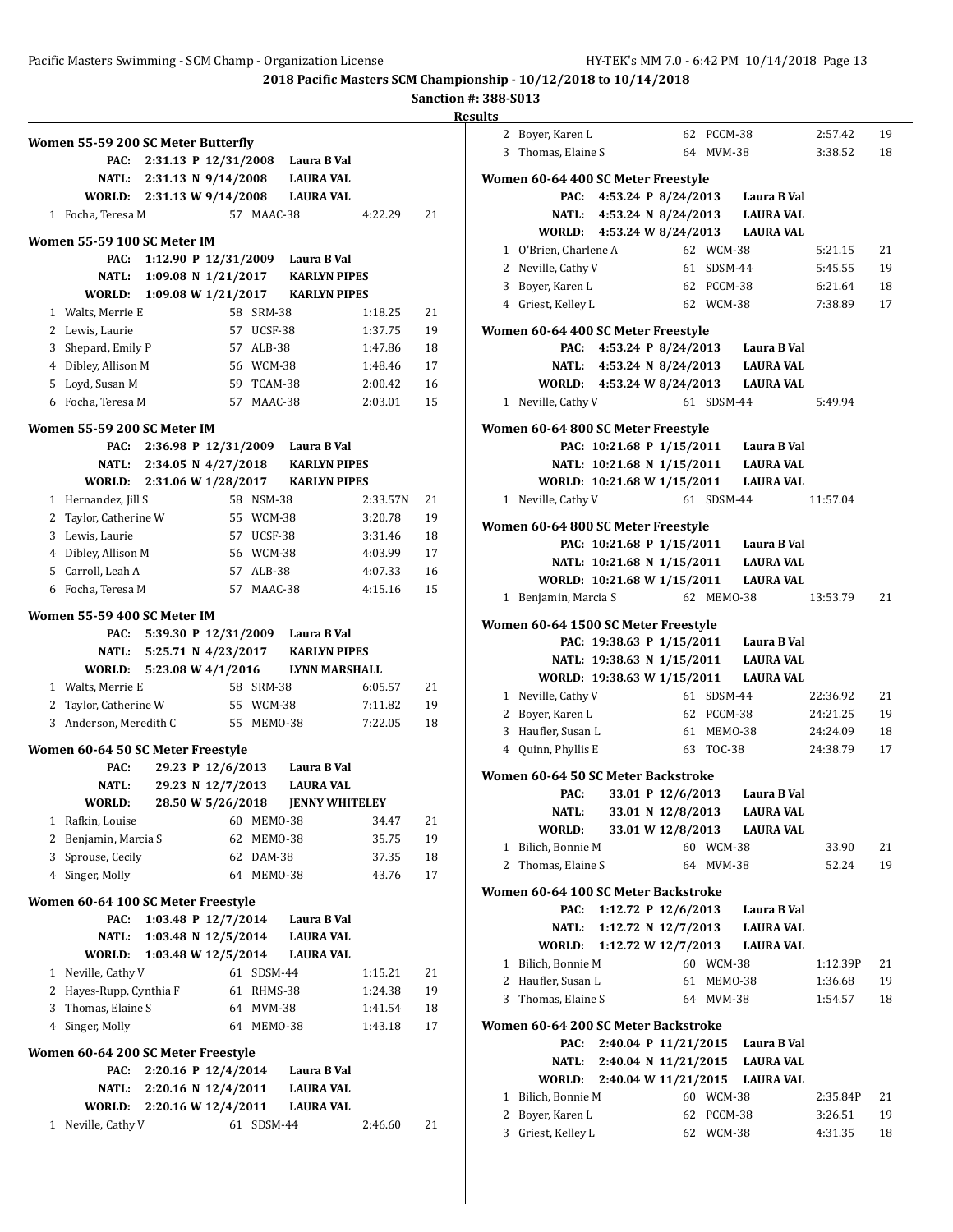**Sanction #: 388-S013**

|      | <b>Results</b> |
|------|----------------|
| ABBE | <b>Wo</b>      |

**Women 60-64 50 SC Meter Breaststroke PAC: 42.29 P 10/11/2013 Laura B Val NATL: 38.87 N**  $12/4/2016$  **COLETTE CR WORLD: 37.08 W 5/26/2018 JENNY WHITELEY** 1 Bilich, Bonnie M 60 WCM-38 42.56 21 2 Hayes-Rupp, Cynthia F 61 RHMS-38 46.21 19 3 Rafkin, Louise 60 MEMO-38 46.64 18 4 Sprouse, Cecily 62 DAM-38 47.32 17 5 Haufler, Susan L 61 MEMO-38 49.82 16 6 Benjamin, Marcia S 62 MEMO-38 51.19 15 **Women 60-64 100 SC Meter Breaststroke PAC: 1:32.36 P 10/16/2011 Laura B Val NATL: 1:24.39 N 12/3/2016 COLETTE CRABBE WORLD: 1:20.50 W 5/26/2018 JENNY WHITELEY** 1 Bilich, Bonnie M 60 WCM-38 1:28.84P 21 2 Hayes-Rupp, Cynthia F 61 RHMS-38 1:45.48 19 --- Sprouse, Cecily 62 DAM-38 DQ **Women 60-64 200 SC Meter Breaststroke PAC: 3:34.29 P 12/31/1994 Ann Pisciotta NATL: 3:04.70 N 12/4/2016 LO KNAPP WORLD: 2:57.05 W 5/26/2018 JENNY WHITELEY** 1 Bilich, Bonnie M 60 WCM-38 3:10.29P 21 2 Boyer, Karen L 62 PCCM-38 3:52.54 19 3 Sprouse, Cecily 62 DAM-38 3:56.56 18 **Women 60-64 50 SC Meter Butterfly PAC: 32.42 P 10/6/2013 Laura B Val NATL: 32.42 N 10/6/2013 LAURA VAL WORLD: 32.42 W 10/6/2013 LAURA VAL** 1 O'Brien, Charlene A 62 WCM-38 36.32 21 2 Neville, Cathy V 61 SDSM-44 38.76 19 3 Rafkin, Louise 60 MEMO-38 39.07 18 4 Sprouse, Cecily 62 DAM-38 44.12 17 **Women 60-64 100 SC Meter Butterfly PAC: 1:11.47 P 12/6/2013 Laura B Val NATL: 1:11.47 N 12/8/2013 LAURA VAL WORLD: 1:11.47 W 12/8/2013 LAURA VAL** 1 Rafkin, Louise 60 MEMO-38 1:30.14 21 2 Neville, Cathy V 61 SDSM-44 1:32.01 19 3 Boyer, Karen L 62 PCCM-38 1:37.25 18 4 Sprouse, Cecily 62 DAM-38 1:46.01 17 **Women 60-64 200 SC Meter Butterfly PAC: 2:41.25 P 12/31/2011 Laura B Val NATL: 2:41.25 N 12/3/2011 LAURA VAL WORLD: 2:41.25 W 12/3/2011 LAURA VAL** 1 Neville, Cathy V 61 SDSM-44 3:29.41 21 2 Rafkin, Louise 60 MEMO-38 3:37.02 19 3 Quinn, Phyllis E 63 TOC-38 4:06.25 18 4 Haufler, Susan L 61 MEMO-38 4:17.74 17 **Women 60-64 100 SC Meter IM PAC: 1:15.07 P 10/6/2013 Laura B Val NATL: 1:15.07 N 10/6/2013 LAURA VAL WORLD: 1:15.07 W 10/6/2013 LAURA VAL** 1 Sprouse, Cecily 62 DAM-38 1:38.54 21

|    | Thomas, Elaine S                           |                     |    | 64 MVM-38              |                                       | 2:01.97            | 19       |
|----|--------------------------------------------|---------------------|----|------------------------|---------------------------------------|--------------------|----------|
|    | Women 60-64 200 SC Meter IM                |                     |    |                        |                                       |                    |          |
|    | PAC:                                       | 2:41.53 P 12/6/2013 |    |                        | Laura B Val                           |                    |          |
|    | NATL:                                      | 2:41.53 N 12/6/2013 |    |                        | <b>LAURA VAL</b>                      |                    |          |
|    | <b>WORLD:</b>                              | 2:41.53 W 12/6/2013 |    |                        | <b>LAURA VAL</b>                      |                    |          |
|    | 1 Bilich, Bonnie M                         |                     |    | 60 WCM-38              |                                       | 2:46.75            | 21       |
|    | 2 O'Brien, Charlene A                      |                     |    | 62 WCM-38              |                                       | 3:03.84            | 19       |
|    | 3 Quinn, Phyllis E                         |                     |    | 63 TOC-38              |                                       | 3:27.80            | 18       |
|    |                                            |                     |    |                        |                                       |                    |          |
|    | Women 60-64 400 SC Meter IM<br>PAC:        |                     |    |                        | 5:51.81 P 9/25/2011 Laura B Val       |                    |          |
|    | NATL:                                      | 5:50.34 N 12/2/2017 |    |                        | <b>COLETTE CRABBE</b>                 |                    |          |
|    | WORLD: 5:50.34 W 12/2/2017                 |                     |    |                        | <b>COLETTE CRABBE</b>                 |                    |          |
|    | 1 Rafkin, Louise                           |                     |    | 60 MEMO-38             |                                       | 6:56.48            | 21       |
|    | 2 Quinn, Phyllis E                         |                     |    | 63 TOC-38              |                                       | 7:25.69            | 19       |
|    | 3 Haufler, Susan L                         |                     |    | 61 MEMO-38             |                                       | 7:28.26            | 18       |
|    |                                            |                     |    |                        |                                       |                    |          |
|    | Women 65-69 50 SC Meter Freestyle          |                     |    |                        |                                       |                    |          |
|    | PAC:                                       |                     |    |                        | 29.86 P 9/25/2017 Laura B Val         |                    |          |
|    | <b>NATL:</b>                               |                     |    |                        | 29.30 N 11/19/2016 LAURA VAL          |                    |          |
|    | WORLD:                                     |                     |    |                        | 29.30 W 11/19/2016 LAURA VAL          |                    |          |
|    | 1 Val, Laura B                             |                     |    | 67 TAM-38              |                                       | 29.91              | 21       |
|    | 2 Hepworth, Linda                          |                     |    | 65 RHMS-38             |                                       | 37.20              | 19       |
|    | 3 Welsh, Mary                              |                     |    | 65 TCAM-38             |                                       | 38.29              | 18       |
|    | 4 Harms, Cheryl M                          |                     |    | 67 TCAM-38             |                                       | 40.46              | 17       |
|    | 5 Collins, Susan M                         |                     |    | 69 WCM-38              |                                       | 41.85              | 16       |
|    | 6 Litman, Jacklyn                          |                     |    | 68 UCSF-38             |                                       | 45.94              | 15       |
|    | 7 Rothrock, Gretchen A                     |                     |    | 69 WCM-38              |                                       | 49.04              | 14       |
| 8  | Beery, Barbara M                           |                     |    | 67 ALB-38              |                                       | 52.57              | 13       |
| 9  | Nakell, Linda C                            |                     |    | 67 WCM-38              |                                       | 53.01              | 12       |
| 10 | Dulay, Jane L                              |                     |    | 68 ALB-38              |                                       | 1:00.39            | 11       |
|    | Women 65-69 100 SC Meter Freestyle         |                     |    |                        |                                       |                    |          |
|    |                                            |                     |    |                        | 1:04.40 P 12/1/2017 Laura B Val       |                    |          |
|    | PAC:                                       |                     |    |                        |                                       |                    |          |
|    | NATL:                                      |                     |    |                        | 1:04.40 N 12/1/2017 LAURA VAL         |                    |          |
|    | WORLD:                                     |                     |    |                        | 1:04.40 W 12/1/2017 LAURA VAL         |                    |          |
|    | 1 Hepworth, Linda                          |                     |    | 65 RHMS-38             |                                       | 1:22.58            | 21       |
|    | 2 Harms, Cheryl M                          |                     |    | 67 TCAM-38             |                                       | 1:26.00            | 19       |
| 3  | Rothrock, Gretchen A                       |                     |    | 69 WCM-38              |                                       | 1:47.12            | 18       |
|    | 4 Litman, Jacklyn                          |                     |    | 68 UCSF-38             |                                       | 1:51.92            | 17       |
|    | 5 Carter, Robin M                          |                     | 67 | TCAM-38                |                                       | 1:56.76            | 16       |
| 6  | Beery, Barbara M                           |                     | 67 | ALB-38                 |                                       | 1:57.56            | 15       |
|    | Women 65-69 200 SC Meter Freestyle         |                     |    |                        |                                       |                    |          |
|    | PAC:                                       |                     |    |                        | 2:23.26 P 11/18/2017 Laura B Val      |                    |          |
|    | NATL:                                      |                     |    |                        | 2:23.26 N 11/18/2017 LAURA VAL        |                    |          |
|    |                                            |                     |    |                        | WORLD: 2:23.26 W 11/18/2017 LAURA VAL |                    |          |
|    | 1 Welsh, Mary                              |                     |    | 65 TCAM-38             |                                       | 3:05.95            | 21       |
|    | 2 Harms, Cheryl M                          |                     |    | 67 TCAM-38             |                                       | 3:11.11            | 19       |
|    | 3 Beery, Barbara M                         |                     |    | 67 ALB-38              |                                       | 4:11.59            | 18       |
|    |                                            |                     |    |                        |                                       |                    |          |
|    | Women 65-69 400 SC Meter Freestyle         |                     |    |                        |                                       |                    |          |
|    | PAC:                                       | 5:02.08 P 9/25/2017 |    |                        | Laura B Val                           |                    |          |
|    | NATL:                                      | 5:02.08 N 9/24/2017 |    |                        | <b>LAURA VAL</b>                      |                    |          |
|    | <b>WORLD:</b>                              | 5:02.08 W 9/24/2017 |    |                        | <b>LAURA VAL</b>                      |                    |          |
|    | 1 Harms, Cheryl M                          |                     |    | 67 TCAM-38             |                                       | 6:50.62            | 21       |
| 3  | 2 Collins, Susan M<br>Rothrock, Gretchen A |                     |    | 69 WCM-38<br>69 WCM-38 |                                       | 7:23.38<br>8:27.48 | 19<br>18 |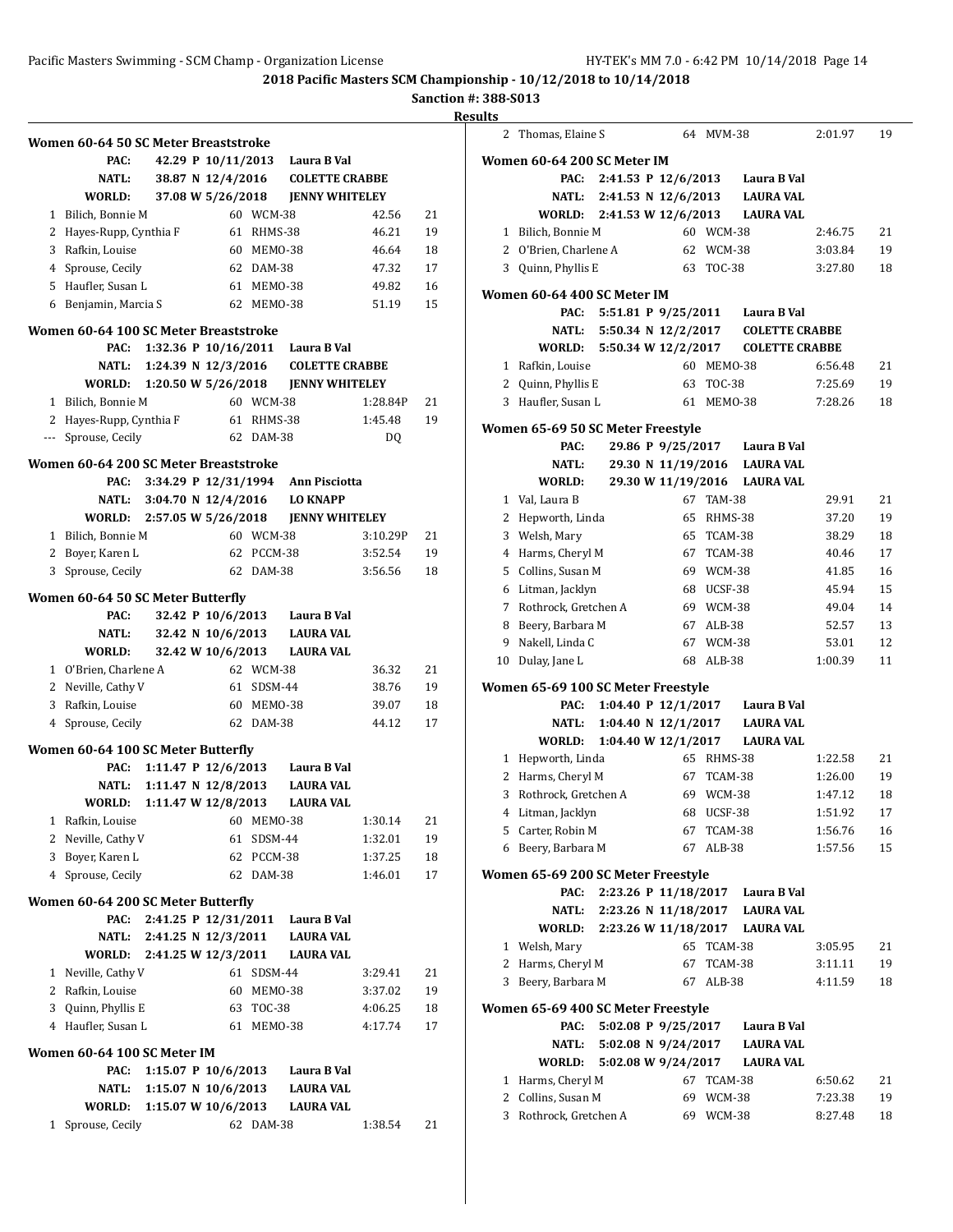**<u>esults</u>** 

|        | Women 65-69 800 SC Meter Freestyle         |                             |                           |                      | PAC: 10:34.67 P 1/24/2016 Laura B Val |                    |          |
|--------|--------------------------------------------|-----------------------------|---------------------------|----------------------|---------------------------------------|--------------------|----------|
|        |                                            |                             |                           |                      | NATL: 10:34.67 N 1/30/2016 LAURA VAL  |                    |          |
|        |                                            | WORLD: 10:34.67 W 1/30/2016 |                           |                      | <b>LAURA VAL</b>                      |                    |          |
|        | 1 Harms, Cheryl M                          |                             |                           |                      | 67 TCAM-38                            | 13:49.65           | 21       |
|        |                                            |                             |                           |                      |                                       |                    |          |
|        | Women 65-69 1500 SC Meter Freestyle        |                             |                           |                      | PAC: 20:21.61 P 1/30/2016 Laura B Val |                    |          |
|        |                                            |                             |                           |                      | NATL: 20:21.61 N 1/30/2016 LAURA VAL  |                    |          |
|        |                                            | WORLD: 20:21.61 W 1/30/2016 |                           |                      | LAURA VAL                             |                    |          |
|        | 1 Harms, Cheryl M                          |                             |                           | 67 TCAM-38           |                                       | 26:00.74           | 21       |
|        | 2 Collins, Susan M                         |                             |                           | 69 WCM-38            |                                       | 28:19.00           | 19       |
|        | 3 Brown, Barbara A                         |                             |                           | 65 WCM-38            |                                       | 29:28.74           | 18       |
|        | 4 Litman, Jacklyn                          |                             |                           | 68 UCSF-38           |                                       | 33:54.10           | 17       |
|        | 5 Lewin, Ellen                             |                             |                           |                      | 66 WCM-38                             | 48:37.60           | 16       |
|        |                                            |                             |                           |                      |                                       |                    |          |
|        | Women 65-69 50 SC Meter Backstroke<br>PAC: |                             | 33.99 P 12/3/2017         |                      | Laura B Val                           |                    |          |
|        | NATL:                                      |                             | 33.99 N 12/3/2017         |                      | LAURA VAL                             |                    |          |
|        | WORLD:                                     |                             | 33.99 W 12/3/2017         |                      | <b>LAURA VAL</b>                      |                    |          |
|        | 1 Val, Laura B                             |                             |                           | 67 TAM-38            |                                       | 34.62              | 21       |
|        | 2 Hepworth, Linda                          |                             |                           | 65 RHMS-38           |                                       | 45.14              | 19       |
|        | 3 Welsh, Mary                              |                             |                           | 65 TCAM-38           |                                       | 46.44              | 18       |
|        | 4 Harms, Cheryl M                          |                             |                           | 67 TCAM-38           |                                       | 54.16              | 17       |
|        | 5 Rothrock, Gretchen A                     |                             |                           | 69 WCM-38            |                                       | 1:04.54            | 16       |
|        | 6 Beery, Barbara M                         |                             |                           | 67 ALB-38            |                                       | 1:06.26            | 15       |
|        | 7 Taub, Pamela A                           |                             |                           | 68 WCM-38            |                                       | 1:08.19            | 14       |
| 8      | Dulay, Jane L                              |                             |                           | 68 ALB-38            |                                       | 1:16.70            | 13       |
|        |                                            |                             |                           |                      |                                       |                    |          |
|        | Women 65-69 100 SC Meter Backstroke        |                             |                           |                      | PAC: 1:14.35 P 12/2/2017 Laura B Val  |                    |          |
|        |                                            | NATL: 1:14.35 N 12/2/2017   |                           |                      | <b>LAURA VAL</b>                      |                    |          |
|        | <b>WORLD:</b>                              |                             | 1:14.35 W 12/2/2017       |                      | <b>LAURA VAL</b>                      |                    |          |
|        | 1 Val, Laura B                             |                             |                           | 67 TAM-38            |                                       | 1:16.60            | 21       |
| 2      | Hepworth, Linda                            |                             |                           |                      | 65 RHMS-38                            | 1:38.76            | 19       |
| 3      | Beery, Barbara M                           |                             |                           | 67 ALB-38            |                                       | 2:22.86            | 18       |
|        |                                            |                             |                           |                      |                                       |                    |          |
|        | Women 65-69 200 SC Meter Backstroke        |                             |                           |                      |                                       |                    |          |
|        | PAC:                                       |                             | 2:42.87 P 12/1/2017       |                      | Laura B Val                           |                    |          |
|        | <b>NATL:</b>                               |                             | 2:42.87 N 12/1/2017       |                      | <b>LAURA VAL</b>                      |                    |          |
|        | WORLD:                                     |                             | 2:42.87 W 12/1/2017<br>67 |                      | <b>LAURA VAL</b>                      |                    |          |
| 1<br>2 | Val, Laura B<br>Hepworth, Linda            |                             | 65                        | <b>TAM-38</b>        | RHMS-38                               | 2:49.13            | 21<br>19 |
|        | Taub, Pamela A                             |                             |                           | 68 WCM-38            |                                       | 3:29.48<br>5:24.09 | 18       |
|        |                                            |                             |                           |                      |                                       |                    |          |
| 3      |                                            |                             |                           |                      |                                       |                    |          |
|        | Women 65-69 50 SC Meter Breaststroke       |                             |                           |                      |                                       |                    |          |
|        | PAC:                                       |                             | 43.22 P 10/9/2016         |                      | Laura B Val                           |                    |          |
|        | <b>NATL:</b>                               |                             | 42.02 N 11/12/2011        |                      | <b>DIANN UUSTAL</b>                   |                    |          |
|        | WORLD:                                     |                             | 40.90 W 5/9/2010          |                      | <b>NOBUKO YASUDA</b>                  |                    |          |
| 1      | Val, Laura B                               |                             |                           | 67 TAM-38            |                                       | 44.50              | 21       |
| 2      | Collins, Susan M                           |                             | 69                        | WCM-38               |                                       | 55.61              | 19       |
| 3      | Carter, Robin M                            |                             | 67                        | TCAM-38              |                                       | 59.00              | 18       |
| 4      | Rothrock, Gretchen A                       |                             | 69                        | WCM-38               |                                       | 59.82              | 17       |
| 5<br>6 | Litman, Jacklyn<br>Beery, Barbara M        |                             | 67                        | 68 UCSF-38<br>ALB-38 |                                       | 1:09.70<br>1:14.50 | 16<br>15 |

|              | Women 65-69 100 SC Meter Breaststroke         |                           |                      |            |                                            |         |    |
|--------------|-----------------------------------------------|---------------------------|----------------------|------------|--------------------------------------------|---------|----|
|              | PAC:                                          |                           |                      |            | 1:34.92 P 10/9/2016 Laura B Val            |         |    |
|              |                                               |                           |                      |            | NATL: 1:30.81 N 11/19/2016 CHARLOTTE DAVIS |         |    |
|              |                                               |                           |                      |            | WORLD: 1:28.73 W 1/24/2010 NOBUKO YASUDA   |         |    |
|              | 1 Carter, Robin M                             |                           | 67                   | TCAM-38    |                                            | 2:15.79 | 21 |
|              | 2 Nakell, Linda C                             |                           |                      | 67 WCM-38  |                                            | 2:33.51 | 19 |
|              |                                               |                           |                      |            |                                            |         |    |
|              | Women 65-69 200 SC Meter Breaststroke<br>PAC: |                           |                      |            | Daniela Barnea                             |         |    |
|              |                                               | 3:31.96 P 12/31/2009      |                      |            |                                            |         |    |
|              | NATL:<br>WORLD: 3:10.75 W 7/18/2015           |                           |                      |            | 3:17.44 N 3/20/2004 JOANN LEILICH          |         |    |
|              |                                               |                           |                      | 69 WCM-38  | <b>JANETTE JEFFREY</b>                     | 4:23.49 |    |
|              | 1 Collins, Susan M                            |                           |                      |            |                                            |         | 21 |
|              | Women 65-69 50 SC Meter Butterfly             |                           |                      |            |                                            |         |    |
|              | PAC:                                          |                           |                      |            | 33.06 P 11/19/2017 Laura B Val             |         |    |
|              | <b>NATL:</b>                                  |                           |                      |            | 33.06 N 11/19/2017 LAURA VAL               |         |    |
|              | WORLD:                                        |                           |                      |            | 33.06 W 11/19/2017 LAURA VAL               |         |    |
|              | 1 Val, Laura B                                |                           |                      | 67 TAM-38  |                                            | 34.35   | 21 |
|              | 2 Hepworth, Linda                             |                           |                      | 65 RHMS-38 |                                            | 44.97   | 19 |
| 3            | Litman, Jacklyn                               |                           |                      | 68 UCSF-38 |                                            | 1:09.34 | 18 |
|              |                                               |                           |                      |            |                                            |         |    |
|              | Women 65-69 100 SC Meter Butterfly            |                           |                      |            |                                            |         |    |
|              |                                               |                           |                      |            | PAC: 1:16.77 P 9/18/2016 Laura B Val       |         |    |
|              |                                               |                           |                      |            | NATL: 1:15.40 N 11/20/2016 LAURA VAL       |         |    |
|              |                                               |                           |                      |            | WORLD: 1:15.40 W 11/20/2016 LAURA VAL      |         |    |
|              | 1 Welsh, Mary                                 |                           |                      | 65 TCAM-38 |                                            | 1:44.24 | 21 |
|              | Women 65-69 100 SC Meter IM                   |                           |                      |            |                                            |         |    |
|              | PAC:                                          |                           |                      |            | 1:17.85 P 10/9/2016 Laura B Val            |         |    |
|              |                                               |                           |                      |            | NATL: 1:16.67 N 11/19/2016 LAURA VAL       |         |    |
|              |                                               |                           |                      |            | WORLD: 1:16.67 W 11/19/2016 LAURA VAL      |         |    |
|              | 1 Welsh, Mary                                 |                           |                      | 65 TCAM-38 |                                            | 1:39.73 | 21 |
|              | 2 Hepworth, Linda                             |                           |                      | 65 RHMS-38 |                                            | 1:40.29 | 19 |
|              | 3 Litman, Jacklyn                             |                           |                      | 68 UCSF-38 |                                            | 2:21.87 | 18 |
|              | 4 Nakell, Linda C                             |                           |                      | 67 WCM-38  |                                            | 2:36.25 | 17 |
| 5            | Taub, Pamela A                                |                           |                      | 68 WCM-38  |                                            | 2:38.77 | 16 |
|              |                                               |                           |                      |            |                                            |         |    |
|              | Women 65-69 200 SC Meter IM                   |                           |                      |            |                                            |         |    |
|              | PAC:                                          |                           |                      |            | 2:48.15 P 9/18/2016 Laura B Val            |         |    |
|              |                                               | NATL: 2:48.15 N 9/18/2016 |                      |            | <b>LAURA VAL</b>                           |         |    |
|              | WORLD: 2:48.15 W 9/18/2016                    |                           |                      |            | <b>LAURA VAL</b>                           |         |    |
|              | 1 Nakell, Linda C 67 WCM-38                   |                           |                      |            |                                            | 5:19.16 | 21 |
| 2            | Litman, Jacklyn                               |                           | 68                   | UCSF-38    |                                            | 5:30.03 | 19 |
|              | Women 70-74 50 SC Meter Freestyle             |                           |                      |            |                                            |         |    |
|              | PAC:                                          |                           | 35.37 P 12/31/1999   |            | <b>Gail Roper</b>                          |         |    |
|              | NATL:                                         |                           | 32.38 N 12/10/2016   |            | <b>DIANN UUSTAL</b>                        |         |    |
|              | WORLD:                                        |                           | 32.38 W 12/10/2016   |            | <b>DIANN UUSTAL</b>                        |         |    |
| $\mathbf{1}$ | Shaps, Ruth Y                                 |                           |                      | 71 MAM-38  |                                            | 34.93P  | 21 |
|              | 2 Boettler, Lori D                            |                           |                      | 72 WCM-38  |                                            | 42.16   | 19 |
| 3            | Tevis, Maggie H                               |                           |                      | 70 RHMS-38 |                                            | 42.88   | 18 |
|              | 4 Reedy, Peggy A                              |                           |                      | 72 DAM-38  |                                            | 44.90   | 17 |
| 5            | Iwamoto, Mizuho                               |                           |                      | 70 DAM-38  |                                            | 52.80   | 16 |
|              | 6 Sears, Carole J                             |                           | 71                   | TCAM-38    |                                            | 1:01.60 | 15 |
|              |                                               |                           |                      |            |                                            |         |    |
|              | Women 70-74 100 SC Meter Freestyle            |                           |                      |            |                                            |         |    |
|              | PAC:                                          |                           | 1:18.67 P 12/31/1999 |            | <b>Gail Roper</b>                          |         |    |
|              | NATL:                                         | 1:12.58 N 5/22/2016       |                      |            | <b>DIANN UUSTAL</b>                        |         |    |
|              | <b>WORLD:</b>                                 | 1:12.58 W 5/22/2016       |                      |            | DIANN UUSTAL                               |         |    |

1 Shaps, Ruth Y 71 MAM-38 1:18.26P 21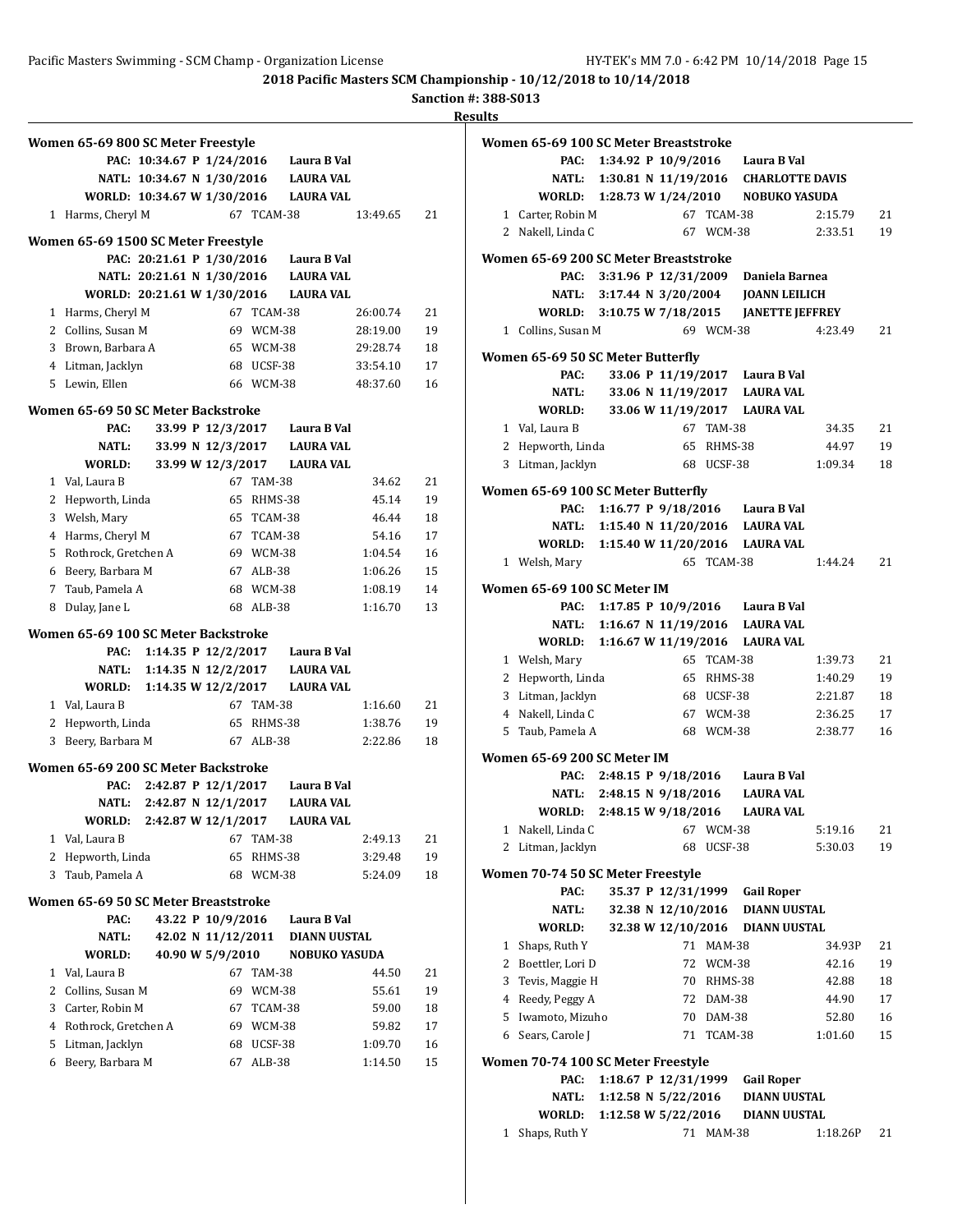#### Pacific Masters Swimming - SCM Champ - Organization License HY-TEK's MM 7.0 - 6:42 PM 10/14/2018 Page 16

**2018 Pacific Masters SCM Championship - 10/12/2018 to 10/14/2018**

|              | (Women 70-74 100 SC Meter Freestyle)       |                                              |                         |                          |                    |          |
|--------------|--------------------------------------------|----------------------------------------------|-------------------------|--------------------------|--------------------|----------|
| 2            | Boettler, Lori D                           |                                              | 72 WCM-38               |                          | 1:37.30            | 19       |
|              | 3 Coholan, Annette M                       | 70                                           | RHMS-38                 |                          | 1:39.87            | 18       |
|              | 4 Reedy, Peggy A                           |                                              | 72 DAM-38               |                          | 1:41.14            | 17       |
|              | 5 Tevis, Maggie H                          |                                              | 70 RHMS-38              |                          | 1:44.14            | 16       |
|              | 6 Iwamoto, Mizuho                          |                                              | 70 DAM-38               |                          | 1:59.44            | 15       |
|              | 7 Thursby, Nancy L                         |                                              | 71 WCM-38               |                          | 2:02.41            | 14       |
|              |                                            |                                              |                         |                          |                    |          |
|              | Women 70-74 200 SC Meter Freestyle         |                                              |                         |                          |                    |          |
|              | PAC:                                       | 2:58.06 P 12/31/2000                         |                         | <b>Gail Roper</b>        |                    |          |
|              |                                            | NATL: 2:43.60 N 11/20/2016                   |                         | DIANN UUSTAL             |                    |          |
|              |                                            | WORLD: 2:43.60 W 11/20/2016 DIANN UUSTAL     |                         |                          |                    |          |
| 1            | Shaps, Ruth Y                              |                                              | 71 MAM-38               |                          | 2:55.90P           | 21       |
|              | 2 Scott, Stephanie I                       |                                              | 71 WCM-38               |                          | 3:25.99<br>3:37.47 | 19       |
|              | 3 Coholan, Annette M                       |                                              | 70 RHMS-38<br>70 DAM-38 |                          | 4:17.23            | 18<br>17 |
|              | 4 Iwamoto, Mizuho<br>5 Sears, Carole J     |                                              | 71 TCAM-38              |                          | 5:07.23            |          |
|              |                                            |                                              |                         |                          |                    | 16       |
|              | Women 70-74 400 SC Meter Freestyle         |                                              |                         |                          |                    |          |
|              |                                            | PAC: 6:27.21 P 12/31/1999                    |                         | <b>Gail Roper</b>        |                    |          |
|              |                                            | NATL: 5:56.79 N 11/12/2016                   |                         | <b>CAROLYN BOAK</b>      |                    |          |
|              |                                            | WORLD: 5:50.41 W 11/15/2008 YOSHIKO OSAKI    |                         |                          |                    |          |
| 1            | Coholan, Annette M                         |                                              | 70 RHMS-38              |                          | 7:29.54            | 21       |
| 2            | Tevis, Maggie H                            |                                              | 70 RHMS-38              |                          | 7:55.26            | 19       |
|              | Women 70-74 800 SC Meter Freestyle         |                                              |                         |                          |                    |          |
|              |                                            | PAC: 13:29.87 P 11/18/2017 Linda R Shoenberg |                         |                          |                    |          |
|              |                                            | NATL: 12:11.34 N 11/13/2016 CAROLYN BOAK     |                         |                          |                    |          |
|              |                                            | WORLD: 12:11.34 W 11/13/2016                 |                         | <b>CAROLYN BOAK</b>      |                    |          |
|              | 1 Shaps, Ruth Y                            |                                              | 71 MAM-38               |                          | 12:45.98P          | 21       |
|              | 2 Scott, Stephanie I                       |                                              | 71 WCM-38               |                          | 14:34.88           | 19       |
|              | 3 Coholan, Annette M                       |                                              | 70 RHMS-38              |                          | 15:13.85           | 18       |
|              | 4 Armstrong, Judy K                        | 71                                           | MEMO-38                 |                          | 18:39.23           | 17       |
|              | Women 70-74 1500 SC Meter Freestyle        |                                              |                         |                          |                    |          |
|              |                                            | PAC: 25:29.20 P 1/28/2017                    |                         | <b>Linda R Shoenberg</b> |                    |          |
|              |                                            |                                              |                         |                          |                    |          |
|              |                                            |                                              |                         |                          |                    |          |
|              |                                            | NATL: 23:58.11 N 1/19/2013                   |                         | <b>JACKIE MARR</b>       |                    |          |
|              |                                            | WORLD: 23:54.74 W 11/28/2004                 |                         | <b>JANE ASHER</b>        |                    |          |
|              | 1 Scott, Stephanie I                       |                                              | 71 WCM-38               |                          | 27:43.35           | 21       |
|              | 2 Coholan, Annette M                       |                                              | 70 RHMS-38              |                          | 29:20.12           | 19       |
|              | 3 Armstrong, Judy K                        |                                              | 71 MEM0-38              |                          | 35:52.36           | 18       |
|              | Women 70-74 50 SC Meter Backstroke         |                                              |                         |                          |                    |          |
|              | PAC:                                       | 45.30 P 12/31/1999                           |                         | <b>Gail Roper</b>        |                    |          |
|              | <b>NATL:</b>                               | 38.21 N 12/11/2016 DIANN UUSTAL              |                         |                          |                    |          |
|              | WORLD:                                     | 37.50 W 3/21/2015 MARGIT OHLSSON             |                         |                          |                    |          |
| 1            | Shaps, Ruth Y                              |                                              | 71 MAM-38               |                          | 43.73P             | 21       |
| 2            | Tevis, Maggie H                            |                                              | 70 RHMS-38              |                          | 53.09              | 19       |
| 3            | Armstrong, Judy K                          |                                              | 71 MEM0-38              |                          | 1:00.33            | 18       |
|              | 4 Sears, Carole J                          |                                              | 71 TCAM-38              |                          | 1:10.28            | 17       |
|              | <b>Women 70-74 100 SC Meter Backstroke</b> |                                              |                         |                          |                    |          |
|              | PAC:                                       | 1:52.20 P 10/16/2011 Susan L Munn            |                         |                          |                    |          |
|              | NATL:                                      | 1:22.75 N 12/11/2016 DIANN UUSTAL            |                         |                          |                    |          |
|              |                                            | WORLD: 1:22.15 W 3/22/2015                   |                         | <b>MARGIT OHLSSON</b>    |                    |          |
| $\mathbf{1}$ | Shaps, Ruth Y                              |                                              | 71 MAM-38               |                          | 1:35.92P           | 21       |
|              | 2 Barnea, Daniela                          |                                              | 74 STAN-38              |                          | 1:50.14P           | 19       |
| 3            | Parola, Sheryl A                           |                                              | 70 TCAM-38              |                          | 2:01.45            | 18       |
| 4            | Armstrong, Judy K                          | 71                                           | MEMO-38                 |                          | 2:08.65            | 17       |

| . |                                          |                                         |                     |            |                                   |                                      |    |
|---|------------------------------------------|-----------------------------------------|---------------------|------------|-----------------------------------|--------------------------------------|----|
|   | --- Tevis, Maggie H                      |                                         |                     | 70 RHMS-38 |                                   | DQ                                   |    |
|   | Women 70-74 200 SC Meter Backstroke      |                                         |                     |            |                                   |                                      |    |
|   | PAC:                                     | 3:39.87 P 9/28/2014 Daniela Barnea      |                     |            |                                   |                                      |    |
|   |                                          | NATL: 3:04.82 N 10/28/2017 DIANN UUSTAL |                     |            |                                   |                                      |    |
|   | WORLD: 3:04.82 W 10/28/2017 DIANN UUSTAL |                                         |                     |            |                                   |                                      |    |
|   | 1 Tevis, Maggie H                        |                                         |                     | 70 RHMS-38 |                                   | 4:28.69                              | 21 |
|   | 2 Armstrong, Judy K                      |                                         |                     | 71 MEM0-38 |                                   | 4:36.41                              | 19 |
| 3 | Sears, Carole J                          |                                         |                     | 71 TCAM-38 |                                   | 5:19.58                              | 18 |
|   | Women 70-74 50 SC Meter Breaststroke     |                                         |                     |            |                                   |                                      |    |
|   | PAC:                                     |                                         |                     |            | 47.29 P 12/31/2001 Ann M Hirsch   |                                      |    |
|   | <b>NATL:</b>                             |                                         |                     |            |                                   | 44.22 N 11/13/2011 JOANN LEILICH     |    |
|   | WORLD:                                   |                                         | 42.80 W 2/27/2005   |            |                                   | <b>SHOKO YONEZAWA</b>                |    |
|   | 1 Barnea, Daniela                        |                                         |                     | 74 STAN-38 |                                   | 47.10P                               | 21 |
|   | 2 Caso, Susie A                          |                                         |                     | 72 MAM-38  |                                   | 55.81                                | 19 |
|   | 3 Ewing, Nancy H                         |                                         |                     | 71 ALB-38  |                                   | 1:01.25                              | 18 |
|   | 4 Tevis, Maggie H                        |                                         |                     | 70 RHMS-38 |                                   | 1:03.91                              | 17 |
|   | 5 Thursby, Nancy L                       |                                         |                     | 71 WCM-38  |                                   | 1:06.75                              | 16 |
|   | 6 Iwamoto, Mizuho                        |                                         |                     | 70 DAM-38  |                                   | 1:09.52                              | 15 |
|   | Women 70-74 100 SC Meter Breaststroke    |                                         |                     |            |                                   |                                      |    |
|   | PAC:                                     |                                         |                     |            | 1:44.50 P 12/31/2001 Ann M Hirsch |                                      |    |
|   | NATL:                                    |                                         |                     |            |                                   | 1:36.93 N 12/3/2016 MARGOT PETTIJOHN |    |
|   | WORLD: 1:33.92 W 4/12/2015               |                                         |                     |            |                                   | <b>NOBUKO YASUDA</b>                 |    |
|   | 1 Caso, Susie A                          |                                         |                     | 72 MAM-38  |                                   | 2:10.03                              | 21 |
|   | 2 Coholan, Annette M                     |                                         |                     | 70 RHMS-38 |                                   | 2:10.18                              | 19 |
|   | 3 Ewing, Nancy H                         |                                         |                     | 71 ALB-38  |                                   | 2:16.65                              | 18 |
| 4 | Thursby, Nancy L                         |                                         |                     | 71 WCM-38  |                                   | 2:33.43                              | 17 |
|   | Women 70-74 100 SC Meter Breaststroke    |                                         |                     |            |                                   |                                      |    |
|   | PAC:                                     | 1:44.50 P 12/31/2001 Ann M Hirsch       |                     |            |                                   |                                      |    |
|   | NATL:                                    | 1:36.93 N 12/3/2016                     |                     |            |                                   | <b>MARGOT PETTIJOHN</b>              |    |
|   | WORLD: 1:33.92 W 4/12/2015               |                                         |                     |            |                                   | <b>NOBUKO YASUDA</b>                 |    |
|   | 2 Barnea, Daniela                        |                                         |                     | 74 STAN-38 |                                   | 1:49.35                              |    |
|   | Women 70-74 200 SC Meter Breaststroke    |                                         |                     |            |                                   |                                      |    |
|   | PAC:                                     | 3:44.52 P 9/28/2004                     |                     |            |                                   | Daniela Barnea                       |    |
|   |                                          | NATL: 3:25.76 N 3/21/2009               |                     |            |                                   | <b>JOANN LEILICH</b>                 |    |
|   | WORLD: 3:24.57 W 1/21/2017               |                                         |                     |            |                                   | <b>NOBUKO YASUDA</b>                 |    |
|   | 1 Barnea, Daniela                        |                                         |                     | 74 STAN-38 |                                   | 3:50.10                              | 21 |
|   | 2 Scott, Stephanie I                     |                                         |                     | 71 WCM-38  |                                   | 4:19.35                              | 19 |
| 3 | Coholan, Annette M                       |                                         | 70                  | RHMS-38    |                                   | 4:40.05                              | 18 |
|   | Women 70-74 50 SC Meter Butterfly        |                                         |                     |            |                                   |                                      |    |
|   | PAC:                                     |                                         |                     |            | 40.66 P 12/31/1999 Gail Roper     |                                      |    |
|   | <b>NATL:</b>                             |                                         | 35.12 N 3/5/2016    |            |                                   | <b>DIANN UUSTAL</b>                  |    |
|   | WORLD:                                   |                                         | 35.12 W 3/5/2016    |            |                                   | <b>DIANN UUSTAL</b>                  |    |
|   | 1 Barnea, Daniela                        |                                         |                     | 74 STAN-38 |                                   | 45.46                                | 21 |
|   | 2 Boettler, Lori D                       |                                         |                     | 72 WCM-38  |                                   | 50.68                                | 19 |
|   | 3 Parola, Sheryl A                       |                                         |                     | 70 TCAM-38 |                                   | 1:02.29                              | 18 |
|   | Women 70-74 100 SC Meter Butterfly       |                                         |                     |            |                                   |                                      |    |
|   | PAC:                                     |                                         |                     |            | 1:37.56 P 12/31/1999 Gail Roper   |                                      |    |
|   | NATL:                                    |                                         | 1:33.78 N 3/25/2017 |            |                                   | <b>MARGOT PETTIJOHN</b>              |    |
|   | WORLD: 1:24.03 W 1/30/2016               |                                         |                     |            | <b>JUDY WILSON</b>                |                                      |    |
| 1 | Barnea, Daniela                          |                                         |                     | 74 STAN-38 |                                   | 1:47.97                              | 21 |
|   |                                          |                                         |                     |            |                                   |                                      |    |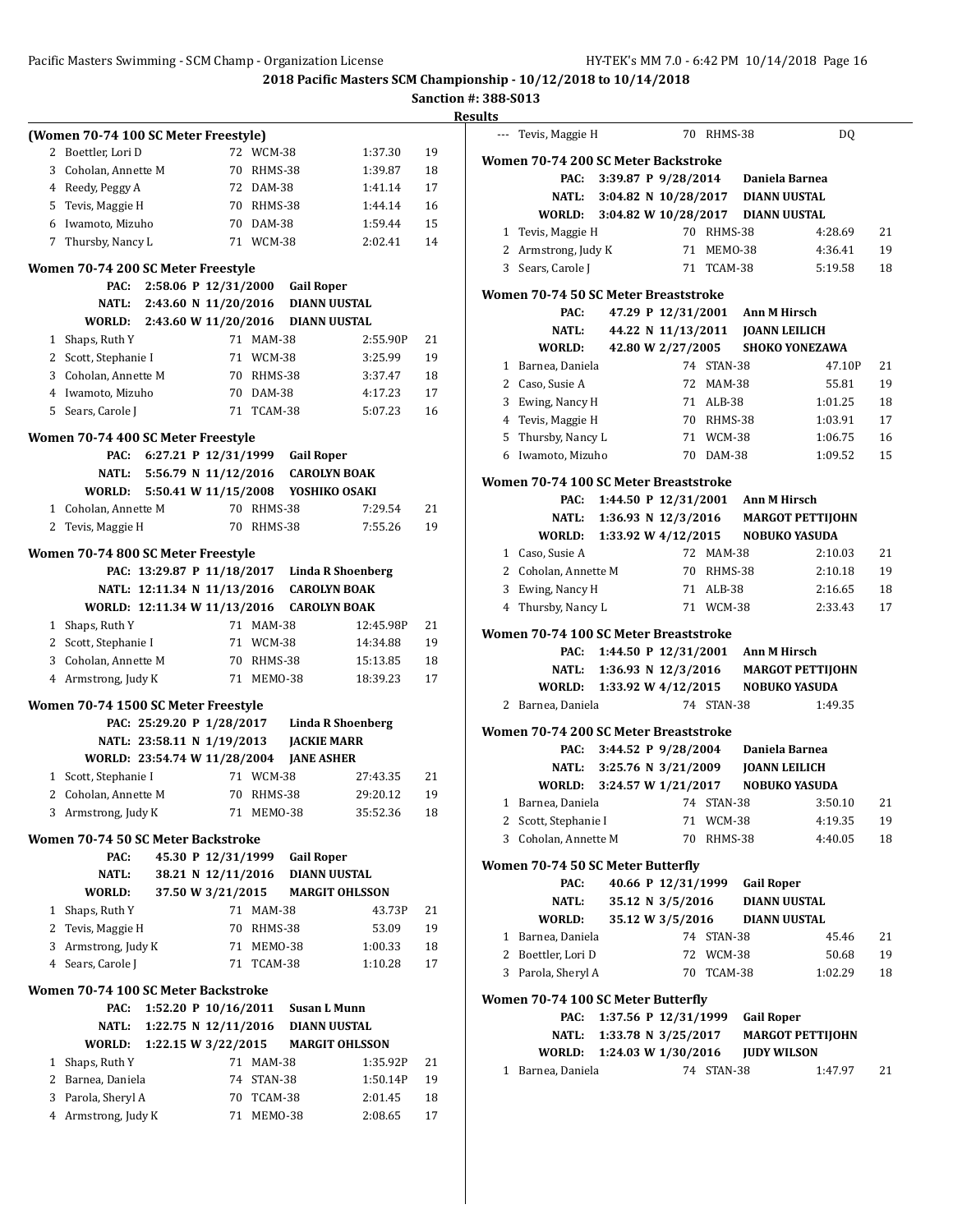**Sanction #: 388-S013**

| 14 | esu B |  |
|----|-------|--|
|    |       |  |

|              | Women 70-74 100 SC Meter IM                |                            |                    |            |                                 |          |    |
|--------------|--------------------------------------------|----------------------------|--------------------|------------|---------------------------------|----------|----|
|              | PAC:                                       |                            |                    |            | 1:32.23 P 12/31/2000 Gail Roper |          |    |
|              | NATL:                                      | 1:23.23 N 12/10/2016       |                    |            | <b>DIANN UUSTAL</b>             |          |    |
|              | WORLD:                                     | 1:23.23 W 12/10/2016       |                    |            | <b>DIANN UUSTAL</b>             |          |    |
| $\mathbf{1}$ | Shaps, Ruth Y                              |                            |                    | 71 MAM-38  |                                 | 1:34.94  | 21 |
| 2            | Barnea, Daniela                            |                            |                    | 74 STAN-38 |                                 | 1:41.48  | 19 |
|              | 3 Boettler, Lori D                         |                            |                    | 72 WCM-38  |                                 | 1:52.17  | 18 |
|              | 4 Scott, Stephanie I                       |                            |                    | 71 WCM-38  |                                 | 1:57.66  | 17 |
|              | 5 Ewing, Nancy H                           |                            |                    | 71 ALB-38  |                                 | 2:14.49  | 16 |
|              | 6 Armstrong, Judy K                        |                            |                    | 71 MEM0-38 |                                 | 2:37.62  | 15 |
|              | 7 Sears, Carole J                          |                            |                    | 71 TCAM-38 |                                 | 2:40.60  | 14 |
|              | Women 70-74 200 SC Meter IM                |                            |                    |            |                                 |          |    |
|              | PAC:                                       | 3:30.65 P $10/12/2014$     |                    |            | Daniela Barnea                  |          |    |
|              | NATL:                                      | 3:13.05 N 10/28/2017       |                    |            | <b>DIANN UUSTAL</b>             |          |    |
|              | WORLD:                                     | 3:09.58 W 5/20/2017        |                    |            | <b>CLARY MUNNS</b>              |          |    |
|              | 1 Barnea, Daniela                          |                            |                    | 74 STAN-38 |                                 | 3:35.39  | 21 |
|              | 2 Scott, Stephanie I                       |                            |                    | 71 WCM-38  |                                 | 4:10.67  | 19 |
|              | 3 Parola, Sheryl A                         |                            |                    | 70 TCAM-38 |                                 | 4:26.31  | 18 |
|              | Women 70-74 400 SC Meter IM                |                            |                    |            |                                 |          |    |
|              | PAC:                                       | 7:28.73 P 9/28/2014        |                    |            | Daniela Barnea                  |          |    |
|              | NATL:                                      | 7:07.46 N 1/17/2016        |                    |            | <b>MARGOT PETTIJOHN</b>         |          |    |
|              | WORLD:                                     | 6:47.91 W 1/16/2016        |                    |            | <b>BRIGITTE MERTEN</b>          |          |    |
| 1            | Scott, Stephanie I                         |                            |                    | 71 WCM-38  |                                 | 8:47.92  | 21 |
|              | Women 75-79 50 SC Meter Freestyle          |                            |                    |            |                                 |          |    |
|              | PAC:                                       |                            | 38.67 P 12/2/2017  |            | <b>Nancy J Ridout</b>           |          |    |
|              | NATL:                                      |                            | 37.24 N 12/12/2004 |            | <b>GAIL ROPER</b>               |          |    |
|              | WORLD:                                     |                            | 34.58 W 6/20/2015  |            | <b>CHRISTEL SCHULZ</b>          |          |    |
|              | 1 Mc Partland, Peg K                       |                            |                    | 76 MAM-38  |                                 | 44.36    | 21 |
|              |                                            |                            |                    |            |                                 |          |    |
|              | 2 Ackerman, Dolly J                        |                            |                    | 77 WCM-38  |                                 | 50.60    | 19 |
| 3            | Westergaard, Leslie M                      |                            |                    | 75 DAM-38  |                                 | 51.54    | 18 |
| 4            | Jacobs, Lois A                             |                            |                    | 75 MEMO-38 |                                 | 1:19.95  | 17 |
|              | Women 75-79 100 SC Meter Freestyle         |                            |                    |            |                                 |          |    |
|              | PAC:                                       | 1:33.84 P $12/1/2017$      |                    |            | Nancy J Ridout                  |          |    |
|              | NATL:                                      | 1:24.31 N 10/15/2005       |                    |            | <b>GAIL ROPER</b>               |          |    |
|              | <b>WORLD:</b>                              | 1:18.59 W 3/25/2006        |                    |            | <b>JANE ASHER</b>               |          |    |
|              | 1 Mc Partland, Peg K                       |                            |                    | 76 MAM-38  |                                 | 1:41.05  | 21 |
|              | 2 Westergaard, Leslie M                    |                            |                    | 75 DAM-38  |                                 | 1:51.68  | 19 |
|              | 3 Ackerman, Dolly J                        |                            |                    | 77 WCM-38  |                                 | 2:01.52  | 18 |
|              |                                            |                            |                    |            |                                 |          |    |
|              | Women 75-79 200 SC Meter Freestyle<br>PAC: | 3:25.32 P 12/31/1998       |                    |            | <b>Margery Meyer</b>            |          |    |
|              |                                            | NATL: 3:07.58 N 11/20/2005 |                    |            | <b>GAIL ROPER</b>               |          |    |
|              | WORLD: 2:51.65 W 1/26/2013                 |                            |                    |            | YOSHIKO OSAKI                   |          |    |
|              | 1 Ackerman, Dolly J                        |                            |                    | 77 WCM-38  |                                 | 4:42.28  | 21 |
|              |                                            |                            |                    |            |                                 |          |    |
|              | Women 75-79 1500 SC Meter Freestyle        | PAC: 27:47.25 P 12/31/1998 |                    |            | <b>Margery Meyer</b>            |          |    |
|              |                                            | NATL: 26:37.02 N 12/4/2005 |                    |            | <b>GAIL ROPER</b>               |          |    |
|              | WORLD: 24:04.75 W 11/26/2006               |                            |                    |            | <b>JANE ASHER</b>               |          |    |
| 1            | Ackerman, Dolly J                          |                            |                    | 77 WCM-38  |                                 | 38:00.63 | 21 |

|   | Women 75-79 50 SC Meter Backstroke          |                            |                      |            |                                                                            |                       |    |
|---|---------------------------------------------|----------------------------|----------------------|------------|----------------------------------------------------------------------------|-----------------------|----|
|   | PAC:                                        |                            |                      |            | 51.37 P 12/31/2010 Miek Mc Cubbin                                          |                       |    |
|   | <b>NATL:</b>                                |                            |                      |            | 44.76 N 11/7/1999 DORIS STEADMAN                                           |                       |    |
|   | <b>WORLD:</b>                               |                            |                      |            | 40.74 W 2/17/2018 E.KETELSEN                                               |                       |    |
|   | 1 Mc Partland, Peg K                        |                            |                      | 76 MAM-38  |                                                                            | 51.72                 | 21 |
|   | 2 Westergaard, Leslie M                     |                            |                      | 75 DAM-38  |                                                                            | 54.42                 | 19 |
|   | 3 Norris, Roswita D                         |                            |                      | 76 DAM-38  |                                                                            | 1:11.39               | 18 |
|   |                                             |                            |                      |            |                                                                            |                       |    |
|   | Women 75-79 100 SC Meter Backstroke<br>PAC: |                            |                      |            |                                                                            |                       |    |
|   |                                             |                            |                      |            | 1:56.01 P 12/31/2008 Ann M Hirsch<br>NATL: 1:36.90 N 3/19/2011 NANCY BROWN |                       |    |
|   |                                             |                            |                      |            | WORLD: 1:29.04 W 3/10/2018 E.KETELSEN                                      |                       |    |
|   |                                             |                            |                      | 75 DAM-38  |                                                                            |                       |    |
|   | 1 Westergaard, Leslie M                     |                            |                      |            |                                                                            | 1:56.98               | 21 |
|   | 2 Mc Partland, Peg K                        |                            |                      | 76 MAM-38  |                                                                            | 1:57.77               | 19 |
|   | 3 Ackerman, Dolly J                         |                            |                      | 77 WCM-38  |                                                                            | 2:31.96               | 18 |
|   | 4 Norris, Roswita D                         |                            |                      | 76 DAM-38  |                                                                            | 2:37.63               | 17 |
|   | Women 75-79 200 SC Meter Backstroke         |                            |                      |            |                                                                            |                       |    |
|   | PAC:                                        |                            |                      |            | 3:38.25 P 12/31/2008 Ann M Hirsch                                          |                       |    |
|   |                                             |                            |                      |            | NATL: 3:34.09 N 3/19/2011 NANCY BROWN                                      |                       |    |
|   |                                             |                            |                      |            | WORLD: 3:20.26 W 3/11/2018 E.KETELSEN                                      |                       |    |
|   | 1 Westergaard, Leslie M                     |                            |                      | 75 DAM-38  |                                                                            | 4:01.85               | 21 |
|   | 2 Norris, Roswita D                         |                            |                      | 76 DAM-38  |                                                                            | 5:29.74               | 19 |
|   |                                             |                            |                      |            |                                                                            |                       |    |
|   | Women 75-79 50 SC Meter Breaststroke        |                            |                      |            |                                                                            |                       |    |
|   | PAC:                                        |                            |                      |            | 51.17 P 12/31/2008 Ann M Hirsch                                            |                       |    |
|   | <b>NATL:</b>                                |                            |                      |            |                                                                            |                       |    |
|   | <b>WORLD:</b>                               |                            | 43.79 W 2/14/2010    |            |                                                                            | <b>SHOKO YONEZAWA</b> |    |
|   | 1 Norris, Roswita D                         |                            |                      | 76 DAM-38  |                                                                            | 1:29.96               | 21 |
|   | Women 75-79 100 SC Meter Breaststroke       |                            |                      |            |                                                                            |                       |    |
|   | PAC:                                        |                            |                      |            | 1:50.24 P 12/31/2008 Ann M Hirsch                                          |                       |    |
|   |                                             | NATL: 1:40.82 N 3/15/2014  |                      |            | <b>JOANN LEILICH</b>                                                       |                       |    |
|   |                                             | WORLD: 1:36.48 W 3/21/2010 |                      |            |                                                                            | <b>SHOKO YONEZAWA</b> |    |
|   | 1 Norris, Roswita D                         |                            |                      | 76 DAM-38  |                                                                            | 3:07.46               | 21 |
|   |                                             |                            |                      |            |                                                                            |                       |    |
|   | Women 75-79 200 SC Meter Breaststroke       |                            |                      |            |                                                                            |                       |    |
|   | PAC:                                        |                            |                      |            | 3:56.51 P 12/31/2008 Ann M Hirsch                                          |                       |    |
|   | NATL:                                       |                            |                      |            |                                                                            |                       |    |
|   |                                             | WORLD: 3:33.03 W 4/17/2010 |                      |            |                                                                            | <b>SHOKO YONEZAWA</b> |    |
|   | 1 Jacobs, Lois A                            |                            |                      | 75 MEMO-38 |                                                                            | 7:14.63               | 21 |
|   | Women 75-79 50 SC Meter Butterfly           |                            |                      |            |                                                                            |                       |    |
|   | PAC:                                        |                            | 53.91 P 10/18/2009   |            | <b>Joan E Alexander</b>                                                    |                       |    |
|   | <b>NATL:</b>                                |                            |                      |            | 44.18 N 12/12/2004 GAIL ROPER                                              |                       |    |
|   | WORLD:                                      |                            | 40.71 W 3/24/2006    |            | <b>JANE ASHER</b>                                                          |                       |    |
| 1 | Mc Partland, Peg K                          |                            |                      | 76 MAM-38  |                                                                            | 1:00.02               | 21 |
|   |                                             |                            |                      |            |                                                                            |                       |    |
|   | Women 75-79 100 SC Meter IM                 |                            |                      |            |                                                                            |                       |    |
|   | PAC:                                        |                            |                      |            | 1:49.53 P 12/31/2009 Ann M Hirsch                                          |                       |    |
|   | NATL:                                       |                            | 1:38.11 N 12/12/2004 |            | <b>GAIL ROPER</b>                                                          |                       |    |
|   | WORLD:                                      | 1:31.38 W 5/26/2013        |                      |            | YOSHIKO OSAKI                                                              |                       |    |
| 1 | Mc Partland, Peg K                          |                            |                      | 76 MAM-38  |                                                                            | 2:00.38               | 21 |
|   | 2 Norris, Roswita D                         |                            |                      | 76 DAM-38  |                                                                            | 2:54.87               | 19 |
|   | --- Ackerman, Dolly J                       |                            |                      | 77 WCM-38  |                                                                            | DQ                    |    |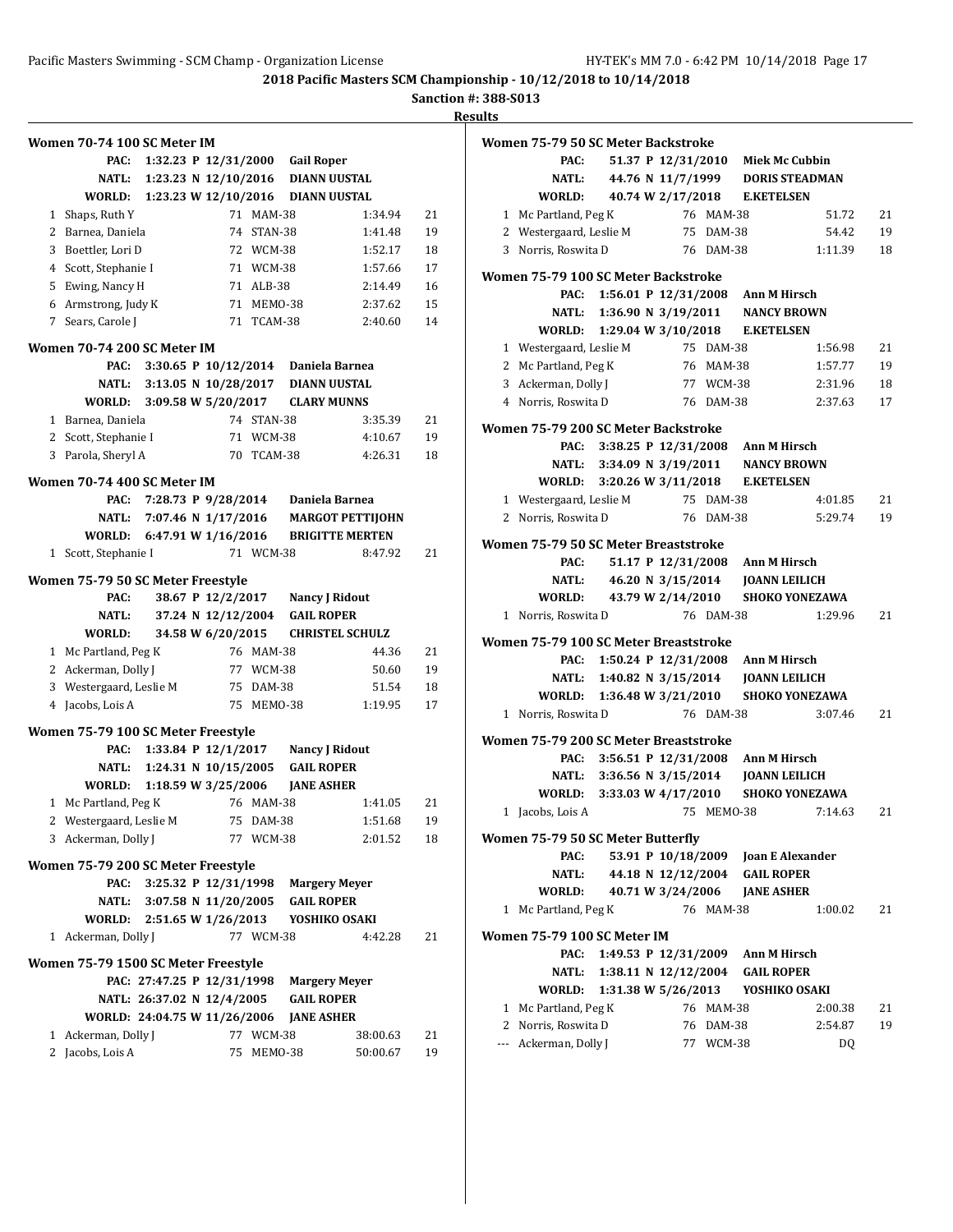**Sanction #: 388-S013**

|                                      |                            |                      |            |                                          |         | ш  |
|--------------------------------------|----------------------------|----------------------|------------|------------------------------------------|---------|----|
| Women 80-84 50 SC Meter Freestyle    |                            |                      |            |                                          |         |    |
| PAC:                                 |                            |                      |            | 41.34 P 12/31/2002 Margery Meyer         |         |    |
|                                      |                            |                      |            | NATL: 38.03 N 1/25/2009 GAIL ROPER       |         |    |
|                                      |                            |                      |            | WORLD: 36.08 W 5/20/2018 YOSHIKO OSAKI   |         |    |
| 1 Wood, Caroline W                   |                            |                      | 83 WCM-38  |                                          | 1:02.48 | 21 |
| 2 Wivell, Toni M                     |                            |                      | 81 TCAM-38 |                                          | 1:08.31 | 19 |
| Women 80-84 100 SC Meter Freestyle   |                            |                      |            |                                          |         |    |
| PAC:                                 |                            |                      |            | 1:34.45 P 12/31/2002 Margery Meyer       |         |    |
|                                      | NATL: 1:26.23 N 1/25/2009  |                      |            | <b>GAIL ROPER</b>                        |         |    |
|                                      |                            |                      |            |                                          |         |    |
| 1 Haworth, Joyce M                   |                            |                      | 81 WCM-38  |                                          | 2:12.69 | 21 |
| 2 Wivell, Toni M                     |                            |                      | 81 TCAM-38 |                                          | 2:29.73 | 19 |
| Women 80-84 200 SC Meter Freestyle   |                            |                      |            |                                          |         |    |
| PAC:                                 | 3:27.57 P 12/31/2002       |                      |            | <b>Margery Meyer</b>                     |         |    |
|                                      |                            |                      |            | NATL: 3:18.57 N 1/25/2009 GAIL ROPER     |         |    |
|                                      |                            |                      |            | WORLD: 3:00.43 W 2/10/2018 YOSHIKO OSAKI |         |    |
| 1 Wivell, Toni M                     |                            |                      | 81 TCAM-38 |                                          | 5:28.08 | 21 |
| Women 80-84 50 SC Meter Backstroke   |                            |                      |            |                                          |         |    |
| PAC:                                 |                            |                      |            | 50.03 P 12/31/2002 Margery Meyer         |         |    |
| <b>NATL:</b>                         |                            | 50.03 N 10/13/2002   |            | <b>MARGERY MEYER</b>                     |         |    |
| WORLD:                               |                            | 44.82 W 4/1/2018     |            | YOSHIKO OSAKI                            |         |    |
| 1 Wivell, Toni M                     |                            |                      | 81 TCAM-38 |                                          | 1:30.90 | 21 |
| Women 80-84 100 SC Meter Backstroke  |                            |                      |            |                                          |         |    |
| PAC:                                 |                            |                      |            | 1:55.79 P 12/31/2002 Margery Meyer       |         |    |
|                                      | NATL: 1:50.61 N 12/1/2007  |                      |            | <b>BETTY LORENZI</b>                     |         |    |
| WORLD: 1:44.88 W 4/10/2011           |                            |                      |            | <b>JANE ASHER</b>                        |         |    |
| 1 Haworth, Joyce M                   |                            |                      | 81 WCM-38  |                                          | 2:25.52 | 21 |
| 2 Wivell, Toni M                     |                            |                      | 81 TCAM-38 |                                          | 3:06.36 | 19 |
| Women 80-84 200 SC Meter Backstroke  |                            |                      |            |                                          |         |    |
|                                      |                            |                      |            | PAC: 4:14.53 P 12/31/2003 Margery Meyer  |         |    |
|                                      | NATL: 3:59.15 N 11/22/2009 |                      |            | <b>NANCY KINNEY</b>                      |         |    |
| WORLD: 3:42.88 W 7/17/2011           |                            |                      |            | <b>JANE ASHER</b>                        |         |    |
| 1 Wivell, Toni M                     |                            |                      | 81 TCAM-38 |                                          | 6:35.78 | 21 |
| Women 80-84 50 SC Meter Breaststroke |                            |                      |            |                                          |         |    |
| PAC:                                 |                            |                      |            | 53.62 P 10/16/2011 Ann M Hirsch          |         |    |
| NATL:                                |                            | 52.20 N 3/21/2015    |            | <b>JOHNNIE DETRICK</b>                   |         |    |
| WORLD:                               |                            | 46.48 W 3/8/2015     |            | <b>SHOKO YONEZAWA</b>                    |         |    |
| 1 Haworth, Joyce M                   |                            |                      | 81 WCM-38  |                                          | 1:08.96 | 21 |
| Women 85-89 50 SC Meter Freestyle    |                            |                      |            |                                          |         |    |
| PAC:                                 |                            | 48.10 P 12/31/2008   |            | <b>Margery Meyer</b>                     |         |    |
| NATL:                                |                            | 46.01 N 12/6/2014    |            | <b>NAN BOHL</b>                          |         |    |
| WORLD:                               |                            | 38.75 W 4/17/2016    |            | <b>JANE ASHER</b>                        |         |    |
| 1 Hirsch, Ann M                      |                            |                      | 87 WCM-38  |                                          | 1:13.93 | 21 |
| Women 85-89 100 SC Meter Freestyle   |                            |                      |            |                                          |         |    |
| PAC:                                 |                            | 1:46.95 P 12/31/2008 |            | <b>Margery Meyer</b>                     |         |    |
| NATL:                                |                            | 1:43.97 N 10/13/2012 |            | <b>JEAN TROY</b>                         |         |    |
| WORLD:                               | 1:28.60 W 6/25/2016        |                      |            | <b>JANE ASHER</b>                        |         |    |
| 1 Barry, Marty                       |                            |                      | 86 RHMS-38 |                                          | 3:07.41 | 21 |

|  | Women 85-89 50 SC Meter Backstroke    |                            |                    |            |                                            |                |
|--|---------------------------------------|----------------------------|--------------------|------------|--------------------------------------------|----------------|
|  | PAC:                                  |                            |                    |            | 59.11 P 9/4/2008 Margery Meyer             |                |
|  | <b>NATL:</b>                          |                            |                    |            | 51.75 N 10/13/2012 BETTY LORENZI           |                |
|  | <b>WORLD:</b>                         |                            |                    |            | 49.07 W 6/25/2016 JANE ASHER               |                |
|  | 1 Hirsch. Ann M                       |                            |                    | 87 WCM-38  |                                            | 1:18.26<br>21  |
|  | 2 Barry, Marty                        |                            |                    | 86 RHMS-38 |                                            | 1:25.47<br>19  |
|  |                                       |                            |                    |            |                                            |                |
|  | Women 85-89 100 SC Meter Backstroke   |                            |                    |            |                                            |                |
|  | PAC:                                  |                            |                    |            | 2:16.59 P 12/31/2002 Marjorie Sharpe       |                |
|  |                                       |                            |                    |            | NATL: 1:52.21 N 10/14/2012 BETTY LORENZI   |                |
|  |                                       |                            |                    |            |                                            |                |
|  | 1 Hirsch, Ann M                       |                            |                    | 87 WCM-38  |                                            | 2:53.47<br>21  |
|  | 2 Barry, Marty                        |                            |                    | 86 RHMS-38 |                                            | 19<br>3:08.28  |
|  | Women 85-89 200 SC Meter Backstroke   |                            |                    |            |                                            |                |
|  | PAC:                                  |                            |                    |            | 4:53.35 P 12/31/2002 Marjorie Sharpe       |                |
|  |                                       |                            |                    |            | NATL: 4:05.00 N 10/12/2014 BETTY LORENZI   |                |
|  |                                       |                            |                    |            | WORLD: 3:57.91 W 7/10/2016 JANE ASHER      |                |
|  | 1 Hirsch, Ann M                       |                            |                    | 87 WCM-38  |                                            | 21<br>6:11.86  |
|  |                                       |                            |                    |            |                                            |                |
|  | Women 85-89 50 SC Meter Breaststroke  |                            |                    |            |                                            |                |
|  | PAC:                                  |                            |                    |            | 1:10.77 P 9/24/2017 Ann M Hirsch           |                |
|  |                                       |                            |                    |            | NATL: 1:00.96 N 11/8/2014 SYLVIA EISELE    |                |
|  | WORLD: 52.17 W 1/23/2016              |                            |                    |            | A.VAN OBBERGHEN                            |                |
|  | 1 Hirsch, Ann M                       |                            |                    | 87 WCM-38  |                                            | 1:25.28<br>21  |
|  | Women 85-89 100 SC Meter Breaststroke |                            |                    |            |                                            |                |
|  | PAC:                                  |                            |                    |            | 2:39.22 P 9/24/2017 Ann M Hirsch           |                |
|  |                                       | NATL: 2:18.81 N 10/9/2014  |                    |            | <b>NAN BOHL</b>                            |                |
|  | WORLD: 1:56.68 W 1/22/2016            |                            |                    |            | <b>A.VAN OBBERGHEN</b>                     |                |
|  | 1 Hirsch, Ann M                       |                            |                    | 87 WCM-38  |                                            | 21<br>2:57.49  |
|  |                                       |                            |                    |            |                                            |                |
|  | Women 85-89 200 SC Meter Breaststroke |                            |                    |            |                                            |                |
|  |                                       |                            |                    |            | PAC: 5:24.55 P 9/25/2017 Ann M Hirsch      |                |
|  |                                       |                            |                    |            | NATL: 5:08.52 N 10/8/2014 NAN BOHL         |                |
|  |                                       |                            |                    |            | WORLD: 4:17.34 W 3/19/2016 A.VAN OBBERGHEN |                |
|  | 1 Hirsch, Ann M                       |                            |                    | 87 WCM-38  |                                            | 6:10.90<br>21  |
|  | Men 18-24 50 SC Meter Freestyle       |                            |                    |            |                                            |                |
|  | PAC:                                  |                            |                    |            | 23.00 P 10/12/2014 Kevin Ferguson          |                |
|  | <b>NATL:</b>                          |                            | 21.38 N 12/11/2005 |            | <b>NICK BRUNELLI</b>                       |                |
|  | 1 York, Paul                          |                            |                    | 21 WCM-38  |                                            | 25.70<br>21    |
|  |                                       |                            |                    |            |                                            |                |
|  | Men 18-24 100 SC Meter Freestyle      |                            |                    |            |                                            |                |
|  | PAC:                                  |                            |                    |            | 51.76 P 10/12/2014 Kevin Ferguson          |                |
|  | NATL:                                 |                            |                    |            | 48.00 N 12/11/2005 NICK BRUNELLI           |                |
|  | 1 York, Paul                          |                            |                    | 21 WCM-38  |                                            | 55.98<br>21    |
|  |                                       |                            |                    |            |                                            |                |
|  | Men 18-24 200 SC Meter Freestyle      |                            |                    |            |                                            |                |
|  | PAC:                                  |                            |                    |            | 1:54.23 P 12/31/1995 Brad Winsor           |                |
|  | NATL:                                 | 1:47.32 N 12/11/2005       |                    |            | <b>NICK BRUNELLI</b>                       |                |
|  | 1 Mefford, Jake E                     |                            |                    | 24 WCM-38  |                                            | 21<br>2:19.95  |
|  | Men 18-24 1500 SC Meter Freestyle     |                            |                    |            |                                            |                |
|  |                                       | PAC: 16:04.59 P 1/24/2015  |                    |            | <b>Andrew Gyenis</b>                       |                |
|  |                                       | NATL: 16:04.59 N 1/24/2015 |                    |            | <b>ANDREW GYENIS</b>                       |                |
|  | 1 York, Paul                          |                            |                    | 21 WCM-38  |                                            | 19:48.34<br>21 |
|  |                                       |                            |                    |            |                                            |                |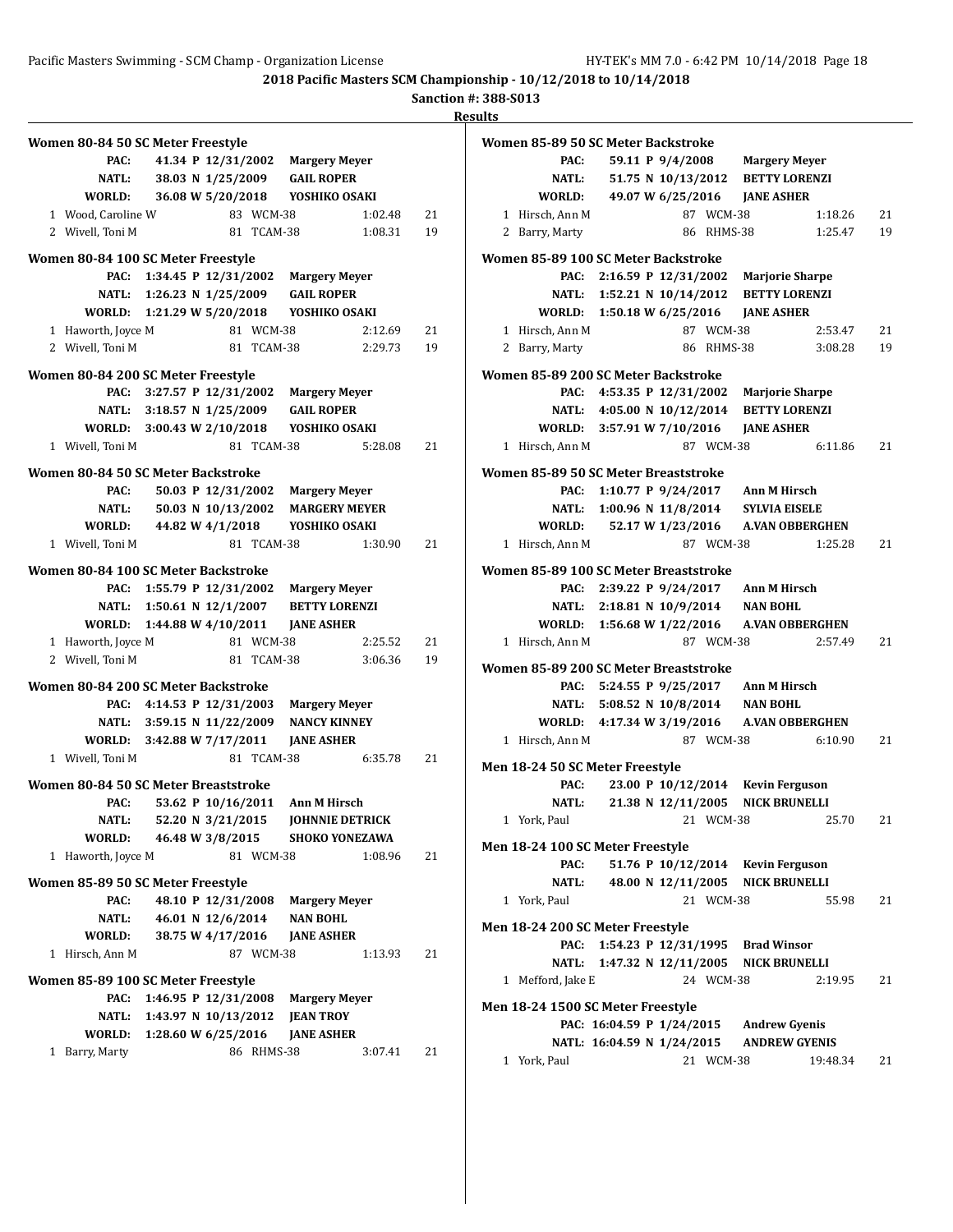**Sanction #: 388-S013**

| Men 18-24 50 SC Meter Backstroke          |                            |            |            |                                      |         |    |
|-------------------------------------------|----------------------------|------------|------------|--------------------------------------|---------|----|
| PAC:                                      | 25.71 P 9/18/2016          |            |            | <b>Chuck Katis</b>                   |         |    |
| <b>NATL:</b>                              |                            |            |            | 25.38 N 3/17/2012 JOSH HAFKIN        |         |    |
| 1 Mefford, Jake E                         |                            |            | 24 WCM-38  |                                      | 31.21   | 21 |
|                                           |                            |            |            |                                      |         |    |
| Men 18-24 100 SC Meter Backstroke<br>PAC: |                            |            |            | 58.17 P 12/31/2010 Matt Scanlan      |         |    |
|                                           |                            |            |            | 51.91 N 10/29/2011 EUGENE GODSOE     |         |    |
| NATL:                                     |                            |            |            |                                      |         |    |
| 1 Mefford, Jake E                         |                            |            | 24 WCM-38  |                                      | 1:02.60 | 21 |
| 2 Lewis, Alexander                        |                            | 23 UC38-38 |            |                                      | 1:04.18 | 19 |
| 3 York, Paul                              |                            |            | 21 WCM-38  |                                      | 1:14.54 | 18 |
| 4 Prim, Jeremy K                          |                            |            | 24 DAM-38  |                                      | 1:17.60 | 17 |
| Men 18-24 200 SC Meter Backstroke         |                            |            |            |                                      |         |    |
| PAC:                                      |                            |            |            | 2:08.81 P 12/31/1993 Sergey Mariniuk |         |    |
|                                           |                            |            |            | NATL: 2:01.17 N 12/4/2009 LOUIS VAYO |         |    |
| 1 Mefford, Jake E                         |                            |            | 24 WCM-38  |                                      | 2:14.56 | 21 |
| Men 18-24 50 SC Meter Breaststroke        |                            |            |            |                                      |         |    |
| PAC:                                      |                            |            |            | 28.79 P 11/23/2013 Robert Lovelace   |         |    |
|                                           | NATL: 27.83 N 11/21/2009   |            |            | <b>GREGOR PLEVELJ</b>                |         |    |
| 1 Whittle, Matt                           |                            |            | 22 UC38-38 |                                      | 30.54   | 21 |
|                                           |                            |            |            |                                      |         |    |
| Men 18-24 50 SC Meter Butterfly           |                            |            |            |                                      |         |    |
| PAC:                                      | 22.57 P 12/7/2004          |            |            | <b>Thomas A Shields</b>              |         |    |
|                                           |                            |            |            | NATL: 23.96 N 11/6/2016 RUNAR BORGEN |         |    |
| 1 Mefford, Jake E                         |                            |            | 24 WCM-38  |                                      | 28.78   | 21 |
| 2 York, Paul                              |                            |            | 21 WCM-38  |                                      | 29.10   | 19 |
| 3 Prim, Jeremy K                          |                            |            | 24 DAM-38  |                                      | 32.86   | 18 |
| <b>Men 18-24 100 SC Meter IM</b>          |                            |            |            |                                      |         |    |
| PAC:                                      | 56.82 P 11/24/2013         |            |            | <b>Robert Lovelace</b>               |         |    |
| NATL:                                     | 55.71 N 10/29/2011         |            |            | <b>EUGENE GODSOE</b>                 |         |    |
| 1 York, Paul                              |                            |            | 21 WCM-38  |                                      | 1:08.73 | 21 |
|                                           |                            |            |            |                                      |         |    |
| <b>Men 18-24 200 SC Meter IM</b>          |                            |            |            |                                      |         |    |
| PAC:                                      |                            |            |            | 2:08.44 P 11/23/2013 Robert Lovelace |         |    |
|                                           | NATL: 2:00.32 N 12/11/2005 |            |            | <b>NICK BRUNELLI</b>                 |         |    |
| 1 Mefford, Jake E                         |                            |            | 24 WCM-38  |                                      | 2:28.29 | 21 |
| Men 25-29 50 SC Meter Freestyle           |                            |            |            |                                      |         |    |
| PAC:                                      | 22.81 P 12/31/2002         |            |            | <b>Scott C Greenwood</b>             |         |    |
| <b>NATL:</b>                              | 21.37 N 11/15/2014         |            |            | <b>CESAR CIELO</b>                   |         |    |
| WORLD:                                    | 21.37 W 11/15/2014         |            |            | <b>CESAR CIELO</b>                   |         |    |
| Large, Robbie V<br>1                      |                            |            | 25 ALB-38  |                                      | 51.13   |    |
|                                           |                            |            |            |                                      |         |    |
| Men 25-29 50 SC Meter Freestyle           | 22.81 P 12/31/2002         |            |            | <b>Scott C Greenwood</b>             |         |    |
| PAC:<br>NATL:                             | 21.37 N 11/15/2014         |            |            | <b>CESAR CIELO</b>                   |         |    |
| WORLD:                                    | 21.37 W 11/15/2014         |            |            | <b>CESAR CIELO</b>                   |         |    |
| 1 Leopold, Jonathan C                     |                            |            | 28 TOC-38  |                                      | 24.88   | 21 |
| 2 Hurko, Matt                             |                            |            | 27 TOC-38  |                                      | 25.00   | 19 |
| 3 Avery, Ben                              |                            |            | 28 UC38-38 |                                      | 26.49   | 18 |
| 4 Bumanlag, Mike P                        |                            |            | 26 ACES-38 |                                      | 28.69   | 17 |
| 5 Large, Robbie V                         |                            |            | 25 ALB-38  |                                      | 38.96   | 16 |
|                                           |                            |            |            |                                      |         |    |
| Men 25-29 100 SC Meter Freestyle          |                            |            |            |                                      |         |    |
| PAC:                                      | 51.94 P 9/22/2013          |            |            | <b>Tim R Watts</b>                   |         |    |
| NATL:                                     | 47.43 N 11/16/2014         |            |            | <b>CESAR CIELO</b>                   |         |    |
| WORLD:                                    | 47.43 W 11/16/2014         |            |            | <b>CESAR CIELO</b>                   |         |    |
| Large, Robbie V<br>$\mathbf{1}$           |                            |            | 25 ALB-38  |                                      | 1:50.42 |    |

|   | Men 25-29 100 SC Meter Freestyle  |                            |    |            |                                                                              |          |    |
|---|-----------------------------------|----------------------------|----|------------|------------------------------------------------------------------------------|----------|----|
|   | PAC:                              |                            |    |            | 51.94 P 9/22/2013 Tim R Watts                                                |          |    |
|   | <b>NATL:</b>                      |                            |    |            | 47.43 N 11/16/2014 CESAR CIELO                                               |          |    |
|   | <b>WORLD:</b>                     |                            |    |            | 47.43 W 11/16/2014 CESAR CIELO                                               |          |    |
|   | 1 Scheid, Trevor R                |                            |    | 29 TOC-38  |                                                                              | 53.34    | 21 |
|   | 2 Ward, Roger W                   |                            |    | 28 MEMO-38 |                                                                              | 55.14    | 19 |
|   | 3 Avery, Ben                      |                            |    | 28 UC38-38 |                                                                              | 57.65    | 18 |
|   | 4 Murray, Matthew R               |                            |    | 27 TOC-38  |                                                                              | 58.13    | 17 |
|   | 5 Rossbach, Alexander S           |                            |    | 28 ALB-38  |                                                                              | 1:00.88  | 16 |
|   | 6 Gerry, Benjie M                 |                            |    | 28 MEM0-38 |                                                                              | 1:02.51  | 15 |
|   | 7 Large, Robbie V                 |                            |    | 25 ALB-38  |                                                                              | 1:28.67  | 14 |
|   | Men 25-29 200 SC Meter Freestyle  |                            |    |            |                                                                              |          |    |
|   | PAC:                              |                            |    |            | 1:48.81 P 12/31/1995 John Keppeler                                           |          |    |
|   |                                   |                            |    |            | NATL: 1:44.90 N 11/3/2013 DARIAN TOWNSEND                                    |          |    |
|   |                                   |                            |    |            | WORLD: 1:44.90 W 11/3/2013 DARIAN TOWNSEND                                   |          |    |
|   | 1 Ward, Roger W                   |                            |    | 28 MEM0-38 |                                                                              | 2:03.86  | 21 |
|   | 2 Rossbach, Alexander S           |                            |    | 28 ALB-38  |                                                                              | 2:15.64  | 19 |
|   | 3 Thomas, Michael R               |                            |    | 26 MVM-38  |                                                                              | 2:22.09  | 18 |
|   | 4 Large, Robbie V                 |                            |    | 25 ALB-38  |                                                                              | 3:09.59  | 17 |
|   | Men 25-29 200 SC Meter Freestyle  |                            |    |            |                                                                              |          |    |
|   | PAC:                              |                            |    |            | 1:48.81 P 12/31/1995 John Keppeler                                           |          |    |
|   |                                   |                            |    |            | NATL: 1:44.90 N 11/3/2013 DARIAN TOWNSEND                                    |          |    |
|   |                                   |                            |    |            | WORLD: 1:44.90 W 11/3/2013 DARIAN TOWNSEND                                   |          |    |
|   | 1 Large, Robbie V                 |                            |    | 25 ALB-38  |                                                                              | 3:43.69  |    |
|   | Men 25-29 400 SC Meter Freestyle  |                            |    |            |                                                                              |          |    |
|   |                                   |                            |    |            | PAC: 4:04.26 P 12/31/2002 Nate Moore                                         |          |    |
|   |                                   |                            |    |            | NATL: 3:57.03 N 12/14/2013 ERIC NILSSON                                      |          |    |
|   | WORLD: 3:53.60 W 3/16/2007        |                            |    |            | <b>SYLVAIN CROS</b>                                                          |          |    |
|   | 1 Large, Robbie V                 |                            |    | 25 ALB-38  |                                                                              | 7:41.10  |    |
|   | Men 25-29 400 SC Meter Freestyle  |                            |    |            |                                                                              |          |    |
|   |                                   |                            |    |            | PAC: 4:04.26 P 12/31/2002 Nate Moore                                         |          |    |
|   |                                   |                            |    |            | NATL: 3:57.03 N 12/14/2013 ERIC NILSSON                                      |          |    |
|   | WORLD: 3:53.60 W 3/16/2007        |                            |    |            | <b>SYLVAIN CROS</b>                                                          |          |    |
|   | 1 Rossbach, Alexander S           |                            |    | 28 ALB-38  |                                                                              | 4:51.99  | 21 |
|   | 2 Thomas, Michael R               |                            |    | 26 MVM-38  |                                                                              | 5:09.00  | 19 |
|   |                                   |                            |    |            |                                                                              |          |    |
|   | Men 25-29 800 SC Meter Freestyle  |                            |    |            |                                                                              |          |    |
|   |                                   |                            |    |            | PAC: 8:43.04 P 12/31/1996 Chip L Hobson<br>8:14.75 N 12/14/1997 ALEX KOSTICH |          |    |
|   | NATL:                             |                            |    |            |                                                                              |          |    |
|   | WORLD:                            |                            |    | 25 ALB-38  | 8:07.91 W 4/12/2001 A.ANGELOTTI                                              |          |    |
| 1 | Large, Robbie V                   |                            |    |            |                                                                              | 15:18.04 |    |
|   | Men 25-29 800 SC Meter Freestyle  |                            |    |            |                                                                              |          |    |
|   | PAC:                              |                            |    |            | 8:43.04 P 12/31/1996 Chip L Hobson                                           |          |    |
|   |                                   | NATL: 8:14.75 N 12/14/1997 |    |            | <b>ALEX KOSTICH</b>                                                          |          |    |
|   | WORLD:                            | 8:07.91 W 4/12/2001        |    |            | <b>A.ANGELOTTI</b>                                                           |          |    |
| 1 | Thomas, Michael R                 |                            |    | 26 MVM-38  |                                                                              | 10:50.80 | 21 |
| 2 | Large, Robbie V                   |                            |    | 25 ALB-38  |                                                                              | 13:51.75 | 19 |
|   | Men 25-29 1000 SC Meter Freestyle |                            |    |            |                                                                              |          |    |
|   | 1 Large, Robbie V                 |                            | 25 | ALB-38     |                                                                              | 18:56.36 |    |
|   |                                   |                            |    |            |                                                                              |          |    |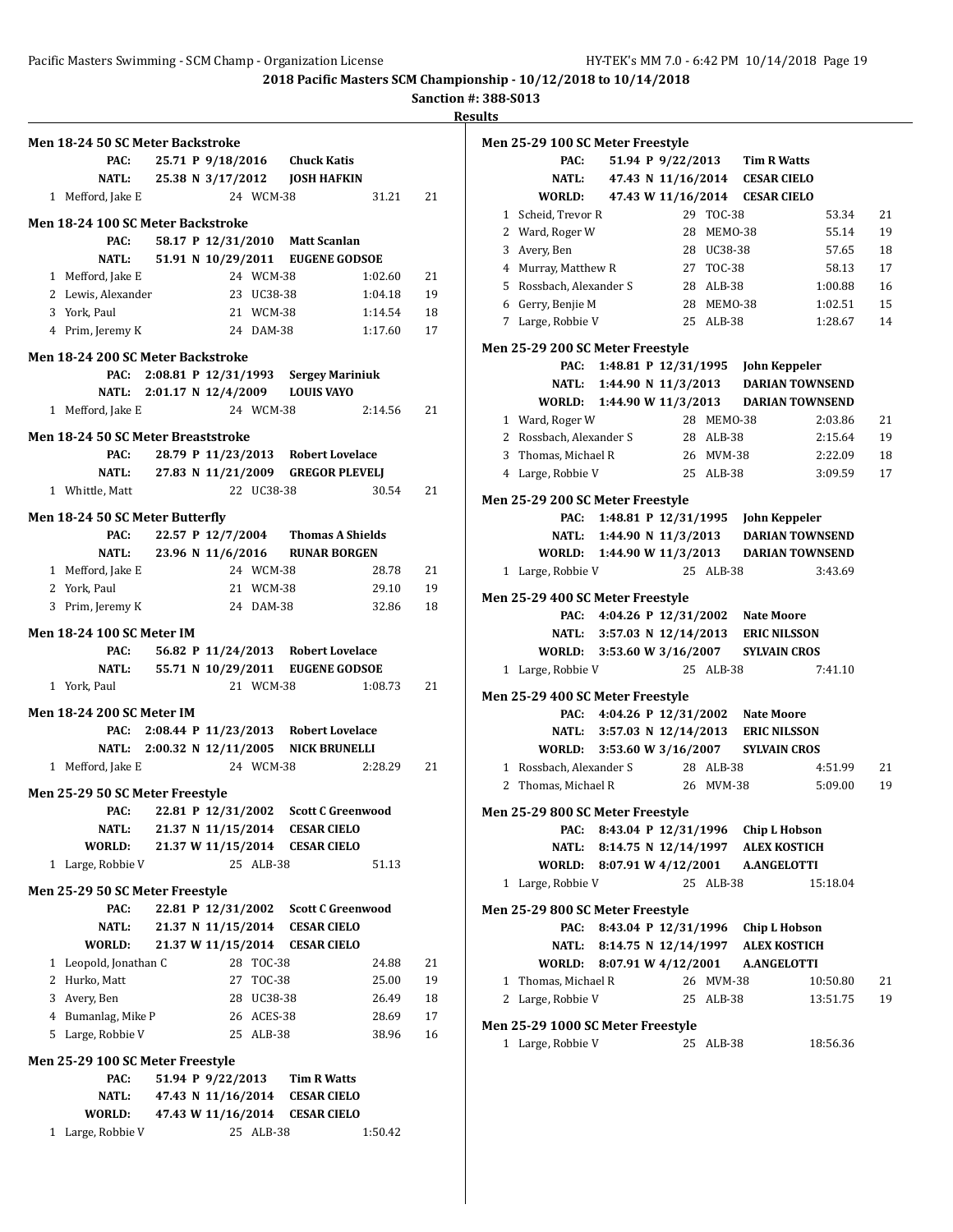**Sanction #: 388-S013**

|              | Men 25-29 1500 SC Meter Freestyle           |                              |                                           |               |                      |                          |          |
|--------------|---------------------------------------------|------------------------------|-------------------------------------------|---------------|----------------------|--------------------------|----------|
|              |                                             | PAC: 16:12.04 P 1/28/2017    |                                           |               |                      | <b>Chad E La Tourett</b> |          |
|              |                                             | NATL: 15:41.81 N 12/14/1997  |                                           |               | <b>ALEX KOSTICH</b>  |                          |          |
|              |                                             | WORLD: 15:29.68 W 10/24/2003 |                                           |               |                      | <b>GREG ORPHANIDES</b>   |          |
| $\mathbf{1}$ | MacKay, Ian D                               |                              |                                           | 26 TOC-38     |                      | 20:47.86                 | 21       |
|              | 2 Large, Robbie V                           |                              |                                           | 25 ALB-38     |                      | 27:52.56                 | 19       |
|              | <b>Men 25-29 50 SC Meter Backstroke</b>     |                              |                                           |               |                      |                          |          |
|              | PAC:                                        |                              | 25.67 P 9/22/2013                         |               | <b>Tim R Watts</b>   |                          |          |
|              | <b>NATL:</b>                                |                              | 24.55 N 11/3/2013                         |               |                      | <b>DARIAN TOWNSEND</b>   |          |
|              | WORLD:                                      |                              | 24.55 W 11/3/2013                         |               |                      | <b>DARIAN TOWNSEND</b>   |          |
|              | 1 Hurko, Matt                               |                              | 27                                        | <b>TOC-38</b> |                      | 28.85                    | 21       |
|              | 2 Korman, Matt D                            |                              | 26                                        | TOC-38        |                      | 29.04                    | 19       |
|              | 3 Leopold, Jonathan C                       |                              |                                           | 28 TOC-38     |                      | 30.05                    | 18       |
|              | Men 25-29 100 SC Meter Backstroke           |                              |                                           |               |                      |                          |          |
|              | PAC:                                        |                              | 55.76 P 12/31/1995                        |               | <b>John Keppeler</b> |                          |          |
|              | NATL:                                       |                              | 52.99 N 12/3/2016                         |               | <b>TONY COX</b>      |                          |          |
|              | WORLD:                                      |                              | 52.99 W 12/3/2016                         |               | <b>TONY COX</b>      |                          |          |
|              | 1 Hinshaw, Benjamin S                       |                              | 27                                        | <b>TOC-38</b> |                      | 1:01.18                  | 21       |
|              | 2 Scheid, Trevor R                          |                              | 29                                        | TOC-38        |                      | 1:01.54                  | 19       |
|              | 3 Murray, Matthew R                         |                              | 27                                        | <b>TOC-38</b> |                      | 1:04.62                  | 18       |
|              | 4 Offutt, Bryan T                           |                              |                                           | 26 TOC-38     |                      | 1:05.23                  | 17       |
| 5            | Bumanlag, Mike P                            |                              |                                           | 26 ACES-38    |                      | 1:18.52                  | 16       |
|              | Men 25-29 200 SC Meter Backstroke           |                              |                                           |               |                      |                          |          |
|              | PAC:                                        |                              | 2:02.63 P 12/31/1995                      |               | John Keppeler        |                          |          |
|              | NATL:                                       |                              | 2:01.34 N 11/13/2016                      |               |                      | <b>JAN KONARZEWSKI</b>   |          |
|              | WORLD:                                      |                              | 1:56.22 W 12/16/2006                      |               |                      | <b>STEFAN HERBST</b>     |          |
|              | 1 Zlotoff, Zackary                          |                              | 27                                        | MEMO-38       |                      | 2:30.46                  | 21       |
|              | 2 Thomas, Michael R                         |                              | 26                                        | MVM-38        |                      | 2:40.65                  | 19       |
|              | 3 Green, Zachary Y                          |                              |                                           | 29 MVM-38     |                      | 2:48.36                  | 18       |
|              | Men 25-29 50 SC Meter Breaststroke          |                              |                                           |               |                      |                          |          |
|              | PAC:                                        |                              | 28.69 P 12/31/2012                        |               | <b>John Dorr</b>     |                          |          |
|              | <b>NATL:</b>                                |                              | 27.31 N 11/23/2013                        |               |                      | <b>EETU KARVONEN</b>     |          |
|              | WORLD:                                      |                              | 26.99 W 10/29/2017                        |               |                      | <b>LAWRENCE PALMER</b>   |          |
|              | 1 Ward, Roger W                             |                              |                                           | 28 MEM0-38    |                      | 30.60                    | 21       |
|              | 2 Leopold, Jonathan C                       |                              | 28                                        | TOC-38        |                      | 30.86                    | 19       |
|              | 3 Hinshaw, Benjamin S                       |                              | 27                                        | <b>TOC-38</b> |                      | 30.97                    | 18       |
| 4            | Scheid, Trevor R                            |                              | 29                                        | <b>TOC-38</b> |                      | 33.75                    | 17       |
| 5            | Offutt, Bryan T                             |                              | 26                                        | TOC-38        |                      | 34.49                    | 16       |
|              | May, Alexander M                            |                              | 25                                        | DAM-38        |                      | 35.13                    | 15       |
| 6            |                                             |                              |                                           | ACES-38       |                      | 35.14                    | 14       |
| 7            | Bumanlag, Mike P                            |                              | 26                                        |               |                      |                          |          |
| 8            | Murray, Matthew R                           |                              | 27                                        | <b>TOC-38</b> |                      | 35.30                    |          |
| 9            | Green, Zachary Y                            |                              | 29                                        | <b>MVM-38</b> |                      | 36.16                    |          |
|              |                                             |                              |                                           |               |                      |                          | 13<br>12 |
|              | Men 25-29 100 SC Meter Breaststroke<br>PAC: |                              |                                           |               |                      |                          |          |
|              | <b>NATL:</b>                                |                              | 1:00.83 P 12/7/2014<br>59.21 N 11/23/2013 |               | <b>BJ</b> Johnson    | <b>EETU KARVONEN</b>     |          |
|              | WORLD:                                      |                              | 58.96 W 3/18/2018                         |               | YUKI KANAYA          |                          |          |
| 1            | Ward, Roger W                               |                              | 28                                        | MEMO-38       |                      | 1:08.13                  |          |
| 2            | Bumanlag, Mike P                            |                              | 26                                        | ACES-38       |                      | 1:16.25                  | 21<br>19 |

|   | Men 25-29 200 SC Meter Breaststroke      |                       |                  |                                  |                        |    |
|---|------------------------------------------|-----------------------|------------------|----------------------------------|------------------------|----|
|   | PAC:                                     | 2:06.24 P $12/7/2014$ |                  | <b>BJ</b> Johnson                |                        |    |
|   | NATL:                                    | 2:11.26 N 1/17/2014   |                  | <b>MARCUS TITUS</b>              |                        |    |
|   | WORLD: 2:08.28 W 3/17/2018               |                       |                  | YUKI KANAYA                      |                        |    |
|   | 1 Prenot, Josh C                         | 25                    | <b>TOC-38</b>    |                                  | 2:07.55W               | 21 |
|   | 2 Ward, Roger W                          |                       | 28 MEMO-38       |                                  | 2:27.78                | 19 |
|   | 3 Leopold, Jonathan C                    |                       | 28 TOC-38        |                                  | 2:30.02                | 18 |
|   | 4 Bumanlag, Mike P                       |                       | 26 ACES-38       |                                  | 2:52.69                | 17 |
|   | 5 Green, Zachary Y                       |                       | 29 MVM-38        |                                  | 2:57.04                | 16 |
|   | 6 Thomas, Michael R                      |                       | 26 MVM-38        |                                  | 3:01.58                | 15 |
|   | Men 25-29 50 SC Meter Butterfly          |                       |                  |                                  |                        |    |
|   | PAC:                                     |                       |                  | 25.06 P 12/31/2007 Adam M Conway |                        |    |
|   | NATL:                                    | 23.53 N 11/24/2013    |                  |                                  | <b>DARIAN TOWNSEND</b> |    |
|   | <b>WORLD:</b>                            | 23.33 W 5/5/2017      |                  | <b>RYO ISHII</b>                 |                        |    |
|   | 1 Scheid, Trevor R                       |                       | 29 TOC-38        |                                  | 25.94                  | 21 |
|   | 2 Blumberg, Marc                         |                       | 25 DAM-38        |                                  | 26.98                  | 19 |
|   | 3 May, Alexander M                       |                       | 25 DAM-38        |                                  | 27.41                  | 18 |
|   | 4 Gerry, Benjie M                        |                       | 28 MEM0-38       |                                  | 31.25                  | 17 |
|   | 5 Bumanlag, Mike P                       |                       | 26 ACES-38       |                                  | 31.74                  | 16 |
|   | 6 Large, Robbie V                        |                       | 25 ALB-38        |                                  | 45.51                  | 15 |
|   |                                          |                       |                  |                                  |                        |    |
|   | Men 25-29 100 SC Meter Butterfly         |                       |                  |                                  |                        |    |
|   | PAC:                                     |                       |                  | 55.97 P 12/31/2007 Adam M Conway |                        |    |
|   | NATL:                                    | 52.45 N 11/3/2013     |                  |                                  | <b>DARIAN TOWNSEND</b> |    |
|   | <b>WORLD:</b>                            | 52.45 W 4/30/2016     |                  | <b>KO FUKAYA</b>                 |                        |    |
|   | 1 Korman, Matt D                         |                       | 26 TOC-38        |                                  | 59.32                  | 21 |
|   | 2 Hurko, Matt                            | 27                    | <b>TOC-38</b>    |                                  | 59.80                  | 19 |
|   | Men 25-29 200 SC Meter Butterfly         |                       |                  |                                  |                        |    |
|   | PAC:                                     | 2:15.98 P 9/2/2013    |                  | <b>Gary J Mullen</b>             |                        |    |
|   | NATL:                                    | 2:02.97 N 12/10/2017  |                  | <b>DREW MODROV</b>               |                        |    |
|   | WORLD: 1:58.87 W 3/19/2016               |                       |                  | <b>TAKATSUGU OGA</b>             |                        |    |
|   | 1 Blumberg, Marc                         |                       | 25 DAM-38        |                                  | 2:13.76P               | 21 |
|   | 2 Hinshaw, Benjamin S                    |                       | 27 TOC-38        |                                  | 2:32.50                | 19 |
|   | 3 Rossbach, Alexander S                  |                       | 28 ALB-38        |                                  | 2:35.04                | 18 |
|   | 4 Thomas, Michael R                      |                       | 26 MVM-38        |                                  | 2:49.80                | 17 |
|   | <b>Men 25-29 100 SC Meter IM</b>         |                       |                  |                                  |                        |    |
|   | PAC:                                     | 56.39 P 9/25/2011     |                  | <b>FRANK ZIO</b>                 |                        |    |
|   | <b>NATL:</b>                             | 53.47 N 11/3/2013     |                  |                                  | <b>DARIAN TOWNSEND</b> |    |
|   | WORLD:                                   | 53.47 W 11/3/2013     |                  |                                  | <b>DARIAN TOWNSEND</b> |    |
| 1 | Leopold, Jonathan C                      | 28                    | <b>TOC-38</b>    |                                  | 1:03.81                | 21 |
| 2 | Talmadge, Matthew S                      | 29                    | <b>TOC-38</b>    |                                  | 1:06.45                | 19 |
| 3 | Rossbach, Alexander S                    | 28                    | $ALB-38$         |                                  | 1:10.93                | 18 |
|   | 4 Bumanlag, Mike P                       |                       | 26 ACES-38       |                                  | 1:12.24                | 17 |
| 5 | Green, Zachary Y                         | 29                    | <b>MVM-38</b>    |                                  | 1:16.12                | 16 |
| 6 | Large, Robbie V                          | 25                    | $ALB-38$         |                                  | 1:40.15                | 15 |
|   |                                          |                       |                  |                                  |                        |    |
|   | <b>Men 25-29 200 SC Meter IM</b><br>PAC: | 2:05.93 P 12/31/1995  |                  | <b>Jon Keppeler</b>              |                        |    |
|   | <b>NATL:</b>                             | 1:59.79 N 10/13/2013  |                  | <b>ADAM RITTER</b>               |                        |    |
|   | WORLD:                                   | 1:59.70 W 1/31/2010   |                  | <b>K.GILCHRIST</b>               |                        |    |
| 1 | Ward, Roger W                            | 28                    | MEMO-38          |                                  | 2:13.98                | 21 |
| 2 | Leopold, Jonathan C                      | 28                    |                  |                                  |                        | 19 |
| 3 | Blumberg, Marc                           | 25                    | TOC-38<br>DAM-38 |                                  | 2:16.32<br>2:21.02     | 18 |
| 4 | Offutt, Bryan T                          | 26                    | <b>TOC-38</b>    |                                  | 2:21.90                | 17 |
| 5 |                                          |                       |                  |                                  |                        |    |
|   | May, Alexander M                         | 25                    | DAM-38           |                                  | 2:24.90                | 16 |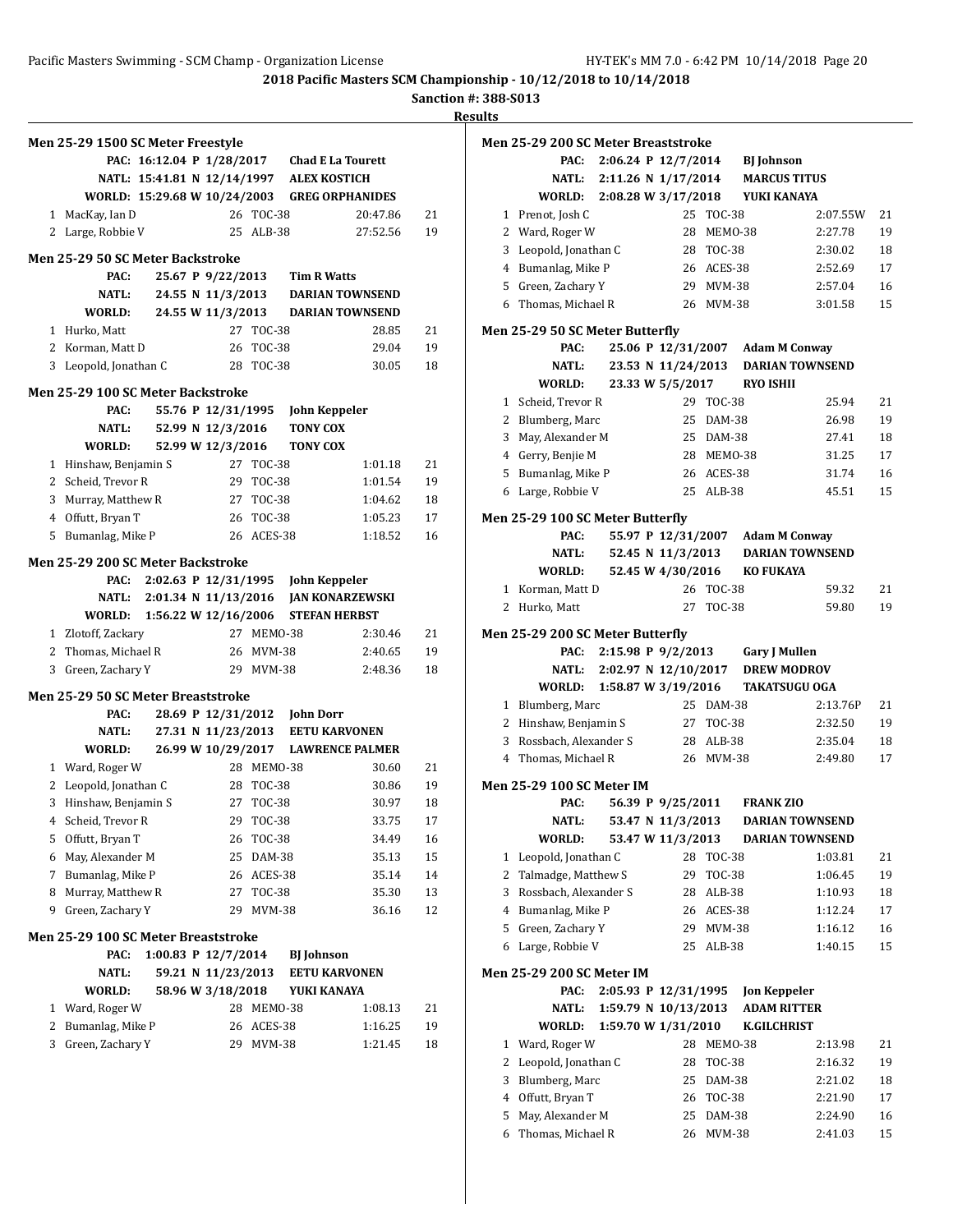#### **Sanction #: 388-S013 Results**

**(Men 25-29 200 SC Meter IM)** 7 Green, Zachary Y 29 MVM-38 2:49.80 14 **Men 25-29 400 SC Meter IM PAC: 4:26.79 P 12/31/1995 John Keppeler NATL: 4:26.79 N 12/10/1995 JOHN KEPPELER WORLD: 4:14.51 W 11/15/2009 IKUMI HASEGAWA** 1 MacKay, Ian D 26 TOC-38 5:36.84 21 2 Green, Zachary Y 29 MVM-38 6:03.16 19 **Men 30-34 50 SC Meter Freestyle PAC: 22.39 P 10/16/2011 Anthony L Ervin NATL: 21.91 N 11/13/2016 DARIAN TOWNSEND WORLD: 21.59 W 11/28/2015 EVGENIY LAGUNOV** 1 Iwamoto, Satori 32 DAM-38 25.86 **Men 30-34 50 SC Meter Freestyle PAC: 22.39 P 10/16/2011 Anthony L Ervin NATL: 21.91 N 11/13/2016 DARIAN TOWNSEND WORLD: 21.59 W 11/28/2015 EVGENIY LAGUNOV** 1 Wang, Jackson Z 31 TOC-38 24.29 21 2 Formby, Douglas 33 WCM-38 25.22 19 3 Iwamoto, Satori 32 DAM-38 25.83 18 4 Condon, Patrick L 30 MEMO-38 26.08 17 5 Torres, Emmanuel 32 MEMO-38 29.33 16 6 Weber, Daniel J 33 RHAC-38 33.50 15 **Men 30-34 100 SC Meter Freestyle PAC: 50.35 P 9/25/2011 Anthony L Ervin NATL: 48.08 N 9/27/2014 DARIAN TOWNSEND WORLD: 47.29 W 11/27/2015 EVGENIY LAGUNOV** 1 Formby, Douglas 33 WCM-38 56.97 21 2 Condon, Patrick L 30 MEMO-38 58.14 19 3 Amer, Nader 31 TVM-38 59.25 18 4 Lentz, Graham 34 TOC-38 59.48 17 **Men 30-34 200 SC Meter Freestyle PAC: 1:52.04 P 12/31/1999 John Keppeler NATL: 1:46.12 N 9/27/2014 DARIAN TOWNSEND WORLD: 1:46.12 W 9/27/2014 DARIAN TOWNSEND** 1 Iwamoto, Satori 32 DAM-38 2:10.54 21 2 Pereira, Ed 33 MVM-38 2:22.17 19 **Men 30-34 400 SC Meter Freestyle PAC: 4:11.37 P 10/18/2009 Clayton P Jones NATL: 3:57.47 N 10/4/2009 TAMAS KEREKJARTO WORLD: 3:51.97 W 11/29/2014 YURY UFIMTSEV** 1 Pereira, Ed 33 MVM-38 5:08.84 21 2 Wilson, Fletcher T 34 UC38-38 7:28.90 19 **Men 30-34 800 SC Meter Freestyle PAC: 8:53.42 P 10/18/2009 Andy J Nonaka NATL: 8:17.06 N 12/10/2000 ALEX KOSTICH WORLD: 8:17.06 W 12/10/2000 ALEX KOSTICH** 1 Monaghan, Ryan P 34 MEMO-38 10:13.46 21 2 Pereira, Ed 33 MVM-38 10:41.51 19 3 Law, David 33 MAM-38 10:41.95 18 4 Torres, Emmanuel 32 MEMO-38 11:34.96 17 5 Gibbons, Kevin Y 34 MEMO-38 14:35.97 16

|   | Men 30-34 1500 SC Meter Freestyle         |                         |                   |                        |                                          |                                            |          |
|---|-------------------------------------------|-------------------------|-------------------|------------------------|------------------------------------------|--------------------------------------------|----------|
|   |                                           |                         |                   |                        | PAC: 16:52.17 P 10/18/2009 Andy J Nonaka |                                            |          |
|   |                                           |                         |                   |                        | NATL: 15:51.07 N 12/10/2000 ALEX KOSTICH |                                            |          |
|   | WORLD: 15:51.07 W 12/10/2000 ALEX KOSTICH |                         |                   |                        |                                          |                                            |          |
|   | 1 Coin, Jake                              |                         |                   | 32 NUTS-38             |                                          | 22:32.84                                   | 21       |
|   | <b>Men 30-34 50 SC Meter Backstroke</b>   |                         |                   |                        |                                          |                                            |          |
|   | PAC:                                      |                         |                   |                        | 27.63 P 12/31/2008 Andrew S Dennis       |                                            |          |
|   | NATL:                                     |                         |                   |                        |                                          | 24.75 N 11/12/2016 DARIAN TOWNSEND         |          |
|   | WORLD:                                    |                         |                   |                        | 23.86 W 5/7/2017 NELSON SILVA Jr.        |                                            |          |
|   | 1 Wang, Jackson Z                         |                         |                   | 31 TOC-38              |                                          | 29.51                                      | 21       |
|   | 2 Weber, Daniel J                         |                         |                   | 33 RHAC-38             |                                          | 40.91                                      | 19       |
|   |                                           |                         |                   |                        |                                          |                                            |          |
|   | <b>Men 30-34 100 SC Meter Backstroke</b>  |                         |                   |                        |                                          |                                            |          |
|   | PAC:<br><b>NATL:</b>                      |                         |                   |                        | 56.25 P 12/31/1999 John Keppeler         | 52.68 N 10/24/2009 DERYA BUYUKUNCU         |          |
|   | WORLD:                                    |                         |                   |                        |                                          | 52.68 W 10/24/2009 DERYA BUYUKUNCU         |          |
|   | 1 Iwamoto, Satori                         |                         |                   | 32 DAM-38              |                                          | 1:07.68                                    | 21       |
|   | 2 Pereira, Ed                             |                         |                   | 33 MVM-38              |                                          | 1:13.88                                    | 19       |
|   | 3 Law, David                              |                         |                   | 33 MAM-38              |                                          | 1:21.29                                    | 18       |
|   | --- Weber, Daniel J                       |                         |                   | 33 RHAC-38             |                                          | DQ                                         |          |
|   |                                           |                         |                   |                        |                                          |                                            |          |
|   | Men 30-34 200 SC Meter Backstroke         |                         |                   |                        |                                          |                                            |          |
|   | PAC:                                      |                         |                   |                        | 2:02.91 P 12/31/1999 John Keppeler       |                                            |          |
|   |                                           |                         |                   |                        |                                          | NATL: 1:55.46 N 11/1/2009 DERYA BUYUKUNCU  |          |
|   |                                           |                         |                   |                        |                                          | WORLD: 1:55.46 W 11/1/2009 DERYA BUYUKUNCU |          |
|   | 1 Iwamoto, Satori<br>2 Law, David         |                         |                   | 32 DAM-38<br>33 MAM-38 |                                          | 2:24.96<br>3:06.57                         | 21<br>19 |
|   |                                           |                         |                   |                        |                                          |                                            |          |
|   | Men 30-34 50 SC Meter Breaststroke        |                         |                   |                        |                                          |                                            |          |
|   |                                           |                         |                   |                        |                                          |                                            |          |
|   | PAC:                                      |                         |                   |                        | 28.81 P 12/31/2007 Jeff Commings         |                                            |          |
|   | NATL:                                     |                         | 28.01 N 12/7/2008 |                        | <b>JEFF COMMINGS</b>                     |                                            |          |
|   | WORLD:                                    |                         | 26.72 W 5/5/2018  |                        | <b>FELIPE LIMA</b>                       |                                            |          |
|   | 1 Lentz, Graham                           |                         |                   | 34 TOC-38              |                                          | 31.43                                      | 21       |
|   | 2 Law, David                              |                         |                   | 33 MAM-38              |                                          | 36.31                                      | 19       |
|   | 3 Amer, Nader                             |                         |                   | 31 TVM-38              |                                          | 38.01                                      | 18       |
|   | 4 Gibbons, Kevin Y                        |                         |                   | 34 MEM0-38             |                                          | 41.22                                      | 17       |
|   | 5 Weber, Daniel J                         |                         |                   | 33 RHAC-38             |                                          | 41.31                                      | 16       |
|   | Men 30-34 100 SC Meter Breaststroke       |                         |                   |                        |                                          |                                            |          |
|   |                                           |                         |                   |                        | PAC: 1:03.64 P 12/31/1999 Roque J Santos |                                            |          |
|   | <b>NATL:</b>                              | $1:00.81$ N $10/8/2011$ |                   |                        | <b>ED MOSES</b>                          |                                            |          |
|   | WORLD:                                    |                         | 59.71 W 3/20/2016 |                        | <b>RYO KOBAYASHI</b>                     |                                            |          |
|   | 1 Lentz, Graham                           |                         |                   | 34 TOC-38              |                                          | 1:10.55                                    | 21       |
|   | 2 Law, David                              |                         |                   | 33 MAM-38              |                                          | 1:19.65                                    | 19       |
| 3 | Monaghan, Ryan P                          |                         |                   | 34 MEMO-38             |                                          | 1:20.67                                    | 18       |
|   | 4 Amer, Nader                             |                         |                   | 31 TVM-38              |                                          | 1:26.65                                    | 17       |
|   | 5 Weber, Daniel J                         |                         |                   | 33 RHAC-38             |                                          | 1:29.73                                    | 16       |
|   | 6 Gibbons, Kevin Y                        |                         |                   | 34 MEM0-38             |                                          | 1:35.41                                    | 15       |
|   | Men 30-34 200 SC Meter Breaststroke       |                         |                   |                        |                                          |                                            |          |
|   | PAC:                                      |                         |                   |                        | 2:17.56 P 12/31/1999 Roque J Santos      |                                            |          |
|   | NATL:                                     | 2:17.56 N 12/12/1999    |                   |                        | <b>ROQUE SANTOS</b>                      |                                            |          |
|   | WORLD:                                    | 2:12.54 W 12/6/2015     |                   |                        | <b>RYO KOBAYASHI</b>                     |                                            |          |
| 1 | Monaghan, Ryan P                          |                         |                   | 34 MEMO-38             |                                          | 2:57.49                                    | 21       |
| 2 | Law, David                                |                         | 33                | <b>MAM-38</b>          |                                          | 3:00.38                                    | 19       |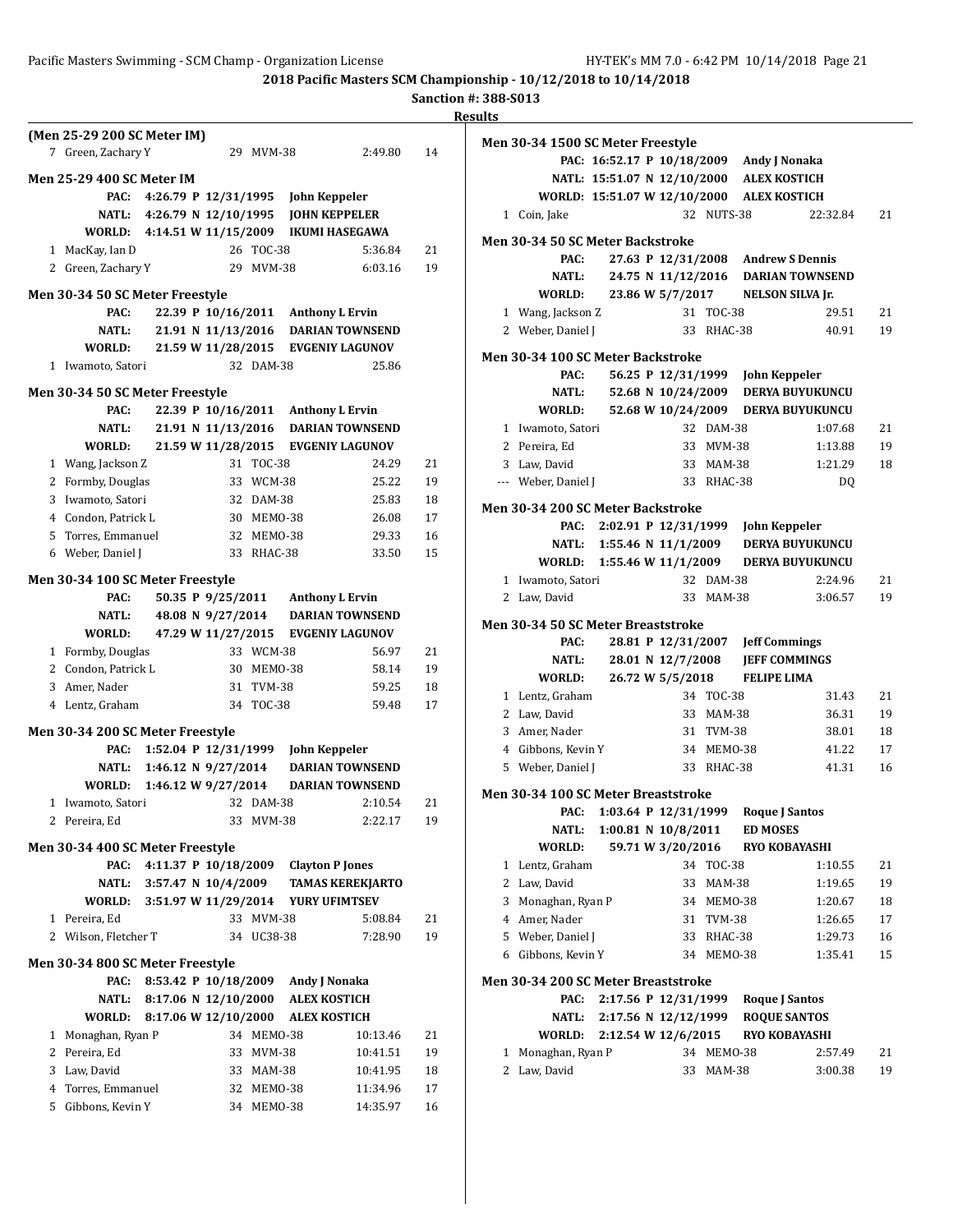# **Sanction #: 388-S013**

|              | Men 30-34 50 SC Meter Butterfly  |                           |                    |            |                                     |                                               |    |
|--------------|----------------------------------|---------------------------|--------------------|------------|-------------------------------------|-----------------------------------------------|----|
|              | PAC:                             |                           |                    |            | 25.06 P 12/31/1989 Mike Bottom      |                                               |    |
|              | NATL:                            |                           |                    |            | 24.37 N 12/5/2015 MILORAD CAVIC     |                                               |    |
|              | WORLD:                           | 22.87 W 5/16/2009         |                    |            |                                     | <b>THOMAS RUPPRATH</b>                        |    |
|              | 1 Condon, Patrick L              |                           |                    | 30 MEMO-38 |                                     | 27.66                                         | 21 |
|              | 2 Amer. Nader                    |                           |                    | 31 TVM-38  |                                     | 29.10                                         | 19 |
|              | 3 Lentz, Graham                  |                           |                    | 34 TOC-38  |                                     | 29.28                                         | 18 |
|              | 4 Pereira, Ed                    |                           |                    | 33 MVM-38  |                                     | 29.48                                         | 17 |
|              | 5 Monaghan, Ryan P               |                           |                    | 34 MEMO-38 |                                     | 29.85                                         | 16 |
|              | 6 Torres. Emmanuel               |                           |                    | 32 MEMO-38 |                                     | 31.98                                         | 15 |
|              | Men 30-34 100 SC Meter Butterfly |                           |                    |            |                                     |                                               |    |
|              | PAC:                             |                           |                    |            | 56.43 P 12/31/1989 Mike Bottom      |                                               |    |
|              | NATL:                            |                           |                    |            |                                     | 52.44 N 11/12/2016 DARIAN TOWNSEND            |    |
|              | WORLD:                           |                           |                    |            |                                     | 52.44 W 11/12/2016 DARIAN TOWNSEND            |    |
|              | 1 Formby, Douglas                |                           |                    | 33 WCM-38  |                                     | 1:02.17                                       | 21 |
|              | 2 Condon, Patrick L              |                           |                    | 30 MEMO-38 |                                     | 1:03.84                                       | 19 |
|              | 3 Pereira. Ed                    |                           |                    | 33 MVM-38  |                                     | 1:08.87                                       | 18 |
|              | 4 Law, David                     |                           |                    | 33 MAM-38  |                                     | 1:13.52                                       | 17 |
| 5            | Torres, Emmanuel                 |                           |                    | 32 MEMO-38 |                                     | 1:16.02                                       | 16 |
|              | Men 30-34 200 SC Meter Butterfly |                           |                    |            |                                     |                                               |    |
|              | PAC:                             |                           |                    |            | 2:09.08 P 12/31/2008 Erik L Scalise |                                               |    |
|              |                                  | NATL: 1:57.41 N 9/24/2016 |                    |            |                                     | <b>DARIAN TOWNSEND</b>                        |    |
|              |                                  |                           |                    |            |                                     | WORLD: 1:53.56 W 11/25/2017 NIKOLAY SKVORTSOV |    |
|              | 1 Iwamoto, Satori                |                           |                    | 32 DAM-38  |                                     | 2:40.82                                       | 21 |
| 2            | Torres, Emmanuel                 |                           |                    | 32 MEM0-38 |                                     | 3:00.78                                       | 19 |
|              | <b>Men 30-34 100 SC Meter IM</b> |                           |                    |            |                                     |                                               |    |
|              | PAC:                             |                           |                    |            | 57.28 P 9/25/2011 Anthony L Ervin   |                                               |    |
|              | <b>NATL:</b>                     |                           |                    |            |                                     | 53.28 N 11/13/2016 DARIAN TOWNSEND            |    |
|              | WORLD:                           |                           |                    |            |                                     | 53.28 W 11/13/2016 DARIAN TOWNSEND            |    |
|              | 1 Condon, Patrick L              |                           |                    | 30 MEMO-38 |                                     | 1:06.46                                       | 21 |
|              | 2 Monaghan, Ryan P               |                           |                    | 34 MEM0-38 |                                     | 1:12.73                                       | 19 |
| 3            | Torres, Emmanuel                 |                           |                    | 32 MEMO-38 |                                     | 1:18.89                                       | 18 |
|              | <b>Men 30-34 200 SC Meter IM</b> |                           |                    |            |                                     |                                               |    |
|              | PAC:                             | 2:06.32 P 12/31/1999      |                    |            | <b>Roque J Santos</b>               |                                               |    |
|              | <b>NATL:</b>                     | 1:56.96 N 11/13/2016      |                    |            |                                     | <b>DARIAN TOWNSEND</b>                        |    |
|              | WORLD:                           | 1:56.96 W 11/13/2016      |                    |            |                                     | <b>DARIAN TOWNSEND</b>                        |    |
| 1            | Iwamoto, Satori                  |                           |                    | 32 DAM-38  |                                     | 2:26.82                                       | 21 |
|              | 2 Condon, Patrick L              |                           |                    | 30 MEMO-38 |                                     | 2:30.96                                       | 19 |
| 3            | Torres, Emmanuel                 |                           |                    | 32 MEMO-38 |                                     | 2:53.45                                       | 18 |
|              | 4 Gibbons, Kevin Y               |                           |                    | 34 MEMO-38 |                                     | 3:23.25                                       | 17 |
|              |                                  |                           |                    |            |                                     |                                               |    |
|              | <b>Men 30-34 400 SC Meter IM</b> |                           |                    |            |                                     |                                               |    |
|              | PAC:<br>NATL:                    | 4:13.68 N 10/31/2015      |                    |            | 4:26.74 P 12/31/1999 Roque J Santos | <b>DARIAN TOWNSEND</b>                        |    |
|              | WORLD:                           | 4:16.06 W 11/12/2016      |                    |            |                                     | <b>DARIAN TOWNSEND</b>                        |    |
| $\mathbf{1}$ | Iwamoto, Satori                  |                           |                    | 32 DAM-38  |                                     | 5:24.15                                       | 21 |
|              |                                  |                           |                    |            |                                     |                                               |    |
|              | Men 35-39 50 SC Meter Freestyle  |                           |                    |            |                                     |                                               |    |
|              | PAC:                             |                           | 23.54 P 12/31/2009 |            | <b>Scott C Greenwood</b>            |                                               |    |
|              | NATL:                            |                           | 22.73 N 12/5/2009  |            | <b>FELIPE DELGADO</b>               |                                               |    |
|              | WORLD:                           |                           | 21.53 W 10/27/2007 |            | <b>MARK FOSTER</b>                  |                                               |    |
| 1            | Salcedo, Jonathan E              |                           |                    | 36 USF-38  |                                     | 26.47                                         | 21 |
|              | 2 Ramirez, Brent                 |                           |                    | 38 MEMO-38 |                                     | 29.08                                         | 19 |
| 3            | Dunlap, Ryan                     |                           |                    | 36 MAM-38  |                                     | 29.15                                         | 18 |
|              | 4 Carroll, Duncan R              |                           |                    | 37 MEMO-38 |                                     | 29.92                                         | 17 |

| 5            | Song, James C                    |                      | 35                 | MEMO-38    |                                        | 31.00                  | 16 |
|--------------|----------------------------------|----------------------|--------------------|------------|----------------------------------------|------------------------|----|
|              | 6 Gonzales, Victor               |                      |                    | 39 MEMO-38 |                                        | 31.76                  | 15 |
|              |                                  |                      |                    |            |                                        |                        |    |
|              | 7 Couzens, Azul                  |                      |                    | 39 ALB-38  |                                        | 32.41                  | 14 |
|              | 8 Kolb, Vladyslav                |                      | 37                 | ALB-38     |                                        | 32.82                  | 13 |
|              | Men 35-39 100 SC Meter Freestyle |                      |                    |            |                                        |                        |    |
|              | PAC:                             |                      | 53.62 P 12/31/2003 |            | <b>John Keppeler</b>                   |                        |    |
|              | <b>NATL:</b>                     |                      | 48.05 N 9/23/2018  |            |                                        | <b>ROLAND SCHOEMAN</b> |    |
|              | WORLD:                           |                      | 49.53 W 3/19/2000  |            | <b>JOHN MIRANDA</b>                    |                        |    |
| 1            | Nonaka, Andy J                   |                      |                    | 39 WCM-38  |                                        | 56.17                  | 21 |
| 2            | Tiernan, Robert M                |                      | 35                 | WCM-38     |                                        | 56.26                  | 19 |
| 3            | Salcedo, Jonathan E              |                      |                    | 36 USF-38  |                                        | 57.06                  | 18 |
|              | 4 Dunlap, Ryan                   |                      |                    | 36 MAM-38  |                                        | 1:01.66                | 17 |
|              | 5 Ramirez, Brent                 |                      |                    | 38 MEM0-38 |                                        | 1:06.68                | 16 |
|              | 6 Efe, Mark J                    |                      |                    | 36 ACES-38 |                                        | 1:16.19                | 15 |
|              | 7 Couzens, Azul                  |                      |                    | 39 ALB-38  |                                        |                        | 14 |
|              |                                  |                      |                    |            |                                        | 1:20.79                |    |
|              | 8 Kolb, Vladyslav                |                      | 37                 | ALB-38     |                                        | 1:23.43                | 13 |
|              | Men 35-39 200 SC Meter Freestyle |                      |                    |            |                                        |                        |    |
|              | PAC:                             | 1:56.74 P 12/31/2003 |                    |            | <b>Terry Debiase</b>                   |                        |    |
|              | NATL:                            | 1:51.31 N 12/14/2003 |                    |            |                                        | <b>ERIK HOCHSTEIN</b>  |    |
|              | <b>WORLD:</b>                    | 1:51.31 W 12/14/2003 |                    |            |                                        | <b>ERIK HOCHSTEIN</b>  |    |
|              | 1 Kerekjarto, Tamas              |                      |                    | 39 HTUB-38 |                                        | 1:54.82P               | 21 |
|              | 2 Nonaka, Andy J                 |                      |                    | 39 WCM-38  |                                        | 2:04.20                | 19 |
| 3            | Tiernan, Robert M                |                      |                    | 35 WCM-38  |                                        | 2:05.93                | 18 |
|              | 4 Roper, Matt                    |                      |                    | 37 DAM-38  |                                        | 2:13.40                | 17 |
|              | 5 Dunlap, Ryan                   |                      |                    | 36 MAM-38  |                                        | 2:19.96                | 16 |
|              | 6 Ramirez, Brent                 |                      |                    | 38 MEM0-38 |                                        | 2:44.16                | 15 |
|              | 7 Couzens, Azul                  |                      | 39                 | $ALB-38$   |                                        | 3:06.46                | 14 |
|              |                                  |                      |                    |            |                                        |                        |    |
|              | Men 35-39 400 SC Meter Freestyle |                      |                    |            |                                        |                        |    |
|              | PAC:                             |                      |                    |            | 4:05.29 P 12/31/2009 Alex Kostich      |                        |    |
|              | NATL:                            | 3:57.77 N 12/14/2003 |                    |            |                                        | <b>ERIK HOCHSTEIN</b>  |    |
|              | WORLD:                           | 3:57.77 W 12/14/2003 |                    |            |                                        | <b>ERIK HOCHSTEIN</b>  |    |
|              | 1 Nonaka, Andy J                 |                      |                    | 39 WCM-38  |                                        | 4:22.45                | 21 |
| 2            | Tiernan, Robert M                |                      |                    | 35 WCM-38  |                                        | 4:30.97                | 19 |
| 3            | Roper, Matt                      |                      |                    | 37 DAM-38  |                                        | 4:49.95                | 18 |
|              | 4 Chester, Kevin C               |                      | 35                 | ACES-38    |                                        | 5:12.14                | 17 |
|              |                                  |                      |                    |            |                                        |                        |    |
|              | Men 35-39 400 SC Meter Freestyle |                      |                    |            |                                        |                        |    |
|              | PAC:                             | 4:05.29 P 12/31/2009 |                    |            | <b>Alex Kostich</b>                    |                        |    |
|              | NATL:                            | 3:57.77 N 12/14/2003 |                    |            |                                        | <b>ERIK HOCHSTEIN</b>  |    |
|              | WORLD:                           | 3:57.77 W 12/14/2003 |                    |            |                                        | <b>ERIK HOCHSTEIN</b>  |    |
| 1            | Song, James C                    |                      |                    | 35 MEMO-38 |                                        | 5:48.71                |    |
|              | Men 35-39 800 SC Meter Freestyle |                      |                    |            |                                        |                        |    |
|              | PAC:                             |                      |                    |            | 8:16.19 P 12/31/2009 Alex Kostich      |                        |    |
|              | <b>NATL:</b>                     | 8:16.19 N 12/6/2009  |                    |            | <b>ALEX KOSTICH</b>                    |                        |    |
|              | <b>WORLD:</b>                    | 8:16.19 W 12/6/2009  |                    |            | <b>ALEX KOSTICH</b>                    |                        |    |
| $\mathbf{1}$ | Song, James C                    |                      |                    | 35 MEMO-38 |                                        | 11:40.79               |    |
|              |                                  |                      |                    |            |                                        |                        |    |
|              | Men 35-39 800 SC Meter Freestyle |                      |                    |            |                                        |                        |    |
|              | PAC:                             |                      |                    |            | 8:16.19 P 12/31/2009 Alex Kostich      |                        |    |
|              |                                  |                      |                    |            | NATL: 8:16.19 N 12/6/2009 ALEX KOSTICH |                        |    |
|              | WORLD: 8:16.19 W 12/6/2009       |                      |                    |            | <b>ALEX KOSTICH</b>                    |                        |    |
| 1            | Nonaka, Andy J                   |                      |                    | 39 WCM-38  |                                        | 9:11.29                | 21 |
| 2            | Roper, Matt                      |                      | 37                 | DAM-38     |                                        | 9:50.58                | 19 |
| 3            | Gonzales, Victor                 |                      |                    | 39 MEMO-38 |                                        | 11:54.76               | 18 |
|              | 4 Ramirez, Brent                 |                      |                    | 38 MEMO-38 |                                        | 12:51.17               | 17 |
|              |                                  |                      |                    |            |                                        |                        |    |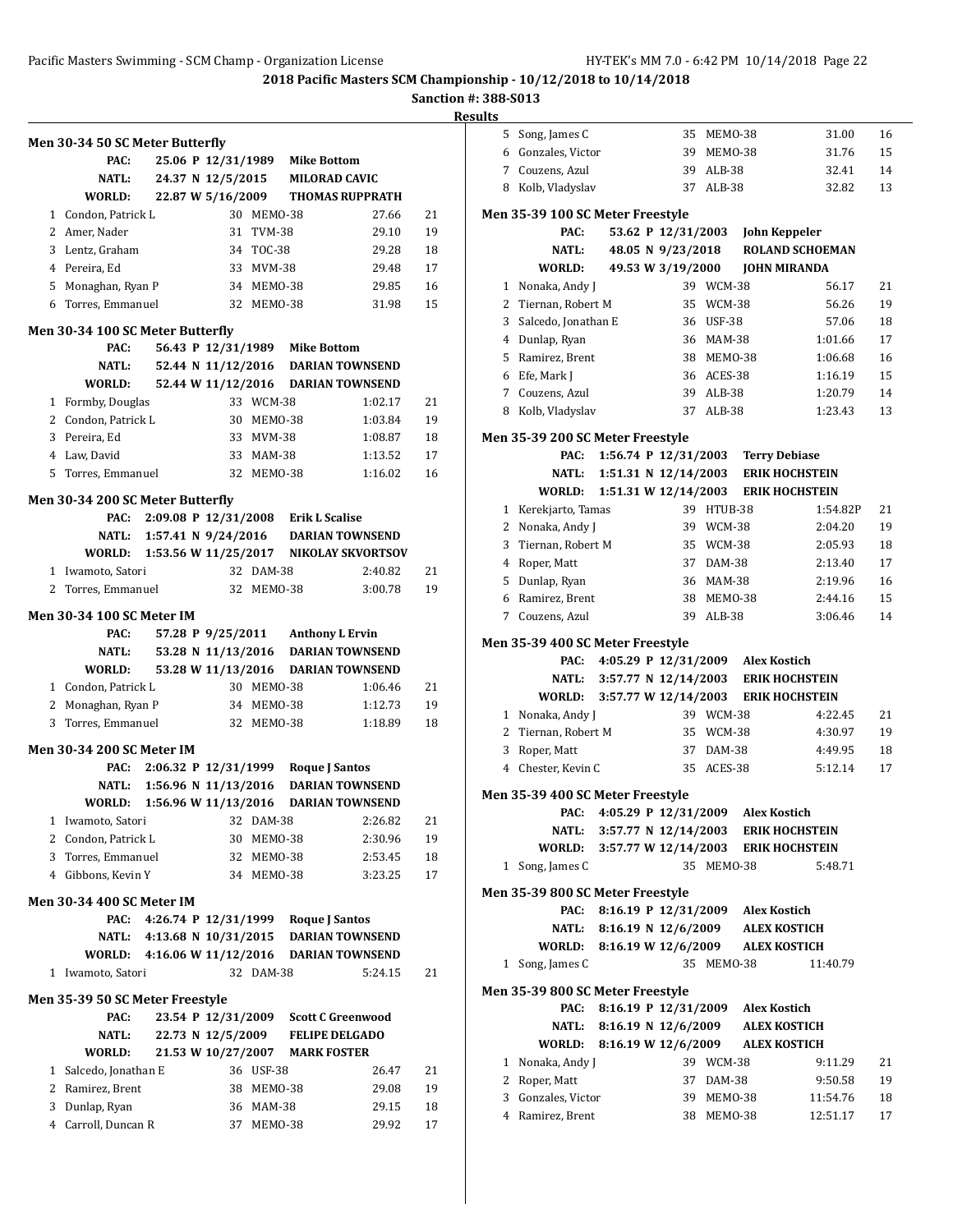**Sanction #: 388-S013**

|    | Men 35-39 1500 SC Meter Freestyle        |                            |                    |            |                                         |                          |    |
|----|------------------------------------------|----------------------------|--------------------|------------|-----------------------------------------|--------------------------|----|
|    |                                          |                            |                    |            | PAC: 15:56.57 P 12/31/2009 Alex Kostich |                          |    |
|    |                                          | NATL: 15:56.57 N 12/4/2009 |                    |            | <b>ALEX KOSTICH</b>                     |                          |    |
|    | WORLD: 15:56.57 W 12/4/2009              |                            |                    |            | <b>ALEX KOSTICH</b>                     |                          |    |
|    | 1 Lemke, Zebron J                        |                            |                    | 38 AAM-38  |                                         | 18:49.90                 | 21 |
|    | 2 Roper, Matt                            |                            |                    | 37 DAM-38  |                                         | 18:53.09                 | 19 |
|    | 3 Song, James C                          |                            |                    | 35 MEMO-38 |                                         | 21:51.08                 | 18 |
|    | 4 Gonzales, Victor                       |                            |                    |            | 39 MEMO-38                              | 23:05.70                 | 17 |
|    | <b>Men 35-39 50 SC Meter Backstroke</b>  |                            |                    |            |                                         |                          |    |
|    | PAC:                                     |                            | 27.92 P 12/31/2003 |            | <b>John Keppeler</b>                    |                          |    |
|    | <b>NATL:</b>                             |                            | 25.72 N 10/18/2009 |            | <b>EDILSON SILVA</b>                    |                          |    |
|    | WORLD:                                   |                            | 25.68 W 3/5/2017   |            | KENTA YAMANOI                           |                          |    |
|    | 1 Carroll, Duncan R                      |                            |                    | 37 MEMO-38 |                                         | 33.69                    | 21 |
|    | 2 Chester, Kevin C                       |                            |                    | 35 ACES-38 |                                         | 33.94                    | 19 |
|    | 3 Couzens, Azul                          |                            |                    | 39 ALB-38  |                                         | 46.31                    | 18 |
|    | <b>Men 35-39 50 SC Meter Backstroke</b>  |                            |                    |            |                                         |                          |    |
|    | PAC:                                     |                            | 27.92 P 12/31/2003 |            | John Keppeler                           |                          |    |
|    | <b>NATL:</b>                             |                            | 25.72 N 10/18/2009 |            | <b>EDILSON SILVA</b>                    |                          |    |
|    | WORLD:                                   |                            | 25.68 W 3/5/2017   |            | <b>KENTA YAMANOI</b>                    |                          |    |
|    | 2 Roper, Matt                            |                            |                    | 37 DAM-38  |                                         | 31.59                    |    |
|    |                                          |                            |                    |            |                                         |                          |    |
|    | Men 35-39 100 SC Meter Backstroke        |                            |                    |            |                                         |                          |    |
|    | PAC:                                     |                            | 59.56 P 12/31/2003 |            | John Keppeler                           |                          |    |
|    | <b>NATL:</b>                             |                            | 55.95 N 12/5/2004  |            | <b>MICHAEL ROSS</b>                     |                          |    |
|    | <b>WORLD:</b>                            |                            | 55.31 W 1/21/2018  |            | <b>T.TAKEUCHI</b>                       |                          |    |
|    | 1 Roper, Matt                            |                            |                    | 37 DAM-38  |                                         | 1:08.02                  | 21 |
|    | 2 Waterson, Kevin                        |                            |                    | 39 DAM-38  |                                         | 1:18.29                  | 19 |
|    | <b>Men 35-39 200 SC Meter Backstroke</b> |                            |                    |            |                                         |                          |    |
|    |                                          | PAC: 2:08.57 P 12/31/2003  |                    |            | <b>John Keppeler</b>                    |                          |    |
|    |                                          | NATL: 2:00.34 N 12/8/2002  |                    |            | <b>RON KARNAUGH</b>                     |                          |    |
|    | WORLD: 2:00.34 W 12/8/2002               |                            |                    |            | <b>RON KARNAUGH</b>                     |                          |    |
|    | 1 Roper, Matt                            |                            |                    | 37 DAM-38  |                                         | 2:24.08                  | 21 |
|    | 2 Waterson, Kevin                        |                            |                    | 39 DAM-38  |                                         | 2:55.69                  | 19 |
|    | Men 35-39 50 SC Meter Breaststroke       |                            |                    |            |                                         |                          |    |
|    | PAC:                                     |                            | 30.70 P 12/31/2008 |            |                                         | <b>Jonathan T Manson</b> |    |
|    |                                          | NATL: 27.79 N 12/6/2009    |                    |            | <b>JEFF COMMINGS</b>                    |                          |    |
|    | <b>WORLD:</b>                            |                            | 27.32 W 11/18/2016 |            | <b>SERGEY GEYBEL</b>                    |                          |    |
| 1  | Nonaka, Andy J                           |                            |                    | 39 WCM-38  |                                         | 33.47                    | 21 |
| 2  | Winfield, Matthew                        |                            | 37                 | TSUN-38    |                                         | 34.14                    | 19 |
| 3  | Troxel, Blake A                          |                            | 36                 | MEMO-38    |                                         | 35.21                    | 18 |
|    | 4 Song, James C                          |                            | 35                 | MEMO-38    |                                         | 37.79                    | 17 |
| 5  | Dunlap, Ryan                             |                            | 36                 | MAM-38     |                                         | 38.06                    | 16 |
|    | 6 Ramirez, Brent                         |                            | 38                 | MEMO-38    |                                         | 40.31                    | 15 |
|    | 7 Waterson, Kevin                        |                            | 39                 | DAM-38     |                                         | 40.76                    | 14 |
|    | 8 Couzens, Azul                          |                            | 39                 | ALB-38     |                                         | 40.99                    | 13 |
| 9  | Gonzales, Victor                         |                            | 39                 | MEMO-38    |                                         | 44.41                    | 12 |
| 10 | Efe, Mark J                              |                            | 36                 | ACES-38    |                                         | 45.80                    | 11 |
| 11 | Kolb, Vladyslav                          |                            | 37                 | ALB-38     |                                         | 45.94                    | 10 |
|    | Men 35-39 100 SC Meter Breaststroke      |                            |                    |            |                                         |                          |    |
|    | PAC:                                     | 1:07.28 P 12/31/2005       |                    |            | Roque J Santos                          |                          |    |
|    | NATL:                                    | 1:01.47 N $12/20/2009$     |                    |            | <b>JEFF COMMINGS</b>                    |                          |    |
|    | WORLD:                                   | 1:00.61 W 11/19/2016       |                    |            | <b>SERGEY GEYBEL</b>                    |                          |    |
|    | 1 Winfield, Matthew                      |                            | 37                 | TSUN-38    |                                         | 1:14.04                  | 21 |
| 2  | Nonaka, Andy J                           |                            | 39                 | WCM-38     |                                         | 1:14.11                  | 19 |
|    |                                          |                            |                    |            |                                         |                          |    |

| 16J |              |                                            |                            |                                |            |                   |                                      |    |
|-----|--------------|--------------------------------------------|----------------------------|--------------------------------|------------|-------------------|--------------------------------------|----|
|     | 3            | Troxel, Blake A                            |                            |                                | 36 MEMO-38 |                   | 1:18.45                              | 18 |
|     |              | 4 Song, James C                            |                            |                                | 35 MEMO-38 |                   | 1:20.92                              | 17 |
|     |              | 5 Waterson, Kevin                          |                            |                                | 39 DAM-38  |                   | 1:29.84                              | 16 |
|     |              | 6 Couzens, Azul                            |                            |                                | 39 ALB-38  |                   | 1:33.52                              | 15 |
|     |              |                                            |                            |                                |            |                   |                                      |    |
|     |              | <b>Men 35-39 200 SC Meter Breaststroke</b> |                            |                                |            |                   |                                      |    |
|     |              | PAC:                                       |                            |                                |            |                   | 2:24.58 P 12/31/2002 Roque J Santos  |    |
|     |              | <b>NATL:</b>                               | 2:15.64 N 12/4/2011        |                                |            | <b>STEVE WEST</b> |                                      |    |
|     |              | WORLD:                                     | 2:15.42 W 3/16/2014        |                                |            |                   | <b>KAZUYA KOIKE</b>                  |    |
|     |              | 1 Daene, Markus                            |                            |                                | 39 TVM-38  |                   | 2:49.75                              | 21 |
|     |              | 2 Song, James C                            |                            |                                | 35 MEMO-38 |                   | 2:53.30                              | 19 |
|     |              | 3 Waterson, Kevin                          |                            |                                | 39 DAM-38  |                   | 3:19.27                              | 18 |
|     |              | Men 35-39 50 SC Meter Butterfly            |                            |                                |            |                   |                                      |    |
|     |              | PAC:                                       |                            | 25.82 P 12/31/2009 Lee G Wanie |            |                   |                                      |    |
|     |              | NATL:                                      |                            |                                |            |                   | 24.87 N 12/1/2012 GLENN COUNTS       |    |
|     |              | WORLD:                                     |                            |                                |            |                   | 23.72 W 3/20/2011 LARS FROLANDER     |    |
|     | 1            | Salcedo, Jonathan E                        |                            |                                | 36 USF-38  |                   | 27.54                                | 21 |
|     | 2            | Tiernan, Robert M                          |                            |                                | 35 WCM-38  |                   | 28.73                                | 19 |
|     | 3            | Kay, Reid                                  |                            |                                | 36 CSTS-38 |                   | 30.29                                | 18 |
|     |              | 4 Winfield, Matthew                        |                            |                                | 37 TSUN-38 |                   | 30.61                                | 17 |
|     | 5            | Troxel, Blake A                            |                            |                                | 36 MEMO-38 |                   | 31.24                                | 16 |
|     |              | 6 Dunlap, Ryan                             |                            |                                | 36 MAM-38  |                   | 31.47                                | 15 |
|     |              | 7 Kolb, Vladyslav                          |                            |                                | 37 ALB-38  |                   | 35.04                                | 14 |
|     | 8            | Efe, Mark J                                |                            |                                | 36 ACES-38 |                   | 42.57                                | 13 |
|     |              |                                            |                            |                                |            |                   |                                      |    |
|     |              | Men 35-39 100 SC Meter Butterfly           |                            |                                |            |                   |                                      |    |
|     |              | PAC:                                       |                            |                                |            |                   | 59.25 P 8/23/2014 Adam M Conway      |    |
|     |              | NATL:                                      |                            | 54.27 N 12/4/2011              |            |                   | <b>IGOR MARCHENKO</b>                |    |
|     |              | WORLD:                                     |                            | 54.27 W 12/4/2011              |            |                   | <b>IGOR MARCHENKO</b>                |    |
|     | $\mathbf{1}$ | Tiernan, Robert M                          |                            |                                | 35 WCM-38  |                   | 1:02.67                              | 21 |
|     |              | 2 Salcedo, Jonathan E                      |                            |                                | 36 USF-38  |                   | 1:04.11                              | 19 |
|     | 3            | Troxel, Blake A                            |                            |                                | 36 MEMO-38 |                   | 1:11.90                              | 18 |
|     |              | 4 Daene, Markus                            |                            |                                | 39 TVM-38  |                   | 1:12.15                              | 17 |
|     | 5            | Dunlap, Ryan                               |                            |                                | 36 MAM-38  |                   | 1:13.65                              | 16 |
|     |              | 6 Kolb, Vladyslav                          |                            |                                | 37 ALB-38  |                   | 1:24.76                              | 15 |
|     |              | Men 35-39 200 SC Meter Butterfly           |                            |                                |            |                   |                                      |    |
|     |              | PAC:                                       |                            |                                |            |                   | 2:14.64 P 12/31/1992 Sandy MacDonald |    |
|     |              |                                            | NATL: 2:02.98 N 11/15/2014 |                                |            |                   | <b>BRENT CREAGER</b>                 |    |
|     |              | WORLD: 2:02.98 W 11/15/2014                |                            |                                |            |                   | <b>BRENT CREAGER</b>                 |    |
|     | $1 \quad$    | Tiernan, Robert M                          |                            |                                | 35 WCM-38  |                   | 2:23.54                              | 21 |
|     |              | Men 35-39 100 SC Meter IM                  |                            |                                |            |                   |                                      |    |
|     |              | PAC:                                       |                            |                                |            |                   | 1:01.59 P 10/21/2007 Roque J Santos  |    |
|     |              | NATL:                                      |                            | 56.36 N 12/2/2012              |            |                   | <b>GLENN COUNTS</b>                  |    |
|     |              | WORLD:                                     |                            | 56.36 W 12/2/2012              |            |                   | <b>GLENN COUNTS</b>                  |    |
|     | $\mathbf{1}$ | Tiernan, Robert M                          |                            |                                | 35 WCM-38  |                   | 1:06.45                              | 21 |
|     |              | 2 Troxel, Blake A                          |                            |                                | 36 MEM0-38 |                   | 1:11.82                              | 19 |
|     |              | 3 Chester, Kevin C                         |                            |                                | 35 ACES-38 |                   | 1:14.88                              | 18 |
|     |              | 4 Waterson, Kevin                          |                            |                                | 39 DAM-38  |                   | 1:18.41                              | 17 |
|     |              | 5 Kolb, Vladyslav                          |                            |                                | 37 ALB-38  |                   | 1:30.94                              | 16 |
|     |              | 6 Couzens, Azul                            |                            |                                | 39 ALB-38  |                   | 1:31.23                              | 15 |
|     |              | --- Carroll, Duncan R                      |                            |                                | 37 MEM0-38 |                   | DQ                                   |    |
|     |              |                                            |                            |                                |            |                   |                                      |    |
|     |              | <b>Men 35-39 200 SC Meter IM</b>           |                            |                                |            |                   |                                      |    |
|     |              | PAC:                                       |                            |                                |            |                   | 2:12.47 P 12/31/2005 Roque J Santos  |    |
|     |              | NATL:                                      |                            | 2:03.29 N 12/8/2002            |            |                   | <b>RONALD KARNAUGH</b>               |    |
|     |              | <b>WORLD:</b>                              | 2:03.29 W 12/8/2002        |                                |            |                   | <b>RON KARNAUGH</b>                  |    |
|     |              | 1 Kerekjarto, Tamas                        |                            |                                | 39 HTUB-38 |                   | 2:05.79P                             | 21 |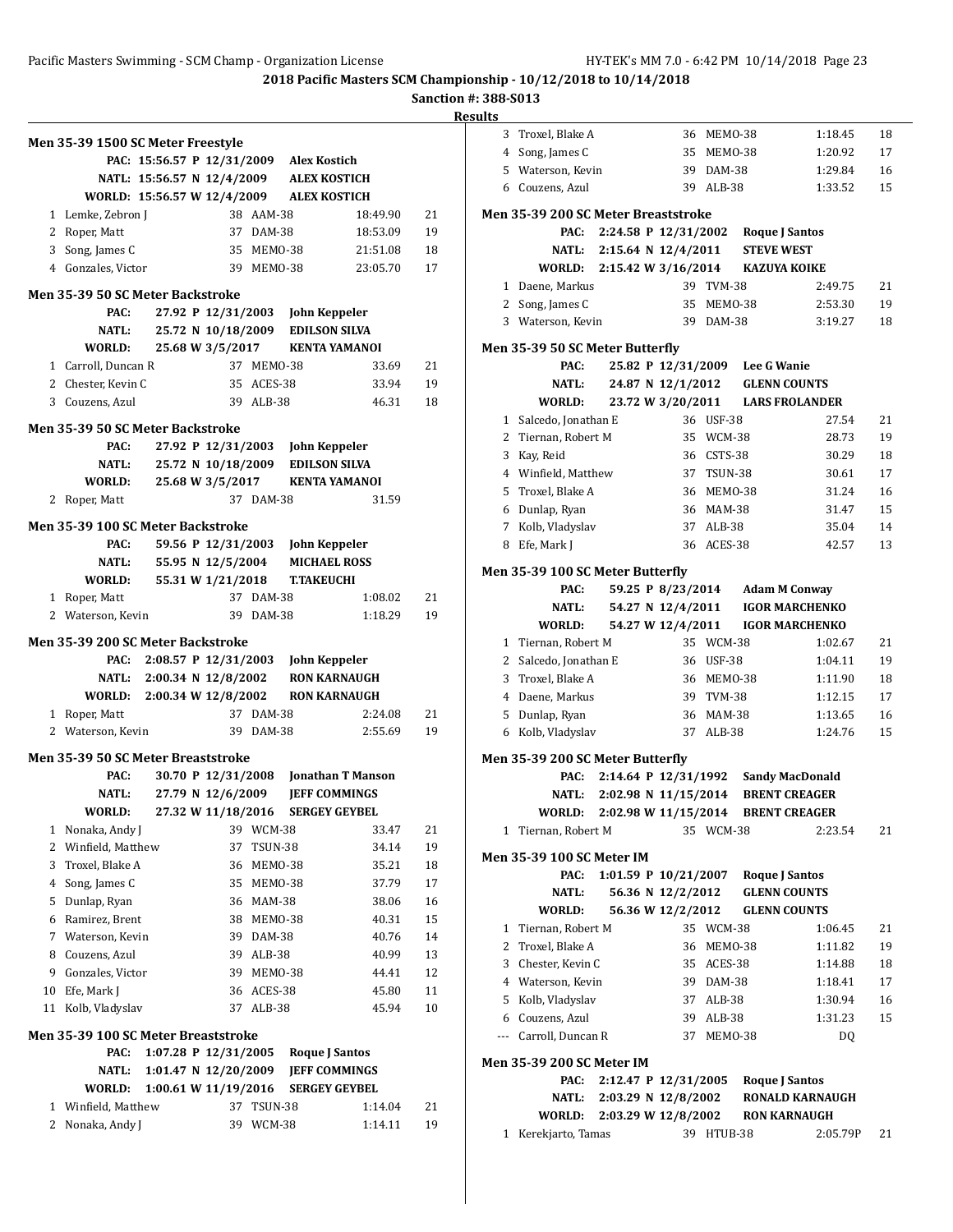### Pacific Masters Swimming - SCM Champ - Organization License HY-TEK's MM 7.0 - 6:42 PM 10/14/2018 Page 24

**2018 Pacific Masters SCM Championship - 10/12/2018 to 10/14/2018**

|                                  |                                                                             |            |            |                                           |    | <b>Results</b> |
|----------------------------------|-----------------------------------------------------------------------------|------------|------------|-------------------------------------------|----|----------------|
| (Men 35-39 200 SC Meter IM)      |                                                                             |            |            |                                           |    | Mei            |
| 2 Roper, Matt                    |                                                                             |            | 37 DAM-38  | 2:26.03                                   | 19 |                |
| 3 Troxel, Blake A                |                                                                             |            | 36 MEMO-38 | 2:38.51                                   | 18 |                |
| 4 Waterson, Kevin                |                                                                             |            | 39 DAM-38  | 2:53.30                                   | 17 |                |
| 5 Gonzales, Victor               |                                                                             |            | 39 MEM0-38 | 3:04.71                                   | 16 |                |
| <b>Men 35-39 400 SC Meter IM</b> |                                                                             |            |            |                                           |    |                |
| PAC:                             | 4:41.94 P 12/31/2006 Roque J Santos                                         |            |            |                                           |    | Mei            |
|                                  |                                                                             |            |            | NATL: 4:24.36 N 12/7/2003 RONALD KARNAUGH |    |                |
|                                  | WORLD: 4:24.36 W 12/7/2003 RON KARNAUGH                                     |            |            |                                           |    |                |
| 1 Kerekjarto, Tamas              |                                                                             |            | 39 HTUB-38 | 4:36.05P                                  | 21 |                |
| 2 Nonaka, Andy J                 |                                                                             |            | 39 WCM-38  | 5:02.11                                   | 19 |                |
| 3 Lemke, Zebron J                |                                                                             |            | 38 AAM-38  | 5:27.09                                   | 18 |                |
| Men 40-44 50 SC Meter Freestyle  |                                                                             |            |            |                                           |    | Mei            |
| PAC:                             |                                                                             |            |            | 24.58 P 12/31/2003 David E Boatwrigh      |    |                |
| NATL:                            |                                                                             |            |            | 23.13 N 8/15/2013 BRIAN JACOBSON          |    |                |
| WORLD:                           | 22.75 W 5/8/2016                                                            |            |            | HIDEAKI HARA                              |    |                |
| 1 Solberg, Sean                  |                                                                             |            | 40 RPM-38  | 29.88                                     | 21 |                |
| 2 Mustiazza, Oleg                |                                                                             |            | 40 SMM-38  | 32.28                                     | 19 | Mei            |
|                                  |                                                                             |            |            |                                           |    |                |
| Men 40-44 100 SC Meter Freestyle |                                                                             |            |            |                                           |    |                |
| PAC:                             |                                                                             |            |            | 53.46 P 12/31/2003 David E Boatwrigh      |    |                |
|                                  | NATL: 50.43 N 12/6/2008                                                     |            |            | <b>MICHAEL ROSS</b>                       |    |                |
| WORLD:                           | 49.64 W 6/4/2017 HIDEAKI HARA                                               |            |            |                                           |    |                |
| 1 Nisenbaum, Adam                |                                                                             |            | 41 MAM-38  | 58.73                                     | 21 |                |
| 2 Bolz, Brian J                  |                                                                             |            | 41 DAM-38  | 1:06.20                                   | 19 | Mei            |
| 3 Kissmann, Julian M             |                                                                             |            | 40 MEMO-38 | 1:15.37                                   | 18 |                |
| Men 40-44 200 SC Meter Freestyle |                                                                             |            |            |                                           |    |                |
| PAC:                             | 1:57.76 P 12/31/2004 Bradley S Howe                                         |            |            |                                           |    |                |
|                                  | NATL: 1:50.08 N 12/6/2008 MICHAEL ROSS                                      |            |            |                                           |    |                |
|                                  | WORLD: 1:50.08 W 12/6/2008                                                  |            |            | <b>MICHAEL ROSS</b>                       |    |                |
| 1 Miller, Matt                   |                                                                             |            | 41 OREG-37 | 2:10.89                                   | 21 |                |
| 2 Acosta, Michael                |                                                                             |            | 43 ACES-38 | 3:39.97                                   | 19 |                |
| Men 40-44 400 SC Meter Freestyle |                                                                             |            |            |                                           |    |                |
| PAC:                             | 4:13.84 P 10/11/2004 Geoff Glaser                                           |            |            |                                           |    | Mer            |
| <b>NATL:</b>                     |                                                                             |            |            |                                           |    |                |
|                                  | 4:01.32 N 10/4/2009 ERIK HOCHSTEIN<br>WORLD: 4:00.67 W 11/7/2004 KAI DITZEL |            |            |                                           |    |                |
| 1 Miller, Matt                   |                                                                             | 41 OREG-37 |            | 4:36.30                                   | 21 |                |
| 2 Bentley, Orin W                |                                                                             |            | 41 TEME-38 | 5:30.54                                   | 19 |                |
|                                  |                                                                             |            |            |                                           |    | Mei            |
| Men 40-44 800 SC Meter Freestyle |                                                                             |            |            |                                           |    |                |
| PAC:                             | 8:21.78 P 12/31/2011 Alex Kostich                                           |            |            |                                           |    |                |
| <b>NATL:</b>                     | 8:21.78 N 12/4/2011 ALEX KOSTICH                                            |            |            |                                           |    |                |
| <b>WORLD:</b>                    | 8:15.69 W 2/25/2017                                                         |            |            | <b>SAMUELE PAMPANA</b>                    |    |                |
| 1 Miller, Matt                   |                                                                             |            | 41 OREG-37 | 9:36.88                                   | 21 |                |
| 2 Bolz, Brian J                  |                                                                             |            | 41 DAM-38  | 10:37.89                                  | 19 |                |
| 3 Kissmann, Julian M             |                                                                             |            | 40 MEMO-38 | 13:14.00                                  | 18 |                |
| Men 40-44 800 SC Meter Freestyle |                                                                             |            |            |                                           |    | Mei            |
| PAC:                             | 8:21.78 P 12/31/2011 Alex Kostich                                           |            |            |                                           |    |                |
|                                  | NATL: 8:21.78 N 12/4/2011 ALEX KOSTICH                                      |            |            |                                           |    |                |
|                                  | WORLD: 8:15.69 W 2/25/2017                                                  |            |            | <b>SAMUELE PAMPANA</b>                    |    |                |
| 1 Miller, Matt                   |                                                                             |            | 41 OREG-37 | 9:42.43                                   |    |                |
|                                  |                                                                             |            |            |                                           |    |                |

|              | Men 40-44 1500 SC Meter Freestyle  |                      |                    |               |                                                                       |          |    |
|--------------|------------------------------------|----------------------|--------------------|---------------|-----------------------------------------------------------------------|----------|----|
|              |                                    |                      |                    |               | PAC: 16:34.84 P 10/11/2010 Alex Kostich                               |          |    |
|              |                                    |                      |                    |               | NATL: 16:09.32 N 12/4/2009 MIKE SHAFFER                               |          |    |
|              |                                    |                      |                    |               | WORLD: 15:51.60 W 2/21/2016 SAMUELE PAMPANA                           |          |    |
|              | 1 Miller. Matt                     |                      |                    | 41 OREG-37    |                                                                       | 18:15.15 | 21 |
|              | 2 Donlon, Kevin H                  |                      |                    | 40 USF-38     |                                                                       | 20:13.80 | 19 |
|              |                                    |                      |                    |               |                                                                       |          |    |
|              | Men 40-44 50 SC Meter Backstroke   |                      |                    |               |                                                                       |          |    |
|              | PAC:                               |                      |                    |               | 28.50 P 10/11/2008 Rick Gould                                         |          |    |
|              | NATL:                              |                      |                    |               | 25.53 N 12/12/2009 MICHAEL ROSS                                       |          |    |
|              |                                    |                      |                    |               | WORLD: 25.53 W 12/12/2009 MICHAEL ROSS                                |          |    |
|              | 1 Mustiazza, Oleg                  |                      |                    | 40 SMM-38     |                                                                       | 44.58    | 21 |
|              | Men 40-44 200 SC Meter Backstroke  |                      |                    |               |                                                                       |          |    |
|              |                                    |                      |                    |               | PAC: 2:10.20 P 10/18/2009 Roque J Santos                              |          |    |
|              |                                    |                      |                    |               | NATL: 2:03.84 N 12/14/2008 MICHAEL ROSS                               |          |    |
|              |                                    |                      |                    |               | WORLD: 2:03.84 W 12/14/2008 MICHAEL ROSS                              |          |    |
|              | 1 Miller, Matt                     |                      |                    | 41 OREG-37    |                                                                       | 2:31.86  | 21 |
|              |                                    |                      |                    |               |                                                                       |          |    |
|              | Men 40-44 50 SC Meter Breaststroke |                      |                    |               |                                                                       |          |    |
|              | PAC:<br><b>NATL:</b>               |                      |                    |               | 29.22 P 12/31/2009 Roque J Santos<br>28.22 N 11/12/2016 JEFF COMMINGS |          |    |
|              | <b>WORLD:</b>                      |                      |                    |               | 28.22 W 11/12/2016 JEFF COMMINGS                                      |          |    |
|              | 1 Menna, Greg                      |                      |                    | 41 DAM-38     |                                                                       | 33.66    | 21 |
|              | --- Acosta, Michael                |                      |                    | 43 ACES-38    |                                                                       | DQ       |    |
|              |                                    |                      |                    |               |                                                                       |          |    |
|              | Men 40-44 50 SC Meter Butterfly    |                      |                    |               |                                                                       |          |    |
|              | PAC:                               |                      |                    |               | 27.06 P 10/11/2005 Roger Brisbane                                     |          |    |
|              |                                    |                      |                    |               | NATL: 24.91 N 12/6/2008 MICHAEL ROSS                                  |          |    |
|              |                                    |                      |                    |               | WORLD: 24.14 W 3/16/2014 LARS FROLANDER                               |          |    |
|              | 1 Menna, Greg                      |                      |                    | 41 DAM-38     |                                                                       | 27.50    | 21 |
|              | 2 Nisenbaum, Adam                  |                      |                    | 41 MAM-38     |                                                                       | 28.73    | 19 |
|              | 3 Bolz, Brian J                    |                      |                    | 41 DAM-38     |                                                                       | 33.07    | 18 |
|              | 4 Clark, Dan                       |                      |                    | 44 MEMO-38    |                                                                       | 43.07    | 17 |
|              | 5 Acosta, Michael                  |                      |                    | 43 ACES-38    |                                                                       | 58.71    | 16 |
|              | Men 40-44 100 SC Meter Butterfly   |                      |                    |               |                                                                       |          |    |
|              |                                    |                      |                    |               | PAC: 1:00.61 P 10/11/2007 Darren D Phalen                             |          |    |
|              | <b>NATL:</b>                       |                      |                    |               | 55.82 N 12/14/2008 MICHAEL ROSS                                       |          |    |
|              | WORLD:                             |                      |                    |               | 53.81 W 3/15/2014 LARS FROLANDER                                      |          |    |
|              | 1 Bentley, Orin W                  |                      |                    | 41 TEME-38    |                                                                       | 1:15.78  | 21 |
|              |                                    |                      |                    |               |                                                                       |          |    |
|              | Men 40-44 200 SC Meter Butterfly   |                      |                    |               |                                                                       |          |    |
|              | PAC:                               |                      |                    |               | 2:15.28 P 10/11/2007 Darren D Phalen                                  |          |    |
|              | <b>NATL:</b>                       | 2:02.97 N 10/11/1998 |                    |               | <b>WILLIAM SPECHT</b>                                                 |          |    |
|              | WORLD:                             | 2:02.97 W 10/11/1998 |                    |               | <b>WILLIAM SPECHT</b>                                                 |          |    |
| 1            | Nisenbaum, Adam                    |                      | 41                 | <b>MAM-38</b> |                                                                       | 2:37.18  | 21 |
| 2            | Miller, Matt                       |                      | 41                 | OREG-37       |                                                                       | 2:44.50  | 19 |
| 3            | Bolz, Brian J                      |                      | 41                 | DAM-38        |                                                                       | 2:46.46  | 18 |
|              | Men 40-44 100 SC Meter IM          |                      |                    |               |                                                                       |          |    |
|              | PAC:                               |                      | 58.94 P 10/11/2008 |               | <b>Roque J Santos</b>                                                 |          |    |
|              | NATL:                              |                      | 57.19 N 11/16/2014 |               | <b>JEFF COMMINGS</b>                                                  |          |    |
|              | WORLD:                             |                      | 57.07 W 5/5/2016   |               | <b>HIDEAKI HARA</b>                                                   |          |    |
| $\mathbf{1}$ | Solberg, Sean                      |                      | 40                 | RPM-38        |                                                                       | 1:17.09  | 21 |
| 2            | Mustiazza, Oleg                    |                      | 40                 | SMM-38        |                                                                       | 1:31.03  | 19 |
| 3            | Acosta, Michael                    |                      |                    | 43 ACES-38    |                                                                       | 1:56.42  | 18 |
|              |                                    |                      |                    |               |                                                                       |          |    |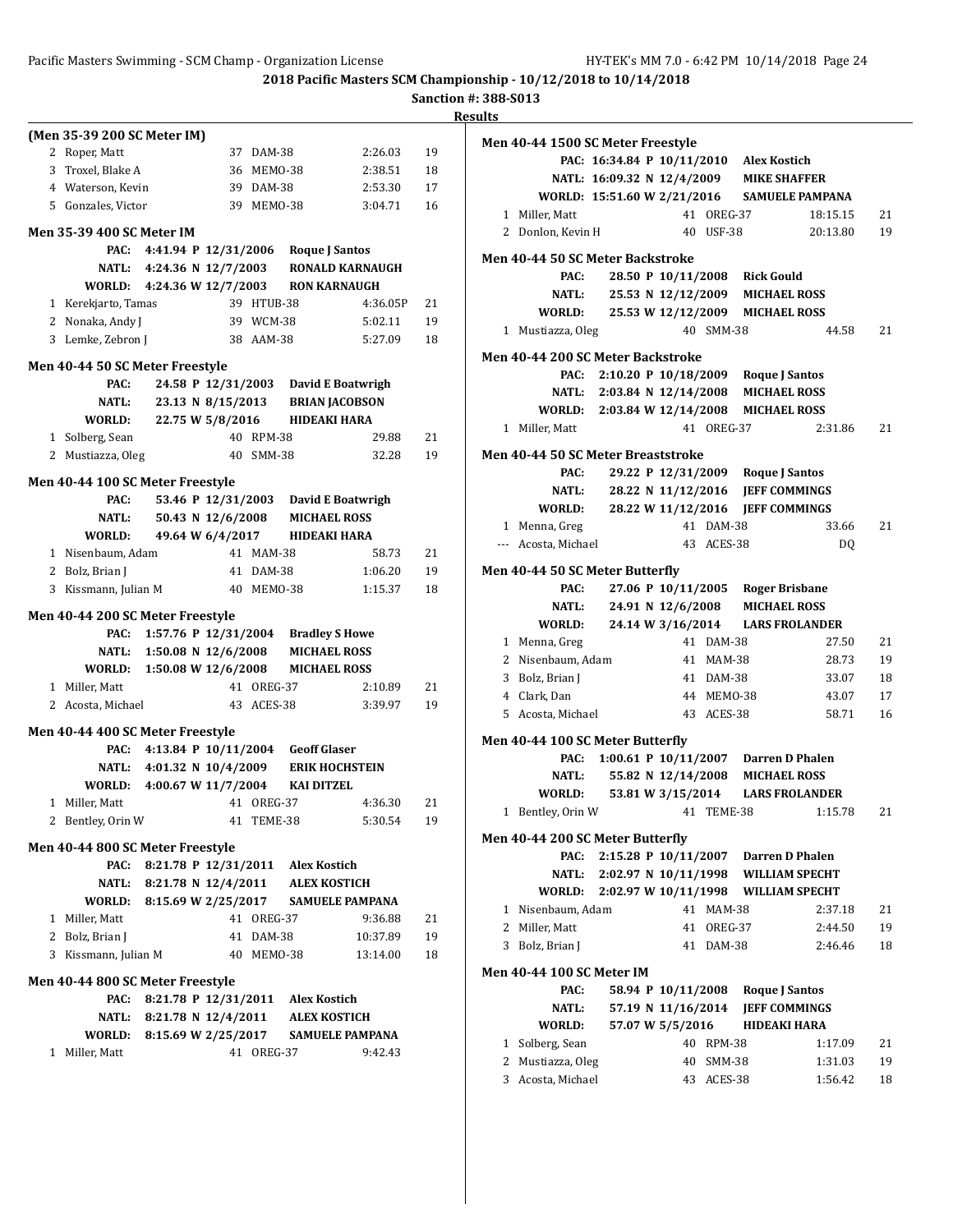**Sanction #: 388-S013**

|    |                                         |  |                       |            |                   |                                        | R  |
|----|-----------------------------------------|--|-----------------------|------------|-------------------|----------------------------------------|----|
|    | <b>Men 40-44 200 SC Meter IM</b>        |  |                       |            |                   |                                        |    |
|    | PAC:                                    |  |                       |            |                   | 2:05.46 P 12/31/2009 Roque J Santos    |    |
|    |                                         |  |                       |            |                   | NATL: 2:05.46 N 12/4/2009 ROQUE SANTOS |    |
|    | WORLD: 2:05.46 W 12/4/2009 ROQUE SANTOS |  |                       |            |                   |                                        |    |
|    | 1 Miller, Matt                          |  |                       | 41 OREG-37 |                   | 2:32.77                                | 21 |
|    | 2 Bolz, Brian J                         |  |                       | 41 DAM-38  |                   | 2:50.22                                | 19 |
|    | --- Clark, Dan                          |  |                       | 44 MEMO-38 |                   | DQ                                     |    |
|    |                                         |  |                       |            |                   |                                        |    |
|    | Men 45-49 50 SC Meter Freestyle<br>PAC: |  |                       |            |                   | 24.67 P 12/31/2008 David E Boatwrigh   |    |
|    | NATL:                                   |  |                       |            |                   | 23.58 N 11/13/2016 SIPHIWE BALEKA      |    |
|    | WORLD:                                  |  |                       |            |                   |                                        |    |
|    | 1 Fahlen, Mark T                        |  |                       | 47 MAAC-38 |                   | 28.33                                  | 21 |
|    | 2 Jegers, Daniel R                      |  |                       | 49 MEM0-38 |                   | 28.55                                  | 19 |
|    | 3 Fields, Eric K                        |  |                       | 49 UC38-38 |                   | 29.42                                  | 18 |
|    | 4 Keegan, Sean                          |  |                       | 45 DAM-38  |                   | 29.57                                  | 17 |
|    | 5 Wen, Patrick J                        |  |                       | 46 WCM-38  |                   | 29.73                                  | 16 |
|    | 6 Wehmann, Todd                         |  |                       | 46 MEMO-38 |                   | 30.29                                  | 15 |
|    | 7 Reed, Doug                            |  |                       | 49 CSTS-38 |                   | 34.17                                  | 14 |
|    | 8 Sanchez, Juan M                       |  |                       | 45 MEMO-38 |                   | 36.43                                  | 13 |
|    |                                         |  |                       |            |                   |                                        |    |
|    | Men 45-49 50 SC Meter Freestyle         |  |                       |            |                   |                                        |    |
|    | PAC:                                    |  |                       |            |                   | 24.67 P 12/31/2008 David E Boatwrigh   |    |
|    | NATL:                                   |  |                       |            |                   | 23.58 N 11/13/2016 SIPHIWE BALEKA      |    |
|    | WORLD:                                  |  |                       |            |                   |                                        |    |
|    | 1 Turman, Benjamin J                    |  | 48 ALB-38             |            |                   | 45.85                                  |    |
|    | Men 45-49 100 SC Meter Freestyle        |  |                       |            |                   |                                        |    |
|    | PAC:                                    |  |                       |            |                   | 53.76 P 12/31/2006 David E Boatwrigh   |    |
|    | NATL:                                   |  | 52.54 N 12/2/2007     |            | <b>PAUL SMITH</b> |                                        |    |
|    | WORLD:                                  |  | 51.30 W 3/10/2012     |            |                   | <b>NICOLAS GRANGER</b>                 |    |
|    | 1 Turman, Benjamin J                    |  |                       | 48 ALB-38  |                   | 1:37.90                                |    |
|    | Men 45-49 100 SC Meter Freestyle        |  |                       |            |                   |                                        |    |
|    | PAC:                                    |  | 53.76 P 12/31/2006    |            |                   | <b>David E Boatwrigh</b>               |    |
|    | NATL:                                   |  | 52.54 N 12/2/2007     |            | <b>PAUL SMITH</b> |                                        |    |
|    | WORLD:                                  |  | 51.30 W 3/10/2012     |            |                   | <b>NICOLAS GRANGER</b>                 |    |
|    | 1 Fahlen, Mark T                        |  |                       | 47 MAAC-38 |                   | 1:01.47                                | 21 |
|    | 2 Stump, R Chris                        |  |                       | 48 WCM-38  |                   | 1:03.74                                | 19 |
| 3  | Atchison, Dean T                        |  |                       | 47 MEMO-38 |                   | 1:05.06                                | 18 |
|    | 4 Wen, Patrick J                        |  |                       | 46 WCM-38  |                   | 1:05.94                                | 17 |
|    | 5 Fields, Eric K                        |  |                       | 49 UC38-38 |                   | 1:07.45                                | 16 |
|    | 6 Iverson, Kirt                         |  |                       | 48 BC-38   |                   | 1:08.06                                | 15 |
|    | 7 Stewart, Jay M                        |  |                       | 45 UCSF-38 |                   | 1:19.00                                | 14 |
|    | 8 Sanchez, Juan M                       |  |                       | 45 MEM0-38 |                   | 1:20.02                                | 13 |
|    | 9 Reed, Doug                            |  |                       | 49 CSTS-38 |                   | 1:20.22                                | 12 |
| 10 | Stock, Kyle K                           |  |                       | 45 TCAM-38 |                   | 1:23.25                                | 11 |
|    | Men 45-49 200 SC Meter Freestyle        |  |                       |            |                   |                                        |    |
|    | PAC:                                    |  | 2:00.13 P 12/31/1996  |            |                   | <b>Tim Broderick</b>                   |    |
|    | NATL:                                   |  | 1:56.00 N 12/2/2007   |            | <b>PAUL SMITH</b> |                                        |    |
|    | WORLD: 1:52.87 W 3/9/2012               |  |                       |            |                   | <b>NICOLAS GRANGER</b>                 |    |
|    | 1 Turman, Benjamin J                    |  |                       | 48 ALB-38  |                   | 3:25.80                                |    |
|    |                                         |  |                       |            |                   |                                        |    |
|    | Men 45-49 200 SC Meter Freestyle        |  |                       |            |                   |                                        |    |
|    | PAC:                                    |  | 2:00.13 P 12/31/1996  |            |                   | <b>Tim Broderick</b>                   |    |
|    | NATL:                                   |  | 1:56.00 N $12/2/2007$ |            | <b>PAUL SMITH</b> |                                        |    |
|    | WORLD: 1:52.87 W 3/9/2012               |  |                       |            |                   | <b>NICOLAS GRANGER</b>                 |    |
| 1  | Fahlen, Mark T                          |  |                       | 47 MAAC-38 |                   | 2:15.17                                | 21 |

| 2            | Keegan, Sean                                 |                      |    | 45 DAM-38  |                                                                          | 2:21.48                                     | 19 |
|--------------|----------------------------------------------|----------------------|----|------------|--------------------------------------------------------------------------|---------------------------------------------|----|
|              | 3 Hertzer, Keith                             |                      | 45 | MEMO-38    |                                                                          | 2:31.42                                     | 18 |
|              |                                              |                      |    |            |                                                                          |                                             |    |
|              | Men 45-49 400 SC Meter Freestyle             |                      |    |            |                                                                          |                                             |    |
|              | PAC:                                         |                      |    |            | 4:18.44 P 12/31/1996 Tim Broderick                                       |                                             |    |
|              |                                              |                      |    |            | NATL: 4:09.19 N 11/1/2009 KEITH SWITZER                                  |                                             |    |
|              | WORLD: 4:03.10 W 4/18/2015                   |                      |    |            | FABIO CALMASINI                                                          |                                             |    |
|              | 1 Fahlen, Mark T                             |                      |    | 47 MAAC-38 |                                                                          | 4:52.39                                     | 21 |
|              |                                              |                      |    |            |                                                                          |                                             |    |
|              | Men 45-49 400 SC Meter Freestyle             |                      |    |            |                                                                          |                                             |    |
|              |                                              |                      |    |            | PAC: 4:18.44 P 12/31/1996 Tim Broderick                                  |                                             |    |
|              | NATL: 4:09.19 N 11/1/2009                    |                      |    |            | <b>KEITH SWITZER</b>                                                     |                                             |    |
|              | WORLD: 4:03.10 W 4/18/2015   FABIO CALMASINI |                      |    |            |                                                                          |                                             |    |
| 1            | Turman, Benjamin J                           |                      |    | 48 ALB-38  |                                                                          | 7:58.47                                     |    |
|              |                                              |                      |    |            |                                                                          |                                             |    |
|              | Men 45-49 800 SC Meter Freestyle             |                      |    |            |                                                                          |                                             |    |
|              |                                              |                      |    |            | PAC: 8:56.08 P 12/31/1996 Tim Broderick                                  |                                             |    |
|              |                                              |                      |    |            |                                                                          | NATL: 8:41.60 N 12/14/2013 RICARDO VALDIVIA |    |
|              | WORLD: 8:24.75 W 3/29/2015                   |                      |    |            | <b>FABIO CALMASINI</b>                                                   |                                             |    |
|              | 1 Fahlen, Mark T                             |                      |    | 47 MAAC-38 |                                                                          | 10:08.63                                    | 21 |
|              | 2 Wehmann, Todd                              |                      |    | 46 MEMO-38 |                                                                          | 11:11.32                                    | 19 |
| 3            | Turman, Benjamin J                           |                      |    | 48 ALB-38  |                                                                          | 13:47.66                                    | 18 |
|              |                                              |                      |    |            |                                                                          |                                             |    |
|              | Men 45-49 1500 SC Meter Freestyle            |                      |    |            |                                                                          |                                             |    |
|              |                                              |                      |    |            | PAC: 17:13.99 P 10/5/2014 Barton S Wells                                 |                                             |    |
|              |                                              |                      |    |            | NATL: 16:37.25 N 10/15/2011 KEITH SWITZER                                |                                             |    |
|              | WORLD: 16:13.34 W 2/15/2015 FABIO CALMASINI  |                      |    |            |                                                                          |                                             |    |
|              | 1 Wehmann, Todd                              |                      |    | 46 MEMO-38 |                                                                          | 21:17.04                                    | 21 |
|              | 2 Jegers, Daniel R                           |                      |    | 49 MEMO-38 |                                                                          | 22:36.13                                    | 19 |
| 3            | Turman, Benjamin J                           |                      |    | 48 ALB-38  |                                                                          | 26:32.05                                    | 18 |
|              |                                              |                      |    |            |                                                                          |                                             |    |
|              |                                              |                      |    |            |                                                                          |                                             |    |
|              | Men 45-49 50 SC Meter Backstroke             |                      |    |            |                                                                          |                                             |    |
|              | PAC:                                         |                      |    |            | 29.78 P 10/9/2016 Rick M Hamilton                                        |                                             |    |
|              | NATL:                                        |                      |    |            | 27.02 N 12/12/2009 CHRIS STEVENSON                                       |                                             |    |
|              | WORLD:                                       |                      |    |            | 26.60 W 3/26/2017 DANIEL LONNBERG                                        |                                             |    |
|              | 1 Moore, Peter                               |                      |    | 46 SMM-38  |                                                                          | 29.16P                                      | 21 |
|              | 2 Banbury, James S                           |                      |    | 49 UC38-38 |                                                                          | 32.46                                       | 19 |
|              |                                              |                      |    | 49 MEM0-38 |                                                                          | 36.03                                       | 18 |
|              | 3 Jegers, Daniel R                           |                      |    |            |                                                                          |                                             |    |
|              | 4 Wehmann, Todd                              |                      |    | 46 MEMO-38 |                                                                          | 36.35                                       | 17 |
|              | 5 Fields, Eric K                             |                      |    | 49 UC38-38 |                                                                          | 39.67                                       | 16 |
|              | 6 Sanchez, Juan M                            |                      |    | 45 MEMO-38 |                                                                          | 41.96                                       | 15 |
| 7            | Stock, Kyle K                                |                      | 45 | TCAM-38    |                                                                          | 43.63                                       | 14 |
|              | Men 45-49 100 SC Meter Backstroke            |                      |    |            |                                                                          |                                             |    |
|              | PAC:                                         | 1:02.26 P 12/6/2015  |    |            | <b>Rick M Hamilton</b>                                                   |                                             |    |
|              | NATL:                                        |                      |    |            |                                                                          |                                             |    |
|              | WORLD:                                       |                      |    |            | 57.00 N 12/13/2009 CHRIS STEVENSON<br>57.00 W 12/13/2009 CHRIS STEVENSON |                                             |    |
|              |                                              |                      |    |            |                                                                          |                                             |    |
| 1            | Banbury, James S                             |                      |    | 49 UC38-38 |                                                                          | 1:12.64                                     | 21 |
| 2            | Atchison, Dean T                             |                      |    | 47 MEM0-38 |                                                                          | 1:16.36                                     | 19 |
|              | 3 Wehmann, Todd                              |                      |    | 46 MEMO-38 |                                                                          | 1:19.11                                     | 18 |
|              | 4 Fields, Eric K                             |                      |    | 49 UC38-38 |                                                                          | 1:27.66                                     | 17 |
|              | 5 Sanchez, Juan M                            |                      |    | 45 MEMO-38 |                                                                          | 1:32.37                                     | 16 |
|              | 6 Stock, Kyle K                              |                      |    | 45 TCAM-38 |                                                                          | 1:37.57                                     | 15 |
|              | 7 Ngo, Minh                                  |                      | 47 | MEMO-38    |                                                                          | 1:44.75                                     | 14 |
|              |                                              |                      |    |            |                                                                          |                                             |    |
|              | Men 45-49 200 SC Meter Backstroke            |                      |    |            |                                                                          |                                             |    |
|              | PAC:                                         |                      |    |            | 2:16.75 P 10/10/2015 Rick M Hamilton                                     |                                             |    |
|              | NATL:                                        | 2:05.54 N 12/12/2009 |    |            | <b>CHRIS STEVENSON</b>                                                   |                                             |    |
|              | WORLD: 2:05.54 W 12/12/2009                  |                      |    |            | <b>CHRIS STEVENSON</b>                                                   |                                             |    |
| $\mathbf{1}$ | Wehmann, Todd                                |                      |    | 46 MEMO-38 |                                                                          | 2:59.61                                     | 21 |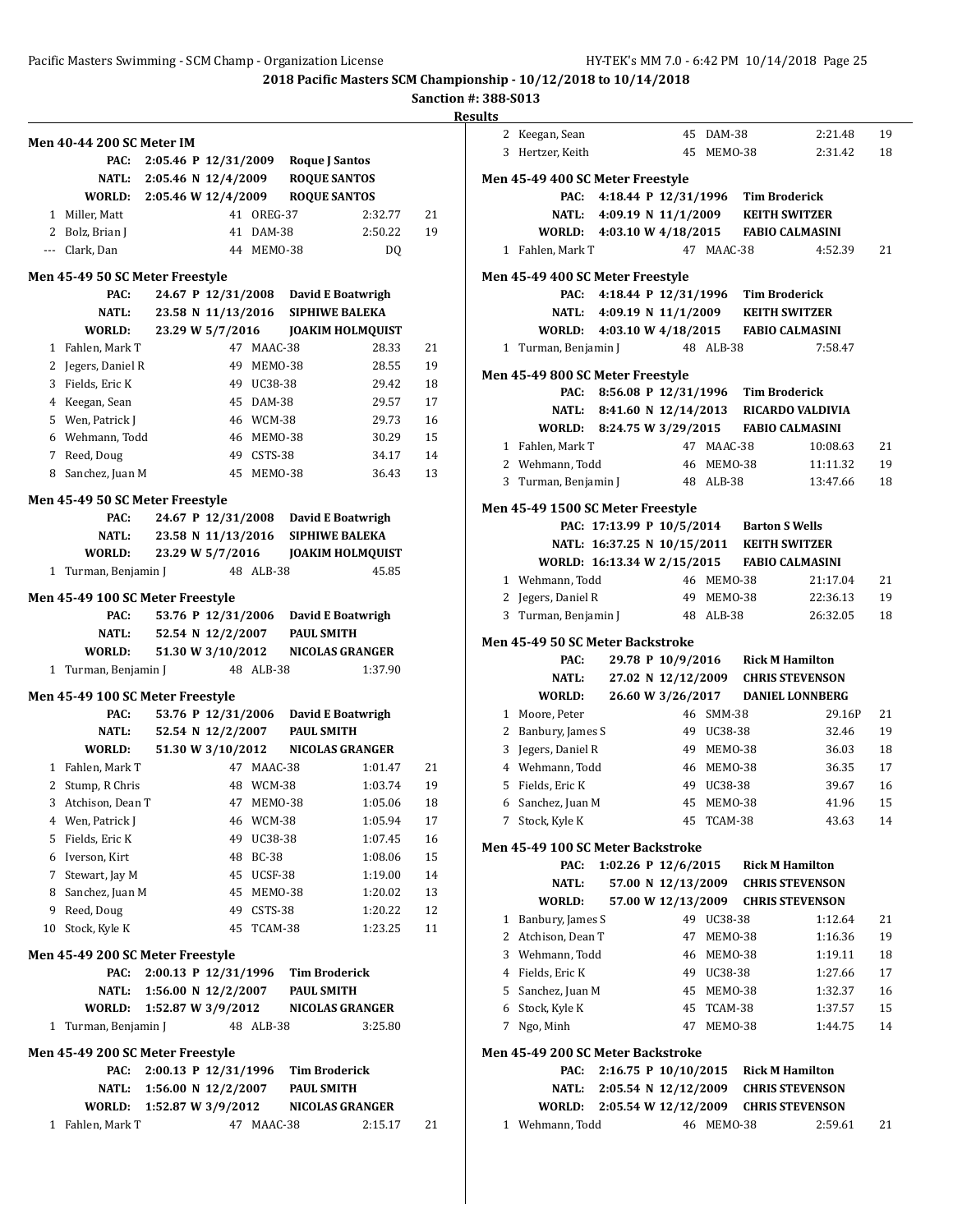**Sanction #: 388-S013**

|   | Men 45-49 50 SC Meter Breaststroke<br>PAC: |                                              |                                            |            | 31.24 P 12/31/2001 Lee A Rider         |         |    |
|---|--------------------------------------------|----------------------------------------------|--------------------------------------------|------------|----------------------------------------|---------|----|
|   | NATL:                                      |                                              |                                            |            | 28.88 N 10/12/2013 TODD TORRES         |         |    |
|   | WORLD:                                     |                                              |                                            |            | 28.83 W 5/20/2018 HIDEAKI TOGO         |         |    |
|   | 1 Banbury, James S                         |                                              |                                            | 49 UC38-38 |                                        | 36.06   | 21 |
|   | 2 Hertzer, Keith                           |                                              |                                            | 45 MEM0-38 |                                        | 38.26   | 19 |
|   | 3 Fields, Eric K                           |                                              |                                            | 49 UC38-38 |                                        | 39.98   | 18 |
|   | 4 Iverson, Kirt                            |                                              |                                            | 48 BC-38   |                                        | 40.90   | 17 |
|   | 5 Stock, Kyle K                            |                                              |                                            | 45 TCAM-38 |                                        | 42.81   | 16 |
|   | 6 Stewart, Jay M                           |                                              |                                            | 45 UCSF-38 |                                        | 50.66   | 15 |
|   | Men 45-49 100 SC Meter Breaststroke        |                                              |                                            |            |                                        |         |    |
|   | PAC:                                       |                                              |                                            |            | 1:08.09 P 12/31/2001 Lee A Rider       |         |    |
|   | NATL:                                      |                                              |                                            |            | 1:03.13 N 12/2/2017 STEVE WEST         |         |    |
|   | WORLD:                                     |                                              |                                            |            | 1:03.13 W 12/2/2017 STEVE WEST         |         |    |
|   | 1 Stump, R Chris                           |                                              |                                            | 48 WCM-38  |                                        | 1:20.64 | 21 |
|   | 2 Hertzer, Keith                           |                                              |                                            | 45 MEMO-38 |                                        | 1:24.48 | 19 |
|   | 3 Fields, Eric K                           |                                              |                                            | 49 UC38-38 |                                        | 1:28.86 | 18 |
|   | 4 Iverson, Kirt                            |                                              |                                            | 48 BC-38   |                                        | 1:29.80 | 17 |
|   | 5 Stock, Kyle K                            |                                              |                                            | 45 TCAM-38 |                                        | 1:38.41 | 16 |
|   | 6 Sanchez, Juan M                          |                                              |                                            | 45 MEM0-38 |                                        | 1:38.65 | 15 |
|   | 7 Ngo, Minh                                |                                              |                                            | 47 MEM0-38 |                                        | 1:46.14 | 14 |
|   | Men 45-49 200 SC Meter Breaststroke        |                                              |                                            |            |                                        |         |    |
|   | PAC:                                       |                                              |                                            |            | 2:33.54 P 10/10/2015 Roque J Santos    |         |    |
|   |                                            |                                              |                                            |            | NATL: 2:16.12 N 12/3/2017 STEVE WEST   |         |    |
|   |                                            |                                              |                                            |            | WORLD: 2:16.12 W 12/3/2017 STEVE WEST  |         |    |
| 1 | Hertzer, Keith                             |                                              |                                            | 45 MEM0-38 |                                        | 3:13.33 | 21 |
|   |                                            |                                              |                                            |            |                                        |         |    |
|   | Men 45-49 50 SC Meter Butterfly<br>PAC:    |                                              |                                            |            | 26.65 P 10/2/2011 Matt Jones           |         |    |
|   | <b>NATL:</b>                               |                                              | 25.74 N 12/13/2009                         |            | <b>FRITZ BEDFORD</b>                   |         |    |
|   | WORLD:                                     |                                              | 24.38 W 3/19/2017                          |            | <b>EIJI NOMURA</b>                     |         |    |
|   | 1 Wen, Patrick J                           |                                              |                                            | 46 WCM-38  |                                        | 31.69   | 21 |
|   | 2 Wehmann, Todd                            |                                              |                                            | 46 MEMO-38 |                                        | 35.06   | 19 |
| 3 | Ngo, Minh                                  |                                              |                                            | 47 MEMO-38 |                                        | 40.74   | 18 |
|   | 4 Reed, Doug                               |                                              |                                            | 49 CSTS-38 |                                        | 42.88   | 17 |
|   | 5 Stewart, Jay M                           |                                              | 45                                         | UCSF-38    |                                        | 48.26   | 16 |
|   |                                            |                                              |                                            |            |                                        |         |    |
|   | Men 45-49 100 SC Meter Butterfly           |                                              |                                            |            |                                        |         |    |
|   | PAC:<br>NATL:                              |                                              | 1:00.71 P 10/16/2011<br>57.17 N 12/14/2003 |            | Kenneth W Tittle<br><b>PAUL CARTER</b> |         |    |
|   | WORLD:                                     |                                              | 55.07 W 3/18/2018                          |            | <b>EIJI NOMURA</b>                     |         |    |
|   | 1 Moore, Peter                             |                                              |                                            | 46 SMM-38  |                                        | 1:02.90 | 21 |
|   | 2 Banbury, James S                         |                                              |                                            | 49 UC38-38 |                                        | 1:05.25 | 19 |
|   | 3 Wen, Patrick J                           |                                              |                                            | 46 WCM-38  |                                        | 1:10.93 | 18 |
|   | 4 Jegers, Daniel R                         |                                              | 49                                         | MEMO-38    |                                        | 1:13.19 | 17 |
|   |                                            |                                              |                                            |            |                                        |         |    |
|   | Men 45-49 200 SC Meter Butterfly           |                                              |                                            |            |                                        |         |    |
|   | PAC:                                       | 2:19.44 P 10/18/2009<br>2:06.40 N 11/19/2006 |                                            |            | <b>John A Engs</b>                     |         |    |
|   | NATL:                                      | $2:05.01 \text{ W } 3/17/2018$               |                                            |            | <b>DENNIS BAKER</b>                    |         |    |
|   | WORLD:<br>1 Jegers, Daniel R               |                                              |                                            | 49 MEMO-38 | EIJI NOMURA                            | 3:01.95 | 21 |
|   |                                            |                                              |                                            |            |                                        |         |    |
|   | <b>Men 45-49 100 SC Meter IM</b>           |                                              |                                            |            |                                        |         |    |
|   | PAC:                                       | 1:03.29 P $10/10/2015$                       |                                            |            | <b>Roque J Santos</b>                  |         |    |
|   | NATL:                                      | 1:00.09 N 11/13/2016                         |                                            |            | <b>SIPHIWE BALEKA</b>                  |         |    |
|   | WORLD:                                     |                                              | 57.68 W 3/9/2012                           |            | <b>NICOLAS GRANGER</b>                 |         |    |
| 1 | Moore, Peter                               |                                              |                                            | 46 SMM-38  |                                        | 1:06.30 | 21 |

| 2 | Banbury, James S                           |  | 49                  | UC38-38    |                                 | 1:07.46                                          | 19 |
|---|--------------------------------------------|--|---------------------|------------|---------------------------------|--------------------------------------------------|----|
| 3 | Stiefvater, Scott L                        |  | 49                  | WCM-38     |                                 | 1:12.64                                          | 18 |
|   | 4 Fahlen, Mark T                           |  |                     | 47 MAAC-38 |                                 | 1:12.84                                          | 17 |
| 5 | Jegers, Daniel R                           |  |                     | 49 MEMO-38 |                                 | 1:15.40                                          | 16 |
|   | 6 Fields, Eric K                           |  |                     | 49 UC38-38 |                                 | 1:22.55                                          | 15 |
|   | 7 Ngo, Minh                                |  |                     | 47 MEM0-38 |                                 | 1:32.90                                          | 14 |
| 8 | Stock, Kyle K                              |  |                     | 45 TCAM-38 |                                 | 1:36.15                                          | 13 |
|   | 9 Reed, Doug                               |  |                     | 49 CSTS-38 |                                 | 1:39.45                                          | 12 |
|   | <b>Men 45-49 200 SC Meter IM</b>           |  |                     |            |                                 |                                                  |    |
|   | PAC:                                       |  | 2:17.74 P 12/6/2015 |            |                                 | <b>Rick M Hamilton</b>                           |    |
|   | NATL: 2:09.71 N 3/20/2010                  |  |                     |            |                                 | <b>JEROME FRENTSOS</b>                           |    |
|   | WORLD: 2:04.64 W 3/8/2012                  |  |                     |            |                                 | <b>NICOLAS GRANGER</b>                           |    |
| 1 | Fahlen, Mark T                             |  |                     | 47 MAAC-38 |                                 | 2:37.84                                          | 21 |
| 2 | Hertzer, Keith                             |  |                     | 45 MEMO-38 |                                 | 2:50.62                                          | 19 |
| 3 | Ngo, Minh                                  |  |                     | 47 MEM0-38 |                                 | 3:29.39                                          | 18 |
|   |                                            |  |                     |            |                                 |                                                  |    |
|   | <b>Men 45-49 400 SC Meter IM</b>           |  |                     |            |                                 |                                                  |    |
|   | PAC:                                       |  |                     |            |                                 | 4:55.44 P 12/31/2008 Darren D Phalen             |    |
|   | NATL: 4:43.64 N 9/26/2010<br>WORLD:        |  | 4:31.36 W 4/7/2012  |            |                                 | <b>JEROME FRENTSOS</b><br><b>NICOLAS GRANGER</b> |    |
|   | 1 Jegers, Daniel R                         |  |                     | 49 MEM0-38 |                                 | 6:24.95                                          | 21 |
|   | 2 Ngo, Minh                                |  | 47                  | MEMO-38    |                                 | 7:30.79                                          | 19 |
|   |                                            |  |                     |            |                                 |                                                  |    |
|   | Men 50-54 50 SC Meter Freestyle            |  |                     |            |                                 |                                                  |    |
|   | PAC:                                       |  |                     |            |                                 | 25.53 P 12/31/2003 Thomas W Whatley              |    |
|   | NATL:                                      |  |                     |            | 23.38 N 10/18/2009 ROWDY GAINES |                                                  |    |
|   | WORLD:                                     |  |                     |            | 23.38 W 10/18/2009 ROWDY GAINES |                                                  |    |
|   | 1 Sullivan, Scot A                         |  |                     | 52 OREG-37 |                                 | 27.38                                            | 21 |
|   | 2 Stahl, Stephen A                         |  |                     | 53 WCM-38  |                                 | 28.41                                            | 19 |
| 3 | Bidwell, Brad                              |  |                     | 53 TVM-38  |                                 | 28.84                                            | 18 |
|   | 4 Johnstone, Michael                       |  |                     | 51 TOC-38  |                                 | 31.67                                            | 17 |
|   | 5 Ardourel, Franck S                       |  |                     | 54 MEMO-38 |                                 | 32.10                                            | 16 |
|   | 6 Romdhane, Bechir                         |  |                     | 54 WCM-38  |                                 | 32.65                                            | 15 |
|   | 7 Luce, Brandon                            |  |                     | 51 ALB-38  |                                 | 38.87                                            | 14 |
|   | 8 Wu, Long                                 |  |                     | 53 MEM0-38 |                                 | 40.10                                            | 13 |
| 9 | Abegg, Michael L                           |  |                     | 53 IM-21   |                                 | 40.26                                            | 12 |
|   | Men 50-54 100 SC Meter Freestyle           |  |                     |            |                                 |                                                  |    |
|   | PAC:                                       |  |                     |            |                                 | 56.67 P 12/31/2003 Richard S Garrett             |    |
|   | <b>NATL:</b>                               |  | 51.61 N 10/17/2009  |            |                                 | <b>ROWDY GAINES</b>                              |    |
|   | WORLD:                                     |  | 51.49 W 3/26/2017   |            |                                 | <b>NICOLAS GRANGER</b>                           |    |
|   | 1 Hamilton, Rick M                         |  |                     | 51 MAM-38  |                                 | 58.20                                            |    |
|   | 2 Dooley, Paul D                           |  |                     | 50 MEMO-38 |                                 | 1:11.49                                          |    |
|   | Men 50-54 100 SC Meter Freestyle           |  |                     |            |                                 |                                                  |    |
|   | PAC:                                       |  |                     |            |                                 | 56.67 P 12/31/2003 Richard S Garrett             |    |
|   | NATL:                                      |  |                     |            | 51.61 N 10/17/2009 ROWDY GAINES |                                                  |    |
|   | <b>WORLD:</b>                              |  |                     |            |                                 | 51.49 W 3/26/2017 NICOLAS GRANGER                |    |
|   | 1 Sullivan, Scot A                         |  |                     | 52 OREG-37 |                                 | 58.24                                            | 21 |
|   | 2 Romdhane, Bechir                         |  |                     | 54 WCM-38  |                                 | 1:13.78                                          | 19 |
|   | 3 Ardourel, Franck S                       |  |                     | 54 MEMO-38 |                                 | 1:15.74                                          | 18 |
|   | 4 Trutane, Steve                           |  |                     | 53 ALB-38  |                                 | 1:20.20                                          | 17 |
|   |                                            |  |                     |            |                                 |                                                  |    |
|   | Men 50-54 200 SC Meter Freestyle           |  |                     |            |                                 |                                                  |    |
|   | PAC:                                       |  |                     |            |                                 | 2:05.03 P 3/9/2014 Darren D Phalen               |    |
|   | NATL: 1:54.61 N 10/14/2011 ROWDY GAINES    |  |                     |            |                                 |                                                  |    |
|   | WORLD: 1:54.61 W 10/14/2011 AMBROSE GAINES |  |                     |            |                                 |                                                  |    |
|   | 1 Sullivan, Scot A                         |  |                     | 52 OREG-37 |                                 | 2:09.03                                          | 21 |
|   | 2 Hamilton, Rick M                         |  |                     | 51 MAM-38  |                                 | 2:12.52                                          | 19 |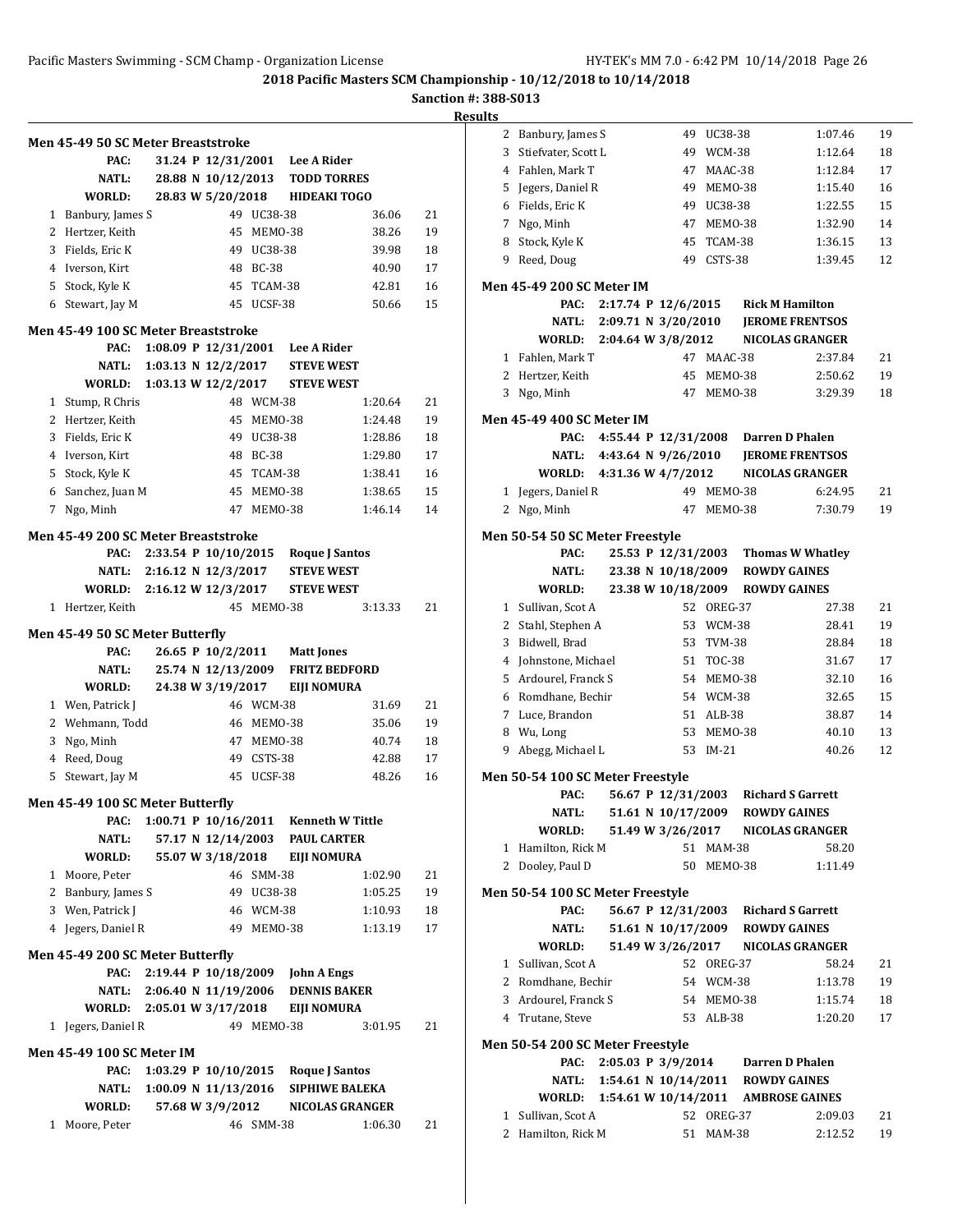## Pacific Masters Swimming - SCM Champ - Organization License HY-TEK's MM 7.0 - 6:42 PM 10/14/2018 Page 27

**2018 Pacific Masters SCM Championship - 10/12/2018 to 10/14/2018**

**Sanction #: 388-S013**

|                                                                   |                                  |                                                |    | <b>Results</b>                                                |    |
|-------------------------------------------------------------------|----------------------------------|------------------------------------------------|----|---------------------------------------------------------------|----|
| (Men 50-54 200 SC Meter Freestyle)                                |                                  |                                                |    | 4 Dooley, Paul D<br>50 MEMO-38<br>3:07.69                     | 17 |
| 3 Heaney, Michael P                                               | 52 WCM-38                        | 2:29.43                                        | 18 | Men 50-54 50 SC Meter Breaststroke                            |    |
| 4 Luce, Brandon                                                   | 51 ALB-38                        | 3:20.79                                        | 17 | PAC:<br>31.10 P 10/18/2009<br><b>Gary L Patterson</b>         |    |
| Men 50-54 400 SC Meter Freestyle                                  |                                  |                                                |    | <b>NATL:</b><br>29.84 N 12/8/2013<br><b>DAVID GUTHRIE</b>     |    |
| PAC:<br>4:16.37 P 10/14/2017                                      | <b>Barton S Wells</b>            |                                                |    | WORLD:<br>29.71 W 4/9/2017<br><b>C.ARTURO TRAVAINI</b>        |    |
| <b>NATL:</b><br>4:07.99 N 12/10/2000                              | <b>JIM MCCONICA</b>              |                                                |    | 53 WCM-38<br>1 Stahl, Stephen A<br>36.42                      | 21 |
| WORLD:<br>4:04.48 W 1/29/2017                                     |                                  | NICHOLAS GRANGER                               |    | 2 Romdhane, Bechir<br>54 WCM-38<br>40.12                      | 19 |
| 1 Sullivan, Scot A                                                | 52 OREG-37                       | 4:32.76                                        | 21 | 3<br>Wu, Long<br>53 MEMO-38<br>40.73                          | 18 |
| Men 50-54 800 SC Meter Freestyle                                  |                                  |                                                |    | 4 Ardourel, Franck S<br>54 MEMO-38<br>41.80                   | 17 |
| PAC: 8:54.56 P 12/3/2017                                          | <b>Barton S Wells</b>            |                                                |    | Men 50-54 50 SC Meter Breaststroke                            |    |
| <b>NATL:</b><br>8:44.51 N 12/10/2000                              | <b>JIM MCCONICA</b>              |                                                |    | PAC:<br>31.10 P 10/18/2009<br><b>Gary L Patterson</b>         |    |
| WORLD: 8:36.30 W 2/17/2018                                        |                                  | <b>FABIO CALMASINI</b>                         |    | <b>NATL:</b><br><b>DAVID GUTHRIE</b><br>29.84 N 12/8/2013     |    |
| 1 Sullivan, Scot A                                                | 52 OREG-37                       | 9:46.55                                        |    | WORLD:<br>29.71 W 4/9/2017<br><b>C.ARTURO TRAVAINI</b>        |    |
| Men 50-54 800 SC Meter Freestyle                                  |                                  |                                                |    | 51 MAM-38<br>35.36<br>1 Hamilton, Rick M                      |    |
| PAC: 8:54.56 P 12/3/2017                                          | <b>Barton S Wells</b>            |                                                |    | Men 50-54 100 SC Meter Breaststroke                           |    |
| <b>NATL:</b><br>8:44.51 N 12/10/2000                              | <b>JIM MCCONICA</b>              |                                                |    | PAC: 1:08.95 P 10/18/2009<br><b>Gary L Patterson</b>          |    |
| WORLD:<br>8:36.30 W 2/17/2018                                     |                                  | <b>FABIO CALMASINI</b>                         |    | <b>DAVID GUTHRIE</b><br><b>NATL:</b><br>1:04.54 N $12/7/2013$ |    |
| 1 Sullivan, Scot A                                                | 52 OREG-37                       | 9:30.38                                        | 21 | 1:04.28 W 5/6/2017<br>WORLD:<br><b>NICOLAS GRANGER</b>        |    |
| 2 Dooley, Paul D                                                  | 50 MEMO-38                       | 11:37.01                                       | 19 | 1 Hamilton, Rick M<br>51 MAM-38<br>1:15.23                    | 21 |
|                                                                   |                                  |                                                |    | Romdhane, Bechir<br>54 WCM-38<br>2<br>1:28.63                 | 19 |
| Men 50-54 1500 SC Meter Freestyle<br>PAC: 17:11.44 P 12/1/2017    | <b>Barton S Wells</b>            |                                                |    | Wu, Long<br>53 MEMO-38<br>3<br>1:31.81                        | 18 |
| NATL: 16:33.02 N 12/10/2000                                       | <b>JIM MCCONICA</b>              |                                                |    | 54 MEMO-38<br>4 Ardourel, Franck S<br>1:35.38                 | 17 |
| WORLD: 16:25.96 W 2/11/2018                                       |                                  | <b>FABIO CALMASINI</b>                         |    | Men 50-54 200 SC Meter Breaststroke                           |    |
| 1 Sullivan, Scot A                                                | 52 OREG-37                       | 18:32.01                                       | 21 | PAC: 2:34.71 P 12/31/1996<br><b>Robert Strand</b>             |    |
| 2 De Boisblanc, Michael W                                         | 50 WCM-38                        | 18:59.27                                       | 19 | NATL:<br>2:21.65 N 12/8/2013<br><b>DAVID GUTHRIE</b>          |    |
| 3 Foster, Jeffrey M                                               | 52 MEMO-38                       | 23:33.79                                       | 18 | WORLD: 2:19.36 W 3/23/2018<br><b>NICOLAS GRANGER</b>          |    |
| 4 Ardourel, Franck S                                              | 54 MEMO-38                       | 26:37.57                                       | 17 | 1 Romdhane, Bechir<br>54 WCM-38<br>3:15.57                    | 21 |
| 5 Andrews, Michael                                                | 51 MEMO-38                       | 27:40.44                                       | 16 | 53 MEMO-38<br>2 Wu, Long<br>3:28.12                           | 19 |
| Men 50-54 50 SC Meter Backstroke                                  |                                  |                                                |    | 3 Ardourel, Franck S<br>54 MEMO-38<br>3:36.37                 | 18 |
| PAC:<br>29.64 P 12/3/2017                                         |                                  | <b>Rick M Hamilton</b>                         |    | Men 50-54 50 SC Meter Butterfly                               |    |
| <b>NATL:</b><br>26.69 N 10/24/2015                                |                                  | <b>FRITZ BEDFORD</b>                           |    | PAC:<br>26.12 P 12/31/2007<br><b>Paul V Carter</b>            |    |
| <b>WORLD:</b><br>26.69 W 10/24/2015                               |                                  | <b>FRITZ BEDFORD</b>                           |    | <b>NATL:</b><br>25.98 N 3/5/2016<br><b>STEVE HILTABIDDLE</b>  |    |
| 1 Hamilton, Rick M                                                | 51 MAM-38                        | 29.85                                          |    | WORLD:<br><b>DAN THOMPSON</b><br>25.49 W 5/16/2009            |    |
|                                                                   |                                  |                                                |    | 54 WCM-38<br>1 Chao, Hector<br>30.43                          | 21 |
| Men 50-54 50 SC Meter Backstroke<br>PAC:<br>29.64 P 12/3/2017     |                                  | <b>Rick M Hamilton</b>                         |    | 2 Trutane, Steve<br>42.39<br>53 ALB-38                        | 19 |
| <b>NATL:</b>                                                      | 26.69 N 10/24/2015 FRITZ BEDFORD |                                                |    | Men 50-54 100 SC Meter Butterfly                              |    |
| WORLD:                                                            | 26.69 W 10/24/2015 FRITZ BEDFORD |                                                |    | <b>Paul V Carter</b><br>PAC:<br>57.29 P 12/2/2007             |    |
| 1 Chao, Hector                                                    | 54 WCM-38                        | 32.10                                          | 21 | <b>NATL:</b><br><b>PAUL CARTER</b><br>57.29 N 12/2/2007       |    |
| 2 Woehl, Bradley J                                                | 50 CSTS-38                       | 34.40                                          | 19 | WORLD:<br>56.78 W 3/24/2018<br><b>NICOLAS GRANGER</b>         |    |
|                                                                   |                                  |                                                |    | 1 Hamilton, Rick M<br>51 MAM-38<br>1:04.07                    | 21 |
| Men 50-54 100 SC Meter Backstroke                                 |                                  |                                                |    | Chao, Hector<br>54 WCM-38<br>1:07.73<br>2                     | 19 |
| PAC:<br>1:02.52 P 12/2/2017<br><b>NATL:</b><br>58.47 N 10/24/2015 |                                  | <b>Rick M Hamilton</b><br><b>FRITZ BEDFORD</b> |    | Stahl, Stephen A<br>53 WCM-38<br>1:10.21<br>3                 | 18 |
| WORLD:<br>57.95 W 3/25/2017                                       |                                  | <b>NICOLAS GRANGER</b>                         |    | <b>Men 50-54 100 SC Meter IM</b>                              |    |
| 1 Hamilton, Rick M                                                | 51 MAM-38                        | 1:03.71                                        | 21 | 1:02.51 P 12/31/2008<br><b>Ken Shilling</b><br>PAC:           |    |
| 2 Chao, Hector                                                    | 54 WCM-38                        | 1:08.44                                        | 19 | 1:00.57 N 12/10/2016<br><b>SCOTT HEBER</b><br><b>NATL:</b>    |    |
|                                                                   |                                  |                                                |    | WORLD:<br>57.69 W 3/24/2017<br><b>NICOLAS GRANGER</b>         |    |
| Men 50-54 200 SC Meter Backstroke                                 |                                  |                                                |    | 1 Woehl, Bradley J<br>50 CSTS-38<br>1:18.83                   | 21 |
| PAC: 2:16.82 P 12/1/2017                                          |                                  | <b>Rick M Hamilton</b>                         |    | Johnstone, Michael<br>51 TOC-38<br>1:21.22<br>2               | 19 |
| <b>NATL:</b><br>2:11.84 N 12/4/2009<br>WORLD: 2:07.13 W 5/6/2017  | <b>JAMIE FOWLER</b>              | <b>NICOLAS GRANGER</b>                         |    | 3 Ardourel, Franck S<br>54 MEMO-38<br>1:33.97                 | 18 |
| 1 Hamilton, Rick M                                                | 51 MAM-38                        | 2:19.73                                        | 21 |                                                               |    |
| 2 Chao, Hector                                                    | 54 WCM-38                        | 2:29.17                                        | 19 |                                                               |    |
| 3 Woehl, Bradley J                                                | 50 CSTS-38                       | 2:48.55                                        | 18 |                                                               |    |
|                                                                   |                                  |                                                |    |                                                               |    |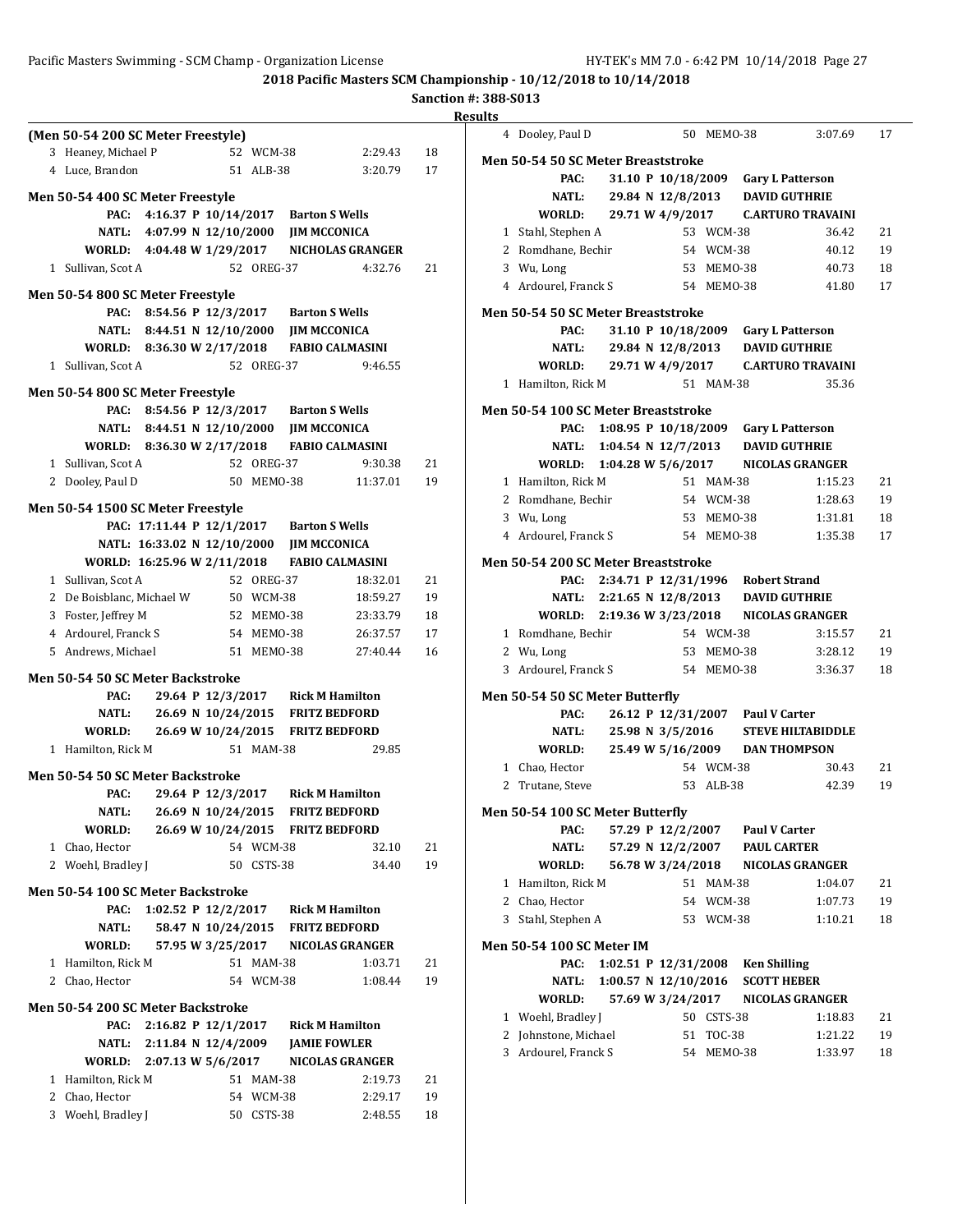**Sanction #: 388-S013**

|              | <b>Men 50-54 200 SC Meter IM</b>         |                           |                      |            |                                         |                                            |    |
|--------------|------------------------------------------|---------------------------|----------------------|------------|-----------------------------------------|--------------------------------------------|----|
|              |                                          |                           |                      |            | PAC: 2:14.53 P 12/31/2008 Ken Shilling  |                                            |    |
|              |                                          |                           |                      |            |                                         | NATL: 2:12.85 N 5/17/2015 JEROME FRENTSOS  |    |
|              |                                          |                           |                      |            |                                         | WORLD: 2:06.38 W 1/28/2018 NICOLAS GRANGER |    |
|              | 1 Hamilton, Rick M                       |                           |                      | 51 MAM-38  |                                         | 2:26.04                                    | 21 |
|              | 2 De Boisblanc, Michael W                |                           |                      | 50 WCM-38  |                                         | 2:26.07                                    | 19 |
|              | 3 Chao, Hector                           |                           |                      | 54 WCM-38  |                                         | 2:33.63                                    | 18 |
|              | 4 Trutane, Steve                         |                           |                      | 53 ALB-38  |                                         | 3:33.84                                    | 17 |
|              |                                          |                           |                      |            |                                         |                                            |    |
|              | <b>Men 50-54 400 SC Meter IM</b>         |                           |                      |            |                                         |                                            |    |
|              |                                          | NATL: 4:45.15 N 5/18/2015 |                      |            | PAC: 5:02.72 P 3/9/2013 Darren D Phalen |                                            |    |
|              |                                          |                           |                      |            |                                         | <b>JEROME FRENTSOS</b>                     |    |
|              |                                          |                           |                      |            |                                         | WORLD: 4:29.33 W 3/23/2017 NICOLAS GRANGER |    |
|              | 1 Hamilton, Rick M                       |                           |                      | 51 MAM-38  |                                         | 5:10.05                                    | 21 |
|              | 2 De Boisblanc, Michael W                |                           |                      | 50 WCM-38  |                                         | 5:20.04                                    | 19 |
|              | 3 Stahl, Stephen A                       |                           |                      | 53 WCM-38  |                                         | 6:07.54                                    | 18 |
|              | 4 Boeger, Jack                           |                           |                      | 51 MEMO-38 |                                         | 6:50.38                                    | 17 |
|              | Men 55-59 50 SC Meter Freestyle          |                           |                      |            |                                         |                                            |    |
|              | PAC:                                     |                           |                      |            | 26.15 P 12/31/2009 Eric D van Boer      |                                            |    |
|              | NATL:                                    |                           |                      |            | 24.66 N 10/10/2015 STEVE WOOD           |                                            |    |
|              | WORLD:                                   |                           |                      |            | 24.51 W 4/19/2015 BRENT BARNES          |                                            |    |
|              | 1 Boone, Jon                             |                           |                      | 55 WCM-38  |                                         | 26.63                                      |    |
|              | Men 55-59 50 SC Meter Freestyle          |                           |                      |            |                                         |                                            |    |
|              | PAC:                                     |                           |                      |            | 26.15 P 12/31/2009 Eric D van Boer      |                                            |    |
|              | NATL:                                    |                           |                      |            | 24.66 N 10/10/2015 STEVE WOOD           |                                            |    |
|              | <b>WORLD:</b>                            |                           | 24.51 W 4/19/2015    |            | <b>BRENT BARNES</b>                     |                                            |    |
|              | 1 Wilson, Kurt E                         |                           |                      | 59 CRUZ-38 |                                         | 26.87                                      | 21 |
|              | 2 Boone, Jon                             |                           |                      | 55 WCM-38  |                                         | 26.88                                      | 19 |
|              | 3 Thomas, Ken                            |                           |                      | 57 CSTS-38 |                                         | 31.30                                      | 18 |
|              | 4 Gilliland, John                        |                           |                      | 58 TSUN-38 |                                         | 31.31                                      | 17 |
|              | 5 Grace, Mike                            |                           |                      | 56 AAM-38  |                                         | 31.37                                      | 16 |
|              | 6 Mahoney, Garrett A                     |                           |                      | 57 MEM0-38 |                                         | 37.96                                      | 15 |
|              | 7 Cramer, James P                        |                           |                      | 58 MEMO-38 |                                         | 38.12                                      | 14 |
|              | Men 55-59 100 SC Meter Freestyle         |                           |                      |            |                                         |                                            |    |
|              | PAC:                                     |                           | 58.66 P 12/31/2000   |            | <b>Tim A Birnie</b>                     |                                            |    |
|              | NATL:                                    |                           | 54.50 N 4/5/2009     |            | <b>JACK GROSELLE</b>                    |                                            |    |
|              | WORLD:                                   |                           | 54.50 W 4/5/2009     |            | <b>JACK GROSELLE</b>                    |                                            |    |
| $\mathbf{1}$ | Boone, Jon                               |                           | 55                   | WCM-38     |                                         | 58.70                                      |    |
|              |                                          |                           |                      |            |                                         |                                            |    |
|              | Men 55-59 100 SC Meter Freestyle<br>PAC: |                           | 58.66 P 12/31/2000   |            | <b>Tim A Birnie</b>                     |                                            |    |
|              | <b>NATL:</b>                             |                           | 54.50 N 4/5/2009     |            | <b>JACK GROSELLE</b>                    |                                            |    |
|              | WORLD:                                   |                           | 54.50 W 4/5/2009     |            | <b>JACK GROSELLE</b>                    |                                            |    |
| 1            | Boone, Jon                               |                           |                      | 55 WCM-38  |                                         | 58.80                                      | 21 |
|              | 2 Gothberg, Brad A                       |                           |                      | 56 WCM-38  |                                         | 1:01.46                                    | 19 |
|              | 3 King, Ian E                            |                           |                      | 56 WCM-38  |                                         | 1:07.28                                    | 18 |
|              | 4 Rentschler, Randy T                    |                           |                      | 58 MEM0-38 |                                         | 1:28.53                                    | 17 |
|              |                                          |                           |                      |            |                                         |                                            |    |
|              | Men 55-59 200 SC Meter Freestyle         |                           |                      |            |                                         |                                            |    |
|              | PAC:                                     | 2:06.20 P 12/31/2003      |                      |            | R Tod Spieker                           |                                            |    |
|              | NATL:                                    | 1:59.08 N 11/21/2009      |                      |            | <b>MICHAEL MANN</b>                     |                                            |    |
|              | WORLD:                                   |                           | 1:59.08 W 11/21/2009 |            | <b>MICHAEL MANN</b>                     |                                            |    |
| 1            | Boone, Jon                               |                           |                      | 55 WCM-38  |                                         | 2:16.01                                    | 21 |
| 2            | Gothberg, Brad A                         |                           |                      | 56 WCM-38  |                                         | 2:18.14                                    | 19 |
| 3            | King, Ian E                              |                           |                      | 56 WCM-38  |                                         | 2:33.31                                    | 18 |
| 4            | Grace, Mike                              |                           |                      | 56 AAM-38  |                                         | 2:34.09                                    | 17 |

|                | Men 55-59 400 SC Meter Freestyle         |                            |                    |                |                                    |                                  |    |
|----------------|------------------------------------------|----------------------------|--------------------|----------------|------------------------------------|----------------------------------|----|
|                | PAC:                                     |                            |                    |                | 4:28.73 P 12/31/2003 R Tod Spieker |                                  |    |
|                | <b>NATL:</b>                             | 4:16.03 N 11/22/2009       |                    |                |                                    | <b>MICHAEL MANN</b>              |    |
|                | WORLD:                                   | 4:16.03 W 11/22/2009       |                    |                |                                    | <b>MICHAEL MANN</b>              |    |
| 1              | Boone, Jon                               |                            |                    | 55 WCM-38      |                                    | 4:53.34                          | 21 |
| $\overline{c}$ | Gilliland, John                          |                            |                    | 58 TSUN-38     |                                    | 5:49.03                          | 19 |
|                | Men 55-59 800 SC Meter Freestyle         |                            |                    |                |                                    |                                  |    |
|                | PAC:                                     | 9:13.15 P $12/31/2003$     |                    |                | R Tod Spieker                      |                                  |    |
|                | <b>NATL:</b>                             | 8:51.34 N 11/21/2009       |                    |                |                                    | <b>MICHAEL MANN</b>              |    |
|                | WORLD:                                   | 8:51.34 W 11/21/2009       |                    |                |                                    | <b>MICHAEL MANN</b>              |    |
|                | 1 Gothberg, Brad A                       |                            |                    | 56 WCM-38      |                                    | 10:26.96                         | 21 |
| 2              | Boone, Jon                               |                            | 55                 | WCM-38         |                                    | 10:39.58                         | 19 |
|                | 3 Inchausti, Robert                      |                            |                    | 56 MEMO-38     |                                    | 13:20.29                         | 18 |
|                | Men 55-59 1500 SC Meter Freestyle        |                            |                    |                |                                    |                                  |    |
|                |                                          | PAC: 17:35.21 P 12/31/2003 |                    |                | R Tod Spieker                      |                                  |    |
|                | NATL: 17:14.15 N 10/2/2005               |                            |                    |                | <b>JIM MC CONICA</b>               |                                  |    |
|                | WORLD: 17:14.15 W 10/2/2005              |                            |                    |                | <b>JIM MCCONICA</b>                |                                  |    |
|                | 1 Gothberg, Brad A                       |                            |                    | 56 WCM-38      |                                    | 19:35.81                         | 21 |
|                | 2 Nootbaar, Tom T                        |                            |                    | 55 WCM-38      |                                    | 19:48.95                         | 19 |
|                | 3 Inchausti, Robert                      |                            |                    | 56 MEM0-38     |                                    | 24:39.24                         | 18 |
|                | Men 55-59 50 SC Meter Backstroke         |                            |                    |                |                                    |                                  |    |
|                | PAC:                                     |                            |                    |                | 30.40 P 12/31/2000 Tim A Birnie    |                                  |    |
|                | NATL:                                    |                            | 27.62 N 10/10/2015 |                | <b>STEVE WOOD</b>                  |                                  |    |
|                | WORLD:                                   |                            | 27.96 W 10/30/2016 |                |                                    | <b>CRAIG NORREY</b>              |    |
|                | 1 Taylor, Ron A                          |                            |                    | 58 RPM-38      |                                    | 32.78                            | 21 |
|                | 2 Laudenslager, Greg L                   |                            |                    | 57 RHMS-38     |                                    | 37.03                            | 19 |
|                | 3 Mahoney, Garrett A                     |                            |                    | 57 MEMO-38     |                                    | 47.97                            | 18 |
|                | 4 Cramer, James P                        |                            |                    | 58 MEMO-38     |                                    | 55.89                            | 17 |
|                | <b>Men 55-59 100 SC Meter Backstroke</b> |                            |                    |                |                                    |                                  |    |
|                | PAC:                                     |                            |                    |                | 1:04.89 P 12/31/2000 Tim A Birnie  |                                  |    |
|                | NATL:                                    | 1:00.84 N 10/10/2015       |                    |                | <b>STEVE WOOD</b>                  |                                  |    |
|                | WORLD:                                   | 1:02.26 W 3/15/2015        |                    |                |                                    | <b>MARCO COLOMBO</b>             |    |
|                | 1 Frentsos, Paul J                       |                            | 57                 | <b>TSUN-38</b> |                                    | 1:12.31                          | 21 |
| 2              | Taylor, Ron A                            |                            |                    | 58 RPM-38      |                                    | 1:12.70                          | 19 |
| 3              | Nootbaar, Tom T                          |                            |                    | 55 WCM-38      |                                    | 1:16.27                          | 18 |
| 4              | King, Ian E                              |                            |                    | 56 WCM-38      |                                    | 1:19.99                          | 17 |
| 5              | Laudenslager, Greg L                     |                            | 57                 | RHMS-38        |                                    | 1:20.88                          | 16 |
|                | Men 55-59 200 SC Meter Backstroke        |                            |                    |                |                                    |                                  |    |
|                | PAC:                                     | 2:21.80 P 12/31/2003       |                    |                | <b>Tim Spieker</b>                 |                                  |    |
|                | NATL:                                    | 2:15.79 N 12/5/2014        |                    |                | <b>JAMIE FOWLER</b>                |                                  |    |
|                | WORLD: 2:15.79 W 12/5/2014               |                            |                    |                |                                    | <b>JAMIE FOWLER</b>              |    |
| $\mathbf{1}$   | Taylor, Ron A                            |                            |                    | 58 RPM-38      |                                    | 2:40.86                          | 21 |
|                | 2 Laudenslager, Greg L                   |                            |                    | 57 RHMS-38     |                                    | 2:52.83                          | 19 |
|                | 3 King, Ian E                            |                            |                    | 56 WCM-38      |                                    | 2:58.74                          | 18 |
|                | 4 Conner, Christopher P                  |                            |                    | 58 WCM-38      |                                    | 3:27.17                          | 17 |
|                | 5 Inchausti, Robert                      |                            |                    | 56 MEMO-38     |                                    | 3:43.32                          | 16 |
|                | Men 55-59 50 SC Meter Breaststroke       |                            |                    |                |                                    |                                  |    |
|                | PAC:                                     |                            |                    |                | 32.18 P 12/31/2001 Robert Strand   |                                  |    |
|                | <b>NATL:</b>                             |                            |                    |                |                                    | 30.37 N 12/17/2016 DAVID GUTHRIE |    |
|                | WORLD:                                   |                            | 29.79 W 4/22/2018  |                |                                    | <b>C.ARTURO TRAVAINI</b>         |    |
|                | 1 Laudenslager, Greg L                   |                            |                    | 57 RHMS-38     |                                    | 35.72                            | 21 |
|                |                                          |                            |                    |                |                                    |                                  |    |
| 2              | Fogg, BJ                                 |                            |                    | 55 UC38-38     |                                    | 36.36                            | 19 |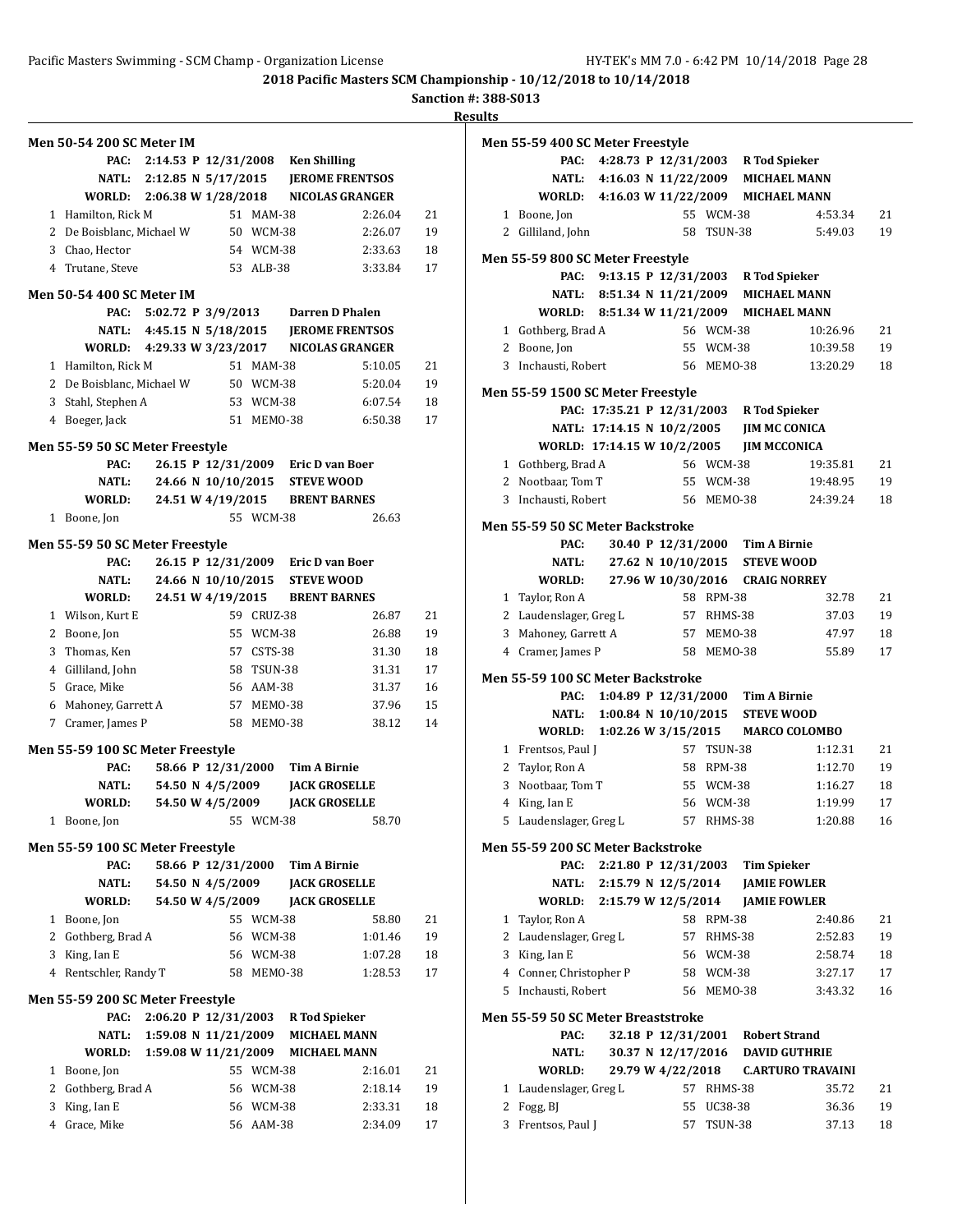|   | (Men 55-59 50 SC Meter Breaststroke)     |                            |                    |                      |                                            |                                              |          |
|---|------------------------------------------|----------------------------|--------------------|----------------------|--------------------------------------------|----------------------------------------------|----------|
|   | 4 Gothberg, Brad A                       |                            |                    | 56 WCM-38            |                                            | 37.65                                        | 17       |
|   | 5 Taylor, Ron A                          |                            |                    | 58 RPM-38            |                                            | 38.65                                        | 16       |
|   | Men 55-59 100 SC Meter Breaststroke      |                            |                    |                      |                                            |                                              |          |
|   | PAC:                                     |                            |                    |                      | 1:11.53 P 12/31/2001 Robert Strand         |                                              |          |
|   | NATL:                                    | 1:06.80 N 12/18/2016       |                    |                      | <b>DAVID GUTHRIE</b>                       |                                              |          |
|   | WORLD:                                   | 1:05.12 W 1/27/2018        |                    |                      |                                            | <b>C.ARTURO TRAVAINI</b>                     |          |
|   | 1 Laudenslager, Greg L                   |                            | 57 RHMS-38         |                      |                                            | 1:21.17                                      | 21       |
|   | 2 Frentsos, Paul J                       |                            |                    | 57 TSUN-38           |                                            | 1:22.11                                      | 19       |
|   | 3 Gothberg, Brad A                       |                            |                    | 56 WCM-38            |                                            | 1:27.73                                      | 18       |
|   | Men 55-59 200 SC Meter Breaststroke      |                            |                    |                      |                                            |                                              |          |
|   |                                          |                            |                    |                      | PAC: 2:38.76 P 12/31/2001 Robert Strand    |                                              |          |
|   |                                          | NATL: 2:27.00 N 11/8/2015  |                    |                      | <b>DAVID GUTHRIE</b>                       |                                              |          |
|   |                                          |                            |                    |                      |                                            | WORLD: 2:22.91 W 4/21/2018 C.ARTURO TRAVAINI |          |
|   | 1 Laudenslager, Greg L                   |                            |                    | 57 RHMS-38           |                                            | 3:01.48                                      | 21       |
|   | 2 Conner, Christopher P                  |                            |                    | 58 WCM-38            |                                            | 3:37.20                                      | 19       |
|   |                                          |                            |                    |                      |                                            |                                              |          |
|   | Men 55-59 50 SC Meter Butterfly<br>PAC:  |                            | 27.16 P 10/4/2014  |                      | <b>Paul V Carter</b>                       |                                              |          |
|   | <b>NATL:</b>                             |                            | 26.67 N 10/11/2015 |                      | <b>STEVE WOOD</b>                          |                                              |          |
|   | WORLD:                                   | 26.45 W 5/18/2013          |                    |                      | <b>DAN THOMPSON</b>                        |                                              |          |
|   | 1 Boone, Jon                             |                            |                    | 55 WCM-38            |                                            | 28.91                                        | 21       |
|   | 2 Frentsos, Paul J                       |                            |                    | 57 TSUN-38           |                                            | 29.99                                        | 19       |
|   | 3 Taylor, Ron A                          |                            |                    | 58 RPM-38            |                                            | 30.49                                        | 18       |
|   |                                          |                            |                    |                      |                                            |                                              |          |
|   | Men 55-59 100 SC Meter Butterfly         |                            |                    |                      |                                            |                                              |          |
|   | PAC:                                     |                            |                    |                      | 1:00.98 P 10/12/2014 Paul V Carter         |                                              |          |
|   |                                          | NATL: 1:00.10 N 12/1/2017  |                    |                      | <b>DAVID SIMS</b>                          |                                              |          |
|   | WORLD:                                   |                            | 59.80 W 4/1/2013   |                      | <b>DAN THOMPSON</b>                        |                                              |          |
|   |                                          |                            |                    |                      |                                            |                                              |          |
|   | 1 Boone, Jon                             |                            | 55 WCM-38          |                      |                                            | 1:08.49                                      | 21       |
| 2 | King, Ian E                              |                            |                    | 56 WCM-38            |                                            | 1:21.43                                      | 19       |
|   | <b>Men 55-59 100 SC Meter IM</b>         |                            |                    |                      |                                            |                                              |          |
|   | PAC:                                     | 1:05.29 P 10/4/2014        |                    |                      | <b>Paul V Carter</b>                       |                                              |          |
|   |                                          | NATL: 1:01.76 N 10/10/2015 |                    |                      | <b>STEVE WOOD</b>                          |                                              |          |
|   | WORLD:                                   | 1:01.76 W 10/10/2015       |                    |                      | <b>STEVE WOOD</b>                          |                                              |          |
|   | 1 Grace, Mike                            |                            |                    | 56 AAM-38            |                                            | 1:23.19                                      | 21       |
|   | 2 Thomas, Ken                            |                            |                    | 57 CSTS-38           |                                            | 1:25.46                                      | 19       |
|   | 3 Rentschler, Randy T                    |                            |                    | 58 MEMO-38           |                                            | 1:48.20                                      | 18       |
|   | 4 Cramer, James P                        |                            |                    | 58 MEMO-38           |                                            | 1:48.90                                      | 17       |
|   | <b>Men 55-59 200 SC Meter IM</b>         |                            |                    |                      |                                            |                                              |          |
|   | PAC:                                     | 2:25.63 P 12/31/2008       |                    |                      |                                            |                                              |          |
|   | NATL:                                    | 2:16.44 N 11/22/2009       |                    |                      | <b>Jim Clemmons</b><br><b>MICHAEL MANN</b> |                                              |          |
|   | WORLD:                                   | 2:16.44 W 11/22/2009       |                    |                      | <b>MICHAEL MANN</b>                        |                                              |          |
|   | 1 Laudenslager, Greg L                   |                            |                    | 57 RHMS-38           |                                            | 2:51.64                                      | 21       |
|   | 2 Inchausti, Robert                      |                            |                    | 56 MEMO-38           |                                            | 3:42.70                                      | 19       |
|   | 3 Rentschler, Randy T                    |                            |                    | 58 MEMO-38           |                                            | 4:10.62                                      | 18       |
|   |                                          |                            |                    |                      |                                            |                                              |          |
|   | <b>Men 55-59 400 SC Meter IM</b>         |                            |                    |                      |                                            |                                              |          |
|   | PAC:                                     | 5:13.29 P 12/31/2003       |                    |                      | <b>R</b> Tod Spieker                       |                                              |          |
|   | NATL:                                    | 4:51.97 N $11/21/2009$     |                    |                      | <b>MICHAEL MANN</b>                        |                                              |          |
|   | WORLD:                                   | 4:51.97 W 11/21/2009       |                    |                      | <b>MICHAEL MANN</b>                        |                                              |          |
|   | 1 Antonick, Gary M                       |                            |                    | 55 STAN-38           |                                            | 5:30.53                                      | 21       |
|   | 2 Nootbaar, Tom T<br>3 Inchausti, Robert |                            | 56                 | 55 WCM-38<br>MEMO-38 |                                            | 5:39.38<br>7:43.52                           | 19<br>18 |

|              | Men 60-64 50 SC Meter Freestyle          |  |                      |               |                                         |                         |    |
|--------------|------------------------------------------|--|----------------------|---------------|-----------------------------------------|-------------------------|----|
|              | PAC:                                     |  |                      |               | 26.56 P 10/9/2016 Loren Druz            |                         |    |
|              | <b>NATL:</b>                             |  | 24.90 N 12/3/2006    |               |                                         | <b>RICHARD ABRAHAMS</b> |    |
|              | WORLD:                                   |  | 24.90 W 12/3/2006    |               | <b>RICH ABRAHAMS</b>                    |                         |    |
|              | 1 Van Boer, Eric D                       |  |                      | 64 RHMS-38    |                                         | 28.29                   | 21 |
|              | 2 Patocchi, Robert J                     |  |                      | 62 CMAM-38    |                                         | 28.90                   | 19 |
|              | 3 Hektner, Eric W                        |  |                      | 60 TVM-38     |                                         | 33.84                   | 18 |
|              | 4 Chew, Thomas C                         |  |                      | 61 MEMO-38    |                                         | 35.25                   | 17 |
|              | 5 Aikele, Mark                           |  |                      | 63 MEM0-38    |                                         | 37.52                   | 16 |
|              | 6 Mao, John                              |  |                      | 60 WCM-38     |                                         | 48.30                   | 15 |
|              | Men 60-64 50 SC Meter Freestyle          |  |                      |               |                                         |                         |    |
|              | PAC:                                     |  |                      |               | 26.56 P 10/9/2016 Loren Druz            |                         |    |
|              | NATL:                                    |  | 24.90 N 12/3/2006    |               |                                         | <b>RICHARD ABRAHAMS</b> |    |
|              | WORLD:                                   |  | 24.90 W 12/3/2006    |               | RICH ABRAHAMS                           |                         |    |
| $\mathbf{1}$ | Evans, Mark E                            |  |                      | 60 DAM-38     |                                         | 27.85                   |    |
|              | *2 Volpp, Bryan D                        |  |                      | 61 WCM-38     |                                         | 28.86                   |    |
|              | *2 Cutting, Steve                        |  |                      | 61 MAM-38     |                                         | 28.96                   |    |
|              |                                          |  |                      |               |                                         |                         |    |
|              | Men 60-64 100 SC Meter Freestyle         |  |                      |               |                                         |                         |    |
|              | PAC:                                     |  |                      |               | 1:00.56 P 10/9/2016 Loren Druz          |                         |    |
|              | NATL:                                    |  |                      |               | 55.87 N 5/17/2014 JACK GROSELLE         |                         |    |
|              | WORLD:                                   |  | 55.87 W 5/17/2014    |               | <b>JACK GROSELLE</b>                    |                         |    |
|              | 1 Volpp, Bryan D                         |  |                      | 61 WCM-38     |                                         | 1:03.18                 |    |
|              | Men 60-64 100 SC Meter Freestyle         |  |                      |               |                                         |                         |    |
|              | PAC:                                     |  |                      |               | 1:00.56 P 10/9/2016 Loren Druz          |                         |    |
|              | NATL:                                    |  | 55.87 N 5/17/2014    |               | <b>JACK GROSELLE</b>                    |                         |    |
|              | WORLD:                                   |  | 55.87 W 5/17/2014    |               | <b>JACK GROSELLE</b>                    |                         |    |
|              | 1 Cutting, Steve                         |  |                      | 61 MAM-38     |                                         | 1:02.40                 | 21 |
|              | 2 Darlington, Taite                      |  |                      | 62 TSUN-38    |                                         | 1:04.24                 | 19 |
| 3            | Hektner, Eric W                          |  |                      | 60 TVM-38     |                                         | 1:14.51                 | 18 |
|              | 4 Pinto, Harlan A                        |  |                      | 61 MELO-38    |                                         | 1:15.65                 | 17 |
|              | 5 Diers, Phil J                          |  |                      | 61 TSUN-38    |                                         | 1:56.83                 | 16 |
|              |                                          |  |                      |               |                                         |                         |    |
|              | Men 60-64 200 SC Meter Freestyle         |  |                      |               |                                         |                         |    |
|              | PAC:                                     |  |                      |               | 2:13.49 P 9/25/2011 Tim Broderick       |                         |    |
|              |                                          |  |                      |               | NATL: 2:01.65 N 11/21/2015 RICK COLELLA |                         |    |
|              | WORLD: 2:01.65 W 11/21/2015              |  |                      |               | <b>RICK COLELLA</b>                     |                         |    |
| $\mathbf{1}$ | Evans, Mark E                            |  |                      | 60 DAM-38     |                                         | 2:17.90                 | 21 |
| 2            | Cutting, Steve                           |  | 61                   | <b>MAM-38</b> |                                         | 2:19.58                 | 19 |
| 3            | Bauer, David L                           |  | 63                   | MEMO-38       |                                         | 3:13.50                 | 18 |
|              | Men 60-64 200 SC Meter Freestyle         |  |                      |               |                                         |                         |    |
|              | PAC:                                     |  |                      |               | 2:13.49 P 9/25/2011 Tim Broderick       |                         |    |
|              |                                          |  |                      |               | NATL: 2:01.65 N 11/21/2015 RICK COLELLA |                         |    |
|              | WORLD: 2:01.65 W 11/21/2015 RICK COLELLA |  |                      |               |                                         |                         |    |
| 1            | Volpp, Bryan D                           |  |                      | 61 WCM-38     |                                         | 2:19.50                 |    |
|              | 2 O'brien, Mike                          |  | 63                   | MEMO-38       |                                         | 2:36.45                 |    |
|              |                                          |  |                      |               |                                         |                         |    |
|              | Men 60-64 400 SC Meter Freestyle         |  |                      |               |                                         |                         |    |
|              | PAC:                                     |  | 4:42.39 P 12/31/2010 |               | <b>Jim Clemmons</b>                     |                         |    |
|              | NATL: 4:29.92 N 12/2/2017                |  |                      |               | <b>DAN STEPHENSON</b>                   |                         |    |
|              | WORLD: 4:29.92 W 12/2/2017               |  |                      |               | <b>DAN STEPHENSON</b>                   |                         |    |
|              | 1 Morales, John R                        |  |                      | 60 SRM-38     |                                         | 4:53.33                 | 21 |
|              | 2 Cutting, Steve                         |  |                      | 61 MAM-38     |                                         | 4:58.07                 | 19 |
|              | 3 Hektner, Eric W                        |  |                      | 60 TVM-38     |                                         | 5:53.85                 | 18 |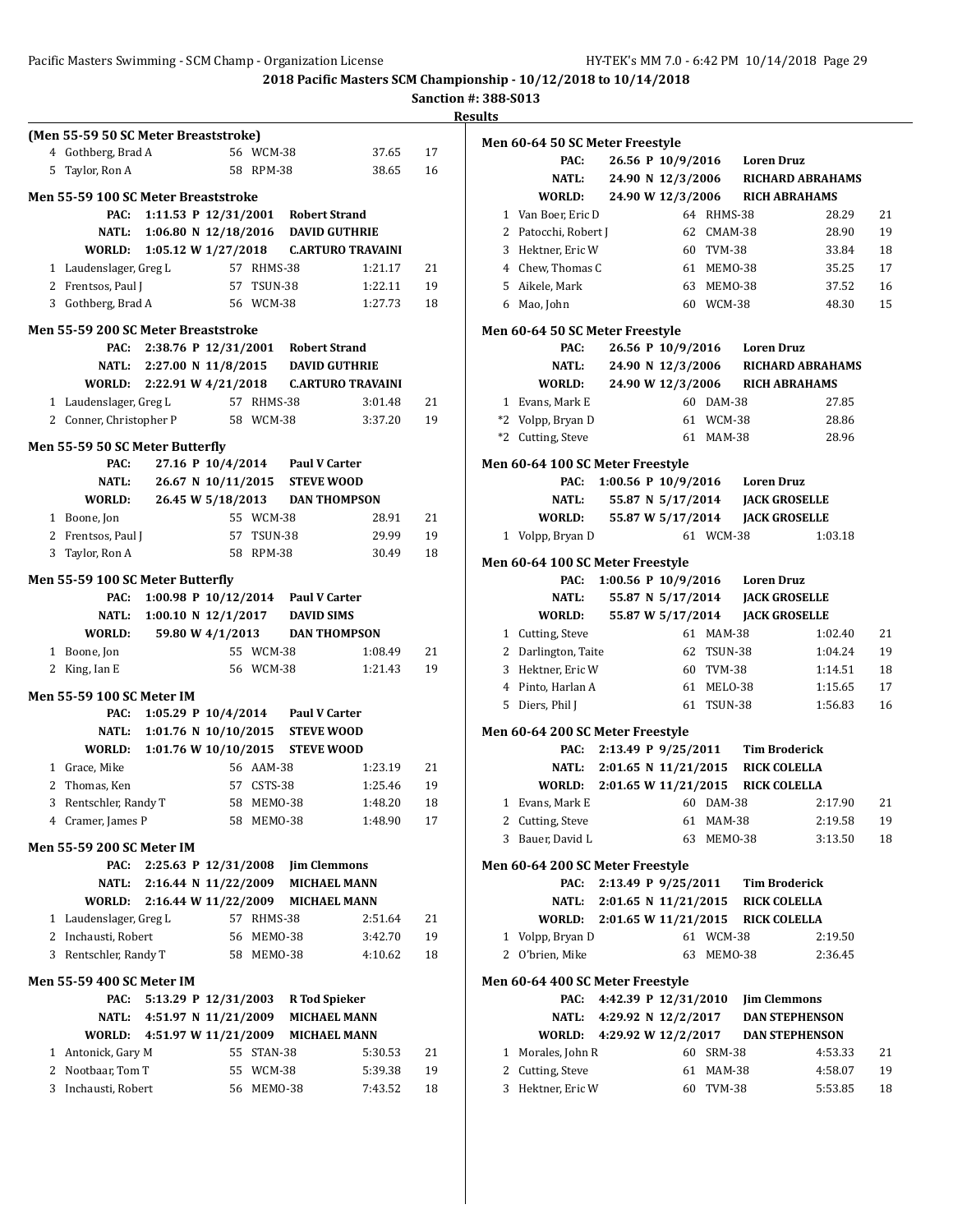**Sanction #: 388-S013**

| <b>Results</b> |
|----------------|
|----------------|

|                | Men 60-64 800 SC Meter Freestyle<br>PAC: | 9:43.24 P 12/31/2010 Jim Clemmons |                                 |               |                   |                                           |    |
|----------------|------------------------------------------|-----------------------------------|---------------------------------|---------------|-------------------|-------------------------------------------|----|
|                |                                          |                                   |                                 |               |                   | NATL: 9:28.01 N 12/3/2017 DAN STEPHENSON  |    |
|                |                                          |                                   |                                 |               |                   | WORLD: 9:28.01 W 12/3/2017 DAN STEPHENSON |    |
|                | 1 Morales, John R                        |                                   |                                 | 60 SRM-38     |                   | 10:10.29                                  | 21 |
|                | 2 Hektner, Eric W                        |                                   |                                 | 60 TVM-38     |                   | 12:12.06                                  | 19 |
|                | 3 Anderson, Robert L                     |                                   |                                 | 63 PCCM-38    |                   | 12:26.25                                  | 18 |
|                |                                          |                                   |                                 |               |                   |                                           |    |
|                | Men 60-64 800 SC Meter Freestyle         |                                   |                                 |               |                   |                                           |    |
|                | PAC:                                     | 9:43.24 P 12/31/2010              |                                 |               |                   | <b>Jim Clemmons</b>                       |    |
|                |                                          | NATL: 9:28.01 N 12/3/2017         |                                 |               |                   | <b>DAN STEPHENSON</b>                     |    |
|                | WORLD: 9:28.01 W 12/3/2017               |                                   |                                 |               |                   | <b>DAN STEPHENSON</b>                     |    |
|                | 1 Cutting, Steve                         |                                   |                                 | 61 MAM-38     |                   | 10:32.67                                  |    |
|                | Men 60-64 1500 SC Meter Freestyle        |                                   |                                 |               |                   |                                           |    |
|                |                                          | PAC: 18:28.64 P 12/31/2010        |                                 |               |                   | <b>Jim Clemmons</b>                       |    |
|                |                                          | NATL: 18:07.65 N 1/28/2017        |                                 |               |                   | <b>BRUCE THOMAS</b>                       |    |
|                | WORLD: 18:07.65 W 1/28/2017              |                                   |                                 |               |                   | <b>BRUCE THOMAS</b>                       |    |
|                | 1 Morales, John R                        |                                   |                                 | 60 SRM-38     |                   | 19:17.67                                  | 21 |
|                | 2 Cutting, Steve                         |                                   | 61                              | MAM-38        |                   | 19:40.35                                  | 19 |
|                | 3 Evans, Mark E                          |                                   |                                 | 60 DAM-38     |                   | 19:53.05                                  | 18 |
|                | 4 Anderson, Robert L                     |                                   |                                 | 63 PCCM-38    |                   | 23:39.69                                  | 17 |
|                | 5 Chew, Thomas C                         |                                   |                                 | 61 MEMO-38    |                   | 29:28.89                                  | 16 |
|                | <b>Men 60-64 50 SC Meter Backstroke</b>  |                                   |                                 |               |                   |                                           |    |
|                | PAC:                                     |                                   | 31.59 P 12/31/2010              |               | Hugh Wilder       |                                           |    |
|                | NATL:                                    |                                   | 29.64 N 3/29/2014               |               |                   | PHILIPP DJANG                             |    |
|                | WORLD:                                   |                                   | 29.64 W 3/29/2014               |               |                   | PHILIPP DJANG                             |    |
|                | 3 Cutting, Steve                         |                                   |                                 | 61 MAM-38     |                   | 33.62                                     |    |
|                |                                          |                                   |                                 |               |                   |                                           |    |
|                | <b>Men 60-64 50 SC Meter Backstroke</b>  |                                   |                                 |               |                   |                                           |    |
|                | PAC:                                     |                                   | 31.59 P 12/31/2010              |               | Hugh Wilder       |                                           |    |
|                | NATL:                                    |                                   | 29.64 N 3/29/2014               |               |                   | PHILIPP DJANG                             |    |
|                | WORLD:                                   |                                   | 29.64 W 3/29/2014               |               |                   | PHILIPP DJANG                             |    |
|                | 1 Van Boer, Eric D                       |                                   |                                 | 64 RHMS-38    |                   | 33.79                                     | 21 |
|                | 2 Cutting, Steve                         |                                   |                                 | 61 MAM-38     |                   | 33.85                                     | 19 |
|                | 3 Gass, Matthew E                        |                                   |                                 | 61 TCAM-38    |                   | 37.32                                     | 18 |
|                | 4 O'brien, Mike                          |                                   |                                 | 63 MEMO-38    |                   | 39.91                                     | 17 |
|                | 5 Chew, Thomas C                         |                                   |                                 | 61 MEMO-38    |                   | 44.09                                     | 16 |
|                | 6 Tsugawa, Peter                         |                                   |                                 | 60 MEMO-38    |                   | 46.86                                     | 15 |
| ---            | Patocchi, Robert J                       |                                   |                                 | 62 CMAM-38    |                   | DQ                                        |    |
|                | Men 60-64 100 SC Meter Backstroke        |                                   |                                 |               |                   |                                           |    |
|                | PAC:                                     |                                   | 1:08.49 P $12/6/2013$           |               |                   | <b>Fred Ferroggiaro</b>                   |    |
|                | NATL:                                    |                                   | $1:04.13 \text{ N } 11/13/2016$ |               | <b>TOM BARTON</b> |                                           |    |
|                | <b>WORLD:</b>                            | 1:04.13 W 11/13/2016 TOM BARTON   |                                 |               |                   |                                           |    |
| 1              | Cutting, Steve                           |                                   | 61                              | <b>MAM-38</b> |                   | 1:11.79                                   | 21 |
| $\overline{2}$ | Van Boer, Eric D                         |                                   | 64                              | RHMS-38       |                   | 1:13.61                                   | 19 |
|                | 3 Darlington, Taite                      |                                   |                                 | 62 TSUN-38    |                   | 1:15.33                                   | 18 |
|                | 4 O'Brien, Kerry L                       |                                   |                                 | 61 WCM-38     |                   | 1:20.86                                   | 17 |
|                | 5 Bauer, David L                         |                                   |                                 | 63 MEM0-38    |                   | 1:39.99                                   | 16 |
|                | 6 Pinto, Harlan A                        |                                   |                                 | 61 MELO-38    |                   | 1:40.56                                   | 15 |
|                | --- Gass, Matthew E                      |                                   | 61                              | TCAM-38       |                   | DQ                                        |    |
|                | Men 60-64 200 SC Meter Backstroke        |                                   |                                 |               |                   |                                           |    |
|                | PAC:                                     | 2:32.37 P 12/6/2013               |                                 |               |                   | <b>Fred Ferroggiaro</b>                   |    |
|                | NATL:                                    | 2:20.38 N 11/12/2016              |                                 |               |                   | <b>TOM BARTON</b>                         |    |
|                | <b>WORLD:</b>                            | 2:20.38 W 11/12/2016              |                                 |               | <b>TOM BARTON</b> |                                           |    |
| 1              | Cutting, Steve                           |                                   |                                 | 61 MAM-38     |                   | 2:34.93                                   | 21 |
|                |                                          |                                   |                                 |               |                   |                                           |    |

| 2      |                                         |  |                      |                    |                                     |                                               |          |
|--------|-----------------------------------------|--|----------------------|--------------------|-------------------------------------|-----------------------------------------------|----------|
|        | Volpp, Bryan D                          |  |                      | 61 WCM-38          |                                     | 2:36.71                                       | 19       |
| 3      | Van Boer, Eric D                        |  | 64                   | RHMS-38            |                                     | 2:53.11                                       | 18       |
|        | 4 Bauer, David L                        |  | 63                   | MEMO-38            |                                     | 3:40.03                                       | 17       |
|        | Men 60-64 50 SC Meter Breaststroke      |  |                      |                    |                                     |                                               |          |
|        | PAC:                                    |  | 32.31 P 12/31/2009   |                    | <b>Robert Strand</b>                |                                               |          |
|        | NATL:                                   |  |                      |                    | 31.51 N 11/21/2015 RICK COLELLA     |                                               |          |
|        | WORLD:                                  |  |                      |                    |                                     |                                               |          |
|        |                                         |  |                      |                    | 31.51 W 11/21/2015 RICK COLELLA     |                                               |          |
| 1      | Volpp, Bryan D                          |  |                      | 61 WCM-38          |                                     | 35.29                                         | 21       |
|        | 2 Van Boer, Eric D                      |  | 64                   | RHMS-38            |                                     | 36.75                                         | 19       |
| 3      | Anderson, Robert L                      |  |                      | 63 PCCM-38         |                                     | 39.67                                         | 18       |
|        | 4 Pinto, Harlan A                       |  | 61                   | MELO-38            |                                     | 39.90                                         | 17       |
| 5      | Hektner, Eric W                         |  |                      | 60 TVM-38          |                                     | 39.94                                         | 16       |
| 6      | O'brien, Mike                           |  | 63                   | MEMO-38            |                                     | 41.05                                         | 15       |
|        | 7 Tulin, Bill                           |  |                      | 60 TAM-38          |                                     | 42.32                                         | 14       |
|        | Men 60-64 100 SC Meter Breaststroke     |  |                      |                    |                                     |                                               |          |
|        | PAC:                                    |  | 1:12.09 P 12/31/2009 |                    | Robert Strand                       |                                               |          |
|        | NATL:                                   |  |                      |                    | 1:09.92 N 11/21/2015 RICK COLELLA   |                                               |          |
|        | WORLD:                                  |  |                      |                    | 1:09.92 W 11/21/2015 RICK COLELLA   |                                               |          |
| 1      | Volpp, Bryan D                          |  |                      | 61 WCM-38          |                                     | 1:19.16                                       | 21       |
|        | 2 Hektner, Eric W                       |  | 60                   | <b>TVM-38</b>      |                                     | 1:28.88                                       | 19       |
| 3      | Anderson, Robert L                      |  | 63                   | PCCM-38            |                                     | 1:31.46                                       | 18       |
| 4      | Tsugawa, Peter                          |  | 60                   | MEMO-38            |                                     | 1:48.66                                       | 17       |
| 5      | Diers, Phil J                           |  |                      | 61 TSUN-38         |                                     | 2:16.30                                       | 16       |
|        |                                         |  |                      |                    |                                     |                                               |          |
|        | Men 60-64 200 SC Meter Breaststroke     |  |                      |                    |                                     |                                               |          |
|        | PAC:                                    |  |                      |                    | 2:40.76 P 12/31/2009 Robert Strand  |                                               |          |
|        | NATL: 2:37.61 N 11/13/2011              |  |                      |                    | RICK COLELLA                        |                                               |          |
|        | WORLD: 2:37.61 W 11/13/2011             |  |                      |                    | <b>RICK COLELLA</b>                 |                                               |          |
|        |                                         |  |                      |                    |                                     |                                               |          |
|        | 1 Volpp, Bryan D                        |  |                      | 61 WCM-38          |                                     | 2:55.37                                       | 21       |
|        | 2 Hektner, Eric W                       |  | 60                   | TVM-38             |                                     | 3:18.19                                       | 19       |
| 3      | Anderson, Robert L                      |  |                      | 63 PCCM-38         |                                     | 3:27.20                                       | 18       |
|        |                                         |  |                      |                    |                                     |                                               |          |
|        | Men 60-64 50 SC Meter Butterfly<br>PAC: |  | 30.08 P 10/10/2009   |                    |                                     |                                               |          |
|        | NATL:                                   |  |                      |                    |                                     | <b>Thomas H Knopf</b><br><b>DONALD GRAHAM</b> |          |
|        | WORLD:                                  |  | 27.53 N 10/25/2014   |                    |                                     |                                               |          |
|        |                                         |  | 26.78 W 5/13/2017    |                    |                                     | <b>DAN THOMPSON</b>                           |          |
|        | 1 Volpp, Bryan D                        |  |                      | 61 WCM-38          |                                     | 32.88                                         |          |
|        | Men 60-64 50 SC Meter Butterfly         |  |                      |                    |                                     |                                               |          |
|        |                                         |  |                      |                    |                                     | PAC: 30.08 P 10/10/2009 Thomas H Knopf        |          |
|        | NATL:                                   |  |                      |                    |                                     | 27.53 N 10/25/2014 DONALD GRAHAM              |          |
|        | WORLD:                                  |  | 26.78 W 5/13/2017    |                    |                                     | <b>DAN THOMPSON</b>                           |          |
| 1      | Van Boer, Eric D                        |  |                      | 64 RHMS-38         |                                     | 31.40                                         | 21       |
| 2      | O'Brien, Kerry L                        |  | 61                   | WCM-38             |                                     | 32.31                                         | 19       |
| 3      | O'brien, Mike                           |  | 63                   | MEMO-38            |                                     | 33.44                                         | 18       |
| 4      | Gass, Matthew E                         |  | 61                   | TCAM-38            |                                     | 36.75                                         | 17       |
| 5      | Maritzen, Michael A                     |  | 62                   | RHMS-38            |                                     | 37.57                                         | 16       |
| 6      | Pinto, Harlan A                         |  | 61                   | MELO-38            |                                     | 39.60                                         | 15       |
|        |                                         |  |                      |                    |                                     |                                               |          |
|        | Men 60-64 100 SC Meter Butterfly        |  |                      |                    |                                     |                                               |          |
|        | PAC:                                    |  |                      |                    | 1:08.85 P 12/31/2009 Edward Rudloff |                                               |          |
|        | NATL:                                   |  | 1:03.76 N 12/3/2006  |                    |                                     | <b>RICH ABRAHAMS</b>                          |          |
|        | WORLD:                                  |  | 1:00.20 W 5/23/2016  |                    |                                     | <b>DAN THOMPSON</b>                           |          |
| 1      | Morales, John R                         |  | 60                   | SRM-38             |                                     | 1:09.23                                       | 21       |
| 2      | O'Brien, Kerry L                        |  | 61                   | WCM-38             |                                     | 1:13.81                                       | 19       |
| 3      | O'brien, Mike                           |  | 63                   | MEMO-38            |                                     | 1:17.72                                       | 18       |
| 4<br>5 | Gass, Matthew E<br>Tsugawa, Peter       |  | 61<br>60             | TCAM-38<br>MEMO-38 |                                     | 1:27.93<br>1:35.94                            | 17<br>16 |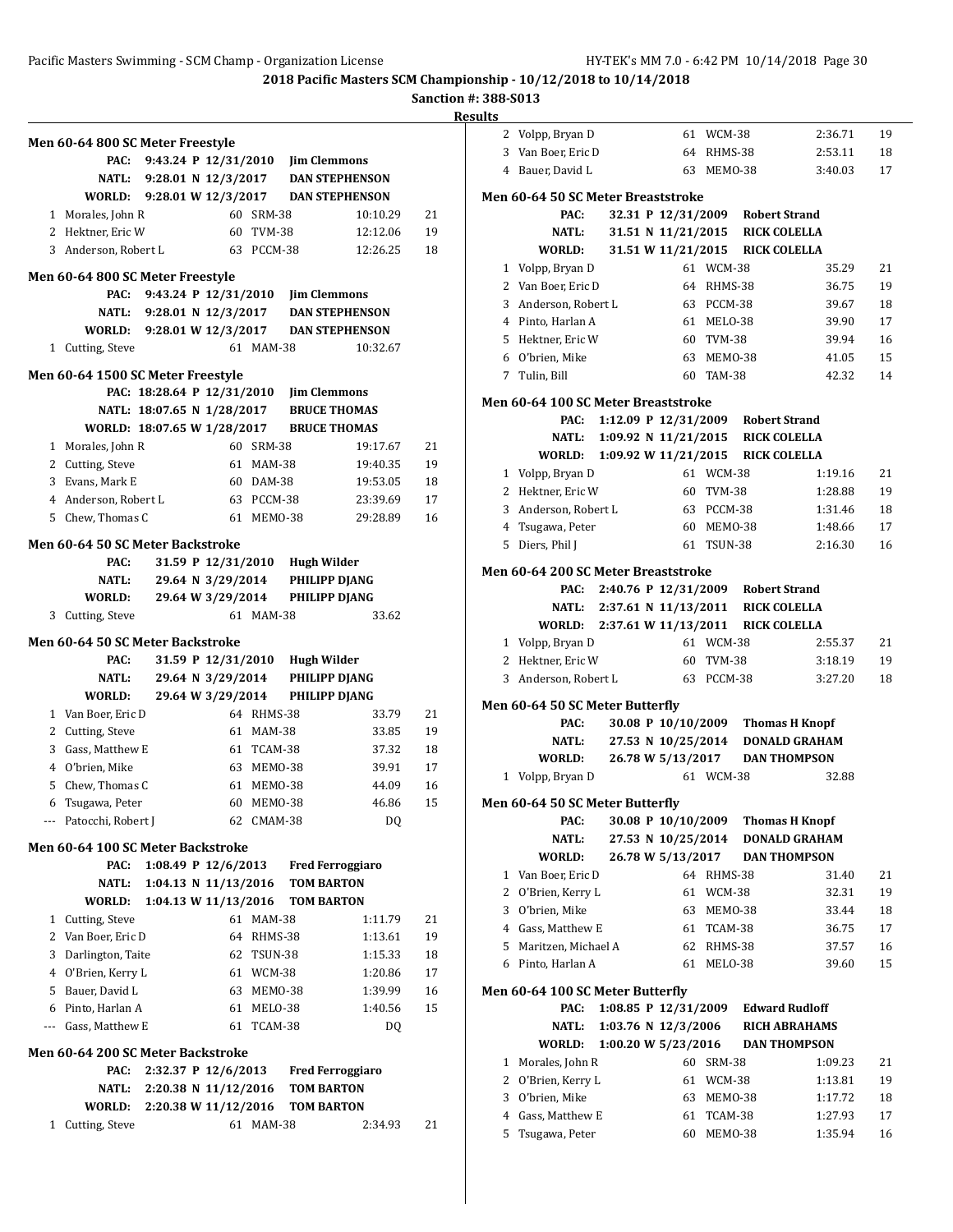|     | (Men 60-64 100 SC Meter Butterfly)<br>6 Bauer. David L |                       |                        |                |                      | 1:48.16               |    |
|-----|--------------------------------------------------------|-----------------------|------------------------|----------------|----------------------|-----------------------|----|
|     |                                                        |                       |                        | 63 MEMO-38     |                      |                       | 15 |
| 7   | Aikele, Mark                                           |                       | 63                     | MEMO-38        |                      | 2:03.60               | 14 |
|     | Men 60-64 100 SC Meter Butterfly                       |                       |                        |                |                      |                       |    |
|     | PAC:                                                   |                       | 1:08.85 P $12/31/2009$ |                |                      | <b>Edward Rudloff</b> |    |
|     | NATL:                                                  |                       | 1:03.76 N 12/3/2006    |                |                      | <b>RICH ABRAHAMS</b>  |    |
|     | WORLD:                                                 | 1:00.20 W $5/23/2016$ |                        |                |                      | <b>DAN THOMPSON</b>   |    |
|     | 1 Volpp, Bryan D                                       |                       |                        | 61 WCM-38      |                      | 1:16.47               |    |
|     | Men 60-64 200 SC Meter Butterfly                       |                       |                        |                |                      |                       |    |
|     | PAC:                                                   | 2:37.76 P 10/10/2015  |                        |                |                      | Peter M Guadagni      |    |
|     | NATL:                                                  | 2:23.29 N 11/22/2015  |                        |                | <b>RICK COLELLA</b>  |                       |    |
|     | WORLD:                                                 | 2:20.27 W 1/20/2018   |                        |                |                      | <b>HUGO BREGMAN</b>   |    |
|     | 1 Morales, John R                                      |                       |                        | 60 SRM-38      |                      | 2:45.73               | 21 |
| 2   | Gass, Matthew E                                        |                       | 61                     | TCAM-38        |                      | 3:23.48               | 19 |
| 3   | Tsugawa, Peter                                         |                       |                        | 60 MEMO-38     |                      | 3:56.27               | 18 |
|     | 4 Bauer, David L                                       |                       |                        | 63 MEM0-38     |                      | 4:08.69               | 17 |
|     | Men 60-64 100 SC Meter IM                              |                       |                        |                |                      |                       |    |
|     | PAC:                                                   |                       | 1:07.98 P $12/31/2009$ |                | <b>Robert Strand</b> |                       |    |
|     | NATL:                                                  |                       | 1:04.23 N $3/21/2015$  |                | <b>RICK COLELLA</b>  |                       |    |
|     | WORLD:                                                 | 1:04.23 W 3/21/2015   |                        |                | <b>RICK COLELLA</b>  |                       |    |
|     | 1 Volpp, Bryan D                                       |                       |                        | 61 WCM-38      |                      | 1:11.37               | 21 |
|     | 2 Van Boer, Eric D                                     |                       |                        | 64 RHMS-38     |                      | 1:16.07               | 19 |
| 3   | O'brien, Mike                                          |                       |                        | 63 MEMO-38     |                      | 1:21.17               | 18 |
|     | 4 Gass, Matthew E                                      |                       |                        | 61 TCAM-38     |                      | 1:23.45               | 17 |
|     | 5 Anderson, Robert L                                   |                       |                        | 63 PCCM-38     |                      | 1:25.98               | 16 |
|     | 6 Tsugawa, Peter                                       |                       |                        | 60 MEMO-38     |                      | 1:37.39               | 15 |
| 7   | Chew, Thomas C                                         |                       |                        | 61 MEM0-38     |                      | 1:40.22               | 14 |
|     | 8 Aikele, Mark                                         |                       |                        | 63 MEMO-38     |                      | 1:46.56               | 13 |
|     | Men 60-64 200 SC Meter IM                              |                       |                        |                |                      |                       |    |
|     | PAC:                                                   |                       | 2:28.47 P 10/16/2011   |                | <b>Tim Broderick</b> |                       |    |
|     | NATL:                                                  | 2:19.96 N 3/21/2015   |                        |                | <b>RICK COLELLA</b>  |                       |    |
|     | WORLD:                                                 | 2:19.96 W 3/21/2015   |                        |                | <b>RICK COLELLA</b>  |                       |    |
|     | 1 Volpp, Bryan D                                       |                       |                        | 61 WCM-38      |                      | 2:35.40               | 21 |
|     | 2 Morales, John R                                      |                       |                        | 60 SRM-38      |                      | 2:39.28               | 19 |
| 3   | O'brien, Mike                                          |                       |                        | 63 MEMO-38     |                      | 2:53.26               | 18 |
|     | 4 Pinto, Harlan A                                      |                       | 61                     | MELO-38        |                      | 3:07.48               | 17 |
| 5   | Anderson, Robert L                                     |                       | 63                     | PCCM-38        |                      | 3:13.30               | 16 |
| 6   | Tsugawa, Peter                                         |                       | 60                     | MEMO-38        |                      | 3:30.54               | 15 |
| 7   | Bauer, David L                                         |                       | 63                     | MEMO-38        |                      | 3:44.39               | 14 |
| --- | Diers, Phil J                                          |                       | 61                     | <b>TSUN-38</b> |                      | DQ                    |    |
|     | <b>Men 60-64 400 SC Meter IM</b>                       |                       |                        |                |                      |                       |    |
|     | PAC:                                                   |                       | 5:22.86 P 12/31/2010   |                | <b>Jim Clemmons</b>  |                       |    |
|     | NATL:                                                  |                       | 5:04.54 N 11/13/2011   |                | <b>RICK COLELLA</b>  |                       |    |
|     | WORLD:                                                 |                       | 5:04.54 W 11/13/2011   |                | <b>RICK COLELLA</b>  |                       |    |
| 1   | Volpp, Bryan D                                         |                       | 61                     | <b>WCM-38</b>  |                      | 5:34.65               | 21 |
| 2   | Morales, John R                                        |                       | 60                     | SRM-38         |                      | 5:36.49               | 19 |
| 3   | O'brien, Mike                                          |                       | 63                     | MEMO-38        |                      | 6:19.39               | 18 |
| 4   | Tsugawa, Peter                                         |                       | 60                     | MEMO-38        |                      | 7:30.18               | 17 |
| 5   | Bauer, David L                                         |                       | 63                     | MEMO-38        |                      | 8:04.26               | 16 |
| 6   | Aikele, Mark                                           |                       | 63                     | MEMO-38        |                      | 9:19.40               | 15 |
|     |                                                        |                       |                        |                |                      |                       |    |
|     |                                                        |                       |                        |                |                      |                       |    |

|   | Men 65-69 50 SC Meter Freestyle          |                      |                      |            |                                         |         |    |
|---|------------------------------------------|----------------------|----------------------|------------|-----------------------------------------|---------|----|
|   | PAC:                                     |                      | 26.85 P 9/18/2016    |            | <b>Tate Holt</b>                        |         |    |
|   | NATL:                                    |                      | 25.42 N 3/3/2018     |            | <b>DOUG MARTIN</b>                      |         |    |
|   | WORLD:                                   |                      | 25.42 W 3/3/2018     |            | <b>DOUG MARTIN</b>                      |         |    |
|   | 1 Ottersen, Craig M                      |                      |                      | 66 SAC-38  |                                         | 29.39   | 21 |
|   | 2 Sapirstein, Julian B                   |                      |                      | 69 USF-38  |                                         | 31.28   | 19 |
|   | 3 Pence, Brad                            |                      |                      | 67 CSTS-38 |                                         | 31.47   | 18 |
|   | 4 Durell, Robert                         |                      |                      | 67 ALB-38  |                                         | 31.57   | 17 |
|   | 5 Fogarty, Peter L                       |                      |                      | 67 TCAM-38 |                                         | 36.69   | 16 |
|   | 6 Kennedy, James B                       |                      |                      | 67 CMAM-38 |                                         | 38.63   | 15 |
|   | Men 65-69 50 SC Meter Freestyle          |                      |                      |            |                                         |         |    |
|   | PAC:                                     |                      | 26.85 P 9/18/2016    |            | Tate Holt                               |         |    |
|   | <b>NATL:</b>                             |                      | 25.42 N 3/3/2018     |            | <b>DOUG MARTIN</b>                      |         |    |
|   | WORLD:                                   |                      | 25.42 W 3/3/2018     |            | <b>DOUG MARTIN</b>                      |         |    |
|   | 3 Upshaw, Bob B                          |                      |                      | 69 WCM-38  |                                         | 41.39   |    |
|   | Men 65-69 100 SC Meter Freestyle         |                      |                      |            |                                         |         |    |
|   | PAC:                                     |                      |                      |            | 1:01.13 P 12/31/2008 Richard Burns      |         |    |
|   | <b>NATL:</b>                             |                      |                      |            | 58.19 N 11/20/2016 RICK COLELLA         |         |    |
|   | <b>WORLD:</b>                            |                      |                      |            | 58.19 W 11/20/2016 RICK COLELLA         |         |    |
|   | 1 Kahn, Stuart L                         |                      |                      | 65 DAM-38  |                                         | 1:06.85 |    |
| 2 | Upshaw, Bob B                            |                      |                      | 69 WCM-38  |                                         | 1:25.98 |    |
|   |                                          |                      |                      |            |                                         |         |    |
|   | Men 65-69 100 SC Meter Freestyle         |                      |                      |            |                                         |         |    |
|   | PAC:                                     |                      |                      |            | 1:01.13 P 12/31/2008 Richard Burns      |         |    |
|   | NATL:                                    |                      |                      |            | 58.19 N 11/20/2016 RICK COLELLA         |         |    |
|   | WORLD:                                   |                      |                      |            | 58.19 W 11/20/2016 RICK COLELLA         |         |    |
|   | 1 Sapirstein, Julian B                   |                      |                      | 69 USF-38  |                                         | 1:08.54 | 21 |
|   | 2 Durell, Robert                         |                      |                      | 67 ALB-38  |                                         | 1:14.93 | 19 |
|   | 3 Gloystein, James E                     |                      |                      | 67 MEM0-38 |                                         | 1:25.41 | 18 |
|   | 4 Finley, Curtis M                       |                      |                      | 65 DAM-38  |                                         | 1:28.13 | 17 |
|   | 5 Terusaki, Steven H                     |                      |                      | 65 ALB-38  |                                         | 1:34.41 | 16 |
| 6 | Johnson, Gary A                          |                      |                      | 67 TCAM-38 |                                         | 1:41.69 | 15 |
|   | Men 65-69 200 SC Meter Freestyle         |                      |                      |            |                                         |         |    |
|   | PAC:                                     |                      |                      |            | 2:14.82 P 9/18/2016 Tim Broderick       |         |    |
|   |                                          |                      |                      |            | NATL: 2:07.56 N 11/19/2016 RICK COLELLA |         |    |
|   | WORLD: 2:07.56 W 11/19/2016              |                      |                      |            | <b>RICK COLELLA</b>                     |         |    |
|   | 1 Upshaw, Bob B                          |                      |                      | 69 WCM-38  |                                         | 2:57.41 |    |
|   |                                          |                      |                      |            |                                         |         |    |
|   | Men 65-69 200 SC Meter Freestyle<br>PAC: |                      | 2:14.82 P 9/18/2016  |            | <b>Tim Broderick</b>                    |         |    |
|   | <b>NATL:</b>                             |                      | 2:07.56 N 11/19/2016 |            | <b>RICK COLELLA</b>                     |         |    |
|   | WORLD:                                   | 2:07.56 W 11/19/2016 |                      |            | <b>RICK COLELLA</b>                     |         |    |
| 1 |                                          |                      |                      |            |                                         |         |    |
|   | Kahn, Stuart L                           |                      |                      | 65 DAM-38  |                                         | 2:31.59 | 21 |
| 2 | Sapirstein, Julian B                     |                      |                      | 69 USF-38  |                                         | 2:35.80 | 19 |
| 3 | Small, Stephen A                         |                      |                      | 66 MEMO-38 |                                         | 2:47.35 | 18 |
|   | 4 Durell, Robert                         |                      |                      | 67 ALB-38  |                                         | 2:55.83 | 17 |
| 5 | Jacobus, Greg C                          |                      |                      | 67 TCAM-38 |                                         | 3:07.38 | 16 |
| 6 | Johnson, Gary A                          |                      | 67                   | TCAM-38    |                                         | 3:57.75 | 15 |
|   | Men 65-69 400 SC Meter Freestyle         |                      |                      |            |                                         |         |    |
|   | PAC:                                     |                      | 4:59.42 P 10/10/2015 |            | <b>Jim Clemmons</b>                     |         |    |
|   | NATL:                                    | 4:27.91 N 11/19/2017 |                      |            | <b>RICK COLELLA</b>                     |         |    |
|   | WORLD:                                   | 4:27.91 W 11/19/2017 |                      |            | <b>RICK COLELLA</b>                     |         |    |
| 1 | Small, Stephen A                         |                      | 66                   | MEMO-38    |                                         | 5:55.40 |    |
| 2 | Upshaw, Bob B                            |                      | 69                   | WCM-38     |                                         | 6:00.57 |    |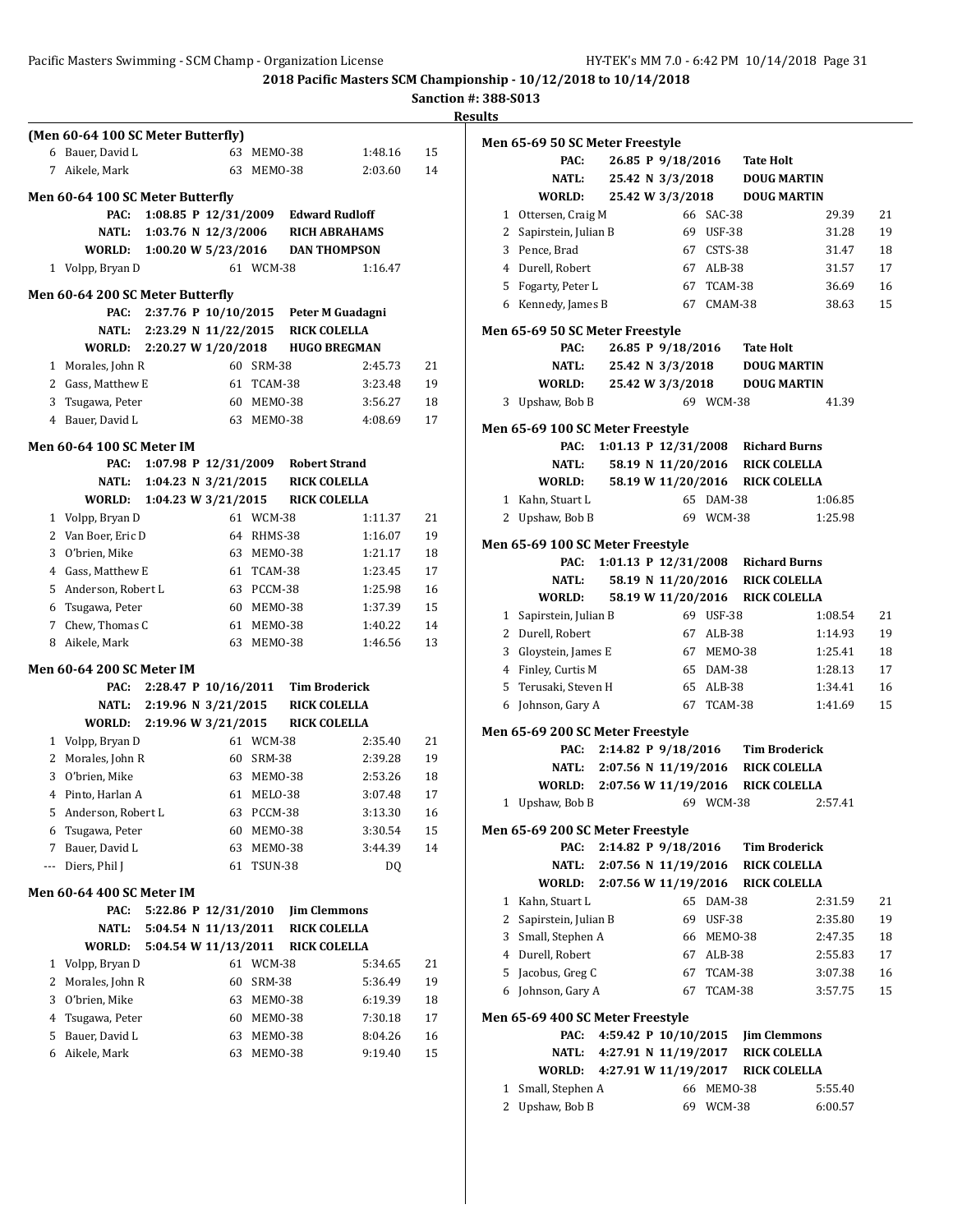**Sanction #: 388-S013**

|   | Men 65-69 400 SC Meter Freestyle         |                                         |                                |               |                    |                               |    |
|---|------------------------------------------|-----------------------------------------|--------------------------------|---------------|--------------------|-------------------------------|----|
|   | PAC:                                     | 4:59.42 P 10/10/2015 Jim Clemmons       |                                |               |                    |                               |    |
|   |                                          | NATL: 4:27.91 N 11/19/2017 RICK COLELLA |                                |               |                    |                               |    |
|   | WORLD: 4:27.91 W 11/19/2017 RICK COLELLA |                                         |                                |               |                    |                               |    |
|   | 1 Bell, Gordon E                         |                                         |                                | 66 WCM-38     |                    | 5:24.62                       | 21 |
|   |                                          |                                         |                                |               |                    |                               |    |
|   | Men 65-69 800 SC Meter Freestyle         |                                         |                                |               |                    |                               |    |
|   |                                          | PAC: 10:20.63 P 1/24/2015               |                                |               |                    | <b>Jim Clemmons</b>           |    |
|   | <b>NATL:</b>                             | 9:53.06 N $4/4/2015$                    |                                |               |                    | <b>JIM MC CONICA</b>          |    |
|   | WORLD: 9:53.06 W 4/4/2015                |                                         |                                |               |                    | <b>JIM MCCONICA</b>           |    |
|   | 1 Kahn, Stuart L                         |                                         |                                | 65 DAM-38     |                    | 11:55.32                      |    |
|   | 2 Small, Stephen A                       |                                         |                                | 66 MEMO-38    |                    | 11:57.23                      |    |
|   | 3 Upshaw, Bob B                          |                                         |                                | 69 WCM-38     |                    | 12:07.12                      |    |
|   | Men 65-69 1500 SC Meter Freestyle        |                                         |                                |               |                    |                               |    |
|   |                                          | PAC: 19:31.11 P 1/24/2015               |                                |               |                    | <b>Jim Clemmons</b>           |    |
|   |                                          | NATL: 18:53.75 N 4/2/2015               |                                |               |                    | <b>JIM MC CONICA</b>          |    |
|   | WORLD: 18:53.75 W 4/2/2015               |                                         |                                |               |                    | <b>JIM MCCONICA</b>           |    |
|   | 1 Kahn, Stuart L                         |                                         |                                | 65 DAM-38     |                    | 22:16.46                      | 21 |
|   | 2 Small, Stephen A                       |                                         |                                | 66 MEMO-38    |                    | 22:24.81                      | 19 |
|   | 3 Upshaw, Bob B                          |                                         |                                | 69 WCM-38     |                    | 22:51.19                      | 18 |
|   | 4 Winterrowd, Dan                        |                                         |                                | 68 SMST-38    |                    | 23:59.87                      | 17 |
|   | 5 Finley, Curtis M                       |                                         |                                | 65 DAM-38     |                    | 25:27.63                      | 16 |
|   | Men 65-69 50 SC Meter Backstroke         |                                         |                                |               |                    |                               |    |
|   | PAC:                                     |                                         | 30.34 P 12/31/2012 Hugh Wilder |               |                    |                               |    |
|   | NATL:                                    |                                         |                                |               |                    | 30.34 N 12/2/2012 HUGH WILDER |    |
|   | WORLD:                                   |                                         | 30.34 W 12/2/2012              |               |                    | <b>HUGH WILDER</b>            |    |
|   | 1 Williams, Michael J                    |                                         |                                | 69 WCM-38     |                    | 37.29                         | 21 |
|   | 2 Upshaw, Bob B                          |                                         |                                | 69 WCM-38     |                    | 41.17                         | 19 |
|   |                                          |                                         |                                |               |                    |                               |    |
|   | Men 65-69 50 SC Meter Backstroke<br>PAC: |                                         | 30.34 P 12/31/2012 Hugh Wilder |               |                    |                               |    |
|   | NATL:                                    |                                         | 30.34 N 12/2/2012              |               |                    | <b>HUGH WILDER</b>            |    |
|   |                                          |                                         | 30.34 W 12/2/2012              |               |                    |                               |    |
|   | WORLD:<br>4 Kahn, Stuart L               |                                         |                                | 65 DAM-38     |                    | <b>HUGH WILDER</b><br>37.43   |    |
|   |                                          |                                         |                                |               |                    |                               |    |
|   | Men 65-69 100 SC Meter Backstroke        |                                         |                                |               |                    |                               |    |
|   | PAC:                                     | 1:07.69 P 12/31/2012                    |                                |               | <b>Hugh Wilder</b> |                               |    |
|   | NATL:                                    | 1:07.69 N 12/1/2012                     |                                |               |                    | <b>HUGH WILDER</b>            |    |
|   | WORLD: 1:07.69 W 12/1/2012               |                                         |                                |               |                    | <b>HUGH WILDER</b>            |    |
| 1 | Williams, Michael J                      |                                         | 69                             | WCM-38        |                    | 1:19.37                       | 21 |
| 2 | Kahn, Stuart L                           |                                         | 65                             | DAM-38        |                    | 1:22.74                       | 19 |
| 3 | Small, Stephen A                         |                                         | 66                             | MEMO-38       |                    | 1:27.37                       | 18 |
| 4 | Upshaw, Bob B                            |                                         | 69                             | WCM-38        |                    | 1:28.82                       | 17 |
| 5 | Mange, Kenneth C                         |                                         | 66                             | <b>PSK-38</b> |                    | 1:30.56                       | 16 |
| 6 | Johnson, Gary A                          |                                         | 67                             | TCAM-38       |                    | 2:10.13                       | 15 |
|   | <b>Men 65-69 200 SC Meter Backstroke</b> |                                         |                                |               |                    |                               |    |
|   | PAC:                                     |                                         | 2:34.93 P 10/12/2014           |               |                    | <b>Alek I Shestakov</b>       |    |
|   | NATL:                                    | 2:31.16 N 3/17/2018                     |                                |               |                    | <b>LAWRENCE DAY</b>           |    |
|   | <b>WORLD:</b>                            | 2:31.16 W 3/17/2018                     |                                |               |                    | <b>LAWRENCE DAY</b>           |    |
| 1 | Upshaw, Bob B                            |                                         |                                | 69 WCM-38     |                    | 3:02.47                       | 21 |
| 2 | Kahn, Stuart L                           |                                         | 65                             | DAM-38        |                    | 3:05.13                       | 19 |
|   |                                          |                                         |                                |               |                    |                               |    |
| 3 | Small, Stephen A                         |                                         | 66                             | MEMO-38       |                    | 3:26.00                       | 18 |

|              | Men 65-69 50 SC Meter Breaststroke  |                      |                  |            |                                          |         |    |
|--------------|-------------------------------------|----------------------|------------------|------------|------------------------------------------|---------|----|
|              | PAC:                                |                      |                  |            | 34.92 P 10/18/2009 David R Gildea        |         |    |
|              | NATL:                               |                      |                  |            | 32.50 N 11/20/2016 RICK COLELLA          |         |    |
|              | WORLD:                              |                      |                  |            | 32.50 W 11/20/2016 RICK COLELLA          |         |    |
| 1            | Ottersen, Craig M                   |                      |                  | 66 SAC-38  |                                          | 36.95   | 21 |
|              | 2 Fogarty, Peter L                  |                      |                  | 67 TCAM-38 |                                          | 43.06   | 19 |
|              | 3 Kennedy, James B                  |                      |                  | 67 CMAM-38 |                                          | 45.40   | 18 |
|              | 4 Upshaw, Bob B                     |                      |                  | 69 WCM-38  |                                          | 48.65   | 17 |
|              | 5 Gloystein, James E                |                      |                  | 67 MEM0-38 |                                          | 49.76   | 16 |
|              | Men 65-69 50 SC Meter Breaststroke  |                      |                  |            |                                          |         |    |
|              | PAC:                                |                      |                  |            | 34.92 P 10/18/2009 David R Gildea        |         |    |
|              | NATL:                               |                      |                  |            | 32.50 N 11/20/2016 RICK COLELLA          |         |    |
|              | <b>WORLD:</b>                       |                      |                  |            | 32.50 W 11/20/2016 RICK COLELLA          |         |    |
| 1            | Upshaw, Bob B                       |                      |                  | 69 WCM-38  |                                          | 49.57   |    |
|              | Men 65-69 100 SC Meter Breaststroke |                      |                  |            |                                          |         |    |
|              | PAC:                                |                      |                  |            | 1:17.01 P 12/31/2008 David R Gildea      |         |    |
|              | NATL:                               |                      |                  |            | 1:13.16 N 11/19/2016 RICK COLELLA        |         |    |
|              | WORLD:                              | 1:13.16 W 11/19/2016 |                  |            | <b>RICK COLELLA</b>                      |         |    |
|              | 1 Williams, Michael J               |                      |                  | 69 WCM-38  |                                          | 1:30.43 | 21 |
|              | 2 Fogarty, Peter L                  |                      |                  | 67 TCAM-38 |                                          | 1:37.40 | 19 |
| 3            | Upshaw, Bob B                       |                      |                  | 69 WCM-38  |                                          | 1:45.42 | 18 |
|              | 4 Kennedy, James B                  |                      |                  | 67 CMAM-38 |                                          | 1:46.60 | 17 |
|              | 5 Johnson, Gary A                   |                      |                  | 67 TCAM-38 |                                          | 2:01.00 | 16 |
|              | Men 65-69 200 SC Meter Breaststroke |                      |                  |            |                                          |         |    |
|              | PAC:                                |                      |                  |            | 2:54.15 P 10/10/2015 Jim Clemmons        |         |    |
|              |                                     |                      |                  |            | NATL: 2:36.85 N 11/19/2017 RICK COLELLA  |         |    |
|              | WORLD:                              | 2:36.85 W 11/19/2017 |                  |            | <b>RICK COLELLA</b>                      |         |    |
|              | 1 Small, Stephen A                  |                      |                  | 66 MEMO-38 |                                          | 3:27.37 | 21 |
|              | 2 Kahn, Stuart L                    |                      |                  | 65 DAM-38  |                                          | 3:27.66 | 19 |
| 3            | Fogarty, Peter L                    |                      |                  | 67 TCAM-38 |                                          | 3:34.64 | 18 |
|              | 4 Kennedy, James B                  |                      |                  | 67 CMAM-38 |                                          | 3:43.95 | 17 |
| 5            | Johnson, Gary A                     |                      |                  | 67 TCAM-38 |                                          | 4:25.04 | 16 |
|              | Men 65-69 50 SC Meter Butterfly     |                      |                  |            |                                          |         |    |
|              | PAC:                                |                      |                  |            | 30.66 P 12/31/2012 Hugh Wilder           |         |    |
|              | NATL:                               |                      | 28.65 N 3/3/2018 |            | <b>DOUG MARTIN</b>                       |         |    |
|              | WORLD:                              |                      | 28.65 W 3/3/2018 |            | <b>DOUG MARTIN</b>                       |         |    |
| 1            | Pence, Brad                         |                      | 67               | CSTS-38    |                                          | 32.73   | 21 |
|              | 2 Mange, Kenneth C                  |                      |                  | 66 PSK-38  |                                          | 32.83   | 19 |
| 3            | Durell, Robert                      |                      |                  | 67 ALB-38  |                                          | 35.77   | 18 |
|              | Men 65-69 100 SC Meter Butterfly    |                      |                  |            |                                          |         |    |
|              | PAC:                                |                      |                  |            | 1:10.25 P 12/31/2008 Richard Burns       |         |    |
|              | NATL:                               |                      |                  |            | 1:05.37 N 7/22/2016 LAWRENCE DAY         |         |    |
|              |                                     |                      |                  |            | WORLD: 1:05.37 W 7/22/2016 LAWRENCE DAY  |         |    |
|              | 1 Williams, Michael J               |                      |                  | 69 WCM-38  |                                          | 1:16.46 | 21 |
|              | 2 Pence, Brad                       |                      |                  | 67 CSTS-38 |                                          | 1:24.93 | 19 |
|              | 3 Small, Stephen A                  |                      |                  | 66 MEM0-38 |                                          | 1:36.36 | 18 |
|              | Men 65-69 200 SC Meter Butterfly    |                      |                  |            |                                          |         |    |
|              | PAC:                                |                      |                  |            | 2:58.21 P 10/12/2014 Alan D Bernard      |         |    |
|              |                                     |                      |                  |            | NATL: 2:25.35 N 11/18/2017 RICK COLELLA  |         |    |
|              |                                     |                      |                  |            | WORLD: 2:25.35 W 11/18/2017 RICK COLELLA |         |    |
| $\mathbf{1}$ | Finley, Curtis M                    |                      |                  | 65 DAM-38  |                                          | 4:19.72 | 21 |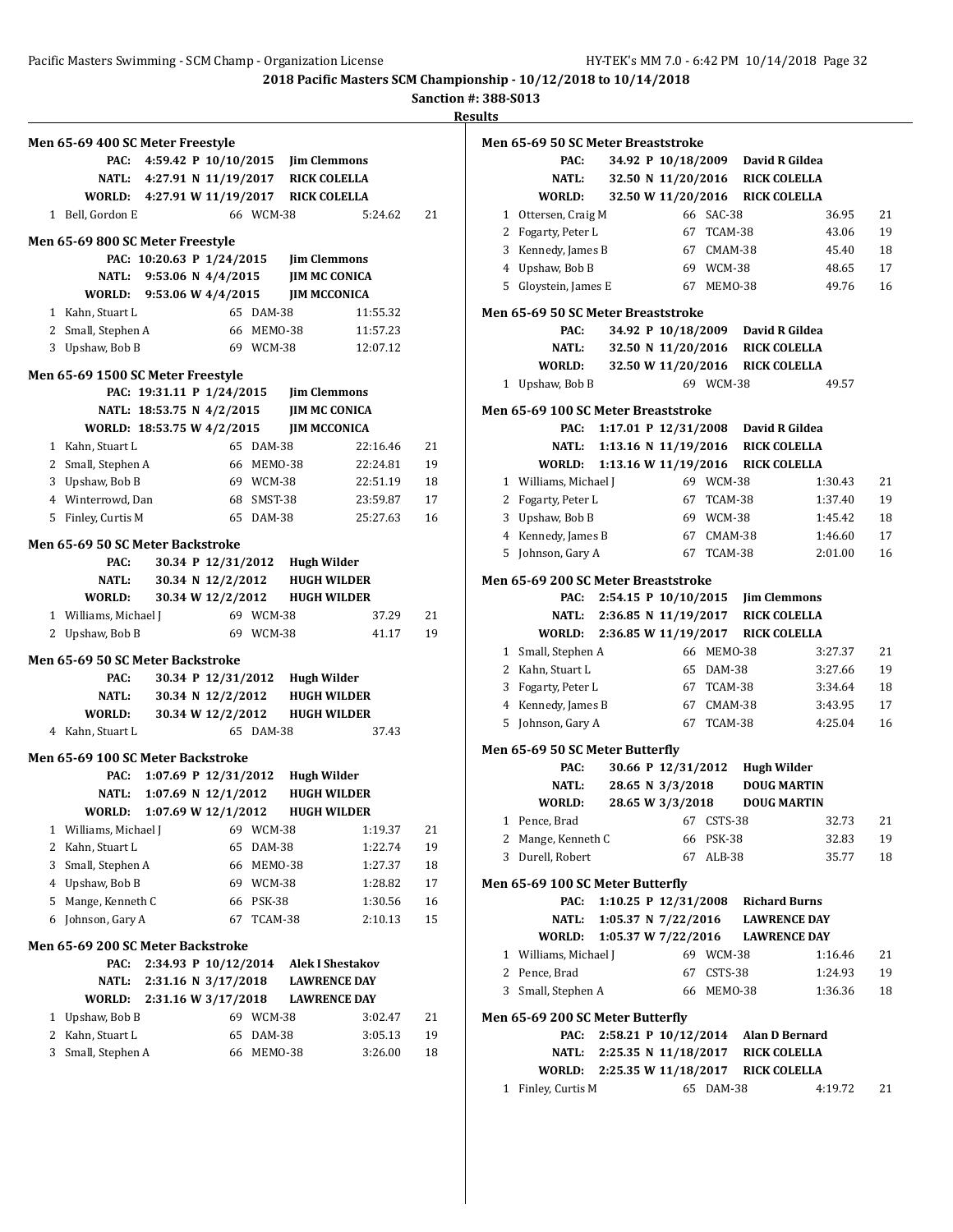**Sanction #: 388-S013**

|              | <b>Men 65-69 100 SC Meter IM</b>        |                        |                    |               |                          |         |    |
|--------------|-----------------------------------------|------------------------|--------------------|---------------|--------------------------|---------|----|
|              | PAC:                                    | 1:10.67 P $12/31/2008$ |                    |               | <b>Richard Burns</b>     |         |    |
|              | <b>NATL:</b>                            | 1:05.43 N 11/19/2016   |                    |               | <b>RICK COLELLA</b>      |         |    |
|              | WORLD:                                  | 1:05.43 W 11/19/2016   |                    |               | <b>RICK COLELLA</b>      |         |    |
|              | 1 Ottersen, Craig M                     |                        |                    | 66 SAC-38     |                          | 1:15.50 | 21 |
|              | 2 Williams, Michael J                   |                        |                    | 69 WCM-38     |                          | 1:17.31 | 19 |
|              | 3 Durell, Robert                        |                        |                    | 67 ALB-38     |                          | 1:27.25 | 18 |
|              | 4 Sapirstein, Julian B                  |                        |                    | 69 USF-38     |                          | 1:31.22 | 17 |
|              | 5 Fogarty, Peter L                      |                        |                    | 67 TCAM-38    |                          | 1:35.03 | 16 |
|              | 6 Jacobus, Greg C                       |                        |                    | 67 TCAM-38    |                          | 1:39.30 | 15 |
| 7            | Johnson, Gary A                         |                        |                    | 67 TCAM-38    |                          | 2:03.72 | 14 |
|              | Men 65-69 200 SC Meter IM               |                        |                    |               |                          |         |    |
|              | PAC:                                    | 2:34.64 P 10/12/2014   |                    |               | <b>Alek I Shestakov</b>  |         |    |
|              | <b>NATL:</b>                            | 2:22.60 N 11/20/2016   |                    |               | <b>RICK COLELLA</b>      |         |    |
|              | WORLD:                                  | 2:22.60 W 11/20/2016   |                    |               | <b>RICK COLELLA</b>      |         |    |
|              | 1 Williams, Michael J                   |                        |                    | 69 WCM-38     |                          | 2:49.84 | 21 |
|              | 2 Ottersen, Craig M                     |                        |                    | 66 SAC-38     |                          | 2:49.85 | 19 |
|              | 3 Kahn, Stuart L                        |                        |                    | 65 DAM-38     |                          | 3:04.26 | 18 |
|              | 4 Mange, Kenneth C                      |                        |                    | 66 PSK-38     |                          | 3:15.78 | 17 |
|              | 5 Fogarty, Peter L                      |                        |                    | 67 TCAM-38    |                          | 3:33.05 | 16 |
| 6            | Jacobus, Greg C                         |                        |                    | 67 TCAM-38    |                          | 3:37.43 | 15 |
|              | <b>Men 65-69 400 SC Meter IM</b>        |                        |                    |               |                          |         |    |
|              | PAC:                                    | 5:34.91 P 10/12/2014   |                    |               | <b>Alek I Shestakov</b>  |         |    |
|              | <b>NATL:</b>                            | 5:03.34 N 11/18/2017   |                    |               | <b>RICK COLELLA</b>      |         |    |
|              | WORLD:                                  | 5:03.34 W 11/18/2017   |                    |               | <b>RICK COLELLA</b>      |         |    |
|              | 1 Williams, Michael J                   |                        |                    | 69 WCM-38     |                          | 6:27.11 | 21 |
|              | 2 Kahn, Stuart L                        |                        |                    | 65 DAM-38     |                          | 6:46.57 | 19 |
|              | 3 Small, Stephen A                      |                        |                    | 66 MEMO-38    |                          | 6:52.75 | 18 |
|              | 4 Mange, Kenneth C                      |                        |                    | 66 PSK-38     |                          | 7:28.96 | 17 |
| 5            | Finley, Curtis M                        |                        | 65                 | <b>DAM-38</b> |                          | 7:43.76 | 16 |
|              |                                         |                        |                    |               |                          |         |    |
|              | Men 70-74 50 SC Meter Freestyle<br>PAC: |                        | 28.54 P 12/2/2017  |               | <b>Andrew M McPherso</b> |         |    |
|              | NATL:                                   |                        | 26.88 N 10/10/2015 |               | <b>RICHARD ABRAHAMS</b>  |         |    |
|              | WORLD:                                  |                        | 26.88 W 10/10/2015 |               | <b>RICHARD ABRAHAMS</b>  |         |    |
|              | 1 DeLacy, James R                       |                        |                    | 72 WCM-38     |                          | 30.23   | 21 |
| $\mathbf{2}$ | Olson, Robert H                         |                        |                    | 74 WCM-38     |                          | 35.62   | 19 |
|              | 3 Smith, Kirby L                        |                        |                    | 72 TCAM-38    |                          | 39.86   | 18 |
|              | 4 Flickinger, Tom R                     |                        |                    | 71 WCM-38     |                          | 40.92   | 17 |
|              |                                         |                        |                    |               |                          |         |    |
|              | Men 70-74 100 SC Meter Freestyle        |                        |                    |               |                          |         |    |
|              | PAC:                                    | 1:04.17 P 12/1/2017    |                    |               | <b>Andrew M McPherso</b> |         |    |
|              | <b>NATL:</b>                            | 1:01.70 N $5/17/2015$  |                    |               | <b>RICHARD ABRAHAMS</b>  |         |    |
|              | WORLD:                                  | 1:01.70 W 5/17/2015    |                    |               | RICHARD ABRAHAMS         |         |    |
|              | 1 DeLacy, James R                       |                        |                    | 72 WCM-38     |                          | 1:08.33 | 21 |
|              | 2 Carter, Lawrence A                    |                        |                    | 70 TCAM-38    |                          | 1:33.23 | 19 |
|              | 3 Smith, Kirby L                        |                        |                    | 72 TCAM-38    |                          | 1:33.83 | 18 |
|              | 4 Woodruff, Michael                     |                        |                    | 73 BAM-38     |                          | 1:45.01 | 17 |
|              | Men 70-74 200 SC Meter Freestyle        |                        |                    |               |                          |         |    |
|              | PAC:                                    | 2:25.01 P 9/22/2013    |                    |               | <b>Richard Burns</b>     |         |    |
|              | NATL:                                   | 2:21.49 N 2/4/2018     |                    |               | <b>DAN KIRKLAND</b>      |         |    |
|              | WORLD:                                  | 2:21.49 W 2/4/2018     |                    |               | <b>DAN KIRKLAND</b>      |         |    |
| 1            | DeLacy, James R                         |                        |                    | 72 WCM-38     |                          | 2:34.60 | 21 |
| 2            | Flickinger, Tom R                       |                        | 71                 | WCM-38        |                          | 3:29.85 | 19 |

|   | Men 70-74 400 SC Meter Freestyle          |                                     |                     |            |                                                                                     |                         |    |
|---|-------------------------------------------|-------------------------------------|---------------------|------------|-------------------------------------------------------------------------------------|-------------------------|----|
|   |                                           |                                     |                     |            | PAC: 5:35.49 P 10/9/2016 Richard Burns                                              |                         |    |
|   |                                           | NATL: 5:01.98 N 2/4/2018            |                     |            | <b>DAN KIRKLAND</b>                                                                 |                         |    |
|   |                                           |                                     |                     |            | WORLD: $5:01.98 \text{ W } 2/4/2018$ DAN KIRKLAND                                   |                         |    |
|   | 1 Pierce, Donald A                        |                                     |                     | 73 RHMS-38 |                                                                                     | 7:02.41                 | 21 |
|   | 2 Woodruff, Michael                       |                                     |                     | 73 BAM-38  |                                                                                     | 8:01.53                 | 19 |
|   | Men 70-74 800 SC Meter Freestyle          |                                     |                     |            |                                                                                     |                         |    |
|   |                                           | PAC: 12:15.49 P 12/31/1989 Ray Taft |                     |            |                                                                                     |                         |    |
|   |                                           |                                     |                     |            | NATL: 10:28.96 N 1/21/2018 DAN KIRKLAND                                             |                         |    |
|   |                                           |                                     |                     |            | WORLD: 10:28.96 W 1/21/2018 DAN KIRKLAND                                            |                         |    |
|   | 1 Woodruff, Michael                       |                                     |                     | 73 BAM-38  |                                                                                     | 16:51.61                | 21 |
|   |                                           |                                     |                     |            |                                                                                     |                         |    |
|   | Men 70-74 1500 SC Meter Freestyle         |                                     |                     |            |                                                                                     |                         |    |
|   |                                           |                                     |                     |            | PAC: 22:05.60 P 1/19/2013 Richard Burns<br>NATL: 19:52.89 N 1/21/2018 DAN KIRKLAND  |                         |    |
|   |                                           |                                     |                     |            |                                                                                     |                         |    |
|   |                                           |                                     |                     |            | WORLD: 19:52.89 W 1/21/2018 DAN KIRKLAND                                            |                         |    |
|   | 1 Feiring, Keith S                        |                                     |                     | 71 WCM-38  |                                                                                     | 31:51.28                | 21 |
|   | 2 Woodruff, Michael                       |                                     |                     | 73 BAM-38  |                                                                                     | 35:11.20                | 19 |
|   | Men 70-74 50 SC Meter Backstroke          |                                     |                     |            |                                                                                     |                         |    |
|   | PAC:                                      |                                     |                     |            | 33.51 P 12/6/2013 Richard Burns                                                     |                         |    |
|   |                                           |                                     |                     |            | NATL: 33.09 N 12/3/2017 HUGH WILDER                                                 |                         |    |
|   |                                           |                                     |                     |            | WORLD: 33.09 W 12/3/2017 HUGH WILDER                                                |                         |    |
|   | 1 Pierce, Donald A                        |                                     |                     | 73 RHMS-38 |                                                                                     | 44.63                   | 21 |
|   | 2 Meagher, Michael                        |                                     |                     | 71 RPM-38  |                                                                                     | 1:21.86                 | 19 |
|   | Men 70-74 100 SC Meter Backstroke         |                                     |                     |            |                                                                                     |                         |    |
|   |                                           |                                     |                     |            | PAC: 1:12.09 P 12/6/2013 Richard Burns                                              |                         |    |
|   |                                           |                                     |                     |            | NATL: 1:12.09 N 12/7/2013 RICHARD BURNS                                             |                         |    |
|   |                                           |                                     |                     |            | WORLD: 1:12.09 W 12/7/2013 RICHARD BURNS                                            |                         |    |
|   | 1 Pierce, Donald A                        |                                     |                     | 73 RHMS-38 |                                                                                     | 1:40.54                 | 21 |
|   |                                           |                                     |                     |            |                                                                                     |                         |    |
|   | Men 70-74 200 SC Meter Backstroke         |                                     |                     |            |                                                                                     |                         |    |
|   |                                           |                                     |                     |            | PAC: 2:38.01 P 12/6/2013 Richard Burns                                              |                         |    |
|   |                                           |                                     |                     |            | NATL: 2:38.01 N 12/6/2013 RICHARD BURNS<br>WORLD: 2:38.01 W 12/6/2013 RICHARD BURNS |                         |    |
|   | 1 Pierce, Donald A                        |                                     |                     | 73 RHMS-38 |                                                                                     | 3:45.90                 | 21 |
|   |                                           |                                     |                     |            |                                                                                     |                         |    |
|   | <b>Men 70-74 50 SC Meter Breaststroke</b> |                                     |                     |            |                                                                                     |                         |    |
|   |                                           |                                     |                     |            | PAC: 36.16 P 8/24/2013 David R Gildea                                               |                         |    |
|   |                                           |                                     |                     |            | NATL: 35.97 N 3/6/2016 ROBERT STRAND                                                |                         |    |
|   | WORLD:                                    |                                     | 35.53 W 4/10/2016   |            | <b>DIETER HOFEL</b>                                                                 |                         |    |
| 1 | DeLacy, James R                           |                                     |                     | 72 WCM-38  |                                                                                     | 42.32                   | 21 |
| 2 | Smith, Kirby L                            |                                     | 72                  | TCAM-38    |                                                                                     | 43.43                   | 19 |
| 3 | Pierce, Donald A                          |                                     | 73                  | RHMS-38    |                                                                                     | 48.63                   | 18 |
|   | 4 Carter, Lawrence A                      |                                     | 70                  | TCAM-38    |                                                                                     | 50.66                   | 17 |
|   | Men 70-74 100 SC Meter Breaststroke       |                                     |                     |            |                                                                                     |                         |    |
|   | PAC:                                      |                                     | 1:21.41 P 8/24/2013 |            | David R Gildea                                                                      |                         |    |
|   | NATL:                                     |                                     | 1:19.04 N 5/21/2016 |            |                                                                                     | <b>DOUGLAS SPRINGER</b> |    |
|   | <b>WORLD:</b>                             |                                     | 1:19.04 W 5/21/2016 |            |                                                                                     | <b>DOUGLAS SPRINGER</b> |    |
| 1 | Smith, Kirby L                            |                                     | 72                  | TCAM-38    |                                                                                     | 1:37.99                 | 21 |
| 2 | DeLacy, James R                           |                                     | 72                  | WCM-38     |                                                                                     | 1:39.18                 | 19 |
| 3 | Carter, Lawrence A                        |                                     | 70                  | TCAM-38    |                                                                                     | 1:54.35                 | 18 |
|   |                                           |                                     |                     |            |                                                                                     |                         |    |
|   |                                           |                                     |                     |            |                                                                                     |                         |    |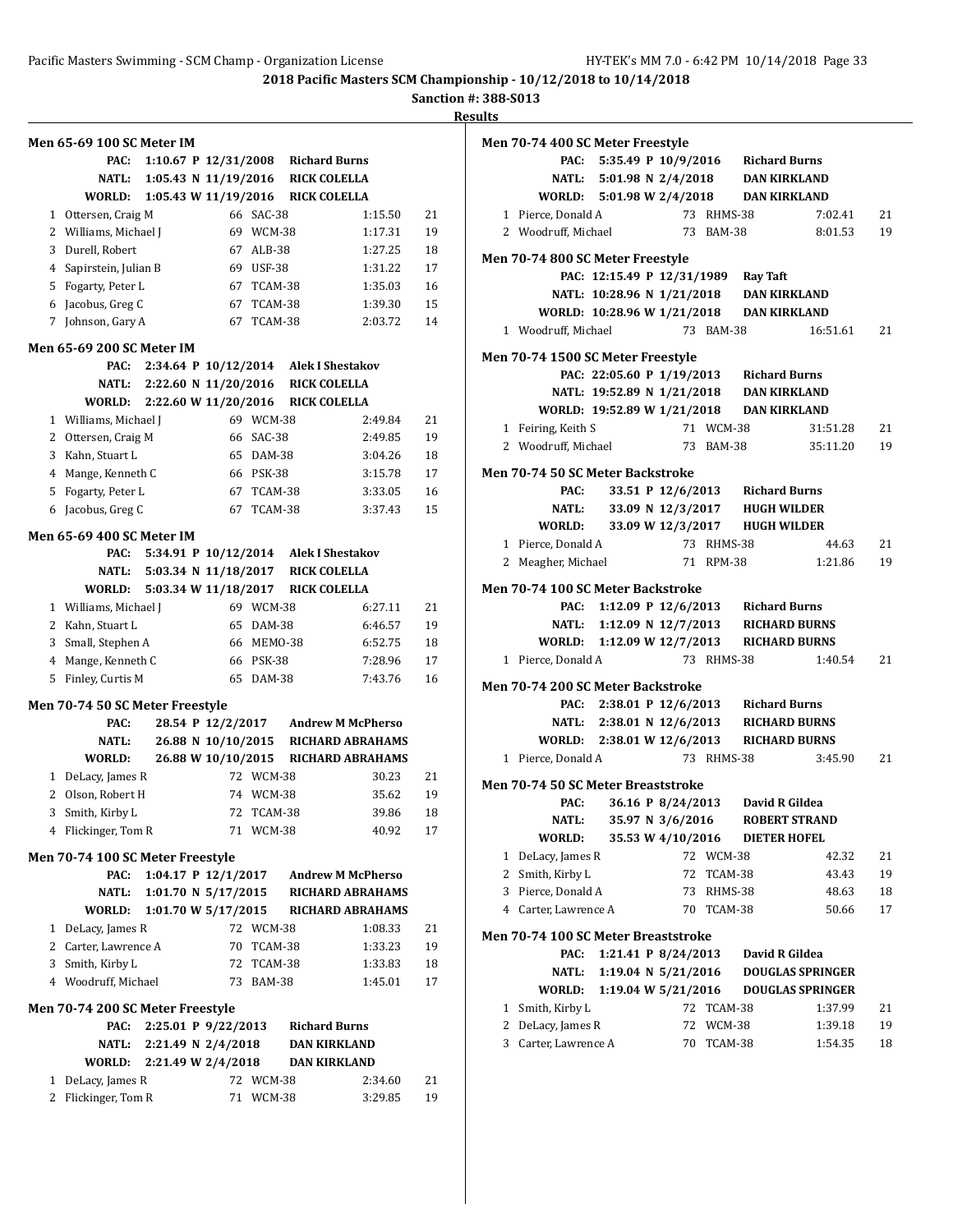## **Sanction #: 388-S013**

| Men 70-74 200 SC Meter Breaststroke |                           |                       |            |                                              |          |    |
|-------------------------------------|---------------------------|-----------------------|------------|----------------------------------------------|----------|----|
| PAC:                                |                           |                       |            | 3:04.51 P 8/24/2013 David R Gildea           |          |    |
|                                     | NATL: 2:55.87 N 3/5/2016  |                       |            | <b>ROBERT STRAND</b>                         |          |    |
| WORLD: 2:55.87 W 3/5/2016           |                           |                       |            | <b>ROBERT STRAND</b>                         |          |    |
| 1 Smith, Kirby L                    |                           |                       | 72 TCAM-38 |                                              | 3:40.96  | 21 |
| 2 DeLacy, James R                   |                           |                       | 72 WCM-38  |                                              | 3:41.88  | 19 |
| Men 70-74 50 SC Meter Butterfly     |                           |                       |            |                                              |          |    |
| PAC:                                |                           |                       |            | 31.13 P 12/2/2017 Andrew M McPherso          |          |    |
| <b>NATL:</b>                        |                           |                       |            | 29.52 N 10/11/2015 RICHARD ABRAHAMS          |          |    |
| WORLD:                              |                           |                       |            | 29.52 W 10/11/2015 RICHARD ABRAHAMS          |          |    |
| 1 McPherson, Andrew M               |                           |                       | 71 DAM-38  |                                              | 32.46    | 21 |
| 2 DeLacy, James R                   |                           |                       | 72 WCM-38  |                                              | 34.04    | 19 |
| 3 Dahlin, Duke                      |                           |                       | 70 USF-38  |                                              | 35.98    | 18 |
| 4 Pierce, Donald A                  |                           |                       | 73 RHMS-38 |                                              | 44.22    | 17 |
| Men 70-74 100 SC Meter Butterfly    |                           |                       |            |                                              |          |    |
| PAC:                                |                           |                       |            | 1:13.49 P 12/3/2017 Andrew M McPherso        |          |    |
|                                     |                           |                       |            | NATL: 1:07.56 N 10/10/2015 RICHARD ABRAHAMS  |          |    |
|                                     |                           |                       |            | WORLD: 1:07.56 W 10/11/2015 RICHARD ABRAHAMS |          |    |
| 1 McPherson, Andrew M               |                           |                       | 71 DAM-38  |                                              | 1:16.35  | 21 |
| 2 Dahlin, Duke                      |                           |                       | 70 USF-38  |                                              | 1:23.63  | 19 |
| Men 70-74 200 SC Meter Butterfly    |                           |                       |            |                                              |          |    |
| PAC:                                | 3:24.56 P 9/28/2014       |                       |            | David R Gildea                               |          |    |
|                                     | NATL: 2:52.80 N 5/21/2016 |                       |            | <b>DOUGLAS SPRINGER</b>                      |          |    |
| WORLD: 2:51.32 W 11/7/2009          |                           |                       |            | <b>BARRY YOUNG</b>                           |          |    |
| 1 Dahlin, Duke                      |                           |                       | 70 USF-38  |                                              | 3:19.20P | 21 |
| <b>Men 70-74 100 SC Meter IM</b>    |                           |                       |            |                                              |          |    |
|                                     |                           |                       |            | PAC: 1:14.40 P 10/6/2013 Richard Burns       |          |    |
|                                     |                           |                       |            | NATL: 1:13.09 N 10/10/2015 RICHARD ABRAHAMS  |          |    |
| WORLD:                              |                           |                       |            | 1:13.09 W 10/10/2015 RICHARD ABRAHAMS        |          |    |
| 1 McPherson, Andrew M               |                           |                       | 71 DAM-38  |                                              | 1:21.44  | 21 |
| 2 Dahlin, Duke                      |                           |                       | 70 USF-38  |                                              | 1:21.57  | 19 |
| Men 75-79 50 SC Meter Freestyle     |                           |                       |            |                                              |          |    |
| PAC:                                |                           | 33.35 P 12/31/1995    |            | Ray Taft                                     |          |    |
| NATL:                               |                           | 29.90 N 12/3/2016     |            | <b>MIKE FRESHLEY</b>                         |          |    |
| WORLD:                              | 29.90 W 12/3/2016         |                       |            | <b>MIKE FRESHLEY</b>                         |          |    |
| 1 Burns, Richard                    |                           |                       | 75 TAM-38  |                                              | 30.53P   | 21 |
| 2 Gildea, David R                   |                           | 75                    | MELO-38    |                                              | 34.72    | 19 |
| 3 Sanchez, David W                  |                           | 75                    | CLOV-38    |                                              | 41.42    | 18 |
| 4 Stewart, Jim M                    |                           | 77                    | SRM-38     |                                              | 44.93    | 17 |
| Men 75-79 100 SC Meter Freestyle    |                           |                       |            |                                              |          |    |
| PAC:                                |                           | 1:13.47 P 12/31/1995  |            | <b>Ray Taft</b>                              |          |    |
| NATL:                               |                           | 1:05.13 N $4/19/2009$ |            | <b>DAVID RADCLIFF</b>                        |          |    |
| WORLD:                              |                           | 1:05.13 W $4/19/2009$ |            | <b>DAVID RADCLIFF</b>                        |          |    |
| 1 Sanchez, David W                  |                           |                       | 75 CLOV-38 |                                              | 1:39.19  | 21 |
| 2 Stewart, Jim M                    |                           | 77                    | SRM-38     |                                              | 1:45.53  | 19 |
| 3 Silvey, Rick                      |                           |                       | 76 WCM-38  |                                              | 1:50.02  | 18 |
| Men 75-79 200 SC Meter Freestyle    |                           |                       |            |                                              |          |    |
| PAC:                                |                           | 2:48.67 P 12/31/1994  |            | <b>Ray Taft</b>                              |          |    |
|                                     | NATL: 2:27.53 N 4/18/2009 |                       |            | <b>DAVID RADCLIFF</b>                        |          |    |
| WORLD: 2:27.53 W 4/18/2009          |                           |                       |            | <b>DAVID RADCLIFF</b>                        |          |    |
| 1 Sanchez, David W                  |                           |                       | 75 CLOV-38 |                                              | 3:54.60  | 21 |
|                                     |                           |                       |            |                                              |          |    |

|   | Men 75-79 800 SC Meter Freestyle    |                                     |                    |               |                                                                              |    |
|---|-------------------------------------|-------------------------------------|--------------------|---------------|------------------------------------------------------------------------------|----|
|   |                                     | PAC: 12:45.40 P 12/31/1994 Ray Taft |                    |               |                                                                              |    |
|   |                                     |                                     |                    |               | NATL: 10:59.10 N 4/17/2009 DAVID RADCLIFF                                    |    |
|   |                                     |                                     |                    |               | WORLD: 10:59.10 W 4/17/2009 DAVID RADCLIFF                                   |    |
|   | 1 Gildea, David R                   |                                     |                    | 75 MELO-38    | 13:35.74                                                                     | 21 |
|   | Men 75-79 50 SC Meter Backstroke    |                                     |                    |               |                                                                              |    |
|   | PAC:                                |                                     |                    |               | 39.83 P 12/31/1994 Ray Taft                                                  |    |
|   | NATL:                               |                                     |                    |               | 35.51 N 11/16/2008 YOSHI OYAKAWA                                             |    |
|   | <b>WORLD:</b>                       |                                     |                    |               | 35.51 W 11/16/2008 YOSHI OYAKAWA                                             |    |
|   | 1 Burns, Richard                    |                                     |                    | 75 TAM-38     | 35.22N                                                                       | 21 |
|   | 2 Sanchez, David W                  |                                     |                    | 75 CLOV-38    | 50.92                                                                        | 19 |
|   | 3 Stewart, Jim M                    |                                     |                    | 77 SRM-38     | 58.67                                                                        | 18 |
|   |                                     |                                     |                    |               |                                                                              |    |
|   | Men 75-79 100 SC Meter Backstroke   |                                     |                    |               |                                                                              |    |
|   | PAC:                                | 1:27.41 P 12/31/1994 Ray Taft       |                    |               |                                                                              |    |
|   |                                     |                                     |                    |               | NATL: 1:18.47 N 12/6/2009 BURWELL JONES                                      |    |
|   |                                     |                                     |                    |               | WORLD: 1:18.47 W 12/6/2009 BURWELL JONES                                     |    |
|   | 1 Burns, Richard                    |                                     |                    | 75 TAM-38     | 1:17.58N                                                                     | 21 |
|   | 2 Sanchez, David W                  |                                     |                    | 75 CLOV-38    | 1:52.61<br>2:12.67                                                           | 19 |
|   | 3 Stewart, Jim M                    |                                     |                    | 77 SRM-38     |                                                                              | 18 |
|   | Men 75-79 200 SC Meter Backstroke   |                                     |                    |               |                                                                              |    |
|   | PAC:                                |                                     |                    |               | 3:10.22 P 12/31/1994 Ray Taft                                                |    |
|   |                                     |                                     |                    |               | NATL: 2:49.20 N 11/22/2009 BURWELL JONES                                     |    |
|   |                                     |                                     |                    |               | WORLD: 2:49.20 W 11/22/2009 BURWELL JONES                                    |    |
|   | 1 Burns, Richard                    |                                     |                    | 75 TAM-38     | 2:52.66P                                                                     | 21 |
|   | 2 Sanchez, David W                  |                                     |                    | 75 CLOV-38    | 4:23.13                                                                      | 19 |
|   | 3 Stewart, Jim M                    |                                     |                    | 77 SRM-38     | 4:54.40                                                                      | 18 |
|   | Men 75-79 50 SC Meter Breaststroke  |                                     |                    |               |                                                                              |    |
|   | PAC:                                |                                     |                    |               | 44.16 P 12/31/2007 Norman E Stupfel                                          |    |
|   | NATL:                               |                                     |                    |               | 38.35 N 7/24/2016 MIKE FRESHLEY                                              |    |
|   | <b>WORLD:</b>                       |                                     |                    |               | 38.35 W 7/24/2016 MIKE FRESHLEY                                              |    |
|   | 1 Gildea, David R                   |                                     |                    | 75 MELO-38    | 40.65P                                                                       | 21 |
|   |                                     |                                     |                    |               |                                                                              |    |
|   | Men 75-79 100 SC Meter Breaststroke |                                     |                    |               |                                                                              |    |
|   | PAC:                                |                                     |                    |               | 1:37.39 P 12/31/1992 Aldo da Rosa<br>NATL: 1:25.38 N 7/22/2016 MIKE FRESHLEY |    |
|   |                                     |                                     |                    |               | WORLD: 1:25.38 W 7/22/2016 MIKE FRESHLEY                                     |    |
|   | 1 Gildea, David R                   |                                     |                    |               |                                                                              | 21 |
|   |                                     |                                     |                    | 75 MELO-38    | 1:31.25P                                                                     |    |
|   | Men 75-79 200 SC Meter Breaststroke |                                     |                    |               |                                                                              |    |
|   | PAC:                                | 3:34.29 P 12/31/1993                |                    |               | Aldo da Rosa                                                                 |    |
|   | <b>NATL:</b>                        | 3:06.82 N $7/23/2016$               |                    |               | <b>MIKE FRESHLEY</b>                                                         |    |
|   | <b>WORLD:</b>                       | 3:06.82 W 7/23/2016                 |                    |               | <b>MIKE FRESHLEY</b>                                                         |    |
|   | 1 Gildea, David R                   |                                     |                    | 75 MELO-38    | 3:29.91P                                                                     | 21 |
|   | Men 75-79 50 SC Meter Butterfly     |                                     |                    |               |                                                                              |    |
|   | PAC:                                |                                     | 38.70 P 12/31/1995 |               | <b>Ray Taft</b>                                                              |    |
|   | NATL:                               |                                     | 33.03 N 7/24/2016  |               | <b>MIKE FRESHLEY</b>                                                         |    |
|   | WORLD:                              |                                     | 32.93 W 3/11/2012  |               | HIROSHI MATSUMOTO                                                            |    |
|   | 1 Burns, Richard                    |                                     | 75                 | <b>TAM-38</b> | 33.71P                                                                       | 21 |
|   |                                     |                                     | 75                 | MELO-38       | 41.45                                                                        | 19 |
|   | 2 Gildea, David R                   |                                     |                    |               |                                                                              |    |
|   |                                     |                                     |                    |               |                                                                              |    |
|   | Men 75-79 100 SC Meter Butterfly    |                                     |                    |               |                                                                              |    |
|   | PAC:                                | 1:35.31 P 10/21/2007                |                    |               | <b>Ashley K Jones</b>                                                        |    |
|   | <b>NATL:</b>                        | 1:26.05 N 9/25/2016                 |                    |               | <b>MIKE FRESHLEY</b>                                                         |    |
| 1 | WORLD:<br>Burns, Richard            | 1:20.59 W 8/6/2017                  | 75                 | <b>TAM-38</b> | <b>KOJI IWAMOTO</b><br>1:20.30W                                              | 21 |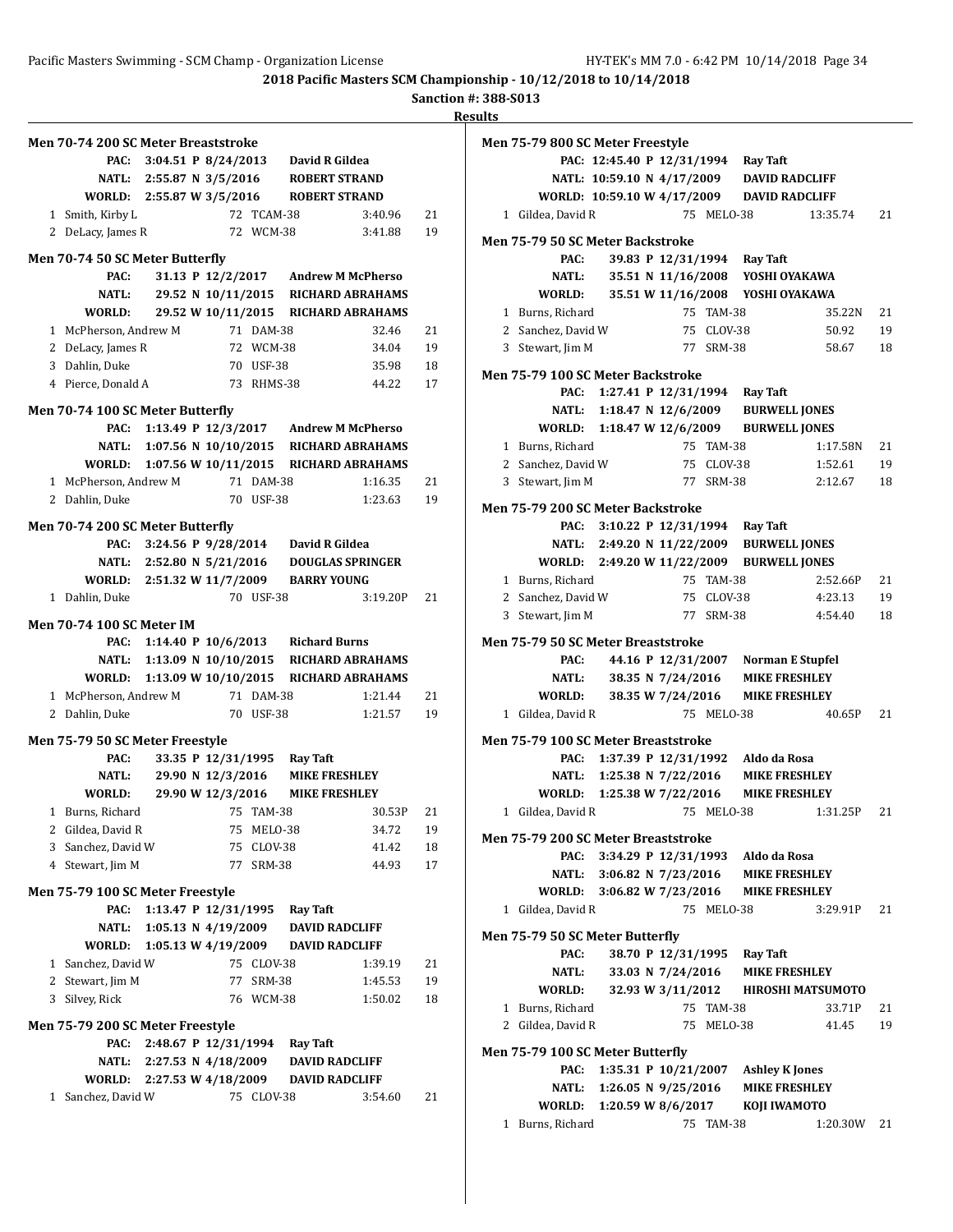**Sanction #: 388-S013**

| <b>Men 75-79 100 SC Meter IM</b>  |                                    |            |                                           |          |    |
|-----------------------------------|------------------------------------|------------|-------------------------------------------|----------|----|
| PAC:                              | 1:27.43 P 12/31/1994 Ray Taft      |            |                                           |          |    |
|                                   |                                    |            | NATL: 1:17.58 N 7/23/2016 MIKE FRESHLEY   |          |    |
|                                   |                                    |            | WORLD: 1:17.58 W 7/23/2016 MIKE FRESHLEY  |          |    |
| 1 Gildea, David R                 |                                    | 75 MELO-38 |                                           | 1:31.16  | 21 |
| <b>Men 75-79 200 SC Meter IM</b>  |                                    |            |                                           |          |    |
|                                   | PAC: 3:20.35 P 12/31/1994 Ray Taft |            |                                           |          |    |
|                                   | NATL: 2:55.45 N 7/24/2016          |            | <b>MIKE FRESHLEY</b>                      |          |    |
|                                   |                                    |            | WORLD: 2:55.45 W 7/24/2016 MIKE FRESHLEY  |          |    |
| 1 Burns, Richard                  |                                    | 75 TAM-38  |                                           | 2:57.42P | 21 |
| Men 80-84 50 SC Meter Freestyle   |                                    |            |                                           |          |    |
| PAC:                              |                                    |            | 36.71 P 10/16/2011 Ashley K Jones         |          |    |
|                                   | NATL: 31.25 N 12/2/2017            |            | <b>JEFF FARRELL</b>                       |          |    |
| WORLD:                            | 31.25 W 12/2/2017                  |            | <b>JEFF FARRELL</b>                       |          |    |
| 1 Morner, Stan F                  |                                    | 84 WCM-38  |                                           | 44.32    | 21 |
| 2 Boettler, Fred                  |                                    | 83 WCM-38  |                                           | 59.16    | 19 |
| Men 80-84 100 SC Meter Freestyle  |                                    |            |                                           |          |    |
|                                   | PAC: 1:21.52 P 12/31/1999 Ray Taft |            |                                           |          |    |
|                                   |                                    |            | NATL: 1:11.26 N 9/27/2014 DAVID RADCLIFF  |          |    |
|                                   |                                    |            | WORLD: 1:11.26 W 9/27/2014 DAVID RADCLIFF |          |    |
| 1 Norris, Robert F                |                                    | 80 DAM-38  |                                           | 1:40.42  | 21 |
| 2 Morner, Stan F                  |                                    | 84 WCM-38  |                                           | 1:42.66  | 19 |
|                                   |                                    |            |                                           |          |    |
| Men 80-84 200 SC Meter Freestyle  |                                    |            |                                           |          |    |
|                                   | PAC: 3:00.63 P 12/31/1999 Ray Taft |            |                                           |          |    |
|                                   |                                    |            | NATL: 2:38.25 N 9/28/2014 DAVID RADCLIFF  |          |    |
|                                   |                                    |            | WORLD: 2:38.25 W 9/28/2014 DAVID RADCLIFF |          |    |
| 1 Morner, Stan F                  |                                    | 84 WCM-38  |                                           | 3:51.23  | 21 |
| 2 Norris, Robert F                |                                    | 80 DAM-38  |                                           | 3:53.17  | 19 |
| Men 80-84 400 SC Meter Freestyle  |                                    |            |                                           |          |    |
|                                   | PAC: 6:27.60 P 12/31/1999 Ray Taft |            |                                           |          |    |
|                                   | NATL: 5:39.27 N 3/9/2014           |            | <b>DAVID RADCLIFF</b>                     |          |    |
|                                   | WORLD: 5:39.27 W 3/9/2014          |            | <b>DAVID RADCLIFF</b>                     |          |    |
| 1 Norris, Robert F                |                                    | 80 DAM-38  |                                           | 8:02.33  | 21 |
| Men 80-84 50 SC Meter Backstroke  |                                    |            |                                           |          |    |
| PAC:                              | 42.96 P 12/31/1999 Ray Taft        |            |                                           |          |    |
| NATL:                             |                                    |            | 37.82 N 11/15/2014 YOSHI OYAKAWA          |          |    |
| WORLD:                            | 37.82 W 11/15/2014                 |            | YOSHI OYAKAWA                             |          |    |
| 1 Norris, Robert F                |                                    | 80 DAM-38  |                                           | 52.00    | 21 |
| Men 80-84 100 SC Meter Backstroke |                                    |            |                                           |          |    |
| PAC:                              | 1:33.58 P 12/31/1999               |            | Ray Taft                                  |          |    |
| NATL:                             | 1:23.24 N 11/11/2017               |            | <b>DAVID COSTILL</b>                      |          |    |
| WORLD:                            | 1:23.24 W 11/11/2017               |            | <b>DAVID COSTILL</b>                      |          |    |
| 1 Norris, Robert F                |                                    | 80 DAM-38  |                                           | 1:52.96  | 21 |
| Men 80-84 200 SC Meter Backstroke |                                    |            |                                           |          |    |
| PAC:                              | 3:23.73 P 12/31/1999               |            | <b>Ray Taft</b>                           |          |    |
| NATL:                             | $3:07.44 \text{ N } 10/1/2017$     |            | <b>DAVID COSTILL</b>                      |          |    |
| WORLD:                            | 3:07.44 W 10/1/2017                |            | <b>DAVID COSTILL</b>                      |          |    |
| Norris, Robert F<br>1             |                                    | 80 DAM-38  |                                           | 4:03.62  | 21 |

|   | Men 80-84 50 SC Meter Breaststroke       |                        |                    |                   |                                                             |                                      |    |
|---|------------------------------------------|------------------------|--------------------|-------------------|-------------------------------------------------------------|--------------------------------------|----|
|   | PAC:                                     |                        |                    |                   | 46.74 P 10/16/2011 Ashley K Jones                           |                                      |    |
|   | NATL:                                    |                        |                    |                   | 42.41 N 10/28/2017 DAVID COSTILL                            |                                      |    |
|   | WORLD:                                   |                        |                    |                   | 41.42 W 5/15/2005 TOSHIO TAJIMA                             |                                      |    |
|   | 1 Fleming, Jack C                        |                        |                    | 83 USF-38         |                                                             | 50.39                                | 21 |
|   | 2 Morner, Stan F                         |                        |                    | 84 WCM-38         |                                                             | 1:03.73                              | 19 |
|   | 3 Boettler, Fred                         |                        |                    | 83 WCM-38         |                                                             | 1:17.89                              | 18 |
|   |                                          |                        |                    |                   |                                                             |                                      |    |
|   | Men 80-84 100 SC Meter Breaststroke      |                        |                    |                   |                                                             |                                      |    |
|   | PAC:                                     | 1:48.21 P $10/16/2011$ |                    |                   | <b>Ashley K Jones</b>                                       |                                      |    |
|   | NATL: 1:36.79 N 10/1/2016                |                        |                    |                   | <b>DAVID COSTILL</b>                                        |                                      |    |
|   | WORLD: 1:31.80 W 10/14/2017 TONY GOODWIN |                        |                    |                   |                                                             |                                      |    |
|   | 1 Fleming, Jack C                        |                        |                    | 83 USF-38         |                                                             | 1:56.87                              | 21 |
|   | Men 80-84 50 SC Meter Butterfly          |                        |                    |                   |                                                             |                                      |    |
|   | PAC:                                     |                        |                    |                   | 43.20 P 10/16/2011 Ashley K Jones                           |                                      |    |
|   | NATL:                                    |                        | 38.92 N 11/9/2013  |                   | <b>CLARKE MITCHELL</b>                                      |                                      |    |
|   | WORLD:                                   |                        |                    |                   |                                                             | 35.06 W 11/19/2016 HIROSHI MATSUMOTO |    |
|   | 1 Fleming, Jack C                        |                        |                    | 83 USF-38         |                                                             | 51.72                                | 21 |
|   | 2 Morner, Stan F                         |                        |                    | 84 WCM-38         |                                                             | 1:16.07                              | 19 |
|   | Men 80-84 200 SC Meter Butterfly         |                        |                    |                   |                                                             |                                      |    |
|   |                                          |                        |                    |                   |                                                             |                                      |    |
|   | PAC:                                     |                        |                    |                   | 4:57.45 P 12/31/2001 Richard T Smith<br><b>THOMAS MAINE</b> |                                      |    |
|   | NATL: 3:52.41 N 12/2/2007                |                        |                    |                   |                                                             |                                      |    |
|   | WORLD: 3:30.11 W 2/27/2011               |                        |                    |                   | <b>GIULIO DIVANO</b>                                        |                                      |    |
| 1 | Fleming, Jack C                          |                        |                    | 83 USF-38         |                                                             | 4:52.09P                             | 21 |
|   | <b>Men 80-84 100 SC Meter IM</b>         |                        |                    |                   |                                                             |                                      |    |
|   | PAC:                                     |                        |                    |                   | 1:35.31 P 12/31/1999 Ray Taft                               |                                      |    |
|   | NATL:                                    |                        |                    |                   | 1:24.69 N 11/11/2017 DAVID COSTILL                          |                                      |    |
|   | WORLD: 1:24.69 W 11/11/2017              |                        |                    |                   | <b>DAVID COSTILL</b>                                        |                                      |    |
|   | 1 Morner, Stan F                         |                        |                    | 84 WCM-38         |                                                             | 2:16.51                              | 21 |
|   | <b>Men 80-84 200 SC Meter IM</b>         |                        |                    |                   |                                                             |                                      |    |
|   | PAC:                                     |                        |                    |                   | 3:37.04 P 12/31/1999 Ray Taft                               |                                      |    |
|   | NATL: 3:17.29 N 11/12/2016               |                        |                    |                   | <b>DAVID COSTILL</b>                                        |                                      |    |
|   |                                          |                        |                    |                   | <b>IKURO SHIMONO</b>                                        |                                      |    |
|   | WORLD: 3:16.26 W 2/5/2017                |                        |                    |                   |                                                             | 4:19.77                              | 21 |
|   | 1 Fleming, Jack C                        |                        |                    | 83 USF-38         |                                                             |                                      |    |
|   | Men 85-89 50 SC Meter Freestyle          |                        |                    |                   |                                                             |                                      |    |
|   | PAC:                                     |                        | 37.96 P 12/31/2003 |                   | <b>William Johnston</b>                                     |                                      |    |
|   | <b>NATL:</b>                             |                        | 36.26 N 12/4/2010  |                   | <b>FRANK PIEMME</b>                                         |                                      |    |
|   | WORLD:                                   |                        | 32.23 W 1/29/2016  |                   |                                                             | <b>ROBERTO ALBERICHE</b>             |    |
| 1 | Galvin, Barry T                          |                        | 85                 | MEMO-38           |                                                             | 54.80                                | 21 |
| 2 | Nieman, Frank B                          |                        | 86                 | WCM-38            |                                                             | 1:06.06                              | 19 |
|   |                                          |                        |                    |                   |                                                             |                                      |    |
|   | Men 85-89 100 SC Meter Freestyle<br>PAC: | 1:35.43 P 12/31/2002   |                    |                   | Aldo da Rosa                                                |                                      |    |
|   | <b>NATL:</b>                             | 1:23.20 N 9/16/2000    |                    |                   | <b>JIM EUBANK</b>                                           |                                      |    |
|   | WORLD:                                   | 1:14.68 W 1/31/2016    |                    |                   |                                                             | <b>ROBERTO ALBERICHE</b>             |    |
| 1 | Cook, Robert J                           |                        | 86                 | UC38-38           |                                                             | 1:41.34                              | 21 |
| 2 | Mayo, Robert W                           |                        | 85                 |                   |                                                             | 1:46.96                              |    |
| 3 | Galvin, Barry T                          |                        | 85                 | WCM-38            |                                                             |                                      | 19 |
| 4 | Nieman, Frank B                          |                        | 86                 | MEMO-38<br>WCM-38 |                                                             | 2:06.07                              | 18 |
| 5 |                                          |                        |                    |                   |                                                             | 2:42.17                              | 17 |
|   | Grohe, William E                         |                        | 85                 | <b>USF-38</b>     |                                                             | 2:43.95                              | 16 |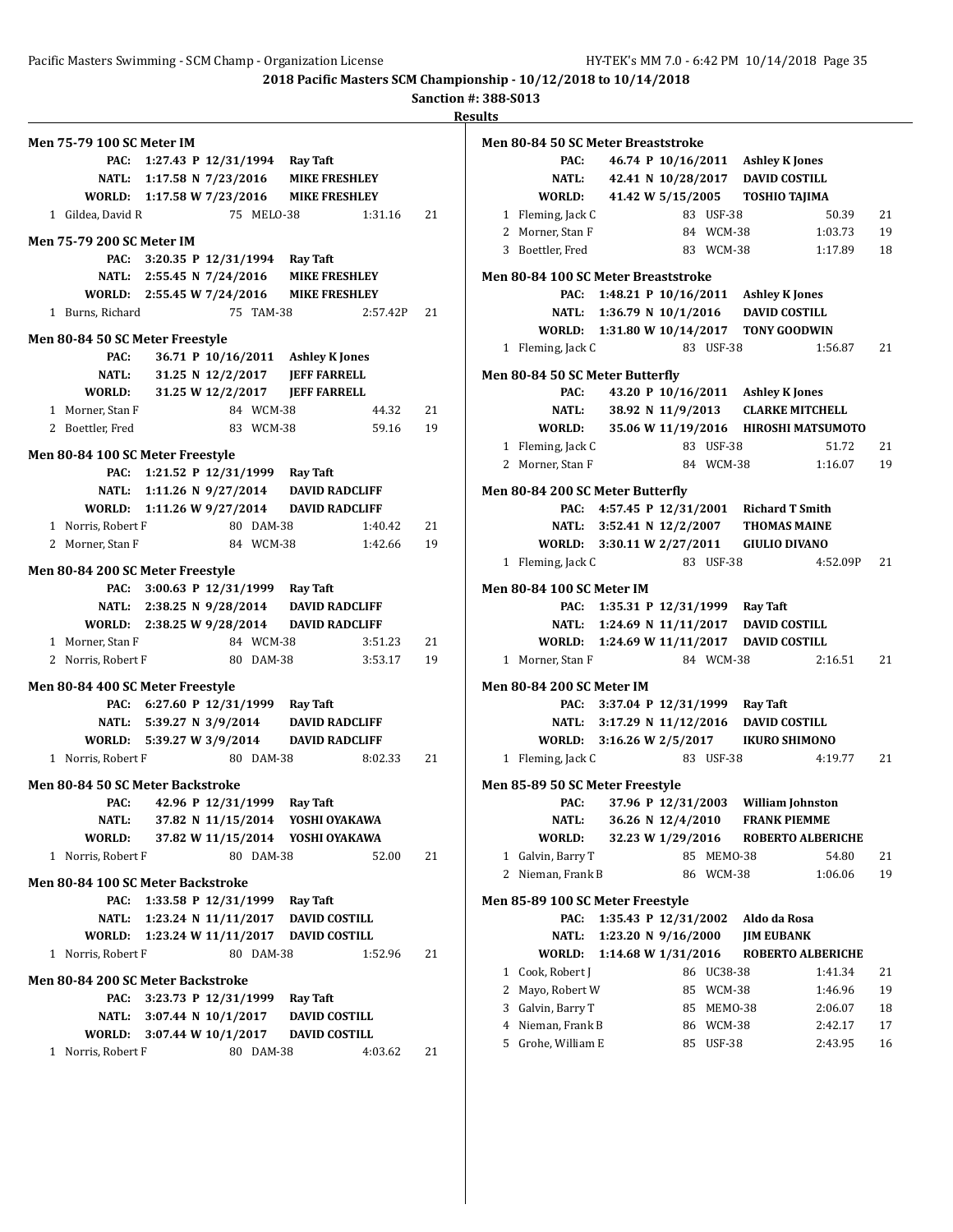Pacific Masters Swimming - SCM Champ - Organization License HY-TEK's MM 7.0 - 6:42 PM 10/14/2018 Page 36

**2018 Pacific Masters SCM Championship - 10/12/2018 to 10/14/2018**

**Sanction #: 388-S013**

|                | Men 85-89 200 SC Meter Freestyle           |                                            |                      |               |                                   |                                             |    |
|----------------|--------------------------------------------|--------------------------------------------|----------------------|---------------|-----------------------------------|---------------------------------------------|----|
|                | PAC:                                       | 3:42.64 P 12/31/2006 Steve P Carlson       |                      |               |                                   |                                             |    |
|                |                                            | NATL: 3:11.42 N 3/19/2016 WALLIE JEFFRIES  |                      |               |                                   |                                             |    |
|                | WORLD: 2:55.35 W 1/30/2016                 |                                            |                      |               |                                   | <b>ROBERTO ALBERICHE</b>                    |    |
|                | 1 Mayo, Robert W                           |                                            |                      | 85 WCM-38     |                                   | 3:51.35                                     | 21 |
|                | 2 Galvin, Barry T                          |                                            |                      | 85 MEM0-38    |                                   | 5:26.85                                     | 19 |
|                |                                            |                                            |                      |               |                                   |                                             |    |
|                | Men 85-89 400 SC Meter Freestyle           |                                            |                      |               |                                   |                                             |    |
|                | PAC:                                       |                                            |                      |               | 7:47.75 P 12/31/2002 Aldo da Rosa |                                             |    |
|                |                                            | NATL: 6:53.90 N 3/19/2016                  |                      |               |                                   | <b>WALLIE JEFFRIES</b>                      |    |
|                | WORLD: 6:53.90 W 3/19/2016                 |                                            |                      |               |                                   | <b>WALLIE JEFFRIES</b>                      |    |
| 1              | Mayo, Robert W                             |                                            |                      | 85 WCM-38     |                                   | 8:25.13                                     | 21 |
|                | Men 85-89 1500 SC Meter Freestyle          |                                            |                      |               |                                   |                                             |    |
|                |                                            | PAC: 34:02.37 P 12/31/2005 Richard T Smith |                      |               |                                   |                                             |    |
|                |                                            |                                            |                      |               |                                   | NATL: 28:07.95 N 11/12/2016 GRAHAM JOHNSTON |    |
|                | WORLD: 27:28.24 W 4/24/2016 KATSURA SUZUKI |                                            |                      |               |                                   |                                             |    |
|                | 1 Mayo, Robert W                           |                                            |                      | 85 WCM-38     |                                   | 32:06.87P                                   | 21 |
|                |                                            |                                            |                      |               |                                   |                                             |    |
|                | <b>Men 85-89 50 SC Meter Backstroke</b>    |                                            |                      |               |                                   |                                             |    |
|                | PAC:                                       |                                            |                      |               | 47.34 P 12/31/2002 Aldo da Rosa   |                                             |    |
|                | NATL:                                      |                                            | 41.75 N 12/3/2017    |               |                                   | <b>CLARKE MITCHELL</b>                      |    |
|                | WORLD:                                     |                                            |                      |               |                                   | 40.59 W 4/19/2009 KEIJIRO NAKAMURA          |    |
|                | 1 Mayo, Robert W                           |                                            |                      | 85 WCM-38     |                                   | 54.33                                       | 21 |
|                | 2 Soroka, Donald                           |                                            |                      | 86 RHMS-38    |                                   | 1:08.50                                     | 19 |
|                | 3 Galvin, Barry T                          |                                            |                      | 85 MEMO-38    |                                   | 1:12.48                                     | 18 |
|                |                                            |                                            |                      |               |                                   |                                             |    |
|                | <b>Men 85-89 100 SC Meter Backstroke</b>   |                                            |                      |               |                                   |                                             |    |
|                |                                            | PAC: 1:48.79 P 12/31/2002 Aldo da Rosa     |                      |               |                                   |                                             |    |
|                |                                            |                                            |                      |               |                                   | NATL: 1:32.98 N 12/2/2017 CLARKE MITCHELL   |    |
|                | WORLD: 1:28.98 W 5/18/2008                 |                                            |                      |               |                                   | KEIJIRO NAKAMURA                            |    |
|                | 1 Mayo, Robert W                           |                                            |                      | 85 WCM-38     |                                   | 1:59.53                                     | 21 |
|                | 2 Soroka, Donald                           |                                            |                      | 86 RHMS-38    |                                   | 2:28.01                                     | 19 |
|                | 3 Grohe, William E                         |                                            |                      | 85 USF-38     |                                   | 3:39.78                                     | 18 |
|                | Men 85-89 200 SC Meter Backstroke          |                                            |                      |               |                                   |                                             |    |
|                | PAC:                                       | 4:00.80 P 12/31/2002 Aldo da Rosa          |                      |               |                                   |                                             |    |
|                |                                            | NATL: 3:55.12 N 5/18/2008 WILLARD LAMB     |                      |               |                                   |                                             |    |
|                | WORLD: 3:18.29 W 4/20/2008                 |                                            |                      |               |                                   | KEIJIRO NAKAMURA                            |    |
|                | 1 Mayo, Robert W                           |                                            |                      | 85 WCM-38     |                                   | 4:32.87                                     | 21 |
|                |                                            |                                            |                      |               |                                   |                                             |    |
|                | Men 85-89 50 SC Meter Breaststroke         |                                            |                      |               |                                   |                                             |    |
|                | PAC:                                       |                                            | 52.34 P 12/31/2002   |               | Aldo da Rosa                      |                                             |    |
|                | <b>NATL:</b>                               |                                            | 47.24 N 10/8/2010    |               | <b>FRANK PIEMME</b>               |                                             |    |
|                | WORLD:                                     |                                            | 44.47 W 6/13/2010    |               | <b>TOSHIO TAJIMA</b>              |                                             |    |
| $\mathbf{1}$   | Galvin, Barry T                            |                                            | 85                   | MEMO-38       |                                   | 1:03.80                                     | 21 |
| $\overline{2}$ | Soroka, Donald                             |                                            | 86                   | RHMS-38       |                                   | 1:11.59                                     | 19 |
| 3              | Nieman, Frank B                            |                                            |                      | 86 WCM-38     |                                   | 1:17.27                                     | 18 |
|                |                                            |                                            |                      |               |                                   |                                             |    |
|                | Men 85-89 100 SC Meter Breaststroke        |                                            |                      |               |                                   |                                             |    |
|                | PAC:                                       |                                            | 1:56.21 P 12/31/2002 |               | Aldo da Rosa                      |                                             |    |
|                | NATL:                                      |                                            | 1:53.02 N 11/21/2010 |               | <b>FRANK PIEMME</b>               |                                             |    |
|                | WORLD:                                     | 1:43.72 W 1/24/2010                        |                      |               | <b>KARL HAUTER</b>                |                                             |    |
|                | 1 Cook, Robert J                           |                                            | 86                   | UC38-38       |                                   | 2:27.56                                     | 21 |
|                | 2 Galvin, Barry T                          |                                            | 85                   | MEMO-38       |                                   | 2:34.57                                     | 19 |
| 3              | Nieman, Frank B                            |                                            | 86                   | <b>WCM-38</b> |                                   | 2:50.48                                     | 18 |
|                | 4 Soroka, Donald                           |                                            | 86                   | RHMS-38       |                                   | 2:55.07                                     | 17 |

| Men 85-89 200 SC Meter Breaststroke                                           |                       |            |                                                |                |    |
|-------------------------------------------------------------------------------|-----------------------|------------|------------------------------------------------|----------------|----|
|                                                                               |                       |            |                                                |                |    |
| PAC:                                                                          |                       |            | 4:16.20 P 12/31/2002 Aldo da Rosa              |                |    |
|                                                                               |                       |            | NATL: 4:05.91 N 12/5/2010 FRANK PIEMME         |                |    |
| WORLD: 3:59.91 W 3/18/2017 SHUNSAKU TAKAHIRA                                  |                       |            |                                                |                |    |
| 1 Cook, Robert J                                                              |                       | 86 UC38-38 |                                                | 5:53.28        | 21 |
| 2 Nieman, Frank B                                                             |                       | 86 WCM-38  |                                                | 6:07.46        | 19 |
| --- Galvin, Barry T                                                           |                       | 85 MEMO-38 |                                                | DQ             |    |
|                                                                               |                       |            |                                                |                |    |
| Men 85-89 100 SC Meter IM                                                     |                       |            |                                                |                |    |
|                                                                               |                       |            | PAC: 1:59.79 P 12/31/2008 Edward Rudloff       |                |    |
|                                                                               |                       |            | NATL: 1:42.41 N 11/7/2010 FRANK PIEMME         |                |    |
| WORLD: 1:34.85 W 3/5/2016                                                     |                       |            | <b>ROBERTO ALBERICHE</b>                       |                |    |
| --- Cook, Robert J                                                            |                       | 86 UC38-38 |                                                | D <sub>Q</sub> |    |
| Men 90-94 50 SC Meter Freestyle                                               |                       |            |                                                |                |    |
| PAC:                                                                          |                       |            | 45.58 P 10/9/2009 Steve P Carlson              |                |    |
|                                                                               |                       |            | NATL: 41.07 N 12/14/2003 WOODROW BOWERSOCK     |                |    |
| WORLD: 40.93 W 2/7/2016                                                       |                       |            | <b>TOSHIMI INATOMI</b>                         |                |    |
| 1 Edgerton, Albert S                                                          |                       | 93 CCC-38  |                                                | 1:06.16        | 21 |
|                                                                               |                       |            |                                                |                |    |
| Women 72-99 200 SC Meter Freestyle Relay                                      |                       |            |                                                |                |    |
| PAC:                                                                          | 2:00.48 P 12/31/1995  |            | <b>DAM</b>                                     |                |    |
| Tate Birnie, Cerruti, Schultz, Lundmark                                       |                       |            |                                                |                |    |
|                                                                               |                       |            | NATL: 1:51.69 N 12/3/2017 GOLDEN ROAD AQUATICS |                |    |
| M JEX, C HECKER, O PISKUNOVA, L IBANEZ LOPEZ                                  |                       |            |                                                |                |    |
| 1 MEM0-38                                                                     |                       | A          |                                                | 2:21.64        | 42 |
| 1) Benjamin, Miriam B W22                                                     |                       |            | 2) Peter, Hannah W29                           |                |    |
| 3) Laszlo, Nora A W20                                                         |                       |            | 4) Ruebner-Petersen, Trine Buhr W              |                |    |
| Women 72-99 400 SC Meter Freestyle Relay                                      |                       |            |                                                |                |    |
| PAC:                                                                          | 4:11.00 P 10/18/2009  |            | WCM                                            |                |    |
| M Streumpf, C A McGowan, A K Lee, S Marshall                                  |                       |            |                                                |                |    |
|                                                                               | 3:58.11 N $12/4/2010$ |            | THE OLYMPIC CLUB                               |                |    |
|                                                                               |                       |            |                                                |                |    |
| NATL:                                                                         |                       |            |                                                |                |    |
| E REILLY, M GILL, O'DONNELL-MCCARTH, B BISHOP                                 |                       |            |                                                |                |    |
| 1 MEM0-38                                                                     |                       | A          |                                                | 5:10.34        | 42 |
| 1) Laszlo, Nora A W20                                                         |                       |            | 2) Basham, Arolyn W24                          |                |    |
| 3) Danna, Nicole D W31                                                        |                       |            | 4) Benjamin, Miriam B W22                      |                |    |
| Women 72-99 200 SC Meter Medley Relay                                         |                       |            |                                                |                |    |
| PAC: 2:07.15 P 10/18/2009                                                     |                       |            | <b>WCM</b>                                     |                |    |
| C A McGowan, R R Tukua, M Streumpf, A K Lee                                   |                       |            |                                                |                |    |
| NATL: 2:07.15 N 10/17/2009 WALNUT CREEK MASTERS                               |                       |            |                                                |                |    |
| C MCGOWAN, R TUKUA, M STREUMPF, A LEE                                         |                       |            |                                                |                |    |
| 1 MEMO-38                                                                     |                       | A          |                                                | 2:41.79        | 42 |
| 1) Laszlo, Nora A W20                                                         |                       |            | 2) Danna, Nicole D W31                         |                |    |
| 3) Basham, Arolyn W24                                                         |                       |            | 4) Benjamin, Miriam B W22                      |                |    |
|                                                                               |                       |            |                                                |                |    |
| Women 100-119 800 SC Meter Freestyle Relay                                    |                       |            |                                                |                |    |
| PAC: 11:34.77 P 12/31/2003                                                    |                       |            | MVM                                            |                |    |
| Karla Rees, Barella, Maurer, Burchick                                         |                       |            |                                                |                |    |
| <b>NATL:</b>                                                                  | 8:58.27 N 9/24/2011   |            | <b>ARIZONA MASTERS</b>                         |                |    |
| H CALDAS, S NELSON, L URBATCHKA, K HARRIGAN                                   |                       |            |                                                |                |    |
| <b>WORLD:</b>                                                                 | 8:53.34 W 10/28/2017  |            | <b>SILVER CITY</b>                             | -GBR           |    |
| R KEIR, L KENNEDY, K MCINTOSH, L ROBERTSON                                    |                       |            |                                                |                |    |
| 1 MEMO-38                                                                     |                       | A          |                                                | 12:11.14       | 42 |
| 1) Ruebner-Petersen, Trine Buhr W 2) Te, Paula W29<br>3) Williams, Leah E W37 |                       |            | 4) Benjamin, Miriam B W22                      |                |    |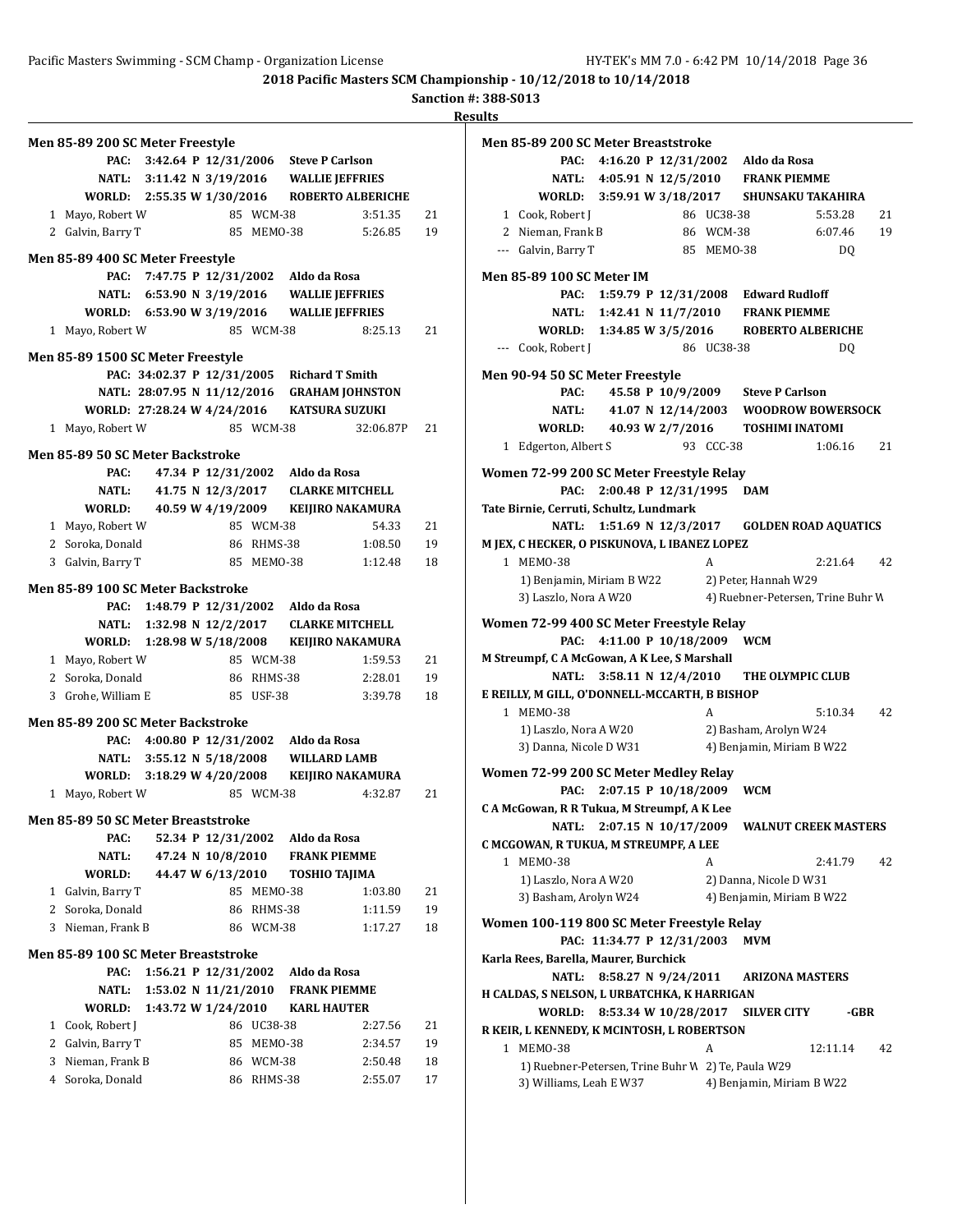| Women 100-119 200 SC Meter Medley Relay                                           |   |                                  |          |     |
|-----------------------------------------------------------------------------------|---|----------------------------------|----------|-----|
| 2:02.46 P 10/21/2007<br>PAC:                                                      |   | <b>WCM</b>                       |          |     |
| S Marshall, K Harris, L M Davis, K M Price                                        |   |                                  |          |     |
| 2:02.98 N 12/1/2012<br><b>NATL:</b>                                               |   | THE OLYMPIC CLUB                 |          |     |
| O'DONNELL-MCCARTH, K HOUSTON, E REILLY, C DAVIDOFF                                |   |                                  |          |     |
| WORLD:<br>1:58.90 W 11/27/2015                                                    |   | <b>NEVA STARS</b>                | -RUS     |     |
| E KARETINA, A POLIAKOVA, A KUZMICHEVA, E SHERSHEN                                 |   |                                  |          |     |
| 1 WCM-38                                                                          | A |                                  | 2:20.21  | 42  |
| 1) Tiernan, Heather W35                                                           |   | 2) Teasdale-Schafle, Corinne W26 |          |     |
| 3) Gaudinier, Lindsay E W29                                                       |   | 4) Liang, Joann W26              |          |     |
| Women 120-159 200 SC Meter Freestyle Relay                                        |   |                                  |          |     |
| 1:57.59 P 12/31/1995<br>PAC:                                                      |   | <b>TOC</b>                       |          |     |
| Rowell, Seibt, Danielle Ogier, Jolly                                              |   |                                  |          |     |
| 1:51.99 N 11/13/2011<br><b>NATL:</b>                                              |   | <b>RED TIDE OF NYC</b>           |          |     |
| K MOUGHTY, N JO, K GARY, S WAGER                                                  |   |                                  |          |     |
| WORLD:<br>1:44.88 W 11/30/2014 TSUNAMI                                            |   |                                  | -RUS     |     |
| I SHLEMOVA, L YUDINA, E YUDINA, S KNIAGININA                                      |   |                                  |          |     |
| 1 WCM-38                                                                          | A |                                  | 2:01.33  | 42  |
| 1) Teasdale-Schafle, Corinne W26                                                  |   | 2) Tiernan, Heather W35          |          |     |
| 3) Lawrence, Laura A W38                                                          |   | 4) Gaudinier, Lindsay E W29      |          |     |
| 2 MEM0-38                                                                         | A |                                  | 2:14.39  | 38  |
| 1) Reilly, Marley 0 W36                                                           |   | 2) Doyle, Nia B W37              |          |     |
| 3) Schley, Kelly W39                                                              |   | 4) Flynn, Elizabeth A W39        |          |     |
|                                                                                   |   |                                  |          |     |
|                                                                                   |   |                                  |          |     |
| Women 120-159 400 SC Meter Freestyle Relay<br>PAC:                                |   | MAAC                             |          |     |
| 4:31.77 P 12/31/2008                                                              |   |                                  |          |     |
| B Goodridge, H O'Hearn, K Bullock, S Estes<br><b>NATL:</b><br>4:09.95 N 12/7/2008 |   | <b>RED TIDE OF NYC</b>           |          |     |
| S WAGER, K MCPHERSON, T SHPAIZER, K GARY                                          |   |                                  |          |     |
| 4:00.78 W 10/30/2016<br>WORLD:                                                    |   | <b>TEDDINGTON MASTERS</b>        |          | -GB |
| Z LIOKALOS, L KEARNS, H LOUGHLIN, G HEYN                                          |   |                                  |          |     |
| 1 WCM-38                                                                          | A |                                  | 4:34.39  | 42  |
| 1) Gaudinier, Lindsay E W29                                                       |   | 2) Teasdale-Schafle, Corinne W26 |          |     |
| 3) Tiernan, Heather W35                                                           |   | 4) Lawrence, Laura A W38         |          |     |
| 2 MEMO-38                                                                         | A |                                  | 4:51.18  | 38  |
| 1) Condon, Laura M W32                                                            |   | 2) Reilly, Marley O W36          |          |     |
| 3) Sroka, Nicole W35                                                              |   | 4) Doyle, Nia B W37              |          |     |
| 3 MEMO-38                                                                         | B |                                  | 5:49.57  | 36  |
| 1) Kirkeby, Kathleen W28                                                          |   | 2) Encina, Emily W33             |          |     |
| 3) Lindahl, Sarah W42                                                             |   | 4) Peter, Hannah W29             |          |     |
| Women 120-159 800 SC Meter Freestyle Relay                                        |   |                                  |          |     |
| 9:57.27 P 12/31/2003<br>PAC:                                                      |   | <b>MVM</b>                       |          |     |
| Donahue, Errington, Hoerber, Surgiura                                             |   |                                  |          |     |
| 8:56.27 N 11/13/2011<br><b>NATL:</b>                                              |   | <b>RED TIDE OF NYC</b>           |          |     |
| K MOUGHTY, S WAGER, K GARY, N JO                                                  |   |                                  |          |     |
| WORLD:<br>8:52.27 W 10/28/2016                                                    |   | <b>TEDDINGTON MASTERS</b>        |          | -GB |
| Z LIOKALOS, L KEARNS, H LOUGHLIN, G HEYN                                          |   |                                  |          |     |
| 1 MEMO-38                                                                         | A |                                  | 12:14.58 | 42  |
| 1) Flynn, Elizabeth A W39                                                         |   | 2) Reilly, Marley O W36          |          |     |

|   | Women 120-159 200 SC Meter Medley Relay                                    |   |                                                |      |
|---|----------------------------------------------------------------------------|---|------------------------------------------------|------|
|   | PAC:<br>2:03.95 P 12/31/2009<br>S Guzman, K Lyons, M Gill, L Welting       |   | TOC                                            |      |
|   | NATL: 2:04.31 N 12/13/2009                                                 |   | <b>RED TIDE OF NYC</b>                         |      |
|   | K GARY, T SHPAIZER, F WILLEBOORDSE, S WAGER                                |   |                                                |      |
|   | WORLD: 1:56.67 W 11/28/2014                                                |   | <b>TSUNAMI</b><br>-RUS                         |      |
|   | S KARPEEVA, S KNIAGININA, I SHLEMOVA, L YUDINA                             |   |                                                |      |
|   | 1 DAM-38                                                                   | A | 2:22.96                                        | 42   |
|   | 1) Deer, LillyBelle K W25                                                  |   | 2) Mohn, Jennifer L W27                        |      |
|   | 3) Hernandez, Sarah W34                                                    |   | 4) Belluomini, Melanie C W41                   |      |
|   | 2 MEMO-38                                                                  | A | 2:30.47                                        | 38   |
|   | 1) Condon, Laura M W32                                                     |   | 2) Reilly, Marley O W36                        |      |
|   | 3) Peter, Hannah W29                                                       |   | 4) Doyle, Nia B W37                            |      |
|   | 3 MEMO-38                                                                  | B | 3:02.06                                        | 36   |
|   | 1) Chaiyasane, Koung W34                                                   |   | 2) Encina, Emily W33                           |      |
|   | 3) Kirkeby, Kathleen W28                                                   |   | 4) Cohen, Rivkah W30                           |      |
|   | Women 120-159 400 SC Meter Medley Relay                                    |   |                                                |      |
|   | 4:48.99 P 12/31/1997<br>PAC:                                               |   | <b>WCM</b>                                     |      |
|   | Pam Boscovich, Morgan, Lisa Ward, Vidal                                    |   |                                                |      |
|   | <b>NATL:</b><br>4:33.44 N 12/6/2009                                        |   | <b>MISSION VIEJO MASTERS</b>                   |      |
|   | A SUE OSBORN, C LEWIS, R OLSEN, K FRITH                                    |   |                                                |      |
|   | WORLD:<br>4:24.80 W 10/28/2017                                             |   | <b>TEDDINSTON MASTERS</b>                      | -GBI |
|   | H LOUGHLIN, G HEYN, R NEWSON, Z LIOKALOS                                   |   |                                                |      |
|   | 1 MEMO-38                                                                  | A | 6:04.80                                        | 42   |
|   | 1) Doyle, Nia B W37                                                        |   | 2) Reilly, Marley O W36                        |      |
|   | 3) Flynn, Elizabeth A W39                                                  |   | 4) Schley, Kelly W39                           |      |
|   | Women 160-199 200 SC Meter Freestyle Relay                                 |   |                                                |      |
|   | 1:56.03 P 12/31/2008<br>PAC:                                               |   | <b>WCM</b>                                     |      |
|   | D Santos, P Roemer, L Ward, A Zamanian                                     |   |                                                |      |
|   | 1:48.08 N 11/10/2013<br><b>NATL:</b>                                       |   | <b>NORTH CAROLINA MASTERS</b>                  |      |
|   | S WALSH, J STRINGER, A UHL, E BRAUN                                        |   |                                                |      |
|   | WORLD:                                                                     |   | 1:48.08 W 11/10/2013 NORTH CAROLINA MASTERS -  |      |
|   | SUE WALSH, JEN STRINGER, ALICIA UHL, ERIKA BRAUN                           |   |                                                |      |
|   | 1 TEME-38                                                                  | A | 2:29.73                                        | 42   |
|   | 1) Bunker, Alison W36                                                      |   | 2) Chazin, Sara W35<br>4) Hanrahan, Hannah W36 |      |
|   | 3) Moreno, Allison W38<br>2 MEMO-38                                        | A | 2:30.42                                        | 38   |
|   | 1) Clarke, Sunne A W44                                                     |   | 2) Lindahl, Sarah W42                          |      |
|   | 3) Voight, Tina M W49                                                      |   | 4) Choury, Alicia W46                          |      |
|   | 3 ALB-38                                                                   | A | 2:56.74                                        | 36   |
|   | 1) Long, Rebecca J W46                                                     |   | 2) Carroll, Leah A W57                         |      |
|   | 3) Fogelson, Julia S W29                                                   |   | 4) Lowe, Tonia W47                             |      |
|   |                                                                            |   |                                                |      |
|   | Women 160-199 400 SC Meter Freestyle Relay<br>4:19.95 P 10/10/2015<br>PAC: |   | MEMO                                           |      |
|   | C Johnson, J Moll, Y de la Toree, C Worthman                               |   |                                                |      |
|   | <b>NATL:</b><br>4:03.25 N 12/13/2009                                       |   | <b>RED TIDE OF NYC</b>                         |      |
|   | F WILLEBOORDSE, J KELSEY, S WAGER, K GARY                                  |   |                                                |      |
|   | WORLD:<br>4:03.25 W 12/13/2009                                             |   | <b>RED TIDE OF NYC</b>                         | -USA |
|   | F WILLEBOORDSE, J KELSEY, S WAGER, K GARY                                  |   |                                                |      |
|   | 1 WCM-38                                                                   | A | 5:35.66                                        | 42   |
|   | 1) Kelly Smethurst, Andrea E W51                                           |   | 2) Darling, Colleen M W44                      |      |
|   | 3) Stynes, Kelly H W47                                                     |   | 4) Zuppan-Hood, Patricia J W54                 |      |
| 2 | MEMO-38                                                                    | A | 5:36.06                                        | 38   |
|   |                                                                            |   |                                                |      |
|   | 1) Flynn, Elizabeth A W39                                                  |   | 2) Clarke, Sunne A W44                         |      |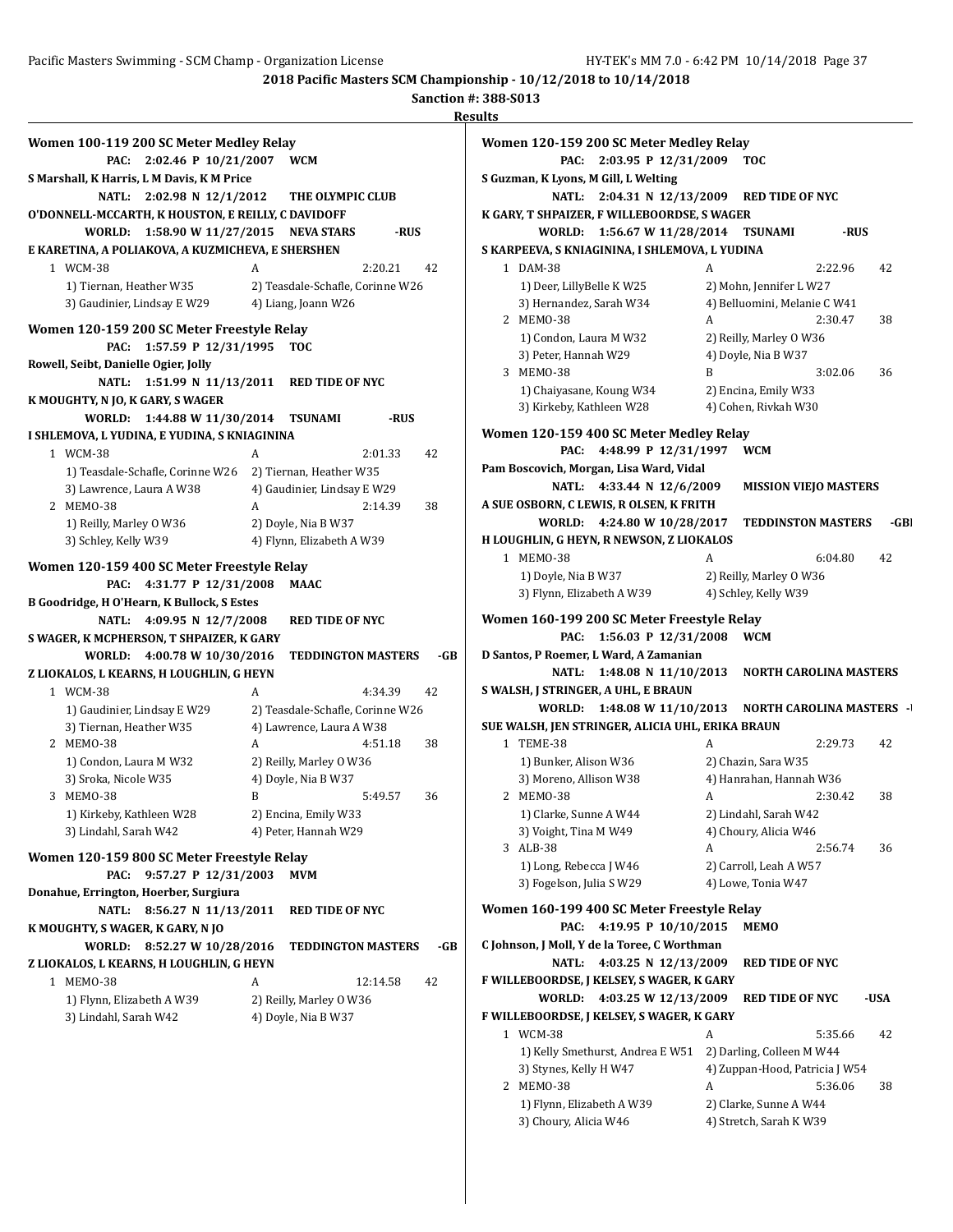|                                                    |                                            |      | Sanction #: 388-S013                       |                                                |      |
|----------------------------------------------------|--------------------------------------------|------|--------------------------------------------|------------------------------------------------|------|
| (Women 160-199 400 SC Meter Freestyle Relay)       |                                            |      | <b>Results</b>                             |                                                |      |
| 3 MEMO-38                                          | B<br>6:50.10                               | 36   | Women 200-239 200 SC Meter Freestyle Relay |                                                |      |
| 1) Kinder, Meghan W33                              | 2) Vernon, Rachel V W32                    |      | PAC: 2:01.33 P 10/11/2014 WCM              |                                                |      |
| 3) Espinosa, Rebecca W48                           | 4) Laszlo, Zsuzsanna W50                   |      | V Dewey, M Curran, C McNamara, A Zamanian  |                                                |      |
|                                                    |                                            |      | NATL: 1:55.60 N 11/7/2015                  | <b>North Texas Lonestars</b>                   |      |
| Women 160-199 800 SC Meter Freestyle Relay         |                                            |      | M REA, S STONE, L MORRISON, K HENDERSON    |                                                |      |
| PAC: 9:36.44 P 10/18/2009 WCM                      |                                            |      | WORLD: 1:55.60 W 11/7/2015                 | <b>NORTH TEXAS MASTERS</b>                     | -US. |
| D M Santos, B J. R Henry, L A Ward, S M Heim-Bowen |                                            |      | M REA, S STONE, L MORRISON, K HENDERSON    |                                                |      |
|                                                    | NATL: 8:56.55 N 12/13/2009 RED TIDE OF NYC |      | 1 WCM-38                                   | 2:14.04<br>A                                   | 42   |
| J KELSEY, F WILLEBOORDSE, S WAGER, K GARY          |                                            |      | 1) Zamanian, Alison H W48                  | 2) Boone, Danielle W53                         |      |
| WORLD: 8:56.55 W 12/13/2009                        | <b>RED TIDE OF NYC</b>                     | -USA | 3) Santos, Debbie M W50                    | 4) Ward, Lisa A W54                            |      |
| J KELSEY, F WILLEBOORDSE, S WAGER, K GARY          |                                            |      | 2 DAM-38                                   | A<br>2:22.73                                   | 38   |
| 1 WCM-38                                           | A<br>10:36.04                              | 42   | 1) Kahn, Mary J W59                        | 2) Sprouse, Cecily W62                         |      |
| 1) Tiernan, Heather W35                            | 2) Bilich, Bonnie M W60                    |      | 3) Phalen, Jennifer R W54                  | 4) Russell, Jane E W55                         |      |
| 3) Gray, Kara L W53                                | 4) Lawrence, Laura A W38                   |      | 3 WCM-38                                   | B<br>2:28.74                                   | 36   |
| 2 MEMO-38                                          | A<br>11:18.71                              | 38   | 1) Kelly Smethurst, Andrea E W51           | 2) Conner, Mary M W52                          |      |
| 1) de la Torre, Yasuko W48                         | 2) Moll, Jessica E W46                     |      | 3) Stynes, Kelly H W47                     | 4) Cannon, Lindsey A W52                       |      |
| 3) Shu, Vicki W50                                  | 4) Readal, Stacy L W41                     |      | 4 UCSF-38                                  | A<br>2:29.06                                   | 34   |
| 3 DAM-38                                           | 11:22.40<br>A                              | 36   | 1) Ashenfelter, Gillian W42                | 2) Litman, Jacklyn W68                         |      |
| 1) Phalen, Jennifer R W54                          | 2) Nehrebecki, Helene W38                  |      | 3) Burns, Jennifer W43                     | 4) Walker, Malinda M W49                       |      |
| 3) Belluomini, Melanie C W41                       | 4) Mohn, Jennifer L W27                    |      | 5 DAM-38                                   | B<br>2:41.97                                   | 32   |
|                                                    |                                            |      | 1) Hernandez, Sarah W34                    | 2) Mohn, Jennifer L W27                        |      |
| Women 160-199 200 SC Meter Medley Relay            |                                            |      | 3) Reedy, Peggy A W72                      | 4) Iwamoto, Mizuho W70                         |      |
| PAC: 2:04.87 P 10/2/2011                           | MPM                                        |      |                                            |                                                |      |
| CP Pinkston, J Mothersill, K Thorp, E Sutherland   |                                            |      | Women 200-239 400 SC Meter Freestyle Relay |                                                |      |
| NATL: 2:06.09 N 10/5/2003                          | <b>SAN DIEGO SWIM MASTERS</b>              |      | PAC: 4:30.09 P 10/9/2016                   | <b>WCM</b>                                     |      |
| K PIPES-NEILSEN, C KRATTLI, J COOVER, V DAVIDSON   |                                            |      | E Richards, C O'Brien, D Boone, L Ward     |                                                |      |
| WORLD: 2:00.84 W 5/8/2016                          | <b>HELSINGBERGS SIMSALLSKAP</b>            |      |                                            | NATL: 4:21.32 N 11/22/2015 PUGET SOUND MASTERS |      |
| N WAHLBERG, L KARLSSON, J SJOBERG, H ABERG         |                                            |      | C DAVIS, Z COURTNEY, L DOHERTY, A MOORHEAD |                                                |      |
| 1 WCM-38                                           | 2:43.68<br>A                               | 42   | WORLD: 4:20.26 W 10/27/2017 BARNET COPT    |                                                | -GBR |
| 1) Darling, Colleen M W44                          | 2) Zuppan-Hood, Patricia J W54             |      | C PORTER, M CANNON, C JACKSON, L DAWSON    |                                                |      |
| 3) Taylor, Catherine W W55                         | 4) Stynes, Kelly H W47                     |      | 1 MEMO-38                                  | A<br>5:07.98                                   | 42   |
| 2 MEMO-38                                          | 3:00.07<br>A                               | 38   | 1) Worthman, Catha A W50                   | 2) Shu, Vicki W50                              |      |
| 1) Choury, Alicia W46                              | 2) Agocs, Melissa W42                      |      | 3) Rafkin, Louise W60                      | 4) Burger, Clare P W51                         |      |
| 3) Clarke, Sunne A W44                             | 4) Kinder, Meghan W33                      |      | 2 WCM-38                                   | 5:14.25<br>A                                   | 38   |
| 3 TCAM-38                                          | 3:21.59<br>A                               | 36   | 1) Ward, Lisa A W54                        | 2) Boone, Danielle W53                         |      |
| 1) Kesterson, Jennifer W40                         |                                            |      | 3) Taylor, Catherine W W55                 | 4) Santos, Debbie M W50                        |      |
|                                                    | 2) Hieb-Stock, Lisa M W38                  |      | 3 MEM0-38                                  | B<br>5:49.77                                   | 36   |
| 3) Philpott, Patti H W48                           | 4) Loyd, Susan M W59                       |      |                                            |                                                |      |
| MEMO-38                                            | R<br>DQ                                    |      | 1) Cavalli, Christina W50                  | 2) Krause, Kim J W56                           |      |
| 1) Carboni, Lisa W57                               | 2) Sroka, Nicole W35                       |      | 3) O'Keefe, Kimberley F W53                | 4) Voight, Tina M W49                          |      |
| 3) Lindahl, Sarah W42                              | 4) Williams, Leah E W37                    |      | 4 UCSF-38                                  | 5:53.90<br>A                                   | 34   |
| Women 160-199 400 SC Meter Medley Relay            |                                            |      | 1) Ashenfelter, Gillian W42                | 2) Litman, Jacklyn W68                         |      |
| PAC: 4:44.65 P 12/31/2008                          | <b>WCM</b>                                 |      | 3) Burns, Jennifer W43                     | 4) Walker, Malinda M W49                       |      |
| L Ward, D Santos, A Zamanian, P Roemer             |                                            |      | 5 ALB-38                                   | A<br>6:50.69                                   | 32   |
|                                                    |                                            |      | 1) Yavuzer, Berrin W51                     | 2) Pabon, Elizabeth W58                        |      |
| NATL: 4:43.31 N 12/15/1998                         | <b>SAN DIEGO SWIM MASTERS</b>              |      | 3) Hoite, Johanna W52                      | 4) Shepard, Emily P W57                        |      |
| K PIPES-NEILSEN, C KRATTLI, B DUNBAR, B KNIGHT     |                                            |      | Women 200-239 800 SC Meter Freestyle Relay |                                                |      |
| WORLD: 4:33.15 W 5/20/2018                         | <b>RYOGOKU KINGYO</b>                      | -JPN |                                            |                                                |      |
| M AZEYANAGI, H MATSUDA, M TSUKIOKA, M IWASHITA     |                                            |      | PAC: 11:04.59 P 9/26/2010                  | <b>MENLO</b>                                   |      |
| 1 MEMO-38                                          | A<br>7:08.59                               | 42   | C Dutro, B Breen, T Copen, J Matena        |                                                |      |
| 1) Laszlo, Zsuzsanna W50                           | 2) Choury, Alicia W46                      |      | NATL: 9:29.43 N 12/6/2013                  | <b>UCLA BRUIN MASTERS</b>                      |      |
| 3) Clarke, Sunne A W44                             | 4) Voight, Tina M W49                      |      | V HIBBEN, C CIRAULO, L DODD, E STEBBINS    |                                                |      |
|                                                    |                                            |      | WORLD: 9:29.43 W 12/6/2013                 | <b>UCLA BRUIN MASTERS</b>                      | -USA |
|                                                    |                                            |      | R HIBBEN, C CIRAULO, L DODD, E STEBBINS    |                                                |      |
|                                                    |                                            |      | 1 MEM0-38                                  | A<br>12:21.51                                  | 42   |
|                                                    |                                            |      | 1) Rafkin, Louise W60                      | 2) Anderson, Meredith C W55                    |      |
|                                                    |                                            |      | 3) Krause, Kim J W56                       | 4) Haufler, Susan L W61                        |      |
|                                                    |                                            |      |                                            |                                                |      |
|                                                    |                                            |      |                                            |                                                |      |
|                                                    |                                            |      |                                            |                                                |      |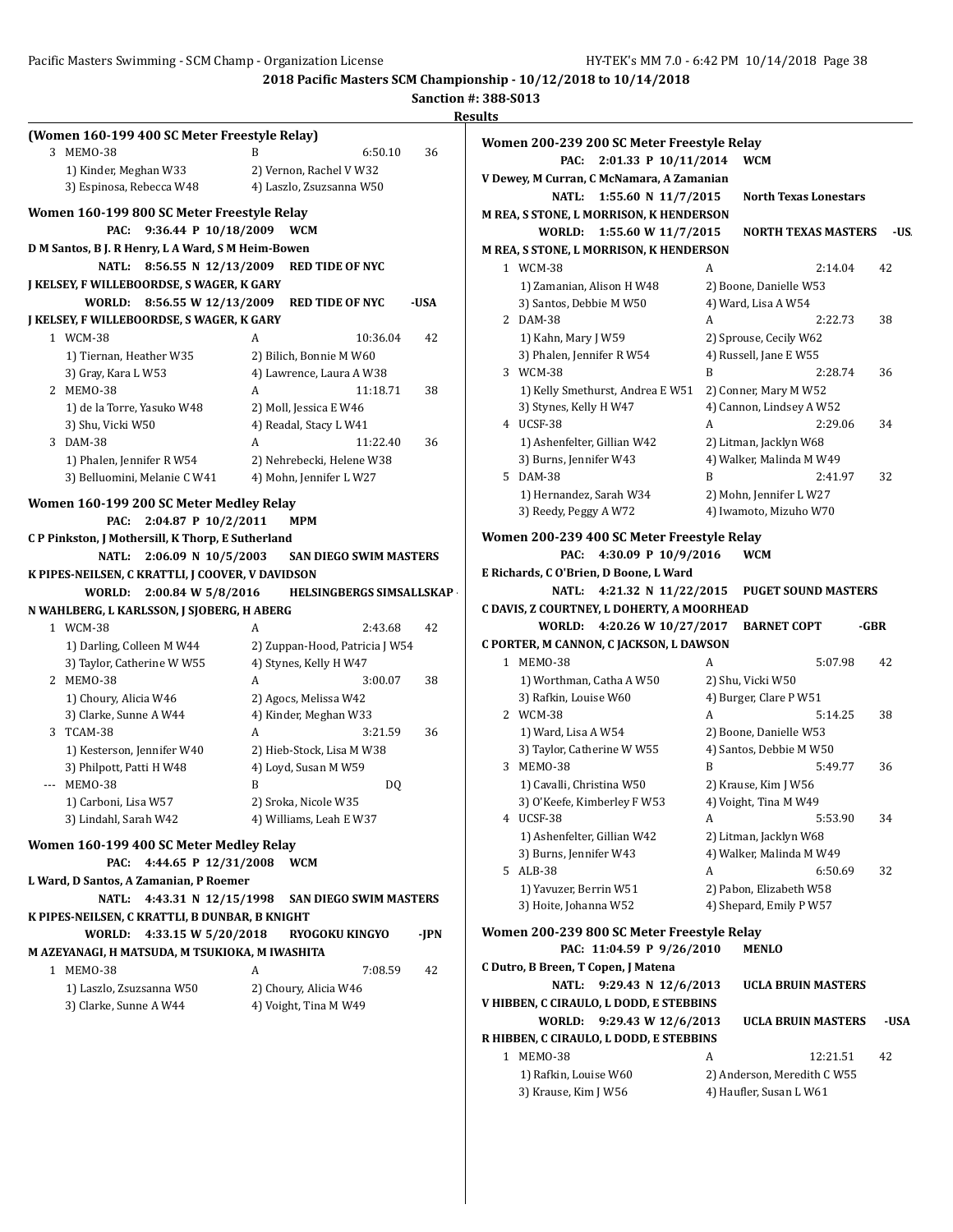**2018 Pacific Masters SCM Championship - 10/12/2018 to 10/14/2018 Sanction #: 388-S013**

|                                                |                                                   |                | <b>Results</b>                                      |                                                      |      |
|------------------------------------------------|---------------------------------------------------|----------------|-----------------------------------------------------|------------------------------------------------------|------|
| (Women 200-239 800 SC Meter Freestyle Relay)   |                                                   |                | Women 240-279 200 SC Meter Freestyle Relay          |                                                      |      |
| 2 WCM-38                                       | B                                                 | 13:45.64<br>38 | PAC: 2:17.06 P 10/10/2015 TAM                       |                                                      |      |
| 1) Stynes, Kelly H W47                         | 2) Brown, Barbara A W65                           |                | M Joyce, L Shoenberger, J Eisenman, B Wheeler       |                                                      |      |
| 3) Collins, Susan M W69                        | 4) Dibley, Allison M W56                          |                |                                                     | NATL: 2:02.15 N 11/11/2017 NORTH TEXAS LONESTARS     |      |
| Women 200-239 200 SC Meter Medley Relay        |                                                   |                | K HENDERSON, L MORRISON, C MCKELVEY, M BAILEY       |                                                      |      |
| PAC: 2:17.90 P 10/21/2007 WCM                  |                                                   |                |                                                     | WORLD: 2:02.15 W 11/11/2017 NORTH TEXAS LONESTARS -U |      |
| P Landers, L Crittenden, D Swigert, P J Roemer |                                                   |                | K HENDERSON, L MORRISON, C MCKELVEY, M BAILEY       |                                                      |      |
| NATL: 2:13.25 N 11/7/2015                      | <b>North Texas Lonestars</b>                      |                | 1 MEM0-38                                           | 3:09.99<br>A                                         | 42   |
| S STONE, L MIZE, M REA, L MORRISON             |                                                   |                | 1) O'Keefe, Kimberley F W53                         | 2) Armstrong, Judy K W71                             |      |
| WORLD: 2:09.45 W 3/2/2018                      | <b>MASOR</b>                                      | -NOR           | 3) Carboni, Lisa W57                                | 4) Lai, Denise W62                                   |      |
| L LOTHE, A SORESEN, J THORSTENSEN, B RIST      |                                                   |                | Women 240-279 400 SC Meter Freestyle Relay          |                                                      |      |
| 1 WCM-38                                       | A                                                 | 2:32.13<br>42  | PAC: 4:56.63 P 10/18/2009                           | TAM                                                  |      |
| 1) Ward, Lisa A W54                            | 2) Santos, Debbie M W50                           |                | L B Val, J A Eisenman, N J Ridout, L R Shoenberger  |                                                      |      |
| 3) Boone, Danielle W53                         | 4) Cannon, Lindsey A W52                          |                | NATL: 4:30.74 N 3/6/2016                            | <b>UCLA</b>                                          |      |
| 2 MEMO-38                                      | A                                                 | 2:33.14<br>38  | J HIRSTY, C CIRAULO, J COOK, V HIBBEN               |                                                      |      |
| 1) Burger, Clare P W51<br>3) Shu, Vicki W50    | 2) Worthman, Catha A W50<br>4) Rafkin, Louise W60 |                | WORLD: 4:30.74 W 3/6/2016                           | <b>UCLA</b><br>-USA                                  |      |
| 3 DAM-38                                       | A                                                 | 2:40.38<br>36  | J HIRSTY, C CIRANLO, J COOK, V HIBBEN               |                                                      |      |
| 1) Kahn, Mary J W59                            | 2) Phalen, Jennifer R W54                         |                | 1 DAM-38                                            | A<br>7:18.04                                         | 42   |
| 3) Loomis, Caroline W55                        | 4) Crow, Joan A W54                               |                | 1) Phalen, Jennifer R W54                           | 2) Sprouse, Cecily W62                               |      |
| 4 WCM-38                                       | B                                                 | 3:03.52<br>34  | 3) Iwamoto, Mizuho W70                              | 4) Norris, Roswita D W76                             |      |
| 1) Asta, Lisa M W53                            | 2) Kelly Smethurst, Andrea E W51                  |                | 2 ALB-38                                            | A<br>8:08.06                                         | 38   |
| 3) Ongerth, Ann Michelle W44                   | 4) Dibley, Allison M W56                          |                | 1) Beery, Barbara M W67                             | 2) Ewing, Nancy H W71                                |      |
| 5 MEMO-38                                      | B                                                 | 3:04.99<br>32  | 3) Greene-Janse, Judith W58                         | 4) Pritchard, Sarah W52                              |      |
| 1) Krause, Kim J W56                           | 2) Cavalli, Christina W50                         |                | Women 240-279 800 SC Meter Freestyle Relay          |                                                      |      |
| 3) Voight, Tina M W49                          | 4) O'Keefe, Kimberley F W53                       |                | PAC: 10:58.88 P 12/31/2009                          | <b>TAM</b>                                           |      |
| 6 ALB-38                                       | A                                                 | 3:06.03<br>30  | J Eisenman, L Val, N Ridout, L Shoenberger          |                                                      |      |
| 1) Shepard, Emily P W57                        | 2) Yavuzer, Berrin W51                            |                | NATL: 10:25.22 N 11/8/2015                          | <b>North Texas Lonestars</b>                         |      |
| 3) Hoite, Johanna W52                          | 4) Lowe, Tonia W47                                |                | K HENDERSON, L MORRISON, H ERNST, J HIRSTY          |                                                      |      |
| 7 UCSF-38<br>1) Ashenfelter, Gillian W42       | A<br>2) Litman, Jacklyn W68                       | 3:25.33<br>28  | WORLD: 10:25.22 W 11/8/2015                         | <b>NORTH TEXAS MASTERS</b>                           | -US. |
| 3) Walker, Malinda M W49                       | 4) Burns, Jennifer W43                            |                | K HENDERSON, L MORRISON, H ERNST, J HIRSTY          |                                                      |      |
| 8 ALB-38                                       | B                                                 | 3:48.53<br>26  | 1 MEM0-38                                           | A<br>15:48.37                                        | 42   |
| 1) Carroll, Leah A W57                         | 2) Pritchard, Sarah W52                           |                | 1) Carboni, Lisa W57                                | 2) Armstrong, Judy K W71                             |      |
| 3) Nip, Carol J W61                            | 4) Greene-Janse, Judith W58                       |                | 3) Singer, Molly W64                                | 4) Lai, Denise W62                                   |      |
| Women 200-239 400 SC Meter Medley Relay        |                                                   |                | Women 240-279 200 SC Meter Medley Relay             |                                                      |      |
| PAC: 5:23.58 P 12/31/2004 WCM                  |                                                   |                | PAC: 3:00.99 P 10/9/2016                            | <b>WCM</b>                                           |      |
| P Landers, L Crittenden, C O'Brien, S Scott    |                                                   |                | C Ottati, S Scott, C O'Brien, C Patterson           |                                                      |      |
| NATL: 4:48.61 N 11/8/2015                      | <b>North Texas Lonestars</b>                      |                |                                                     | NATL: 2:19.60 N 11/14/2015 NORTH TEXAS LONESTARS     |      |
| S STONE, M REA, L MIZE, L MORRISON             |                                                   |                | <b>M BAILEY, K MACCURDY, L MORRISON, C MCKELVEY</b> |                                                      |      |
| WORLD: 4:48.61 W 11/8/2015                     | <b>NORTH TEXAS MASTERS</b>                        | -US            |                                                     | WORLD: 2:19.60 W 11/14/2015 NORTH TEXAS LONESTARS -U |      |
| S STONE, M REA, L MIZE, L MORRISON             |                                                   |                | M BAILEY, K MACCURDY, L MORRISON, C MCKELVEY        |                                                      |      |
| 1 MEMO-38                                      | A                                                 | 6:45.78<br>42  | 1 DAM-38<br>1) Westergaard, Leslie M W75            | 3:32.11<br>A<br>2) Iwamoto, Mizuho W70               | 42   |
| 1) Burger, Clare P W51                         | 2) O'Keefe, Kimberley F W53                       |                | 3) Sprouse, Cecily W62                              | 4) Reedy, Peggy A W72                                |      |
| 3) Shu, Vicki W50                              | 4) Lai, Denise W62                                |                |                                                     |                                                      |      |
| --- ALB-38                                     | A                                                 | DQ             | Women 240-279 400 SC Meter Medley Relay             |                                                      |      |
| 1) Field, Lessly W W50                         | 2) Long, Rebecca J W46                            |                | PAC: 6:07.45 P 10/10/2015 TAM                       |                                                      |      |
| 3) Ewing, Nancy H W71                          | 4) Shepard, Emily P W57                           |                | J Eisenman, B Wheeler, M Joyce, L Shoenberger       |                                                      |      |
|                                                |                                                   |                | NATL: 5:20.01 N 3/5/2016                            | <b>UCLA</b>                                          |      |
|                                                |                                                   |                | V HIBBEN, J COOK, C CIRAULO, J HIRSTY               |                                                      |      |
|                                                |                                                   |                | WORLD: 5:20.01 W 3/5/2016                           | <b>UCLA</b><br>-USA                                  |      |
|                                                |                                                   |                | V HIBBEN, J COOK, C CIRAULO, J HIRSTY<br>1 MEM0-38  | 10:02.13<br>A                                        | 42   |
|                                                |                                                   |                | 1) Bennett, Sue W56                                 | 2) Armstrong, Judy K W71                             |      |
|                                                |                                                   |                |                                                     |                                                      |      |

3) Flynn, Margaret W55 4) Carboni, Lisa W57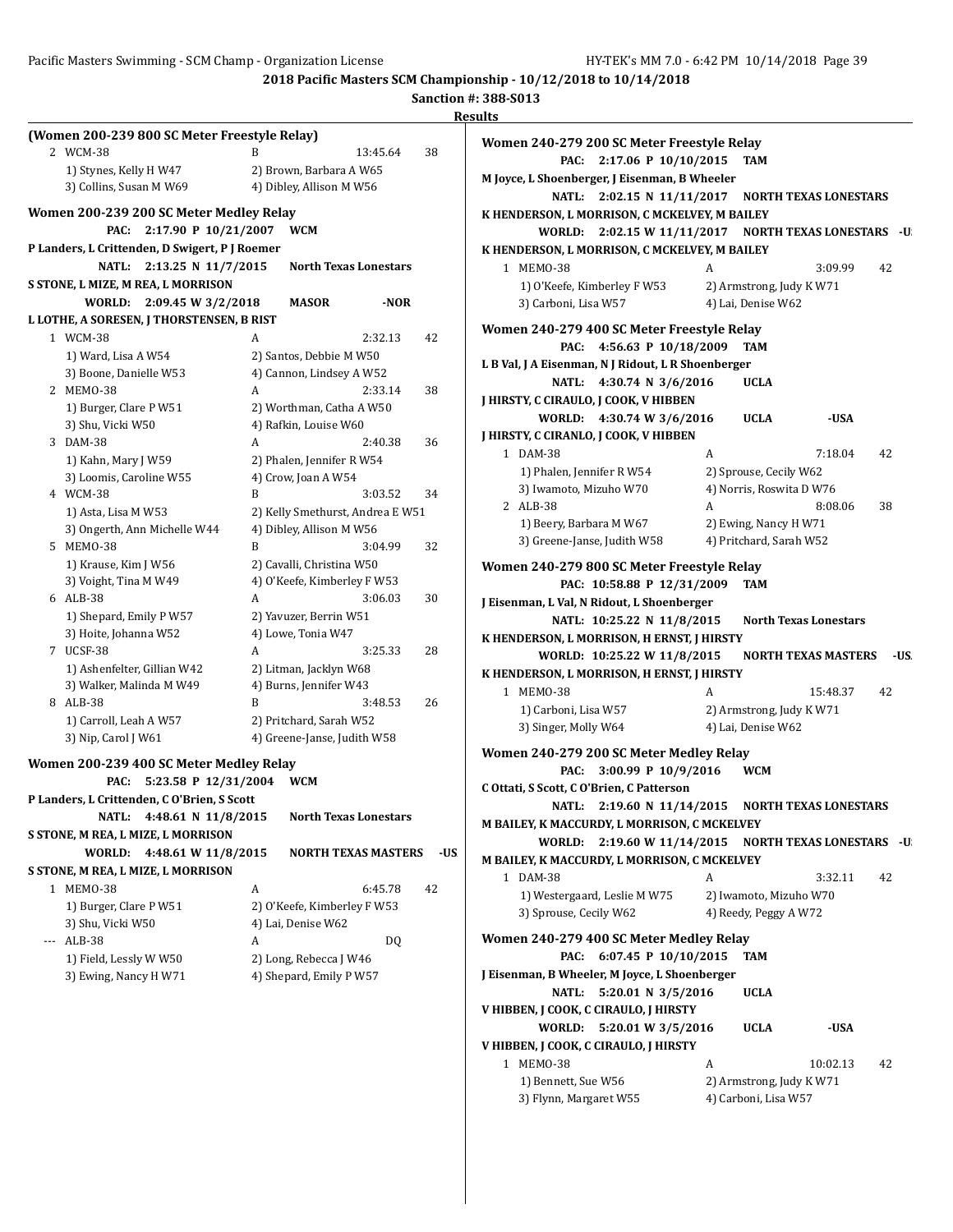|                                                |                              | K)                                |
|------------------------------------------------|------------------------------|-----------------------------------|
| Women 280-319 200 SC Meter Freestyle Relay     |                              |                                   |
| PAC:<br>3:15.97 P 10/9/2016                    | <b>DAM</b>                   |                                   |
| L Westergaard, R Norris, S Munn, C Sprouse     |                              |                                   |
| 2:27.71 N 11/19/2017<br><b>NATL:</b>           | <b>OREGON MASTERS</b>        |                                   |
| J GETTLING, J WARD, S ROUSSEAU, M TOPPEL       |                              |                                   |
| WORLD:<br>2:25.91 W 10/18/2009                 | <b>ST KANSAI</b>             | -JPN                              |
| F HIROOKA, K OTSUBO, K ISHIKAWA, Y OSAKI       |                              |                                   |
| 1 WCM-38                                       | A                            | 42<br>3:24.92                     |
| 1) Ackerman, Dolly J W77                       | 2) Rothrock, Gretchen A W69  |                                   |
| 3) Taub, Pamela A W68                          | 4) Collins, Susan M W69      |                                   |
|                                                |                              |                                   |
| Women 280-319 400 SC Meter Freestyle Relay     |                              |                                   |
| 6:20.10 P 12/31/2009<br>PAC:                   | <b>WCM</b>                   |                                   |
| K Murphy, D Monroe, J Alexander, A Hirsch      |                              |                                   |
| 5:38.90 N 11/2/2013<br><b>NATL:</b>            |                              | <b>VIRGINIA MASTERS SWIM TEAL</b> |
| J DETRICK, L WALKER, M BARRY, S LOFTUS-CHARLEY |                              |                                   |
| WORLD:<br>5:38.90 W 11/2/2013                  | <b>VIRGINIA MASTERS</b>      | -USA                              |
| J DETRICK, L WALKER, M BARRY, S LOFTUS-CHARLIE |                              |                                   |
| 1 MAM-38                                       | A                            | 6:09.86P<br>42                    |
| 1) Mc Partland, Peg K W76                      | 2) Caso, Susie A W72         |                                   |
| 3) Shaps, Ruth Y W71                           | 4) Donaldson, Claire G W64   |                                   |
| Women 280-319 200 SC Meter Medley Relay        |                              |                                   |
| 3:35.52 P 12/31/1997<br>PAC:                   | <b>WCM</b>                   |                                   |
| S Joy, J Howell, R Brittingham, J Durston      |                              |                                   |
| <b>NATL:</b><br>2:44.72 N 11/18/2017           | <b>OREGON MASTERS</b>        |                                   |
| J WARD, J GETTLING, S ROUSSEAU, M TOPPEL       |                              |                                   |
| 2:44.72 W 11/18/2017<br>WORLD:                 | <b>OREGON MASTERS</b>        | -USA                              |
| J WARD, J GETTLING, S ROUSSEAU, M TOPPEL       |                              |                                   |
| MAM-38<br>$\mathbf{1}$                         | A                            | 3:01.72P<br>42                    |
| 1) Mc Partland, Peg K W76                      | 2) Caso, Susie A W72         |                                   |
| 3) Donaldson, Claire G W64                     | 4) Shaps, Ruth Y W71         |                                   |
| 2 RHMS-38                                      | A                            | 3:37.45<br>38                     |
| 1) Barry, Marty W86                            | 2) Hayes-Rupp, Cynthia F W61 |                                   |
| 3) Hepworth, Linda W65                         | 4) Coholan, Annette M W70    |                                   |
| 3 WCM-38                                       | A                            | 3:48.21<br>36                     |
| 1) Rothrock, Gretchen A W69                    | 2) Scott, Stephanie I W71    |                                   |
| 3) Collins, Susan M W69                        | 4) Thursby, Nancy L W71      |                                   |
| 4 TCAM-38                                      | A                            | 4:15.06<br>34                     |
| 1) Wivell, Toni M W81                          | 2) Carter, Robin M W67       |                                   |
| 3) Parola, Sheryl A W70                        | 4) Harms, Cheryl M W67       |                                   |
|                                                |                              |                                   |
| Men 100-119 200 SC Meter Freestyle Relay       |                              |                                   |
| 1:39.19 P 12/31/1993<br>PAC:                   | <b>SCSC</b>                  |                                   |
| Sergey Marinuik, Reid, Mchael Moore, Kutler    |                              |                                   |
| 1:31.58 N 12/6/2015<br><b>NATL:</b>            |                              | <b>GOLDEN ROAD AQUATICS</b>       |
| M MARSHALL, N KORTH, A ACEINO, I SERRANO       |                              |                                   |
| 1:30.73 W 12/12/2009<br><b>WORLD:</b>          | <b>OKUDINHAS</b>             | -BRA                              |
| R WASSALL, L OKUDA, D BELINI, A REHDER         |                              |                                   |
| 1 MEM0-38                                      | A                            | 1:44.38<br>42                     |
| 1) Condon, Patrick L M30                       | 2) Monaghan, Ryan P M34      |                                   |
| 3) Zlotoff, Zackary M27                        | 4) Ward, Roger W M28         |                                   |

| 11.S |                                                  |   |                                                |          |      |
|------|--------------------------------------------------|---|------------------------------------------------|----------|------|
|      | Men 100-119 400 SC Meter Freestyle Relay         |   |                                                |          |      |
|      | PAC:<br>3:54.64 P 10/21/2007                     |   | <b>WCM</b>                                     |          |      |
|      | A J Nonaka, A M Brown, R Mikuni, A J Mikuni      |   |                                                |          |      |
|      | <b>NATL:</b><br>3:24.61 N 12/5/2015              |   | <b>GOLDEN ROAD AQUATICS</b>                    |          |      |
|      | A ACEINO, N POPOV, M MARSHALL, D COLUPAEV        |   |                                                |          |      |
|      | 3:27.03 W 5/22/2016<br>WORLD:                    |   | <b>FARUM SVOMMEKLUB</b>                        |          | -DEN |
|      | N HEDEGAARD, M WAGNER, J HANSEN, F SIEM PEDERSEN |   |                                                |          |      |
|      | 1 WCM-38                                         | A |                                                | 3:49.97P | 42   |
|      | 1) Nonaka, Andy J M39                            |   | 2) York, Paul M21                              |          |      |
|      | 3) Tiernan, Robert M M35                         |   | 4) Mefford, Jake E M24                         |          |      |
|      |                                                  |   |                                                |          |      |
|      | Men 100-119 200 SC Meter Medley Relay            |   |                                                |          |      |
|      | 1:44.87 P 12/31/2012<br>PAC:                     |   | <b>TOC</b>                                     |          |      |
|      | M A Eckert, J W Dorr, J Taylor, C Talbott        |   |                                                |          |      |
|      | <b>NATL:</b><br>1:39.29 N 12/3/2016              |   | <b>GOLDEN ROAD AQUATICS</b>                    |          |      |
|      | T COX, N KORTH, M MARSHALL, L PECHMANN           |   |                                                |          |      |
|      | 1:39.29 W 12/3/2016<br>WORLD:                    |   | <b>GOLDEN ROAD AQUATICS</b>                    |          | -US  |
|      | T COX, N KORTH, M MARSHALL, L PECHMANN           |   |                                                |          |      |
|      | 1 WCM-38                                         | A |                                                | 1:54.60  | 42   |
|      | 1) Mefford, Jake E M24                           |   | 2) Nonaka, Andy J M39                          |          |      |
|      | 3) Formby, Douglas M33<br>--- DAM-38             | A | 4) York, Paul M21                              |          |      |
|      |                                                  |   |                                                | DQ       |      |
|      | 1) Iwamoto, Satori M32                           |   | 2) Blumberg, Marc M25<br>4) Prim, Jeremy K M24 |          |      |
|      | 3) May, Alexander M M25                          |   |                                                |          |      |
|      | Men 120-159 200 SC Meter Freestyle Relay         |   |                                                |          |      |
|      | 1:40.44 P 12/31/2003<br>PAC:                     |   | <b>WCM</b>                                     |          |      |
|      | Andy Nonaka, Brown, Volpp, David Boatwright      |   |                                                |          |      |
|      | <b>NATL:</b><br>1:32.97 N 10/24/2009             |   | SOUTHERN CAL AQUATIC MAST                      |          |      |
|      | M CORNUE, M MCGINNIS, P FORD, D WEGNER           |   |                                                |          |      |
|      | 1:31.65 W 8/14/2016<br>WORLD:                    |   | <b>THE STAR</b>                                | -JPN     |      |
|      | T FUKUI, J FUKUI, K MATSUNAGA, K TOGASHI         |   |                                                |          |      |
|      | 1 MEM0-38                                        | A |                                                | 1:58.72  | 42   |
|      | 1) Carroll, Duncan R M37                         |   | 2) Gonzales, Victor M39                        |          |      |
|      | 3) Ramirez, Brent M38                            |   | 4) Torres, Emmanuel M32                        |          |      |
|      | Men 120-159 400 SC Meter Freestyle Relay         |   |                                                |          |      |
|      | 3:36.25 P 12/31/1995<br>PAC:                     |   | <b>DAM</b>                                     |          |      |
|      | Andy McPherson, Collins, Winsor, Keppeler        |   |                                                |          |      |
|      | <b>NATL:</b><br>3:23.69 N 12/5/2009              |   | <b>SOUTHERN CAL AQUATIC MAST</b>               |          |      |
|      | D WEGNER, E HOCHSTEIN, E TOLMACHOFF, M MCGINNIS  |   |                                                |          |      |
|      | WORLD:<br>3:23.55 W 5/20/2018                    |   | <b>IFE KEIHIN</b>                              | -JPN     |      |
|      | R TAGUCHI, T TAKEMOTO, T UEKI, S UCHIYAMA        |   |                                                |          |      |
|      | 1 MEMO-38                                        | A |                                                | 3:57.01  | 42   |
|      | 1) Ward, Roger W M28                             |   | 2) Monaghan, Ryan P M34                        |          |      |
|      | 3) Gerry, Benjie M M28                           |   | 4) Condon, Patrick L M30                       |          |      |
|      | 2 MEM0-38                                        | B |                                                | 4:48.65  | 38   |
|      | 1) Torres, Emmanuel M32                          |   | 2) Song, James C M35                           |          |      |
|      | 3) Sanchez, Juan M M45                           |   | 4) Gonzales, Victor M39                        |          |      |
|      |                                                  |   |                                                |          |      |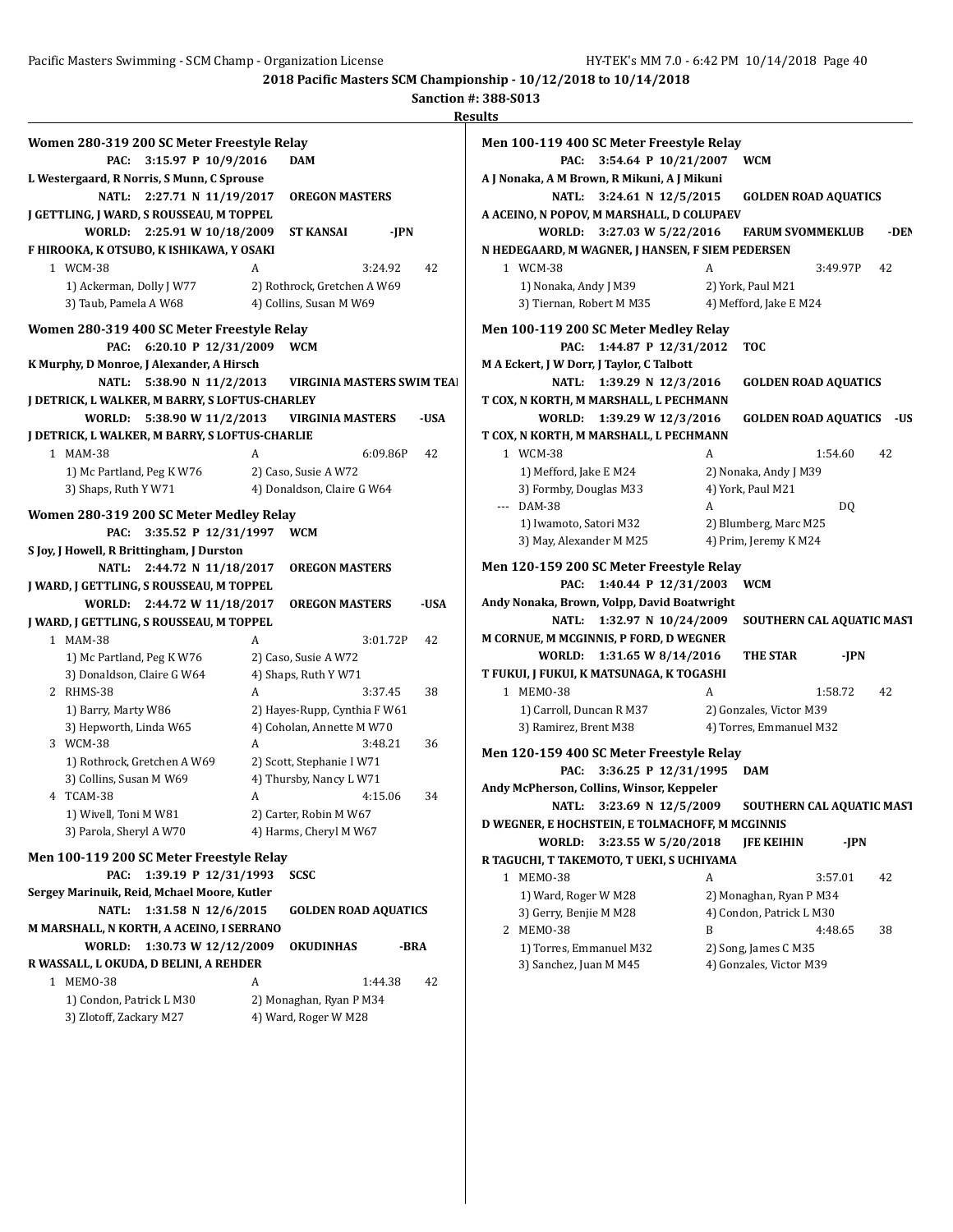### Pacific Masters Swimming - SCM Champ - Organization License HY-TEK's MM 7.0 - 6:42 PM 10/14/2018 Page 41

**2018 Pacific Masters SCM Championship - 10/12/2018 to 10/14/2018**

|                                                           |                                                  | Resu |
|-----------------------------------------------------------|--------------------------------------------------|------|
| Men 120-159 200 SC Meter Medley Relay                     |                                                  |      |
| 1:45.06 P 12/31/2009<br>PAC:                              | <b>TOC</b>                                       |      |
| L Wanie, G Marshall, T Holsman, S Greenwood               |                                                  |      |
| 1:45.01 N $4/16/1994$<br>NATL:                            | <b>BAYLOR / LONE STAR</b>                        |      |
| J YARID, G RHODENBAUGH, B PATTEN, M RHODENBAUGH           |                                                  |      |
| WORLD:<br>1:38.46 W 3/18/2018                             | <b>JFE KEIHIN</b><br>-JPN                        |      |
| T TAKEMOTO, Y KANAYA, R TAGUCHI, S UCHIYAMA               |                                                  |      |
| 1 MEMO-38<br>1) Ward, Roger W M28                         | 2:03.25<br>A                                     | 42   |
| 3) Gerry, Benjie M M28                                    | 2) Song, James C M35<br>4) Condon, Patrick L M30 |      |
| 2 DAM-38                                                  | A<br>2:08.26                                     | 38   |
| 1) Roper, Matt M37                                        | 2) Menna, Greg M41                               |      |
| 3) Bolz, Brian J M41                                      | 4) Waterson, Kevin M39                           |      |
| 3 MEMO-38                                                 | 2:15.70<br>B                                     | 36   |
| 1) Monaghan, Ryan P M34                                   | 2) Troxel, Blake A M36                           |      |
| 3) Torres, Emmanuel M32                                   | 4) Gonzales, Victor M39                          |      |
| Men 120-159 400 SC Meter Medley Relay                     |                                                  |      |
| 4:12.32 P 12/31/1995<br>PAC:                              | <b>DAM</b>                                       |      |
| McPherson, Collins, Winsor, Grahn                         |                                                  |      |
| NATL:<br>3:57.49 N 12/6/2009                              | SOUTHERN CAL AQUATIC MAST                        |      |
| E HOCHSTEIN, D SCHLESINGER, E TOLMACHOFF, M CORNUE        |                                                  |      |
| 3:40.00 W 5/20/2018<br>WORLD:                             | <b>IFE KEIHIN</b><br>-JPN                        |      |
| T TAKEMOTO, H IKEGAMI, R TAGUCHI, S UCHIYAMA<br>1 MEMO-38 | A<br>4:41.73                                     | 42   |
| 1) Zlotoff, Zackary M27                                   | 2) Troxel, Blake A M36                           |      |
| 3) Torres, Emmanuel M32                                   | 4) Condon, Patrick L M30                         |      |
|                                                           |                                                  |      |
| Men 160-199 200 SC Meter Freestyle Relay<br>PAC:          | 1:39.11 P 12/31/2003 BAC                         |      |
| Garrett, McAweeney, Whatley, Robert Mackenzie             |                                                  |      |
| NATL:                                                     | 1:35.44 N 11/16/2008 LONGHORN AQUATICS           |      |
| T BLESSING, M VAROZZA, A RASMUSSEN, M STINCHCOMBE         |                                                  |      |
| WORLD:                                                    | 1:33.91 W 3/28/2009 LAHDEN KALEVA                | -FIN |
| J VIRTANEN, T MATKANIEMI, A AILIO, T RUNDGREN             |                                                  |      |
| 1 MEMO-38                                                 | A<br>1:58.08                                     | 42   |
| 1) Jegers, Daniel R M49                                   | 2) Wehmann, Todd M46                             |      |
| 3) Troxel, Blake A M36<br>2 DAM-38                        | 4) Dooley, Paul D M50                            | 38   |
| 1) Iwamoto, Satori M32                                    | A<br>2:08.90<br>2) Waterson, Kevin M39           |      |
| 3) Roper, Matt M37                                        | 4) Norris, Robert F M80                          |      |
| 3 MEMO-38                                                 | B<br>2:24.77                                     | 36   |
| 1) Sanchez, Juan M M45                                    | 2) Ngo, Minh M47                                 |      |
| 3) Wu, Long M53                                           | 4) Ardourel, Franck S M54                        |      |
| Men 160-199 400 SC Meter Freestyle Relay                  |                                                  |      |
| 3:51.22 P 12/31/2011<br>PAC:                              | WAMS                                             |      |
| <b>B Bergen, D S Cuniff, T Harvill, M P Volzing</b>       |                                                  |      |
| <b>NATL:</b><br>3:32.44 N 12/5/2009                       | <b>LONGHORN AQUATICS</b>                         |      |
| A RASMUSSEN, T BARTEE, T BLESSING, M VAROZZA              |                                                  |      |
| <b>WORLD:</b><br>3:31.49 W 3/25/2018                      | <b>ASB NUOTO MASTERS</b>                         | -ITA |
| G ERMETI, A MANIERO, M TERSAR, M GIALDI                   |                                                  |      |
| 1 TSUN-38                                                 | A<br>4:11.46                                     | 42   |
| 1) Harrington, Matt M47                                   | 2) Winfield, Matthew M37                         |      |
| 3) Frentsos, Paul J M57                                   | 4) Singh, Jason J M29                            |      |
| 2 MEMO-38<br>1) Wehmann, Todd M46                         | A<br>4:41.95<br>2) Troxel, Blake A M36           | 38   |
| 3) Ngo, Minh M47                                          | 4) Atchison, Dean T M47                          |      |
|                                                           |                                                  |      |

| 3 | ALB-38                                             | A                              | 5:39.87  | 36   |
|---|----------------------------------------------------|--------------------------------|----------|------|
|   | 1) Couzens, Azul M39                               | 2) Kolb, Vladyslav M37         |          |      |
|   | 3) Large, Robbie V M25                             | 4) Turman, Benjamin J M48      |          |      |
|   | Men 160-199 800 SC Meter Freestyle Relay           |                                |          |      |
|   | 8:29.70 P 12/31/2006<br>PAC:                       | <b>FIRE</b>                    |          |      |
|   | Steiner, Barnell, Czekala, Scollon                 |                                |          |      |
|   | 7:52.82 N 12/4/2009<br>NATL:                       | <b>LONGHORN AQUATICS</b>       |          |      |
|   | T BLESSING, M VAROZZA, T BARTEE, A RASMUSSEN       |                                |          |      |
|   | WORLD:<br>7:52.68 W 3/12/2016                      | <b>SIGMA SWIM</b>              | -DEN     |      |
|   | M GJERLOV, J LERCKE SKYTTE, H PEDERSEN, C LERCHE I |                                |          |      |
|   | 1 WCM-38                                           | A                              | 9:19.13  | 42   |
|   | 1) Volpp, Bryan D M61                              | 2) De Boisblanc, Michael W M50 |          |      |
|   | 3) Stahl, Stephen A M53                            | 4) York, Paul M21              |          |      |
|   | 2 MEMO-38                                          | A                              | 10:52.38 | 38   |
|   | 1) Wehmann, Todd M46                               | 2) Song, James C M35           |          |      |
|   | 3) Ngo, Minh M47                                   | 4) Gonzales, Victor M39        |          |      |
|   |                                                    |                                |          |      |
|   | Men 160-199 200 SC Meter Medley Relay              |                                |          |      |
|   | 1:56.44 P 10/16/2011<br>PAC:                       | WCM                            |          |      |
|   | H Chao, R J Santos, K Tittle, S A Stahl            |                                |          |      |
|   | 1:45.13 N 11/16/2008<br><b>NATL:</b>               | <b>LONGHORN AQUATICS</b>       |          |      |
|   | A RASMUSSEN, T BARTEE, T BLESSING, M VAROZZA       |                                |          |      |
|   | WORLD:<br>1:43.04 W 11/18/2016                     | <b>SIBMASTERS</b>              | -RUS     |      |
|   | S MAKOV, S GEYBEL, A PROKURATOV, V KRASAVIN        |                                |          |      |
|   | 1 TSUN-38                                          | A                              | 2:04.77  | 42   |
|   | 1) Singh, Jason J M29                              | 2) Winfield, Matthew M37       |          |      |
|   | 3) Frentsos, Paul J M57                            | 4) Harrington, Matt M47        |          |      |
|   | 2 MAM-38                                           | A                              | 2:08.38  | 38   |
|   | 1) Cutting, Steve M61                              | 2) Dunlap, Ryan M36            |          |      |
|   | 3) Heath, Robert M61                               | 4) Nisenbaum, Adam M41         |          |      |
|   | 3 MEMO-38                                          | A                              | 2:15.07  | 36   |
|   | 1) Wehmann, Todd M46                               | 2) Hertzer, Keith M45          |          |      |
|   | 3) Jegers, Daniel R M49                            | 4) Atchison, Dean T M47        |          |      |
|   | 4 MEMO-38                                          | B                              | 2:41.97  | 34   |
|   | 1) Torres, Anthony M30                             | 2) Ardourel, Franck S M54      |          |      |
|   | 3) Gibbons, Kevin Y M34                            | 4) Inchausti, Robert M56       |          |      |
|   | 5 ALB-38                                           | A                              | 2:55.61  | 32   |
|   | 1) Trutane, Steve M53                              | 2) Couzens, Azul M39           |          |      |
|   | 3) Large, Robbie V M25                             | 4) Terusaki, Steven H M65      |          |      |
|   | Men 160-199 400 SC Meter Medley Relay              |                                |          |      |
|   | 4:12.93 P 12/31/2003<br>PAC:                       | MELO                           |          |      |
|   | Arcuni, Kemp, Batis, Howe                          |                                |          |      |
|   | <b>NATL:</b><br>3:50.93 N 11/15/2008               | <b>LONGHORN AQUATICS</b>       |          |      |
|   | A RASMUSSEN, T BARTEE, T BLESSING, M VAROZZA       |                                |          |      |
|   | <b>WORLD:</b><br>3:50.15 W 3/24/2018               | <b>ASD NUOTO MASTERS</b>       |          | -ITA |
|   | M TERSAR, A MANIERO, M EROLI, M GIALDI             |                                |          |      |
|   | 1 MEMO-38                                          | A                              | 5:10.72  | 42   |
|   | 1) Wehmann, Todd M46                               | 2) Song, James C M35           |          |      |
|   | 3) Jegers, Daniel R M49                            | 4) Dooley, Paul D M50          |          |      |
|   |                                                    |                                |          |      |
|   |                                                    |                                |          |      |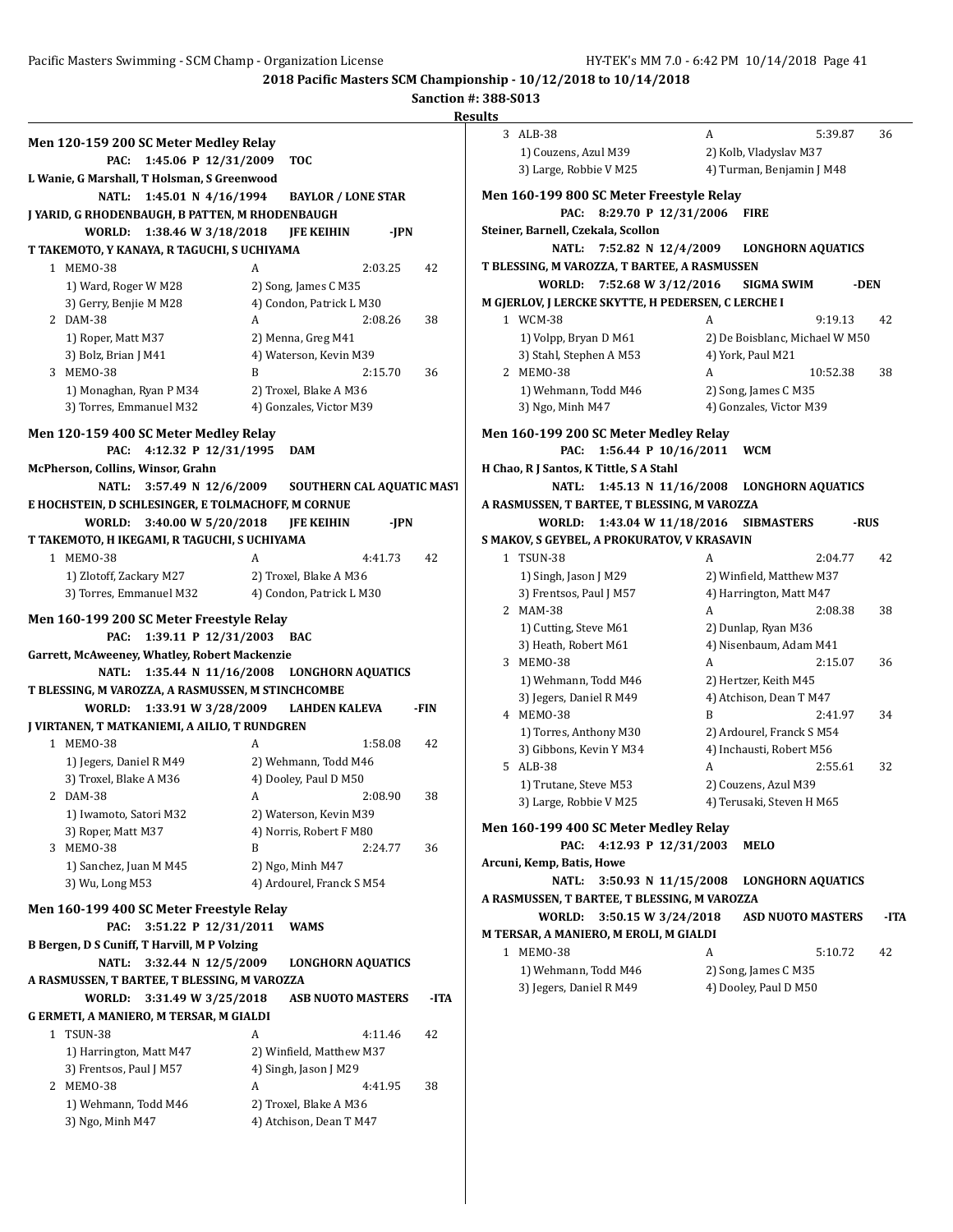### Pacific Masters Swimming - SCM Champ - Organization License HY-TEK's MM 7.0 - 6:42 PM 10/14/2018 Page 42

**2018 Pacific Masters SCM Championship - 10/12/2018 to 10/14/2018**

## **Sanction #: 388-S013**

|                                                                                  |                                                         | R    |
|----------------------------------------------------------------------------------|---------------------------------------------------------|------|
| Men 200-239 200 SC Meter Freestyle Relay                                         |                                                         |      |
| 1:44.19 P 12/6/2013<br>PAC:                                                      | <b>WAMS</b>                                             |      |
| A Jaegers, S Trimble, M Volzing, T Harvill                                       |                                                         |      |
| NATL: 1:38.79 N 10/16/2010                                                       | <b>BLU FROG TEAM</b>                                    |      |
| A GAINES, K SWITZER, M MIDDLETON, S WEISS                                        |                                                         |      |
| WORLD: 1:38.79 W 10/16/2010                                                      | <b>BLU FROG</b><br>-USA                                 |      |
| A GAINES, K SWITZER, M MIDDLETON, S WEISS                                        |                                                         |      |
| 1 WCM-38                                                                         | A<br>1:49.28                                            | 42   |
| 1) Boone, Jon M55                                                                | 2) Gothberg, Brad A M56                                 |      |
| 3) Chao, Hector M54                                                              | 4) Tiernan, Robert M M35                                |      |
| 2 WCM-38                                                                         | 2:06.33<br>B                                            | 38   |
| 1) Stahl, Stephen A M53                                                          | 2) Heaney, Michael P M52                                |      |
| 3) King, Ian E M56                                                               | 4) Romdhane, Bechir M54                                 |      |
| 3 CSTS-38                                                                        | 2:07.90<br>A                                            | 36   |
| 1) Pence, Brad M67                                                               | 2) Reed, Doug M49                                       |      |
| 3) Thomas, Ken M57                                                               | 4) Woehl, Bradley J M50                                 |      |
| 4 MEMO-38                                                                        | A<br>2:28.91                                            | 34   |
| 1) Inchausti, Robert M56<br>3) Cramer, James P M58                               | 2) Mahoney, Garrett A M57<br>4) Rentschler, Randy T M58 |      |
|                                                                                  |                                                         |      |
| Men 200-239 400 SC Meter Freestyle Relay                                         |                                                         |      |
| 3:55.72 P 12/6/2013<br>PAC:                                                      | WAMS                                                    |      |
| A Jaegers, S Trimble, M Volzing, T Harvill                                       |                                                         |      |
| NATL:                                                                            | 3:40.26 N 10/15/2011 BLU FROG TEAM                      |      |
| C LYDECKER, R BOHLKEN, K SWITZER, A GAINES                                       |                                                         |      |
| WORLD:                                                                           | 3:40.26 W 10/15/2011 BLU FROG TEAM                      | -USA |
| C LYDECKER, R BOHLKEN, K SWITZER, A GAINES                                       |                                                         |      |
| 1 WCM-38                                                                         | 4:26.64<br>A                                            | 42   |
| 1) Boone, Jon M55<br>3) Stahl, Stephen A M53                                     | 2) Chao, Hector M54<br>4) Heaney, Michael P M52         |      |
| 2 MEMO-38                                                                        | A<br>5:42.35                                            | 38   |
| 1) Dooley, Paul D M50                                                            | 2) Inchausti, Robert M56                                |      |
| 3) Wu, Long M53                                                                  | 4) Rentschler, Randy T M58                              |      |
|                                                                                  |                                                         |      |
| Men 200-239 800 SC Meter Freestyle Relay                                         |                                                         |      |
| 8:33.40 P 10/18/2009<br>PAC:<br>J R Morales, J S Dunn, F L Canales, W Schenstrom | <b>SRM</b>                                              |      |
| NATL:                                                                            | 8:03.40 N 10/14/2011 BLU FROG TEAM                      |      |
| A GAINES, C LYDECKER, T BUCKLEY, K SWITZER                                       |                                                         |      |
| WORLD: 8:03.40 W 10/14/2011 BLU FROG TEAM                                        |                                                         | -USA |
| A GAINES, C LYDECKER, T BUCKLEY, K SWITZER                                       |                                                         |      |
| 1 WCM-38                                                                         | A<br>9:42.51                                            | 42   |
| 1) Gothberg, Brad A M56                                                          | 2) Bell, Gordon E M66                                   |      |
| 3) O'Brien, Kerry L M61                                                          | 4) Nootbaar, Tom T M55                                  |      |
| 2 MEMO-38                                                                        | A<br>11:05.25                                           | 38   |
| 1) Jegers, Daniel R M49                                                          | 2) Boeger, Jack M51                                     |      |
| 3) Andrews, Michael M51                                                          | 4) Foster, Jeffrey M M52                                |      |
| Men 200-239 200 SC Meter Medley Relay                                            |                                                         |      |
| 1:58.75 P 12/7/2013<br>PAC:                                                      | <b>WAMS</b>                                             |      |
| S Trimble, A Jaegers, T Harvill, M Volzing                                       |                                                         |      |
| 1:49.42 N 12/1/2012<br><b>NATL:</b>                                              | <b>LONGHORN AQUATICS</b>                                |      |
| A RASMUSSEN, D GUTHRIE, J SAUER, M VAROZZA                                       |                                                         |      |
| 1:49.42 W 12/1/2012<br>WORLD:                                                    | <b>LONGHORN AQUATICS</b>                                | -USA |
| A RASMUSSEN, D GUTHRIE, J SAUER, M VAROZZA                                       |                                                         |      |
| 1 WCM-38                                                                         | 2:07.32<br>A                                            | 42   |
| 1) Chao, Hector M54                                                              | 2) Gothberg, Brad A M56                                 |      |
| 3) Boone, Jon M55                                                                | 4) Stahl, Stephen A M53                                 |      |
|                                                                                  |                                                         |      |

| esults    |                         |                                                    |   |                                    |      |
|-----------|-------------------------|----------------------------------------------------|---|------------------------------------|------|
| 2 WCM-38  |                         |                                                    | B | 2:12.22                            | 38   |
|           | 1) King, Ian E M56      |                                                    |   | 2) Stump, R Chris M48              |      |
|           | 3) Wen, Patrick J M46   |                                                    |   | 4) Heaney, Michael P M52           |      |
| 3 MEMO-38 |                         |                                                    | A | 2:35.03                            | 36   |
|           | 1) Dooley, Paul D M50   |                                                    |   | 2) Wu, Long M53                    |      |
|           | 3) Sanchez, Juan M M45  |                                                    |   | 4) Andrews, Michael M51            |      |
|           |                         | Men 200-239 400 SC Meter Medley Relay              |   |                                    |      |
|           | PAC:                    | 4:24.83 P 12/8/2013                                |   | <b>WAMS</b>                        |      |
|           |                         | S Trimble, A Jaegers, T Harvill, M Volzing         |   |                                    |      |
|           | NATL:                   | 3:59.68 N 12/2/2012                                |   | <b>LONGHORN AQUATICS</b>           |      |
|           |                         | A RASMUSSEN, D GUTHRIE, J SAUER, M VAROZZA         |   |                                    |      |
|           | WORLD:                  | 3:59.68 W 12/2/2012                                |   | <b>LONGHORN AQUATICS</b>           | -USA |
|           |                         | A RASMUSSEN, D GUTHRIE, J SAUER, M VAROZZA         |   |                                    |      |
| 1 CSTS-38 |                         |                                                    | A | 5:35.19                            | 42   |
|           | 1) Woehl, Bradley J M50 |                                                    |   | 2) Thomas, Ken M57                 |      |
|           | 3) Pence, Brad M67      |                                                    |   | 4) Reed, Doug M49                  |      |
| 2 MEMO-38 |                         |                                                    | A | 6:45.77                            | 38   |
|           | 1) Chew, Thomas C M61   |                                                    |   | 2) Ardourel, Franck S M54          |      |
|           | 3) Bauer, David L M63   |                                                    |   | 4) Cramer, James P M58             |      |
|           |                         |                                                    |   |                                    |      |
|           |                         | Men 240-279 200 SC Meter Freestyle Relay           |   |                                    |      |
|           | PAC:                    | 1:57.45 P 10/10/2015                               |   | <b>WCM</b>                         |      |
|           |                         | J DeLacy, J Smyers, J Boone, D Cook                |   |                                    |      |
|           | NATL:                   | 1:43.21 N 10/14/2012                               |   | <b>BLU FROG TEAM</b>               |      |
|           |                         | R ABRAHAMS, M MIDDLETON, L MEISENHEIMER, R BOHLKEN |   |                                    |      |
|           | WORLD:                  |                                                    |   | 1:43.21 W 10/14/2012 BLU FROG TEAM | -USA |
|           |                         | R ABRAHAMS, M MIDDLETON, L MEISENHEIMER, R BOGLKEN |   |                                    |      |
| 1 DAM-38  |                         |                                                    | A | 1:57.25P                           | 42   |
|           | 1) Evans, Mark E M60    |                                                    |   | 2) Keegan, Sean M45                |      |
|           | 3) Kahn, Stuart L M65   |                                                    |   | 4) McPherson, Andrew M M71         |      |
| 2 WCM-38  |                         |                                                    | A | 2:48.19                            | 38   |
|           |                         | 1) Flickinger, Tom R M71                           |   | 2) Mao, John M60                   |      |
|           |                         | 3) Conner, Christopher P M58                       |   | 4) Kubokawa, Jon Y M63             |      |
|           |                         | Men 240-279 400 SC Meter Freestyle Relay           |   |                                    |      |
|           | PAC:                    | 4:14.97 P 10/16/2011                               |   | <b>WCM</b>                         |      |
|           |                         | C M Daniels, J R De Lacy, J B Smyers, L Druz       |   |                                    |      |
|           | <b>NATL:</b>            | 3:56.97 N 10/14/2012                               |   | <b>BLU FROG TEAM</b>               |      |
|           |                         | R BOHLKEN, M MIDDLETON, L MEISENHEIMER, R ABRAHAMS |   |                                    |      |
|           | WORLD:                  | 3:56.97 W 10/14/2012                               |   | <b>BLU FROG TEAM</b>               | -USA |
|           |                         | R BOHLKEN, M MIDDLETON, L MEISENHEIMER, R ABRAHAMS |   |                                    |      |
| 1 DAM-38  |                         |                                                    | A | 4:39.89                            | 42   |
|           | 1) Kahn, Stuart L M65   |                                                    |   | 2) Finley, Curtis M M65            |      |
|           |                         | 3) McPherson, Andrew M M71                         |   | 4) Menna, Greg M41                 |      |
| 2 WCM-38  |                         |                                                    | A | 4:50.42                            | 38   |
|           | 1) Upshaw, Bob B M69    |                                                    |   | 2) Williams, Michael J M69         |      |
|           | 3) DeLacy, James R M72  |                                                    |   | 4) Bell, Gordon E M66              |      |
| 3 MEMO-38 |                         |                                                    | A | 5:20.31                            | 36   |
|           |                         | 1) Gloystein, James E M67                          |   | 2) Ardourel, Franck S M54          |      |
|           | 3) Tsugawa, Peter M60   |                                                    |   | 4) O'brien, Mike M63               |      |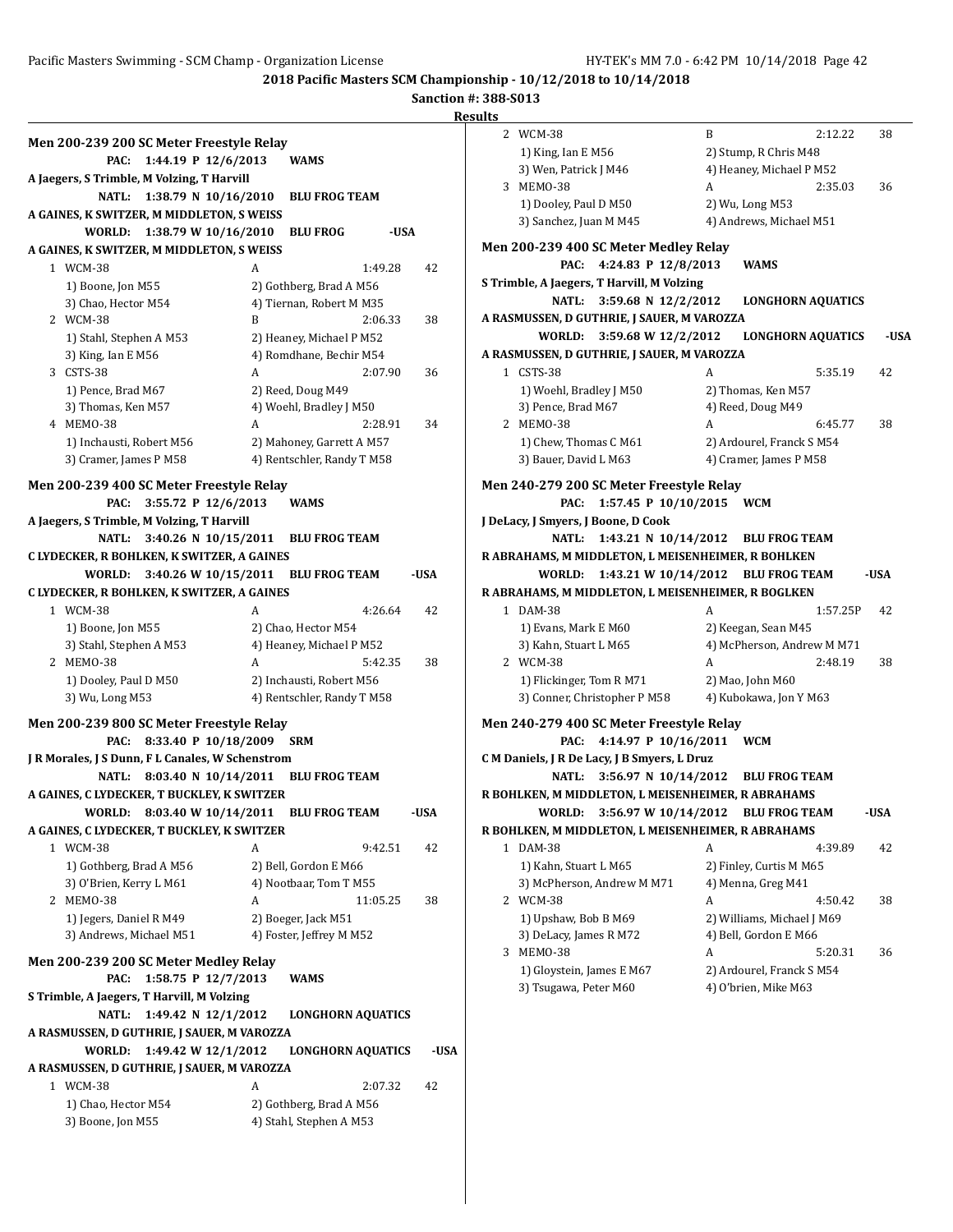|                                                    |   |                                 | <b>Results</b> |
|----------------------------------------------------|---|---------------------------------|----------------|
| Men 240-279 800 SC Meter Freestyle Relay           |   |                                 | Mei            |
| PAC: 10:26.02 P 10/9/2016                          |   | <b>WCM</b>                      |                |
| L Druz, M Piazza, P Guadgni, T Nootbaar            |   |                                 | P Ha           |
| NATL:<br>8:50.43 N 12/4/2015                       |   | <b>VENTURA COUNTY MASTERS</b>   |                |
| J MC CONICA, G GRUBER, M BLATT, M SHAFFER          |   |                                 | F PI           |
| WORLD:<br>8:50.43 W 12/4/2015                      |   | <b>VENTURA COUNTY MASTERS ·</b> |                |
| J MCCONICA, G GRUBER, M BLATT, M SHAFFER           |   |                                 | S SH           |
|                                                    |   |                                 |                |
| 1 MEM0-38                                          | A | 11:37.24                        | 42             |
| 1) O'brien, Mike M63                               |   | 2) Chew, Thomas C M61           |                |
| 3) Tsugawa, Peter M60                              |   | 4) Small, Stephen A M66         |                |
| Men 240-279 200 SC Meter Medley Relay              |   |                                 | Mei            |
| PAC:<br>2:10.85 P 10/2/2016                        |   | <b>DAM</b>                      |                |
| S Kahn, S McAdam, A McPherson, S Keegan            |   |                                 | C MI           |
| <b>NATL:</b><br>1:57.52 N 11/20/2016               |   | <b>PUGET SOUND MASTERS</b>      |                |
| C HAYNIE, R COLELLA, D GRAHAM, D HANNULA           |   |                                 | C M            |
| WORLD:<br>1:57.52 W 11/20/2016                     |   | <b>PUGET SOUND MASTERS</b>      | -US            |
| C HAYNIE, R COLELLA, D GRAHAM, D HANNULA           |   |                                 |                |
| 1 MEM0-38                                          | A | 2:37.41                         | 42             |
| 1) Small, Stephen A M66                            |   | 2) Glovstein, James E M67       |                |
|                                                    |   |                                 | Mix            |
| 3) O'brien, Mike M63                               | A | 4) Cramer, Steven J M60         |                |
| 2 WCM-38                                           |   | 2:42.60                         | 38<br>A K      |
| 1) Upshaw, Bob B M69                               |   | 2) Bell, Gordon E M66           |                |
| 3) O'Brien, Kerry L M61                            |   | 4) Silvey, Rick M76             | <b>B</b> B     |
| 3 TCAM-38                                          | A | 2:52.33                         | 36             |
| 1) Fogarty, Peter L M67                            |   | 2) Carter, Lawrence A M70       | V CI           |
| 3) Gass, Matthew E M61                             |   | 4) Jacobus, Greg C M67          |                |
| Men 280-319 800 SC Meter Freestyle Relay           |   |                                 |                |
| PAC: 11:49.29 P 9/22/2013                          |   | MELO                            |                |
| M McLachlan, M Michael, B Dawson, D Gildea         |   |                                 |                |
| NATL: 10:07.45 N 10/9/2015                         |   | <b>GOLD COAST MASTERS</b>       |                |
| D QUIGGIN, C CAVANAUGH, L CHILDS, K LODWIG         |   |                                 |                |
| WORLD: 10:07.45 W 10/9/2015                        |   | <b>GOLD COAST MASTERS</b>       | -USA           |
| D QUIGGIN, C CAVANAUGH, L CHILDS, K LODWIG         |   |                                 | Mix            |
| 1 WCM-38                                           | A | 13:25.70                        | 42             |
|                                                    |   |                                 | C H            |
| 1) Feiring, Keith SM71                             |   | 2) Upshaw, Bob B M69            |                |
| 3) Morner, Stan F M84                              |   | 4) Williams, Michael J M69      | C HI           |
| Men 280-319 200 SC Meter Medley Relay              |   |                                 |                |
| 2:46.41 P 10/21/2007<br>PAC:                       |   | <b>WCM</b>                      | P GI           |
| J E Perilman, N E Stupfel, J M Haworth, R W Mayo   |   |                                 |                |
| NATL:<br>2:15.32 N 12/13/2015                      |   | <b>GOLD COAST MASTERS</b>       |                |
| L CHILDS, G SCHMIDT, K LODWIG, C CAVANAUGH         |   |                                 |                |
| WORLD:<br>2:12.76 W 3/15/2015                      |   | PAINEIRAS DO MORUMBY            | -BI            |
| J ORLANDO LORO, A CARLOS ORSELLI, P MOTTA, G PAVET |   |                                 |                |
| 1 DAM-38                                           | A | 2:47.70                         | 42             |
|                                                    |   | 2) Finley, Curtis M M65         |                |
| 1) Kahn, Stuart L M65                              |   |                                 |                |
| 3) McPherson, Andrew M M71                         |   | 4) Norris, Robert F M80         |                |
| 2 RHMS-38                                          | A | 2:56.50                         | 38             |
| 1) Soroka, Donald M86                              |   | 2) Laudenslager, Greg L M57     |                |
| 3) Van Boer, Eric D M64                            |   | 4) Pierce, Donald A M73         |                |

|   | Men 320-359 200 SC Meter Freestyle Relay         |                                         |                               |      |
|---|--------------------------------------------------|-----------------------------------------|-------------------------------|------|
|   | 3:05.60 P 12/31/2012<br>PAC:                     | AAM                                     |                               |      |
|   | P Hathaway, A Motmans, H Goldsmith, A Jones      |                                         |                               |      |
|   | NATL:<br>2:25.21 N 12/3/2006                     |                                         | <b>SAN DIEGO SWIM MASTERS</b> |      |
|   | F PIEMME, J SCHMIDT, D WEBSTER, K KIMBALL        |                                         |                               |      |
|   | WORLD: 2:20.85 W 4/27/2003                       | <b>JUEI CLUB</b>                        | -JPN                          |      |
|   | S SHIDA, K NAKAMURA, K SHIRAYAMA, I TAMURA       |                                         |                               |      |
|   | 1 WCM-38                                         | A                                       | 3:23.58                       | 42   |
|   | 1) Nieman, Frank B M86                           | 2) Mayo, Robert W M85                   |                               |      |
|   | 3) Morner, Stan F M84                            | 4) Olson, Robert H M74                  |                               |      |
|   | Men 320-359 200 SC Meter Medley Relay            |                                         |                               |      |
|   | 2:48.29 N 1/25/2014<br>NATL:                     | <b>GEORGIA MASTERS</b>                  |                               |      |
|   | C MITCHELL, A WOODS, H STOLZ, D MILLER           |                                         |                               |      |
|   | 2:48.29 W 1/25/2014<br>WORLD:                    | GEORGIA MASTERS                         |                               | -USA |
|   | C MITCHELL, A WOODS, H STOLZ, D MILLER           |                                         |                               |      |
|   |                                                  |                                         |                               |      |
|   | 1 WCM-38                                         | A                                       | 4:35.87                       | 42   |
|   | 1) Mayo, Robert W M85                            | 2) Nieman, Frank B M86                  |                               |      |
|   | 3) Morner, Stan F M84                            | 4) Boettler, Fred M83                   |                               |      |
|   | Mixed 120-159 200 SC Meter Freestyle Relay       |                                         |                               |      |
|   | 1:46.89 P 10/18/2009<br>PAC:                     | <b>WCM</b>                              |                               |      |
|   | A K Lee, R R Tukua, S A Stahl, A J Nonaka        |                                         |                               |      |
|   | <b>NATL:</b>                                     | 1:41.37 N 12/10/2000 EL SEGUNDO MASTERS |                               |      |
|   | B BERGEN, P FRANCIS, D GRANER-GALLAS, D ROBINSON |                                         |                               |      |
|   | 1:37.54 W 11/29/2014<br>WORLD:                   | <b>TSUNAMI</b>                          | -RUS                          |      |
|   | V CHERNYY, I SHLEMOVA, L YUDINA, S MUKHIN        |                                         |                               |      |
|   | 1 MAM-38                                         | A                                       | 1:58.55                       | 42   |
|   | 1) Law, David M33                                | 2) McQuade, Stephanie M W31             |                               |      |
|   | 3) Rublein, Susanne P W48                        | 4) Dunlap, Ryan M36                     |                               |      |
|   | 2 ALB-38                                         | A                                       | 2:08.67                       | 38   |
|   | 1) Dailey, Ursula A W28                          | 2) Couzens, Azul M39                    |                               |      |
|   | 3) Klensch, Sabine A W38                         | 4) Rossbach, Alexander S M28            |                               |      |
|   |                                                  |                                         |                               |      |
|   | Mixed 120-159 400 SC Meter Freestyle Relay       |                                         |                               |      |
|   | 3:51.21 P 12/31/2009<br>PAC:                     | <b>TOC</b>                              |                               |      |
|   | C Hessler, L Welting, S Guzman, S Greenwood      |                                         |                               |      |
|   | NATL:<br>3:51.21 N 12/5/2009                     | THE OLYMPIC CLUB                        |                               |      |
|   | C HESSLER, L WELTING, S GUZMAN, S GREENWOOD      |                                         |                               |      |
|   | WORLD: 3:42.83 W 10/29/2016                      |                                         | <b>TEDDINGTON MASTERS</b>     | -GB  |
|   | P GRIFFIN, G HEYN, Z LIOKALOS, L SMITH           |                                         |                               |      |
|   | 1 DAM-38                                         | A                                       | 4:40.89                       | 42   |
|   | 1) Roper, Matt M37                               | 2) Nehrebecki, Helene W38               |                               |      |
|   | 3) Belluomini, Melanie C W41                     | 4) Waterson, Kevin M39                  |                               |      |
| 2 | MEMO-38                                          | A                                       | 5:09.61                       | 38   |
|   | 1) Kissmann, Julian M M40                        | 2) Schley, Kelly W39                    |                               |      |
|   | 3) Cohen, Rivkah W30                             | 4) Ramirez, Brent M38                   |                               |      |
| 3 | ALB-38                                           | A                                       | 5:15.75                       | 36   |
|   | 1) Nip, Carol J W61                              | 2) Malaga, Patrick L M52                |                               |      |
|   | 3) Lowe, Tonia W47                               | 4) Rossbach, Alexander S M28            |                               |      |
|   | 4 MEMO-38                                        | B                                       | 6:00.62                       | 34   |
|   | 1) Gibbons, Kevin Y M34                          | 2) Chaiyasane, Koung W34                |                               |      |
|   |                                                  |                                         |                               |      |

3) Agocs, Melissa W42 4) Torres, Anthony M30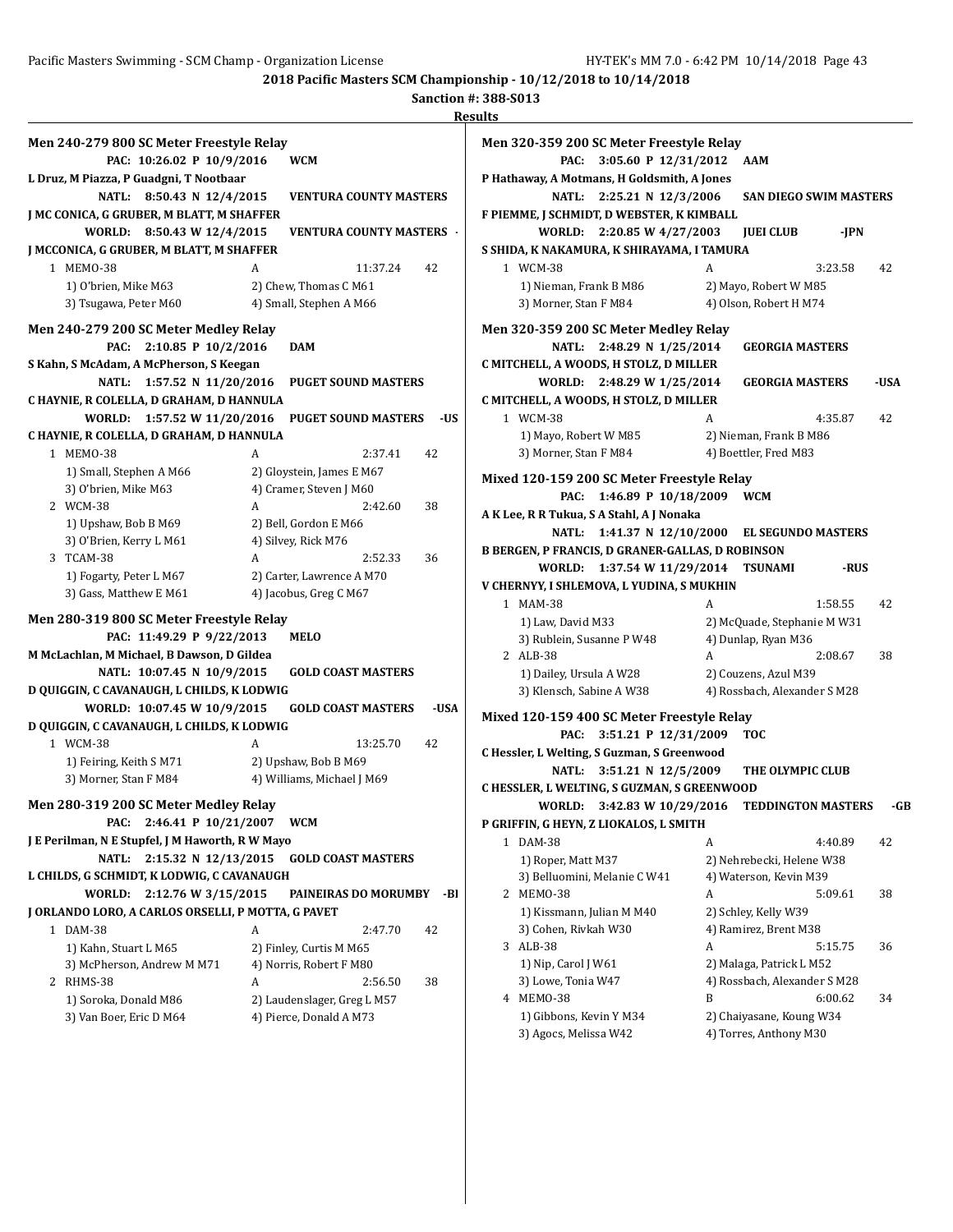|     |                                                   |                                        | ne:  |
|-----|---------------------------------------------------|----------------------------------------|------|
|     | Mixed 120-159 200 SC Meter Medley Relay           |                                        |      |
|     | 1:42.97 P 10/2/2011<br>PAC:                       | VACA                                   |      |
|     | N Lillard, D M Stewart, J A Rondoni, K Jensen     |                                        |      |
|     | 1:47.51 N 11/23/2013<br>NATL:                     | <b>PHOENIX SWIM CLUB</b>               |      |
|     | N INADA, J COMMINGS, E CAMPBELL, J KONARZEWSKI    |                                        |      |
|     | WORLD:                                            | 1:47.51 W 11/23/2013 PHOENIX SWIM CLUB | -USA |
|     | N INADA, J COMMINGS, E CAMPBELL, J KONARZEWSKI    |                                        |      |
|     | 1 MAM-38                                          | A<br>2:14.58                           | 42   |
|     | 1) Hamilton, Rick M M51                           | 2) Law, David M33                      |      |
|     | 3) McQuade, Stephanie M W31                       | 4) Maidenberg, Eve G W42               |      |
|     | 2 MEMO-38                                         | A<br>2:34.20                           | 38   |
|     | 1) Schley, Kelly W39                              | 2) Flynn, Elizabeth A W39              |      |
|     | 3) Ramirez, Brent M38                             | 4) Clark, Dan M44                      |      |
| --- | ALB-38                                            | A<br>DQ                                |      |
|     | 1) Dailey, Ursula A W28                           | 2) Klensch, Sabine A W38               |      |
|     | 3) Rossbach, Alexander S M28                      | 4) Kolb, Vladyslav M37                 |      |
|     |                                                   |                                        |      |
|     | Mixed 120-159 400 SC Meter Medley Relay           |                                        |      |
|     | 4:32.45 P 10/18/2009<br>PAC:                      | <b>WCM</b>                             |      |
|     | J Melinger, D M Santos, A M Brown, A K Lee        |                                        |      |
|     | <b>NATL:</b><br>3:56.24 N 11/24/2013              | <b>PHOENIX SWIM CLUB</b>               |      |
|     | N INADA, J COMMINGS, E CAMPBELL, J KONARZEWSKI    |                                        |      |
|     | WORLD:<br>3:56.24 W 11/24/2013                    | <b>PHOENIX SWIM CLUB</b>               | -USA |
|     | N INADA, J COMMINGS, E CAMPBELL, J KONARZEWSKI    |                                        |      |
|     | 1 MAM-38                                          | 5:07.10<br>A                           | 42   |
|     | 1) Rublein, Susanne P W48                         | 2) Law, David M33                      |      |
|     | 3) Dunlap, Ryan M36                               | 4) Maidenberg, Eve G W42               |      |
|     | 2 MEMO-38                                         | 6:21.62<br>A                           | 38   |
|     | 1) Danna, Nicole D W31                            | 2) Ngo, Minh M47                       |      |
|     | 3) Hertzer, Keith M45                             | 4) Cohen, Rivkah W30                   |      |
|     | Mixed 160-199 200 SC Meter Freestyle Relay        |                                        |      |
|     | 1:47.35 P 10/9/2016<br>PAC:                       | <b>WCM</b>                             |      |
|     | A Nonaka, E Richards, A Zamanian, J Flakoll       |                                        |      |
|     | 1:42.03 N 11/22/2009<br>NATL:                     | <b>COLORADO MASTERS SWIMMII</b>        |      |
|     | R ABRAHAMS, S VON DER LIPPE, S HART, C O'SULLIVAN |                                        |      |
|     | WORLD: 1:40.86 W 11/28/2015                       | NEVA STARS<br>-RUS                     |      |
|     | P LEBEDEV, A POLIAKOVA, O POZNIAKOVA, V PREDKIN   |                                        |      |
|     | 1 WCM-38                                          | 2:06.53<br>A                           | 42   |
|     | 1) Mefford, Jake E M24                            | 2) Darling, Colleen M W44              |      |
|     | 3) Ongerth, Ann Michelle W44                      | 4) Stiefvater, Scott L M49             |      |
| 2   | UCSF-38                                           | A<br>2:07.01                           | 38   |
|     | 1) Connolly, Darrin T M47                         | 2) Smith, Jeanette M W44               |      |
|     | 3) Groffman, Katherine M W36                      | 4) Choulga, Kirill A M36               |      |
| 3   | MEMO-38                                           | А<br>2:43.65                           | 36   |
|     | 1) Tsugawa, Peter M60                             | 2) Laszlo, Zsuzsanna W50               |      |
|     | 3) Ramirez, Millie W37                            | 4) Hertzer, Keith M45                  |      |
|     | 4 ALB-38                                          | А<br>2:48.53                           | 34   |
|     |                                                   |                                        |      |
|     | 1) Large, Robbie V M25                            | 2) Shepard, Emily P W57                |      |
|     | 3) Terusaki, Steven H M65                         | 4) Yavuzer, Berrin W51                 |      |

| Mixed 160-199 400 SC Meter Freestyle Relay<br>4:04.88 P 12/31/2004<br>PAC: |   | BAC                                          |      |
|----------------------------------------------------------------------------|---|----------------------------------------------|------|
| Chalmers, McAweeney, Ferrara, Miller                                       |   |                                              |      |
| <b>NATL:</b><br>3:46.01 N 11/21/2009                                       |   | <b>COLORADO MASTERS SWIMMII</b>              |      |
| C O'SULLIVAN, R ABRAHAMS, S VON DER LIPPE, S HART                          |   |                                              |      |
| WORLD:                                                                     |   | 3:46.01 W 11/21/2009 COLORADO MASTERS SWIMMI |      |
| C O'SULLIVAN, R ABRAHAMS, S VON DER LIPPE, S HART                          |   |                                              |      |
| 1 MAM-38                                                                   | A | 4:17.95                                      | 42   |
| 1) Hamilton, Rick M M51                                                    |   | 2) McQuade, Stephanie M W31                  |      |
| 3) Maidenberg, Eve G W42                                                   |   | 4) Dunlap, Ryan M36                          |      |
| 2 WCM-38                                                                   | A | 4:44.69                                      | 38   |
| 1) Wen, Patrick J M46                                                      |   | 2) Nonaka, Marissa G W40                     |      |
| 3) Ongerth, Ann Michelle W44                                               |   | 4) Stump, R Chris M48                        |      |
| 3 CSTS-38                                                                  | A | 5:25.89                                      | 36   |
| 1) Thomas, Ken M57                                                         |   | 2) Limon, Rachel P W38                       |      |
| 3) Hu, Jing W37                                                            |   | 4) Kay, Reid M36                             |      |
| 4 MEMO-38                                                                  | A | 6:54.33                                      | 34   |
| 1) Ngo, Minh M47                                                           |   | 2) Mullin, Joseph M41                        |      |
| 3) Ramirez, Millie W37                                                     |   | 4) Bennett, Sue W56                          |      |
| Mixed 160-199 800 SC Meter Freestyle Relay                                 |   |                                              |      |
| PAC:<br>8:26.62 P 10/18/2009                                               |   | WCM                                          |      |
| J G Sorensen, A H Zamanian, M M Curran, R J Santos                         |   |                                              |      |
| <b>NATL:</b><br>8:26.62 N 10/16/2009                                       |   | <b>WALNUT CREEK MASTERS</b>                  |      |
| J SORENSEN, A ZAMANIAN, M CURRAN, R SANTOS                                 |   |                                              |      |
| WORLD:                                                                     |   | 8:26.62 W 10/16/2009 WALNUT CREEK MASTERS    | -U   |
| J SORENSEN, A ZAMANIAN, M CURRAN, R SANTOS                                 |   |                                              |      |
| 1 MEMO-38                                                                  | A | 14:00.99                                     | 42   |
| 1) Ardourel, Franck S M54                                                  |   | 2) Chaiyasane, Koung W34                     |      |
| 3) Espinosa, Rebecca W48                                                   |   | 4) Inchausti, Robert M56                     |      |
| Mixed 160-199 200 SC Meter Medley Relay                                    |   |                                              |      |
| PAC:<br>2:04.64 P 10/9/2016                                                |   | WCM                                          |      |
| H Chao, A Nonaka, A Zamanian, E Richards                                   |   |                                              |      |
| 1:53.38 N 11/21/2009<br>NATL:                                              |   | <b>COLORADO MASTERS SWIMMII</b>              |      |
| S HART, S VON DER LIPPE, C O'SULLIVAN, R ABRAHAMS                          |   |                                              |      |
| 1:52.45 W 11/26/2017<br>WORLD:                                             |   | SIBMASTERS                                   | -RUS |
| S MAKOV, S GEIBEL, Y FROLOVA, M KUKSINA                                    |   |                                              |      |
| 1 CSTS-38                                                                  | A | 2:41.31                                      | 42   |
| 1) Toth, Kelly M W39                                                       |   | 2) Limon, Rachel P W38                       |      |
| 3) Kay, Reid M36                                                           |   | 4) Reed, Doug M49                            |      |
| 2 MEMO-38                                                                  | A | 3:36.51                                      | 38   |
| 1) Ramirez, Millie W37                                                     |   | 2) Mullin, Joseph M41                        |      |
| 3) Ngo, Minh M47                                                           |   | 4) Bennett, Sue W56                          |      |
|                                                                            |   |                                              |      |
| Mixed 160-199 400 SC Meter Medley Relay                                    |   |                                              |      |
| 4:28.64 P 12/31/2007<br>PAC:                                               |   | <b>WCM</b>                                   |      |
| Ward, Santos, Mikuni, Crittenden                                           |   |                                              |      |
| 4:10.32 N 11/22/2009<br>NATL:                                              |   | <b>COLORADO MASTERS SWIMMII</b>              |      |
| S HART, S VON DER LIPPE, C O'SULLIVAN, R ABRAHAMS                          |   |                                              |      |
| 4:10.32 W 11/22/2009<br>WORLD:                                             |   | <b>COLORADO MASTERS SWIMMII</b>              |      |
| S HART, S VON DER LIPPE, C O'SULLIVAN, R ABRAHAMS                          |   |                                              |      |
| 1 ALB-38                                                                   | A | 5:20.78                                      | 42   |
| 1) Dailey, Ursula A W28                                                    |   | 2) Yavuzer, Berrin W51                       |      |
| 3) Rossbach, Alexander S M28                                               |   | 4) Durell, Robert M67                        |      |
| 2 MEMO-38                                                                  | A | 6:31.31                                      | 38   |
| 1) Inchausti, Robert M56                                                   |   | 2) Ramirez, Millie W37                       |      |
| 3) Monaghan, Ryan P M34                                                    |   | 4) Lindahl, Sarah W42                        |      |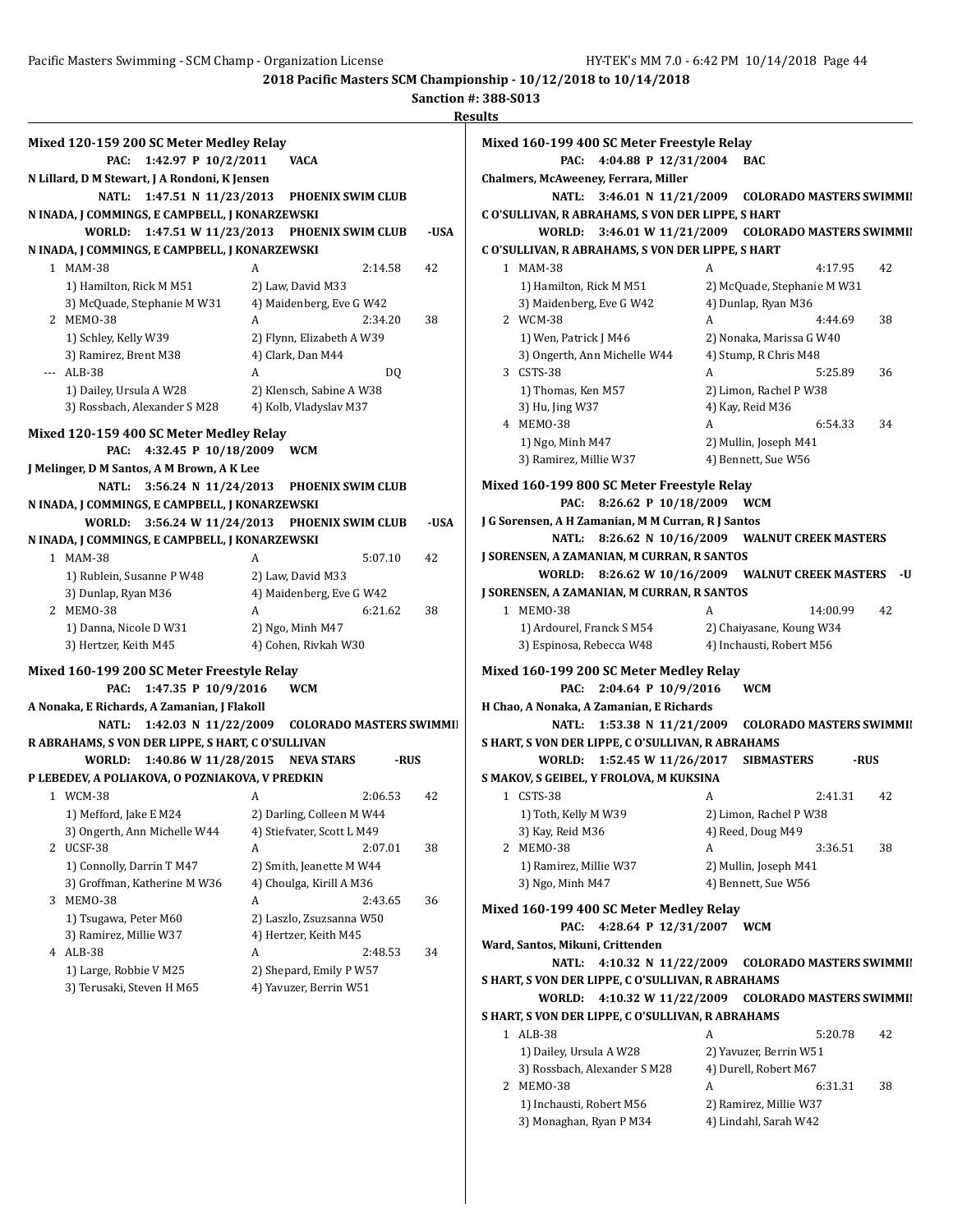|                                                                             |   |                                                        | Rest |
|-----------------------------------------------------------------------------|---|--------------------------------------------------------|------|
| Mixed 200-239 200 SC Meter Freestyle Relay                                  |   |                                                        |      |
| 1:54.66 P 10/16/2011<br>PAC:                                                |   | <b>WCM</b>                                             |      |
| S A Stahl, K A Halbrecht, K Murphey, A Sue M Osbor                          |   |                                                        |      |
| 1:46.08 N 3/15/2014<br>NATL:                                                |   | N CAROLINA MASTERS SWIMM                               |      |
| ERIKA BRAUN, SUE WALSH, JON BLANK, JONATHAN KLEIN                           |   |                                                        |      |
| 1:46.08 W 10/28/2016<br>WORLD:                                              |   | <b>EAST LEEDS</b>                                      | -GBR |
| P CLEMENCE, N WILLIAMS, D EMERSON, J HOYLE                                  |   |                                                        |      |
| 1 RHMS-38                                                                   | A | 2:08.02                                                | 42   |
| 1) Van Boer, Eric D M64                                                     |   | 2) Laudenslager, Greg L M57                            |      |
| 3) Houts, Jennifer W53                                                      |   | 4) Hepworth, Linda W65                                 |      |
| 2 ALB-38                                                                    | A | 2:41.02                                                | 38   |
| 1) Field, Lessly W W50                                                      |   | 2) Luce, Brandon M51                                   |      |
| 3) Beery, Barbara M W67                                                     |   | 4) Kolb, Vladyslav M37                                 |      |
| 3 TCAM-38                                                                   | A | 2:44.07                                                | 36   |
| 1) Loyd, Susan M W59                                                        |   | 2) Philpott, Patti H W48                               |      |
| 3) Fogarty, Peter L M67                                                     |   | 4) Stock, Kyle K M45                                   |      |
|                                                                             |   |                                                        |      |
| Mixed 200-239 400 SC Meter Freestyle Relay<br>4:26.98 P 12/31/2005<br>PAC:  |   | TAM                                                    |      |
| Burns, Wheeler, Val, Spelberg                                               |   |                                                        |      |
| $3:56.10 \text{ N } 12/14/2014$<br>NATL:                                    |   | <b>NORTH CAROLINA MASTERS</b>                          |      |
| E BRAUN, H STEWART, S WALSH, J KLEIN                                        |   |                                                        |      |
| 3:56.10 W 12/14/2014<br>WORLD:                                              |   | <b>NORTH CAROLINA MASTERS -</b>                        |      |
| E BRAUN, H STEWART, S WALSH, J KLEIN                                        |   |                                                        |      |
| 1 WCM-38                                                                    | A | 6:01.72                                                | 42   |
| 1) Dibley, Allison M W56                                                    |   | 2) Asta, Lisa M W53                                    |      |
| 3) Romdhane, Bechir M54                                                     |   | 4) O'Brien, Kerry L M61                                |      |
| 2 ALB-38                                                                    | A | 6:10.24                                                | 38   |
| 1) Durell, Robert M67                                                       |   | 2) Carroll, Leah A W57                                 |      |
| 3) Trutane, Steve M53                                                       |   | 4) Klensch, Sabine A W38                               |      |
|                                                                             |   |                                                        |      |
| Mixed 200-239 200 SC Meter Medley Relay<br>PAC:                             |   |                                                        |      |
| 2:11.24 P 10/9/2016                                                         |   | <b>WCM</b>                                             |      |
| L Ward, I Selinger, J Boone, A Cook<br>NATL:                                |   | <b>BLU FROG TEAM</b>                                   |      |
| 1:57.65 N $10/10/2012$<br>S HART, D CHANCE, M MIDDLETON, R ABRAHAMS         |   |                                                        |      |
|                                                                             |   |                                                        | -USA |
| 1:57.65 W 10/14/2012<br>WORLD:<br>S HART, D CHANCE, M MIDDLETON, R ABRAHAMS |   | <b>BLU FROG TEAM</b>                                   |      |
| 1 MEMO-38                                                                   | A | 3:04.39                                                | 42   |
|                                                                             |   |                                                        |      |
| 1) Laszlo, Zsuzsanna W50<br>3) Haufler, Susan L W61                         |   | 2) Foster, Jeffrey M M52<br>4) Rentschler, Randy T M58 |      |
|                                                                             |   |                                                        |      |
| Mixed 200-239 400 SC Meter Medley Relay                                     |   |                                                        |      |
| 4:24.83 P 12/8/2013<br>PAC:                                                 |   | WAMS                                                   |      |
| S. Trimble, A Jaegers, T Harvill, M Volzing                                 |   |                                                        |      |
| 4:23.63 N 10/11/2015<br><b>NATL:</b>                                        |   | <b>ILLINOIS MASTERS</b>                                |      |
| J TUCHLER, D SIMS, A BLOCK, L DILLMANN                                      |   |                                                        |      |
| WORLD:<br>4:23.63 W 10/11/2015                                              |   | <b>ILLINOIS MASTERS</b>                                | -USA |
| J TUCHLER, D SIMS, A BLOCK, L DILLMANN                                      |   |                                                        |      |
| 1 DAM-38                                                                    | A | 5:23.90                                                | 42   |
| 1) Russell, Jane E W55                                                      |   | 2) Keegan, Sean M45                                    |      |
| 3) Evans, Mark E M60                                                        |   | 4) Sprouse, Cecily W62                                 |      |
| 2 RHMS-38                                                                   | A | 5:41.83                                                | 38   |
| 1) Van Boer, Eric D M64                                                     |   | 2) Laudenslager, Greg L M57                            |      |
| 3) Houts, Jennifer W53                                                      |   | 4) Hepworth, Linda W65                                 |      |
|                                                                             |   |                                                        |      |

|    | Mixed 240-279 200 SC Meter Freestyle Relay         |                                    |
|----|----------------------------------------------------|------------------------------------|
|    | PAC:<br>1:57.60 P 12/31/2009                       | <b>TAM</b>                         |
|    | R Burns, L Val, B Wheeler, K Frost                 |                                    |
|    | NATL:<br>1:52.68 N 11/14/2015                      | <b>NORTH TEXAS LONESTARS</b>       |
|    | DOUG MARTIN, TOM BARTON, C MCKELVEY, LYNN MORRISON |                                    |
|    | WORLD:<br>1:52.68 W 11/14/2015                     | <b>NORTH TEXAS LONESTARS</b><br>-U |
|    | D MARTIN, T BARTON, C MCKELVEY, L MORRISON         |                                    |
|    | 1 WCM-38                                           | A<br>2:03.25<br>42                 |
|    | 1) Volpp, Bryan D M61                              | 2) O'Brien, Charlene A W62         |
|    | 3) Bilich, Bonnie M W60                            | 4) O'Brien, Kerry L M61            |
|    | 2 MEMO-38                                          | 2:14.38<br>38<br>A                 |
|    |                                                    | 2) Rafkin, Louise W60              |
|    | 1) O'brien, Mike M63<br>3) Benjamin, Marcia S W62  | 4) Small, Stephen A M66            |
|    | 3 MAM-38                                           | A<br>2:15.51<br>36                 |
|    |                                                    |                                    |
|    | 1) Cutting, Steve M61                              | 2) Shaps, Ruth Y W71               |
|    | 3) Chachkin, Myra W50                              | 4) Heath, Robert M61               |
|    | 4 WCM-38                                           | B<br>2:21.72<br>34                 |
|    | 1) Upshaw, Bob B M69                               | 2) Taylor, Catherine W W55         |
|    | 3) Zuppan-Hood, Patricia J W54                     | 4) Williams, Michael J M69         |
| 5  | TCAM-38                                            | A<br>2:27.58<br>32                 |
|    | 1) Welsh, Mary W65                                 | 2) Harms, Cheryl M W67             |
|    | 3) Jacobus, Greg C M67                             | 4) Gass, Matthew E M61             |
|    | Mixed 240-279 400 SC Meter Freestyle Relay         |                                    |
|    | 4:22.24 P 12/31/2012<br>PAC:                       | <b>TAM</b>                         |
|    | R Burns, L Val, B Wheeler, T Holt                  |                                    |
|    | <b>NATL:</b><br>4:16.39 N 11/20/2016               | <b>PUGET SOUND MASTERS</b>         |
|    | R COLELLA, C DAVIS, D HANNULA, L DAHL              |                                    |
|    | 4:16.39 W 11/20/2016<br>WORLD:                     | <b>PUGET SOUND MASTERS</b><br>-US  |
|    | R COLELLA, C DAVIS, D HANNULA, L DAHL              |                                    |
|    | 1 WCM-38                                           | A<br>4:37.34<br>42                 |
|    |                                                    |                                    |
|    | 1) Volpp, Bryan D M61                              | 2) Bilich, Bonnie M W60            |
|    | 3) O'Brien, Charlene A W62                         | 4) Boatwright, David M57           |
|    | 2 RHMS-38                                          | A<br>5:04.39<br>38                 |
|    | 1) Van Boer, Eric D M64                            | 2) Laudenslager, Greg L M57        |
|    | 3) Hayes-Rupp, Cynthia F W61                       | 4) Hepworth, Linda W65             |
|    | 3 RHMS-38                                          | B<br>5:58.04<br>36                 |
|    | 1) Maritzen, Michael A M62                         | 2) Pierce, Donald A M73            |
|    | 3) McCullough, Juliette B W37                      | 4) Tevis, Maggie H W70             |
|    | 4 TCAM-38                                          | 34<br>6:00.04<br>C.                |
|    | 1) Harms, Cheryl M W67                             | 2) Stock, Kyle K M45               |
|    | 3) Parola, Sheryl A W70                            | 4) Gass, Matthew E M61             |
| 5. | TCAM-38                                            | A<br>6:18.66<br>32                 |
|    | 1) Johnson, Gary A M67                             | 2) Loyd, Susan M W59               |
|    | 3) Jacobus, Greg C M67                             | 4) Philpott, Patti H W48           |
| 6  | TCAM-38                                            | B<br>x6:32.61                      |
|    | 1) Carter, Robin M W67                             | 2) Carter, Lawrence A M70          |
|    | 3) Smith, Kirby L M72                              | 4) Hieb-Stock, Lisa M W38          |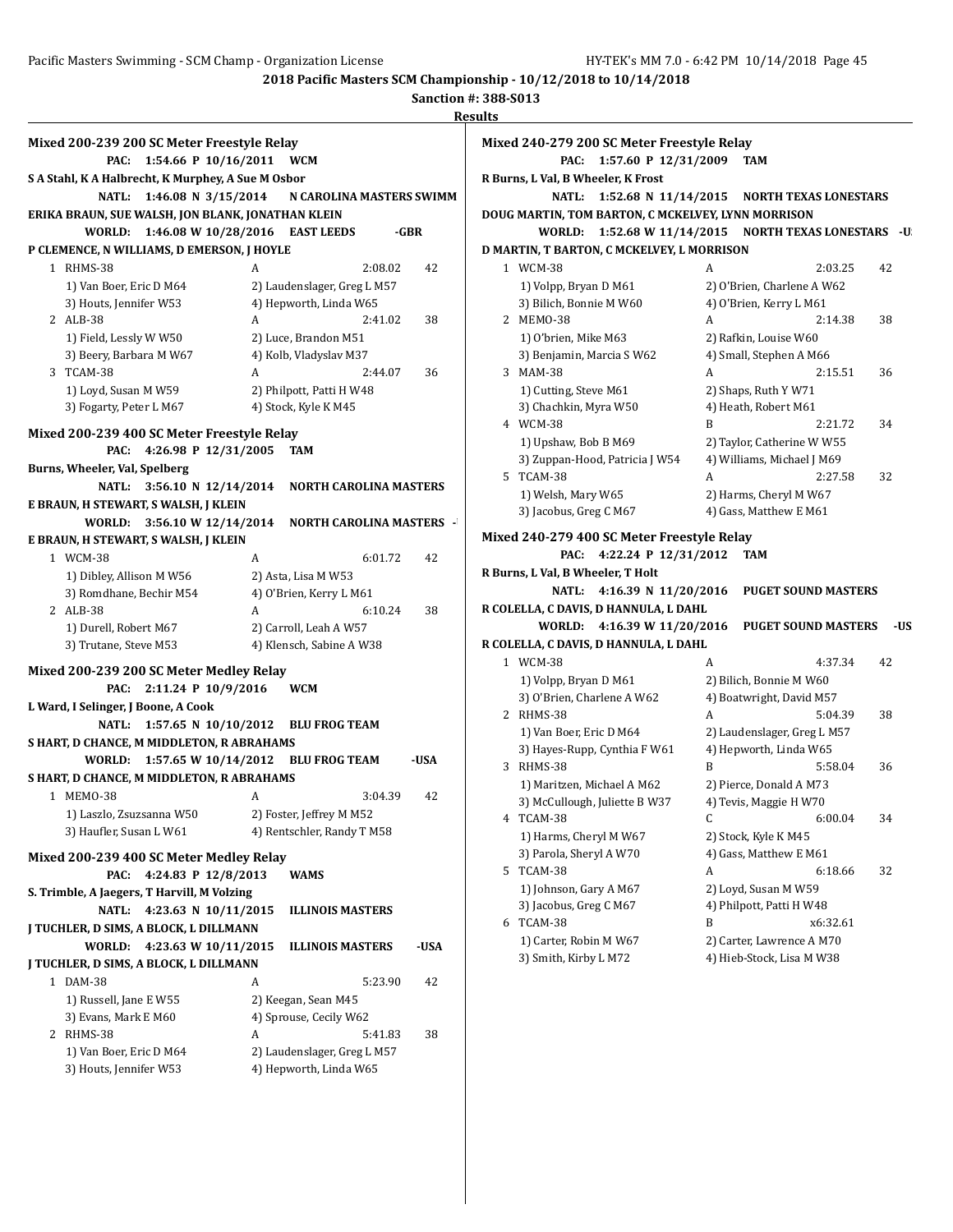# **Sanction #: 388-S013**

|                                                |   |                                  |     | <b>Results</b>          |
|------------------------------------------------|---|----------------------------------|-----|-------------------------|
| Mixed 240-279 800 SC Meter Freestyle Relay     |   |                                  |     | 4 MEMO-3                |
| 9:34.91 P 12/31/2009<br>PAC:                   |   | TAM                              |     | 1) Galvir               |
| R Burns, L Val, B Wheeler, K Frost             |   |                                  |     | 3) Aikele               |
| NATL: 9:34.91 N 10/4/2009                      |   | <b>TAMALPAIS AQUATIC MASTERS</b> |     | 5 RHMS-38               |
| R BURNS, L VAL, B WHEELER, K FROST             |   |                                  |     | 1) Pierce               |
| WORLD: 9:34.91 W 10/4/2009                     |   | <b>TAMALPAIS AQUATIC MASTERS</b> |     | 3) Sorok                |
| R BURNS, L VAL, B WHEELER, K FROST             |   |                                  |     | <b>Mixed 280-31</b>     |
| 1 MEMO-38                                      | A | 13:43.81                         | 42  |                         |
| 1) Bauer, David L M63                          |   | 2) Benjamin, Marcia S W62        |     | R Burns, N Rido         |
| 3) Boeger, Kari L W52                          |   | 4) Aikele, Mark M63              |     | N/                      |
|                                                |   |                                  |     | <b>R BURNS, N RIL</b>   |
| Mixed 240-279 200 SC Meter Medley Relay        |   |                                  |     | <b>WOR</b>              |
| 2:10.34 P 12/31/2009<br>PAC:                   |   | TAM                              |     | <b>R BURNS, N RIL</b>   |
| R Burns, K Frost, L Val, B Wheeler             |   |                                  |     | 1 MEM0-3                |
| NATL: 2:07.54 N 11/22/2015                     |   | <b>PUGET SOUND MASTERS</b>       |     | 1) Galvir               |
| D GRAHAM, R COLELLA, L DAHL, C DAVIS           |   |                                  |     | 3) Singer               |
| WORLD: 2:07.54 W 11/22/2015                    |   | <b>PUGET SOUND MASTERS</b>       | -US | 2 WCM-38                |
| D GRAHAM, R COLELLA, L DAHL, C DAVIS           |   |                                  |     | 1) Pedde                |
| 1 WCM-38                                       | A | 2:23.65                          | 42  | 3) Acker                |
| 1) Bilich, Bonnie M W60                        |   | 2) Carter, Paul M49              |     |                         |
| 3) O'Brien, Charlene A W62                     |   | 4) Volpp, Bryan D M61            |     | <b>Mixed 280-31</b>     |
| 2 ALB-38                                       | A | 3:22.60                          | 38  |                         |
| 1) Ewing, Nancy H W71                          |   | 2) Beery, Barbara M W67          |     | L Val, K Frost, R       |
| 3) Durell, Robert M67                          |   | 4) Malaga, Patrick L M52         |     | N/                      |
| Mixed 240-279 400 SC Meter Medley Relay        |   |                                  |     | <b>L VAL, K FROST</b>   |
| 5:03.67 P 12/31/2006<br>PAC:                   |   | <b>TAM</b>                       |     | <b>WOR</b>              |
| Burns, Frost, Val, Ridout                      |   |                                  |     | <b>L VAL, K FROST</b>   |
| <b>NATL:</b><br>4:43.20 N 12/13/2009           |   | <b>OREGON MASTERS</b>            |     | 1 WCM-38                |
| K ANDRUS-HUGHES, A STARK, C CRABBE, D RADCLIFF |   |                                  |     | 1) Hirsch               |
| 4:43.20 W 12/13/2009<br>WORLD:                 |   | <b>OREGON</b><br>-USA            |     | 3) Willia<br>--- MEMO-3 |
| K ANDRUS-HUGHES, A STARK, C CRABBE, D RADCLIFF |   |                                  |     | 1) Armst                |
| 1 MEMO-38                                      | A | 6:01.18                          | 42  | 3) Bauer,               |
| 1) Small, Stephen A M66                        |   | 2) Rafkin, Louise W60            |     |                         |
| 3) O'brien, Mike M63                           |   | 4) Benjamin, Marcia S W62        |     | <b>Mixed 280-31</b>     |
| 2 MAM-38                                       | A | 6:18.64                          | 38  |                         |
| 1) Mc Partland, Peg K W76                      |   | 2) Hamilton, Rick M M51          |     | L Val, K Frost, R       |
| 3) Shaps, Ruth Y W71                           |   | 4) Heath, Robert M61             |     | N                       |
| --- WCM-38                                     | A | DQ                               |     | <b>L VAL, K FROST</b>   |
| 1) Bilich, Bonnie M W60                        |   | 2) Volpp, Bryan D M61            |     | WOR                     |
| 3) O'Brien, Kerry L M61                        |   | 4) O'Brien, Charlene A W62       |     | <b>L VAL, K FROST</b>   |
| Mixed 280-319 200 SC Meter Freestyle Relay     |   |                                  |     | 1 MEMO-3                |
| 2:08.53 P 10/10/2015<br>PAC:                   |   | TAM                              |     | 1) Singer               |
| R Burns, L Val, K Frost, N Ridout              |   |                                  |     | 3) Aikele               |
| <b>NATL:</b><br>2:08.53 N 10/11/2015           |   | <b>TAMALPAIS AQUATIC MASTERS</b> |     | 2 RHMS-38               |
| R BURNS, L VAL, K FROST, N RIDOUT              |   |                                  |     | 1) Barry,               |
| WORLD:<br>2:08.53 W 10/11/2015                 |   | TAMALPAIS AQUATIC MASTERS        |     | 3) Pierce               |
| R BURNS, L VAL, K FROST, N RIDOUT              |   |                                  |     | <b>Mixed 320-35</b>     |
| 1 WCM-38                                       | A | 2:27.57                          | 42  |                         |
| 1) DeLacy, James R M72                         |   | 2) Scott, Stephanie I W71        |     | F B Nieman, B I         |
| 3) Boettler, Lori D W72                        |   | 4) Bell, Gordon E M66            |     | N/                      |
| 2 ALB-38                                       | A | 3:27.08                          | 38  | J WARD, J GETT          |
| 1) Dulay, Jane L W68                           |   | 2) Rawson, Thomas M74            |     | WOR                     |
| 3) Ewing, Nancy H W71                          |   | 4) Durell, Robert M67            |     | I TAMURA, MK            |
| 3 TCAM-38                                      | A | 3:37.56                          | 36  | 1 WCM-38                |
| 1) Sears, Carole J W71                         |   | 2) Wivell, Toni M W81            |     | 1) Hirsch               |
| 3) Johnson, Gary A M67                         |   | 4) Smith, Kirby L M72            |     | 3) Wood,                |
|                                                |   |                                  |     |                         |
|                                                |   |                                  |     |                         |

| 1 L.S |                                                                         |   |                                  |    |
|-------|-------------------------------------------------------------------------|---|----------------------------------|----|
|       | 4 MEM0-38                                                               | A | 3:37.96                          | 34 |
|       | 1) Galvin, Barry T M85                                                  |   | 2) Singer, Molly W64             |    |
|       | 3) Aikele, Mark M63                                                     |   | 4) Jacobs, Lois A W75            |    |
|       | 5 RHMS-38                                                               | A | 4:06.86                          | 32 |
|       | 1) Pierce, Donald A M73                                                 |   | 2) Coholan, Annette M W70        |    |
|       | 3) Soroka, Donald M86                                                   |   | 4) Barry, Marty W86              |    |
|       | Mixed 280-319 400 SC Meter Freestyle Relay                              |   |                                  |    |
|       | 4:53.99 P 10/10/2015<br>PAC:                                            |   | TAM                              |    |
|       | R Burns, N Ridout, L Val, K Frost                                       |   |                                  |    |
|       | 4:53.99 N 10/10/2015<br>NATL:                                           |   | <b>TAMALPAIS AQUATIC MASTERS</b> |    |
|       | R BURNS, N RIDOUT, L VAL, K FROST                                       |   |                                  |    |
|       | WORLD:<br>4:53.99 W 10/10/2015                                          |   | <b>TAMALPAIS AQUATIC MASTERS</b> |    |
|       | R BURNS, N RIDOUT, L VAL, K FROST                                       |   |                                  |    |
|       | 1 MEMO-38                                                               | A | 7:28.89                          | 42 |
|       | 1) Galvin, Barry T M85                                                  |   | 2) Armstrong, Judy K W71         |    |
|       | 3) Singer, Molly W64                                                    |   | 4) Bauer, David L M63            |    |
|       | 2 WCM-38                                                                | A | 7:49.51                          | 38 |
|       | 1) Pedder, Stan M83                                                     |   | 2) Nieman, Frank B M86           |    |
|       | 3) Ackerman, Dolly J W77                                                |   | 4) Nakell, Linda C W67           |    |
|       | Mixed 280-319 200 SC Meter Medley Relay                                 |   |                                  |    |
|       | 2:22.04 P 9/27/2015<br>PAC:                                             |   | TAM                              |    |
|       | L Val, K Frost, R Burns, N Ridout                                       |   |                                  |    |
|       | NATL:<br>2:22.04 N 9/27/2015                                            |   | <b>TAMALPAIS AQUATIC MASTERS</b> |    |
|       | L VAL, K FROST, R BURNS, N RIDOUT                                       |   |                                  |    |
|       | WORLD: 2:22.04 W 9/27/2015                                              |   | <b>TAMALPAIS AQUATIC MASTERS</b> |    |
|       | L VAL, K FROST, R BURNS, N RIDOUT                                       |   |                                  |    |
|       | 1 WCM-38                                                                | A | 3:40.63                          | 42 |
|       | 1) Hirsch, Ann M W87                                                    |   | 2) Haworth, Joyce M W81          |    |
|       | 3) Williams, Michael J M69                                              |   | 4) DeLacy, James R M72           |    |
| ---   | MEMO-38                                                                 | A | DQ                               |    |
|       | 1) Armstrong, Judy K W71                                                |   | 2) Galvin, Barry T M85           |    |
|       | 3) Bauer, David L M63                                                   |   | 4) Singer, Molly W64             |    |
|       |                                                                         |   |                                  |    |
|       | Mixed 280-319 400 SC Meter Medley Relay<br>5:21.37 P 10/10/2015<br>PAC: |   |                                  |    |
|       | L Val, K Frost, R Burns, N Ridout                                       |   | TAM                              |    |
|       | <b>NATL:</b><br>5:21.37 N 10/11/2015                                    |   | <b>TAMALPAIS AQUATIC MASTERS</b> |    |
|       | L VAL, K FROST, R BURNS, N RIDOUT                                       |   |                                  |    |
|       | WORLD: 5:21.37 W 10/11/2015                                             |   | TAMALPAIS AQUATIC MASTERS        |    |
|       | L VAL, K FROST, R BURNS, N RIDOUT                                       |   |                                  |    |
|       | 1 MEM0-38                                                               | A | 9:41.41                          | 42 |
|       | 1) Singer, Molly W64                                                    |   | 2) Galvin, Barry T M85           |    |
|       | 3) Aikele, Mark M63                                                     |   | 4) Jacobs, Lois A W75            |    |
|       | 2 RHMS-38                                                               | A | 9:50.20                          | 38 |
|       | 1) Barry, Marty W86                                                     |   | 2) Soroka, Donald M86            |    |
|       | 3) Pierce, Donald A M73                                                 |   | 4) Tevis, Maggie H W70           |    |
|       |                                                                         |   |                                  |    |
|       | Mixed 320-359 200 SC Meter Freestyle Relay                              |   |                                  |    |
|       | 3:20.17 P 10/16/2011<br>PAC:                                            |   | <b>WCM</b>                       |    |
|       | F B Nieman, B R Owens, A M Hirsch, N E Stupfel                          |   |                                  |    |
|       | NATL: 2:40.07 N 3/4/2017                                                |   | <b>OREGON MASTERS</b>            |    |
|       | J WARD, J GETTLING, W LAMB, D RADCLIFF                                  |   |                                  |    |
|       | WORLD: 2:36.37 W 5/21/2006                                              |   | <b>JUEI CLUB</b><br>-JPN         |    |
|       | I TAMURA, M KAMOSHITA, Y NAGAMATSU, K NAKAMURA                          |   |                                  |    |
|       | 1 WCM-38                                                                | A | 4:13.60                          | 42 |
|       | 1) Hirsch, Ann M W87                                                    |   | 2) Boettler, Fred M83            |    |
|       | 3) Wood, Caroline W W83                                                 |   | 4) Boscovich, Harold O M76       |    |